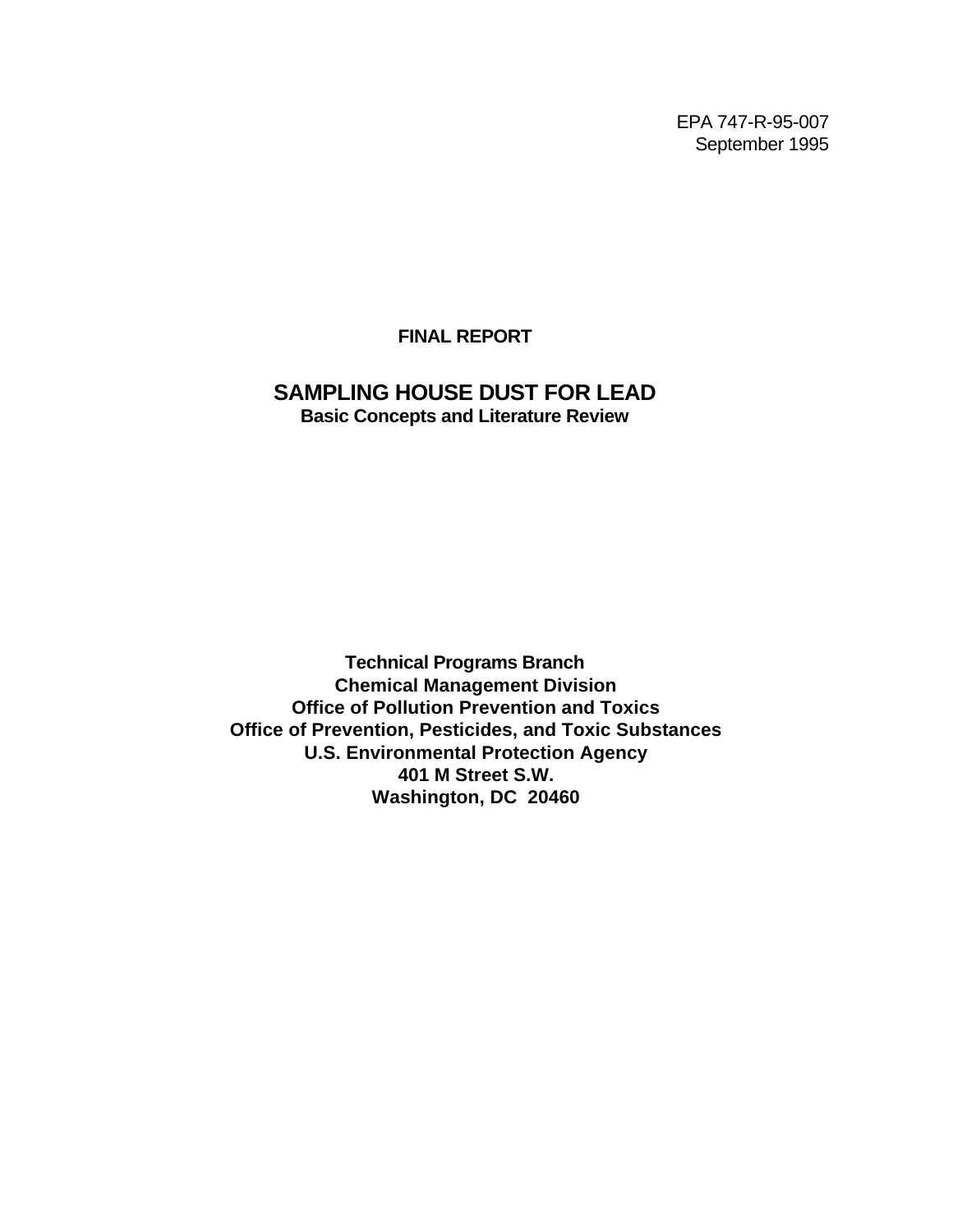**The material in this document has been subject to Agency technical and policy review and approved for publication as an EPA report. Mention of trade names, products, or services does not convey, and should not be interpreted as conveying, official EPA approval, endorsement, or recommendation.**

**This report is copied on recycled paper.**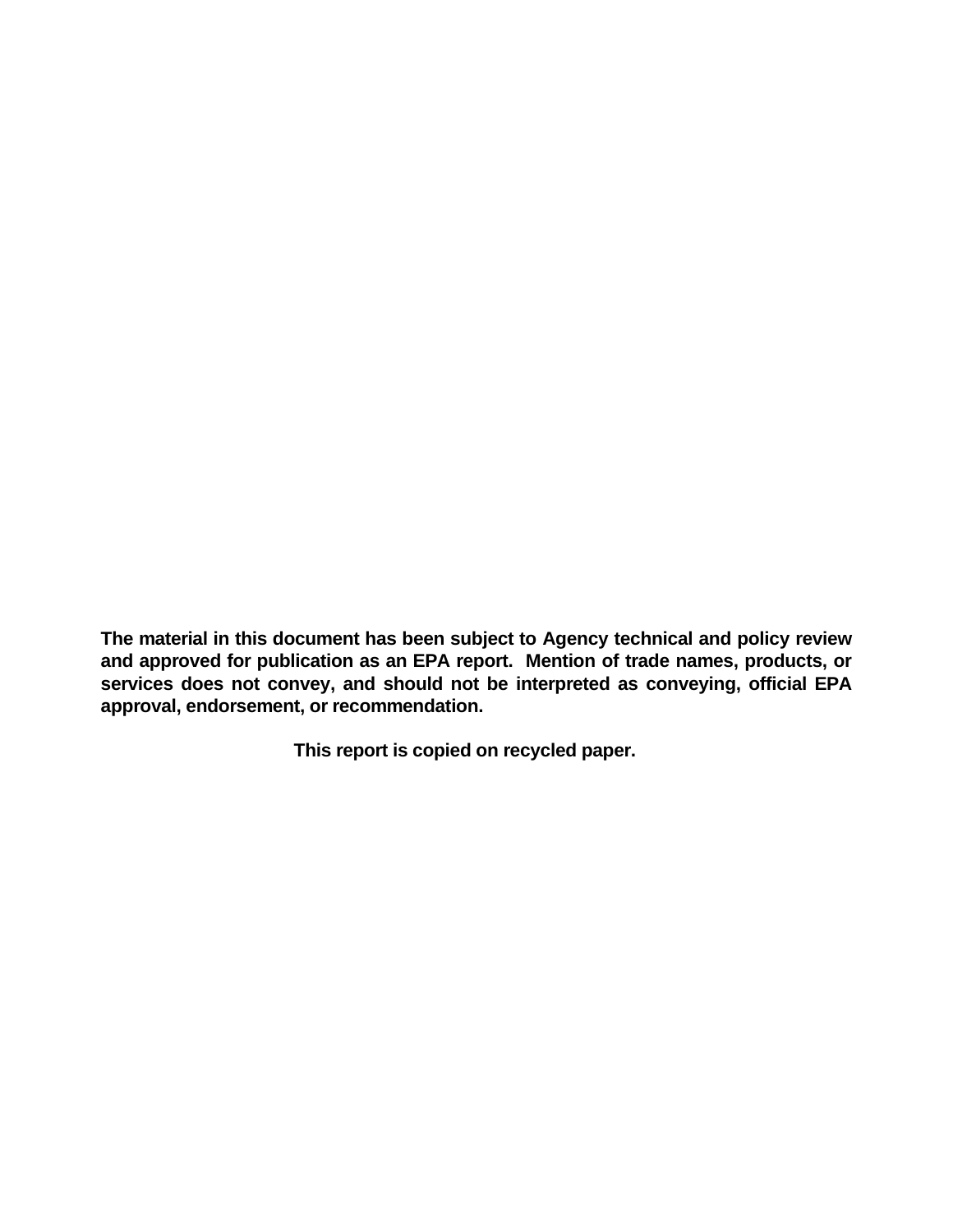# **CONTRIBUTING ORGANIZATIONS**

This report was prepared as part of a separate laboratory investigation into the efficiency of household dust sampling methods and common commercial household vacuum cleaners for collecting lead dust found in residential housing. The report describes the wide variety of sampling methods that are available for collecting household dust, reviews current literature on the topic, and makes conclusions and recommendations for additional research. This report was prepared by Westat, Inc., under contract to the Environmental Protection Agency. The responsibilities of each organization are listed below.

### **Westat, Inc.**

Westat was responsible for conducting and summarizing the research, and for writing and editing the report.

#### **U.S. Environmental Protection Agency (EPA)**

EPA was responsible for funding the project, for reviewing the report, and for arranging the peer review of the report. The EPA Work Assignment Manager was John Schwemberger. The EPA Project Officers were Sam Brown and John Varhol.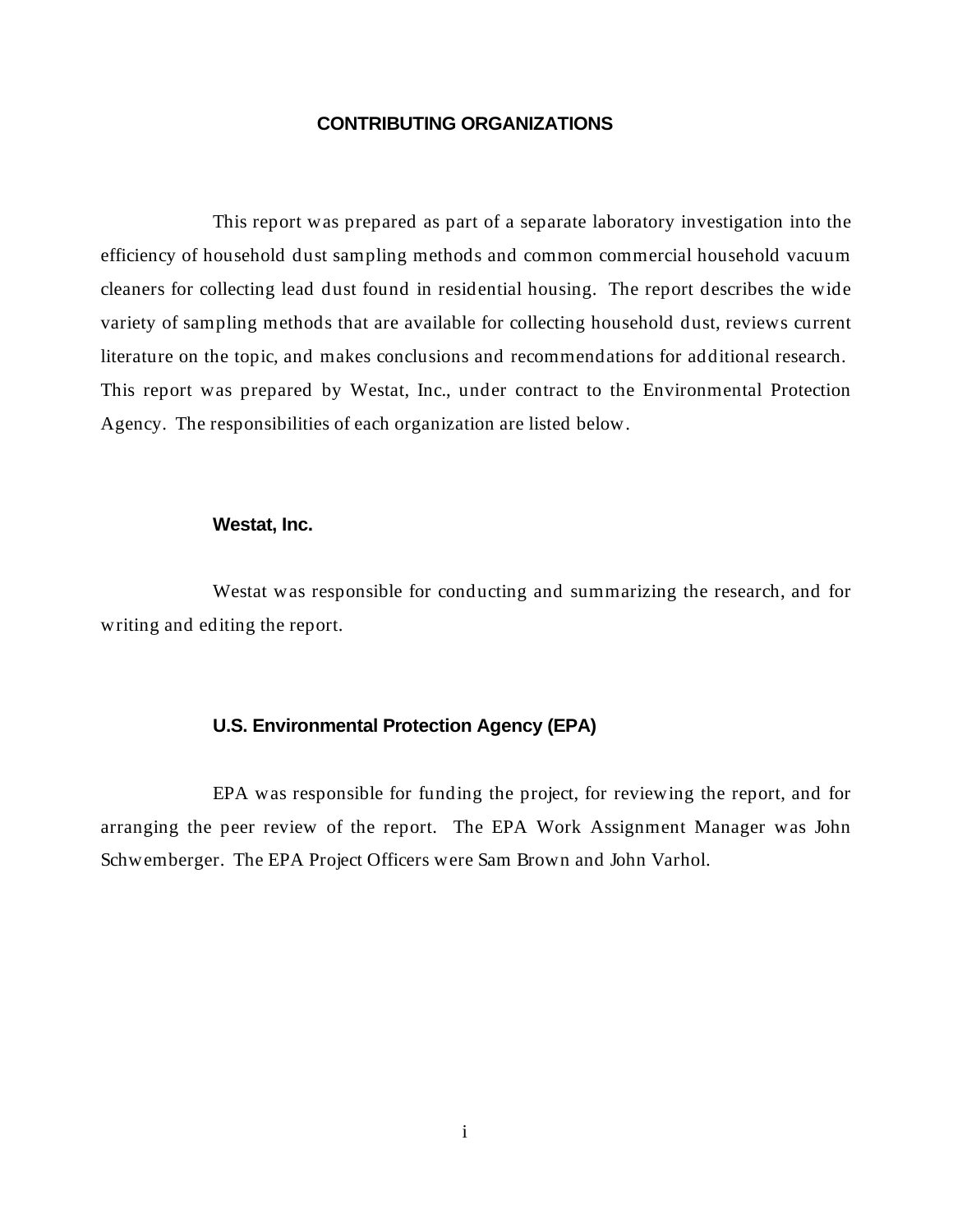# **TABLE OF CONTENTS**

| Chapter        |     |                                                            | Page |
|----------------|-----|------------------------------------------------------------|------|
|                |     |                                                            |      |
| $\mathbf{1}$   |     |                                                            |      |
|                | 1.1 |                                                            |      |
|                | 1.2 |                                                            |      |
| $\overline{2}$ |     |                                                            |      |
|                | 2.1 |                                                            |      |
|                | 2.2 |                                                            |      |
| 3              |     |                                                            |      |
|                | 3.1 |                                                            |      |
|                | 3.2 |                                                            |      |
| $\overline{4}$ |     |                                                            |      |
|                | 4.1 |                                                            |      |
|                |     | 4.1.1                                                      |      |
|                |     | 4.1.2                                                      |      |
|                |     | 4.1.3                                                      |      |
|                |     | Significance of Particle Size on Children's Blood<br>4.1.4 |      |
|                |     |                                                            |      |
|                | 4.2 |                                                            |      |
|                | 4.3 | Dusts Used to Characterize Sampling Methods in             |      |
|                |     |                                                            |      |
| 5              |     |                                                            |      |
|                | 5.1 |                                                            |      |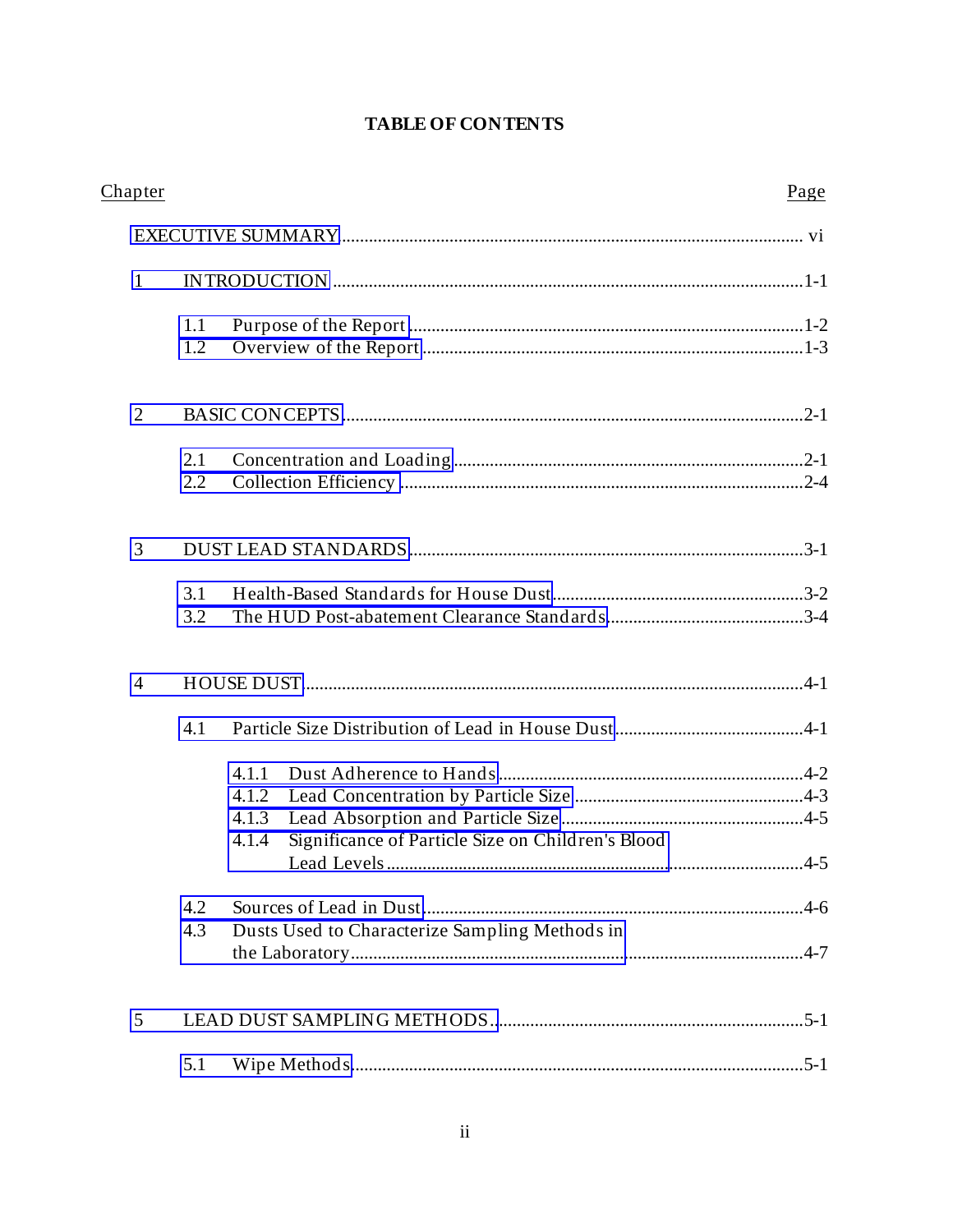# TABLE OF CONTENTS (CONTINUED)

# Chapter

# Page

|        |     | 5.1.1 |                                               |  |
|--------|-----|-------|-----------------------------------------------|--|
|        |     | 5.1.2 |                                               |  |
|        |     | 5.1.3 | Occupational Safety and Health Administration |  |
|        |     |       |                                               |  |
|        |     | 5.1.4 |                                               |  |
|        |     | 5.1.5 |                                               |  |
|        |     | 5.1.6 |                                               |  |
|        |     | 5.1.7 |                                               |  |
|        | 5.2 |       |                                               |  |
|        |     | 5.2.1 |                                               |  |
|        |     | 5.2.2 |                                               |  |
|        |     | 5.2.3 |                                               |  |
|        |     | 5.2.4 |                                               |  |
|        |     | 5.2.5 |                                               |  |
|        |     | 5.2.6 |                                               |  |
|        |     | 5.2.7 |                                               |  |
|        |     | 5.2.8 |                                               |  |
|        |     | 5.2.9 |                                               |  |
| 6      |     |       |                                               |  |
|        |     |       |                                               |  |
|        | 6.1 |       |                                               |  |
|        | 6.2 |       |                                               |  |
| $\tau$ |     |       |                                               |  |
|        | 7.1 |       |                                               |  |
|        | 7.2 |       |                                               |  |
|        | 7.3 |       |                                               |  |
|        | 7.4 |       |                                               |  |
|        |     |       |                                               |  |

#### CRITERIA FOR SELECTING APPROPRIATE SAMPLING METHODS .............8-1 8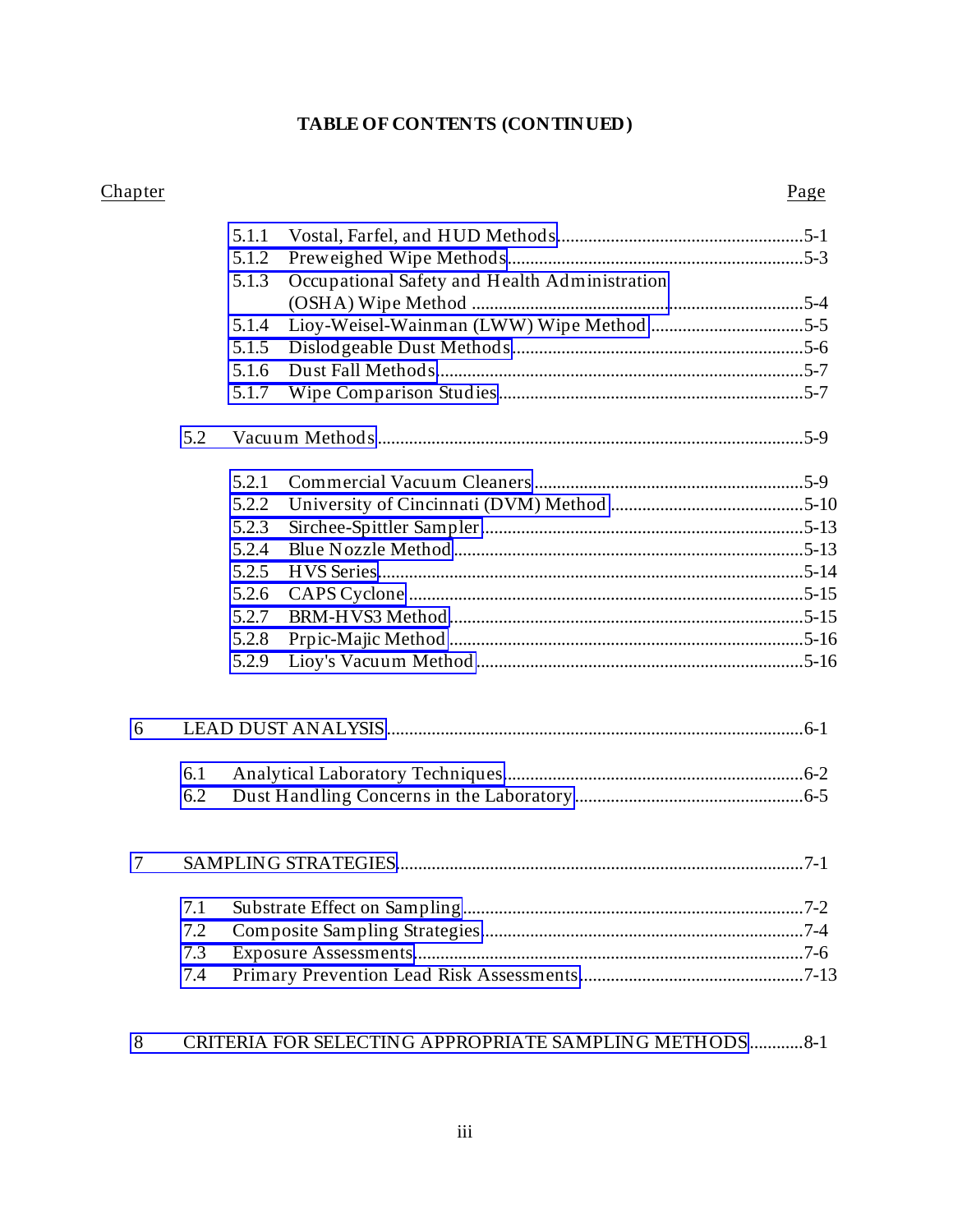# **TABLE OF CONTENTS (CONTINUED)**

| Chapter |      |                                                             | Page |
|---------|------|-------------------------------------------------------------|------|
| 9       |      |                                                             |      |
|         | 9.1  | Baltimore Lead-Based Paint Abatement and Repair and         |      |
|         |      |                                                             |      |
|         | 9.2  | Baltimore Lead-Based Paint Abatement and Repair and         |      |
|         |      |                                                             |      |
|         | 9.3  | Comprehensive Abatement Performance Pilot Study (CAPPS) 9-2 |      |
|         | 9.4  | Comprehensive Abatement Performance Study (CAPS)9-3         |      |
|         | 9.5  | MRI Engineering Study to Explore Improvements in Vacuum     |      |
|         |      |                                                             |      |
|         | 9.6  | EPA Childhood Lead Exposure and Reduction (CLEAR) Study 9-5 |      |
|         | 9.7  |                                                             |      |
|         | 9.8  |                                                             |      |
|         | 9.9  |                                                             |      |
|         | 9.10 |                                                             |      |
|         | 9.11 |                                                             |      |
|         | 9.12 |                                                             |      |
|         |      |                                                             |      |
| 10      |      |                                                             |      |
| 11      |      |                                                             |      |
|         |      |                                                             |      |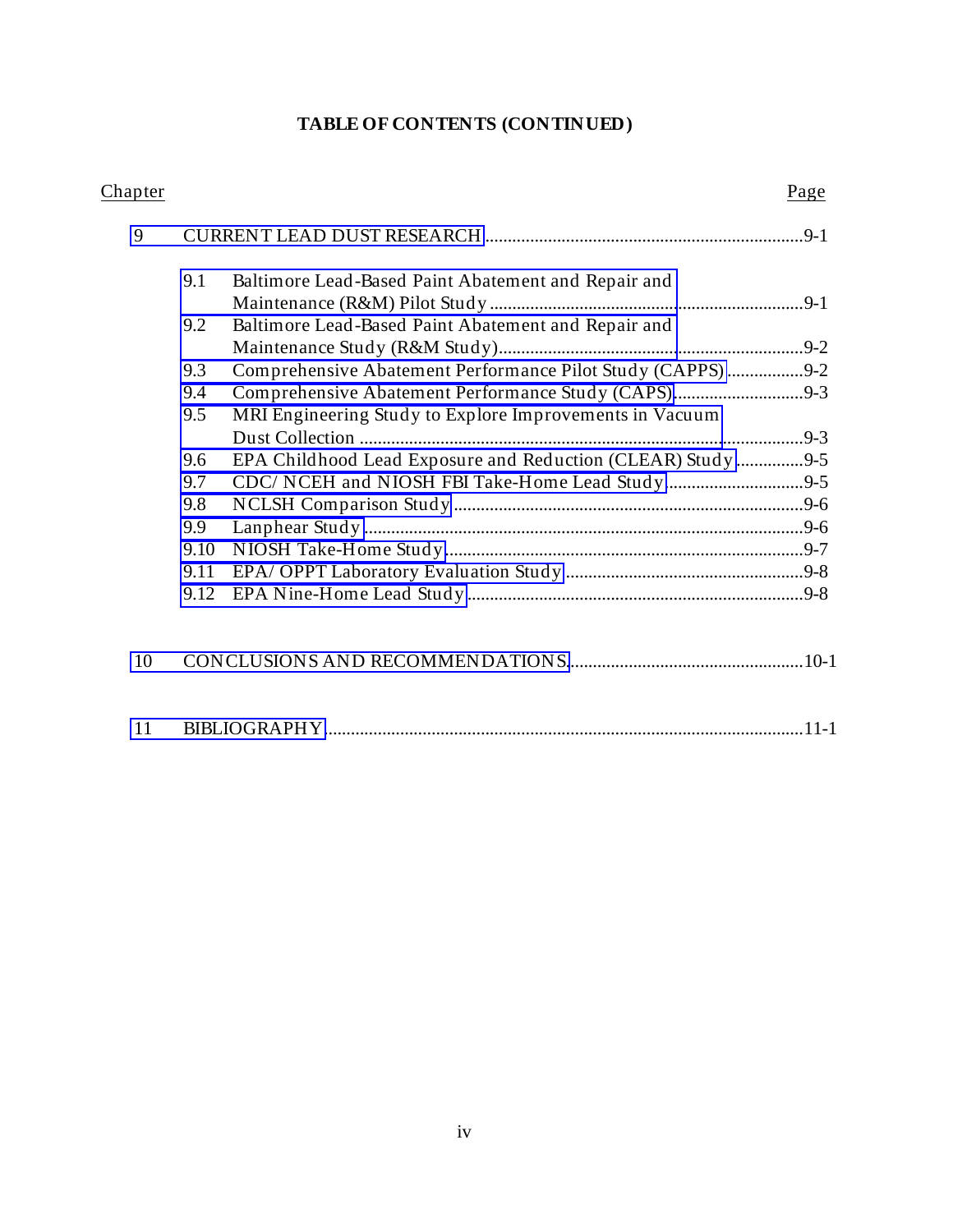# **TABLE OF CONTENTS (CONTINUED)**

# **List of Figures**

| Figure  | Page |
|---------|------|
| $2 - 1$ |      |
| $2 - 2$ |      |
| $7-1$   |      |
| 7-2     |      |
| $7 - 3$ |      |

# **List of Tables**

| <u>Table</u> | Page |
|--------------|------|
| 8-1          |      |
| 9-1          |      |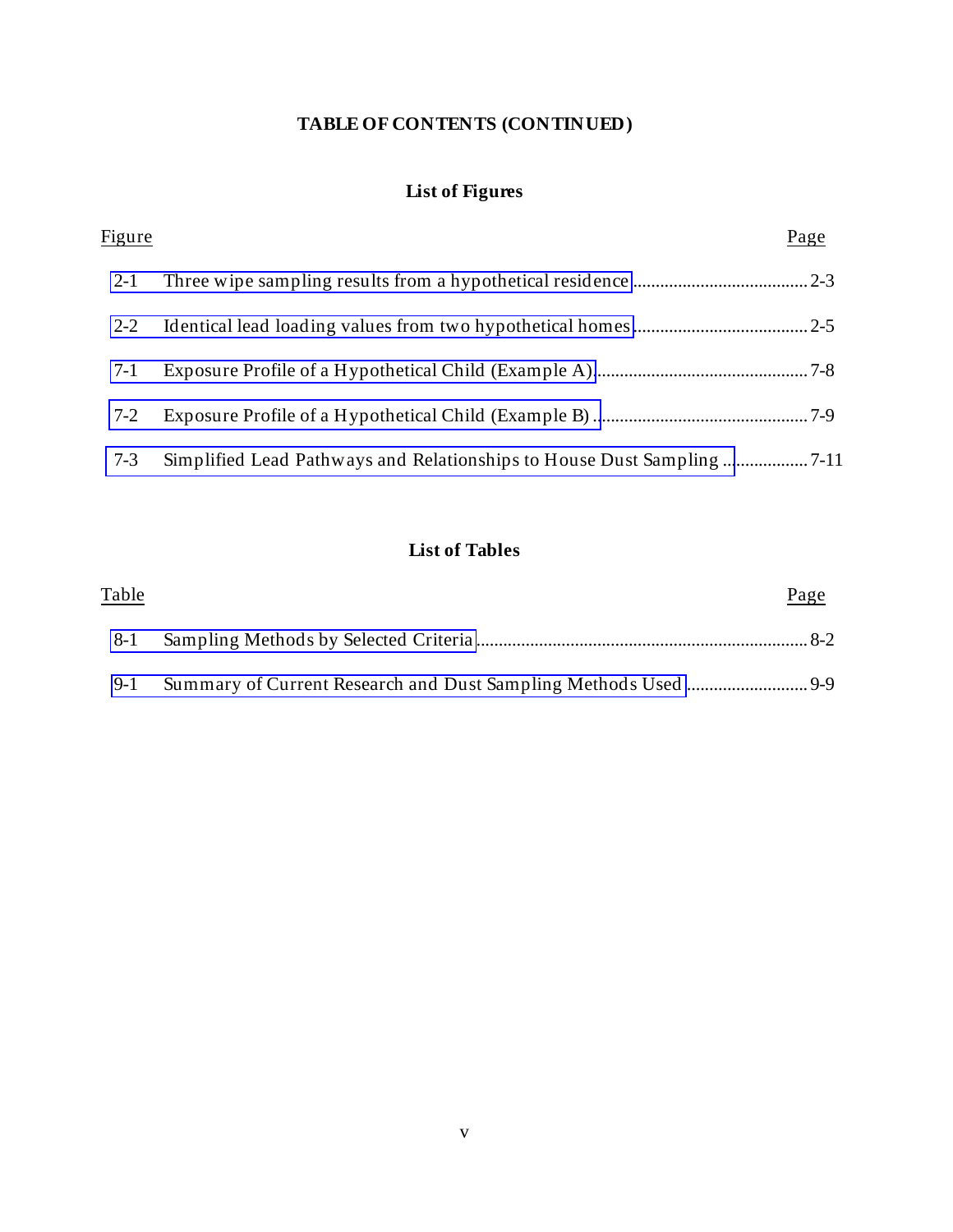### **EXECUTIVE SUMMARY**

<span id="page-7-0"></span>The U.S. Environmental Protection Agency (EPA), under Section 403 of the Residential Lead-Based Paint Hazard Reduction Act of 1992 (Title X), is developing numerical standards to protect the public from the lead hazards associated with house dust. It is expected that these standards will be used and cited extensively in the United States to characterize the lead poisoning risks to children.

This report provides a background for standardizing house dust sampling techniques so that Section 403 standards, once developed, can be used consistently and effectively. The report explains basic concepts, summarizes the house dust sampling methods described in the literature, and discusses sampling strategies and their implications for meaningful and cost-effective dust collection. The report also gives conclusions and recommendations for future research.

There is currently a substantial amount of research being done to develop and characterize house dust sampling methods. However, scientists do not agree on either the definition of house dust or the methods to measure it. This issue is complicated by the fact that results from one house dust sampling method may not be directly comparable to results from others.

When the results from house dust sampling studies are reviewed, it is important to know which sampling method was used and how it was used. Differences in sampling methods, sampling locations, the size of areas sampled, and the time the sample was taken in relation to cleaning activities may be particularly important when the results are used to predict children's blood lead levels.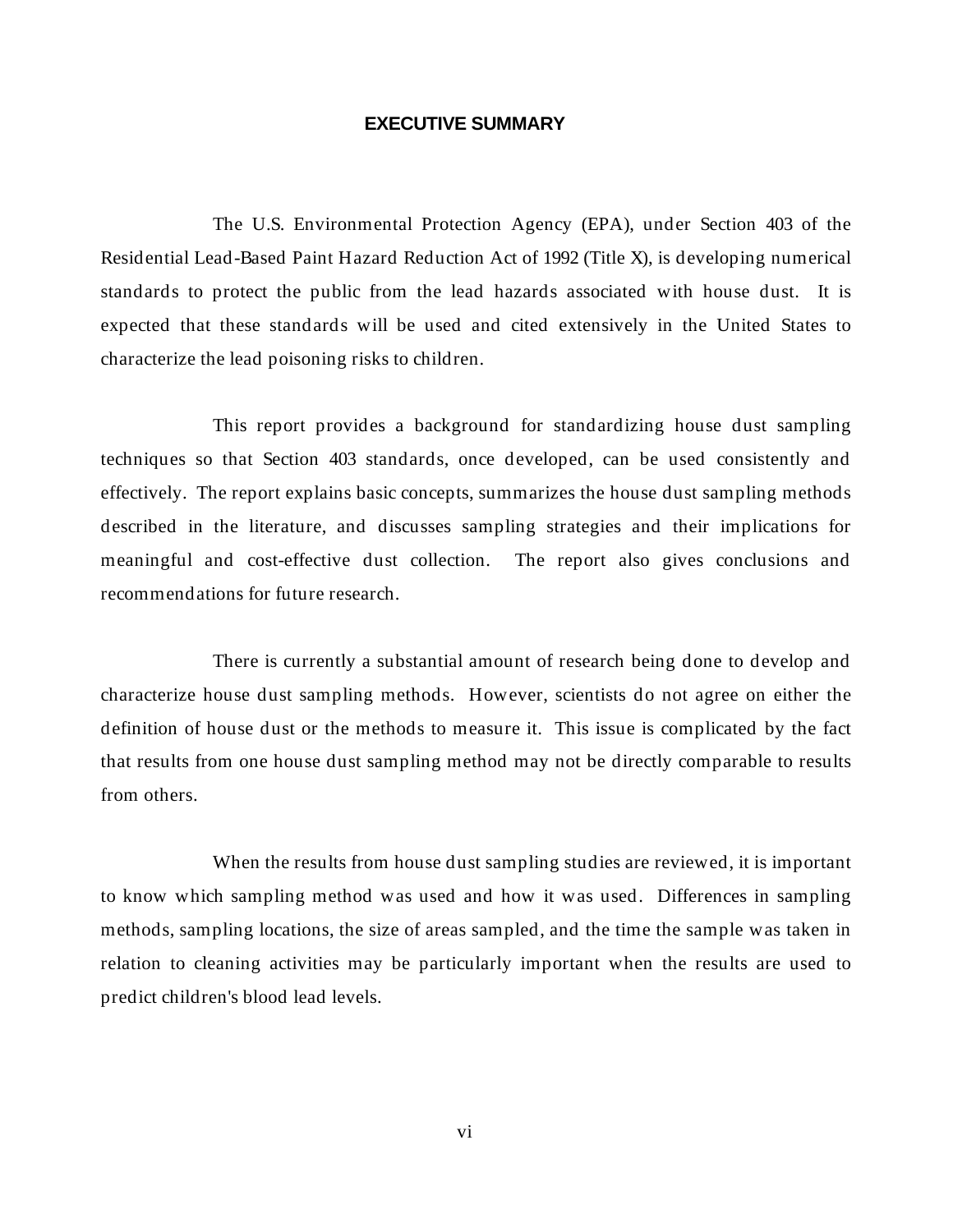There are other study factors that need to be analyzed carefully. For example, it is important to understand that the type of surface from which the dust is sampled affects the efficiency of dust collection from the surface. Furthermore, different sampling methods recover different amounts of total dust from the same sampled surface, due to different collection efficiencies of the samplers. Differences in collection efficiency on different surface types and among sampling devices may influence measurements of lead levels in house dust.

As this report shows, much research has been done and much still remains to be done. One important area for further research is the development of a standardized method to characterize house dust samplers to establish a baseline for the future. Ideally, these characterization studies will be conducted in the field using information on children's blood lead levels. After these analyses are complete, it may be possible to compare different sampling methods and make meaningful interpretations of the inherent differences in results from one method to another. The Section 403 dust lead standards, when they are eventually developed, may need to be adjusted for a particular sampler. The ability to adjust sampling results based on their actual relationship to children's blood lead levels is necessary because many of the different sampling methods described in this report will continue to be used for the foreseeable future.

Further research is also needed to examine the dust/ blood lead linkages. Numerous studies have documented this relationship but usually with only one sampling method and one sampling strategy. Additional studies are needed to assess different sampling methods side by side and to assess various strategies (e.g., single surface vs. composite sampling) and then compare these relationships to children's blood lead levels. Because the existing data is limited or questionable, further research is needed on the characteristics of dust that sticks to children's hands and the characteristics of the house dust that is ingested. New, powerful, analytical research tools are available today that may permit a close look at the properties of this dust. Therefore, dust adherence to children's hands can be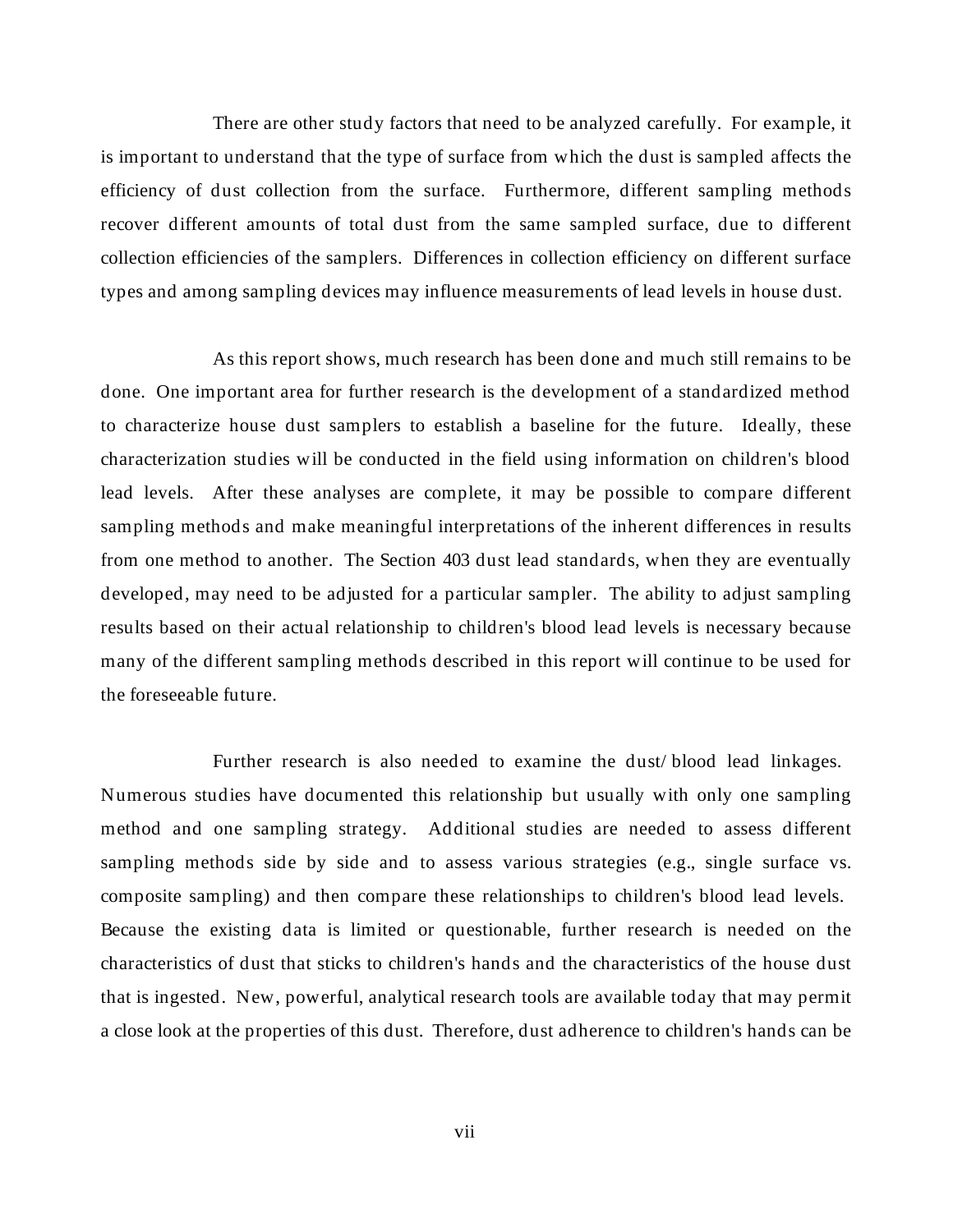re-examined to see if new findings with more sophisticated equipment agree with previous findings.

In response to the Residential Lead-Based Paint Hazard Reduction Act of 1992, the Federal government has taken a number of actions. These include the publication of Guidelines for the Evaluation and Control of Lead-Based Paint Hazards in Housing by the Department of Housing and Urban Development, the publication of the pamphlet Protect Your Family From Lead in Your Home by EPA and the Consumer Product Safety Commission, and the expected promulgation of EPA regulations governing training and certification of persons performing lead-based paint activities as well as a model state program. These and other actions at the federal, state, and local levels will likely increase the awareness of the potential hazards associated with household dust, and in turn persuade more homeowners and renters to sample and test household dust for lead. A standard sampling method would provide consistent interpretation of the results and uniform application of hazard remediation strategies.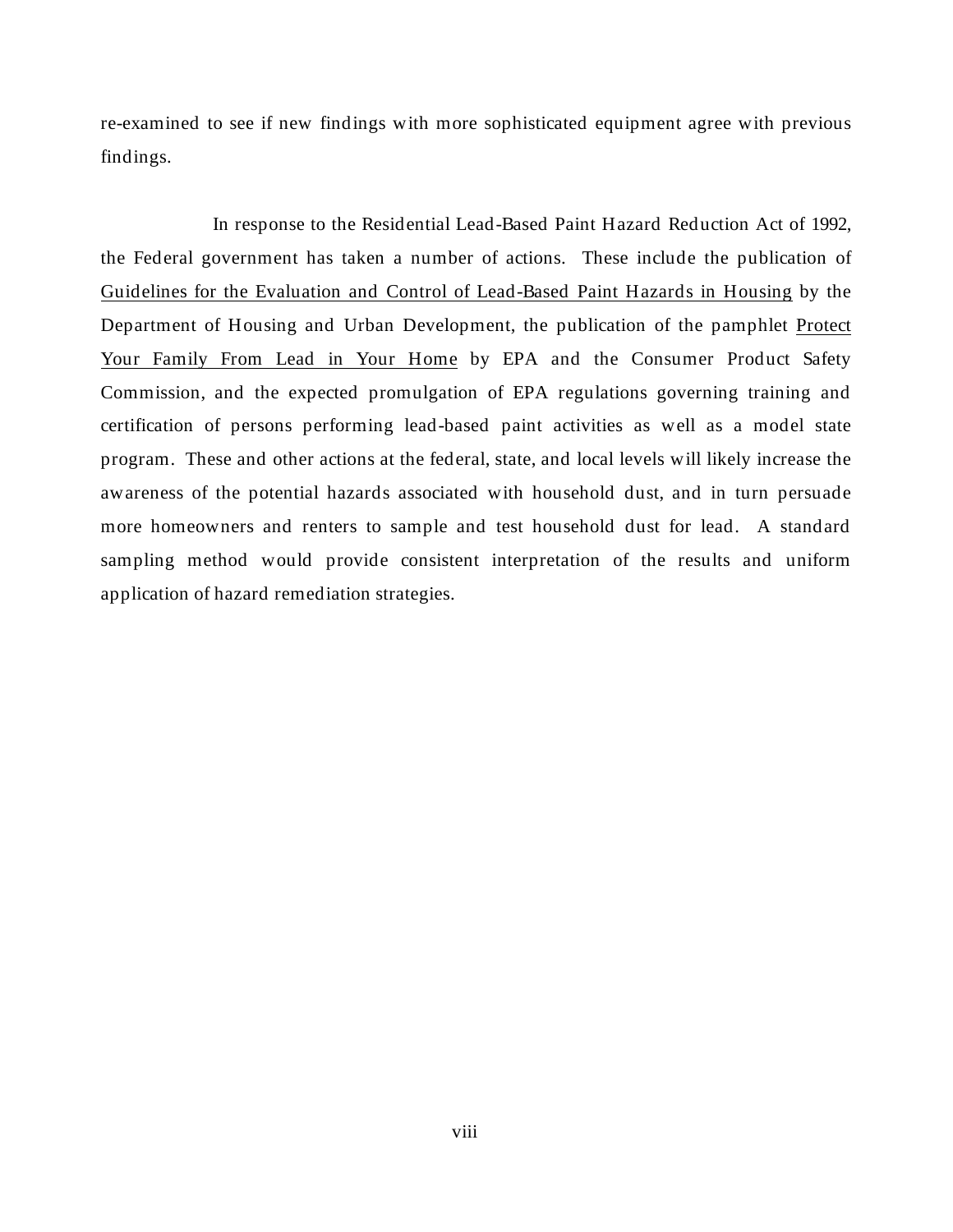# **1. INTRODUCTION**

<span id="page-10-0"></span>There is, as yet, no uniform standard for sampling house dust. Although such sampling might be considered relatively simple, more than 15 house dust sampling methods are described in the literature. This report deals with issues of standardization. It explains basic concepts, summarizes the various house dust sampling methods, and discusses different sampling strategies and their implications for meaningful and cost-effective dust collection.

Many studies in recent years indicate significant adverse effects from blood lead levels in children where these levels were previously believed to be safe. However, because the levels may not produce apparent clinical symptoms, most lead poisoning cases in the United States are undiagnosed (CDC, 1991). The sources of lead are varied. Lead in residential environments is found in soil, paint, tap water, air, food, some imported or antique cookware and ceramics, some ethnic cosmetics, folk remedies, and on some work clothes. Lead is also found in house dust.

While any single source may be the major cause of lead poisoning for a particular child, house dust is considered one of the most significant contributors to the total body burden of lead in children (Bornschein et al., 1986; CDC, 1991). Many children live in dwellings with high lead dust levels and routinely put dust-laden fingers, toys, and other objects into their mouths (CDC, 1991). Deteriorated or damaged lead-based paint and bare soil, if ingested, may also contribute significantly to children's blood lead levels. However, a more common scenario is the contamination of house dust by paint and soil and the child's subsequent ingestion of that dust.

Since lead in house dust is recognized as a major cause of lead poisoning, standardizing house dust sampling methods is a high priority for many public health researchers and regulators. From the many house dust sampling methods available,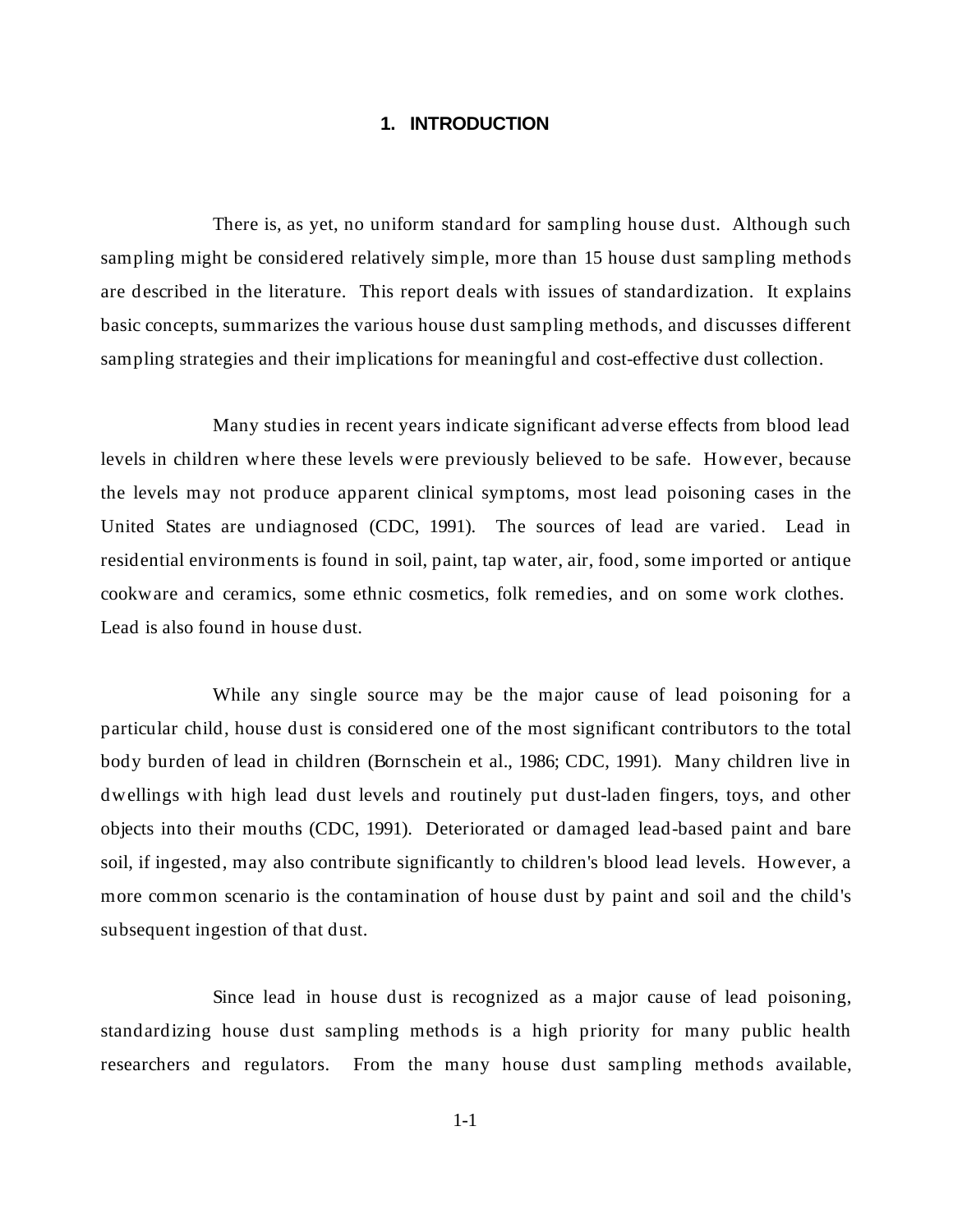<span id="page-11-0"></span>researchers or regulators must choose the most appropriate method for their specific needs. This task is complicated by the fact that results from one method may not be directly comparable to results from others. In addition, the results from the same method used in two settings may differ greatly if the sampling strategies and laboratory analysis procedures are not standardized. Hence, studies with similar objectives are being conducted in a noncomparable manner, making any form of meta-analysis questionable.1 This situation can be expected to continue until standard methods are established.

# **1.1 Purpose of the Report**

 $\overline{a}$ 

The U.S. Environmental Protection Agency (EPA), under Section 403 of the Residential Lead-Based Paint Hazard Reduction Act of 1992 (Title X), is developing numerical standards to protect the public from the lead hazards associated with house dust and has issued the memorandum Guidance on Residential Lead-Based Paint, Lead-Contaminated Dust, and Lead-Contaminated Soil (U.S. EPA, July 14, 1995) to serve as guidance until the promulgation of the Section 403 rule. Furthermore, proposed EPA regulations under Sections 402 and 404 of TSCA Title IV (Federal Register, September 2, 1994) and the U.S. Department of Housing and Urban Development (HUD) document Guidelines for the Evaluation and Control of Lead-Based Paint Hazards in Housing (U.S. HUD, 1995) specify house dust sampling as a procedure to measure lead dust hazards. To achieve these goals, however, standardized sampling methods are needed. This report is intended to proceed toward standardizing house dust sampling techniques by highlighting what is currently known about the subject.

While written for the purpose of measuring lead in house dust, many of the sampling concepts, methods, and strategies discussed here may also apply to measuring other

<sup>&</sup>lt;sup>1</sup> Meta-analysis is a technique to combine the results from many studies into one single, large study.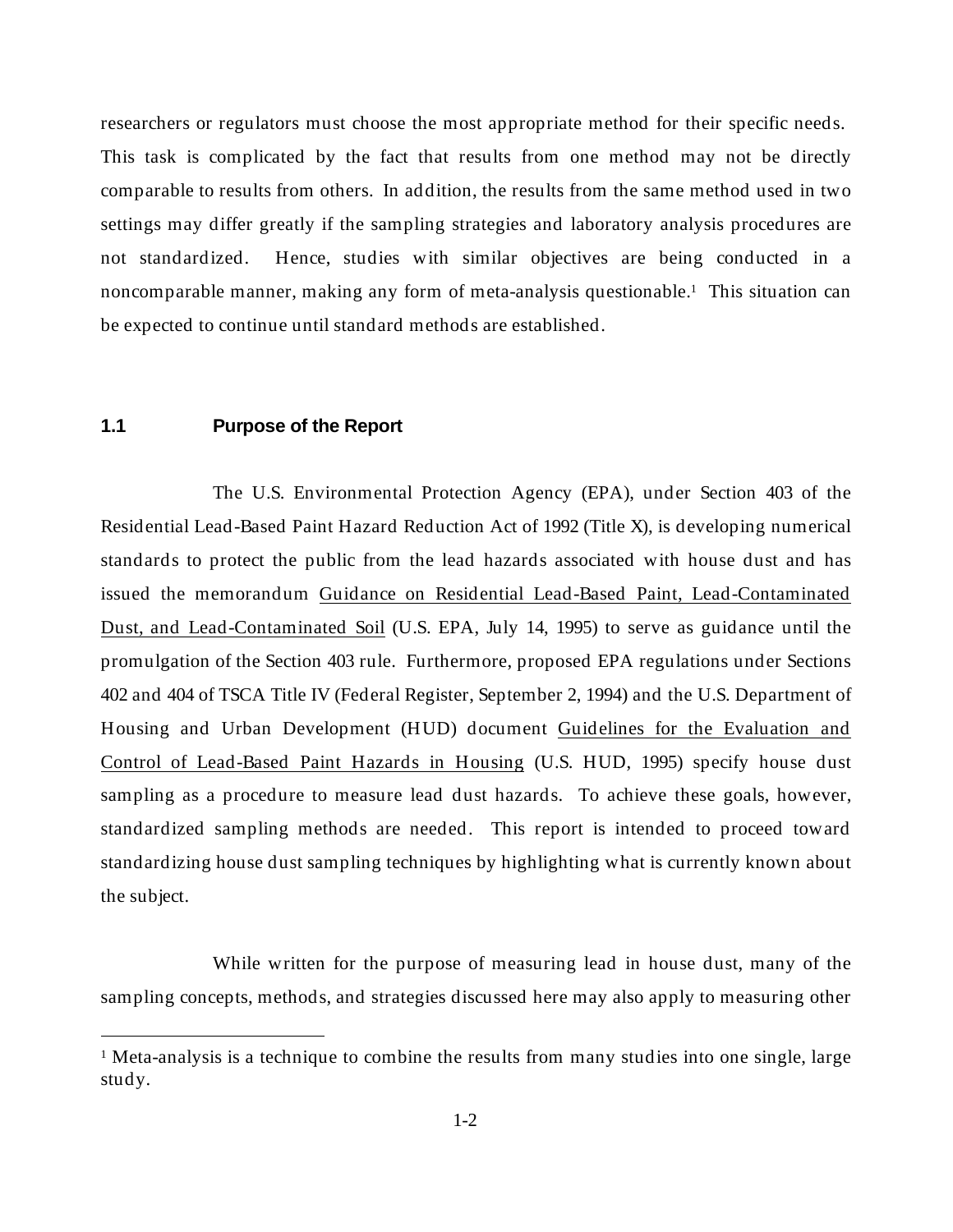<span id="page-12-0"></span>toxicants in house dust. Ingestion of house dust is increasingly recognized as a potential contributor to the total human exposure to many substances besides lead.

The literature review described in this report is current primarily through September 1994. Readers are encouraged to consult the literature for more recent publications on the subject. Because of uncertainties in the available published information, the dynamic nature of house dust research, and the public health implications of childhood lead poisoning, the material presented here should not be assumed to be either static or totally complete. Instead, it is intended to summarize house dust sampling techniques objectively and to guide future research to retest old ideas and generate new hypotheses.

### **1.2 Overview of the Report**

Scientists do not agree on the definition of house dust or on methods to measure it. This lack of consensus causes difficulty for those concerned with alleviating the potential hazards from ingestion of lead-contaminated house dust. The sections that follow present information compiled from both literature reviews and communication with experts.

Section 2 introduces basic concepts that readers should understand. Section 3 discusses dust lead standards and the issues involved with their development. Section 4 describes house dust and what is known about its particle size distribution, lead particle size, and sources of lead. Dusts used to test sampling equipment are also discussed. Section 5 summarizes lead dust sampling methods in two general categories: (1) wipe methods and (2) vacuum methods. Precision and accuracy performance characteristics are given for techniques when available, along with other relevant information such as the ability to sample from small areas. Section 6 briefly describes laboratory analytical techniques used to measure the amount of lead in house dust and how dust is handled in the laboratory. An overview of some fundamental issues that shape sampling strategies to measure lead exposure and potential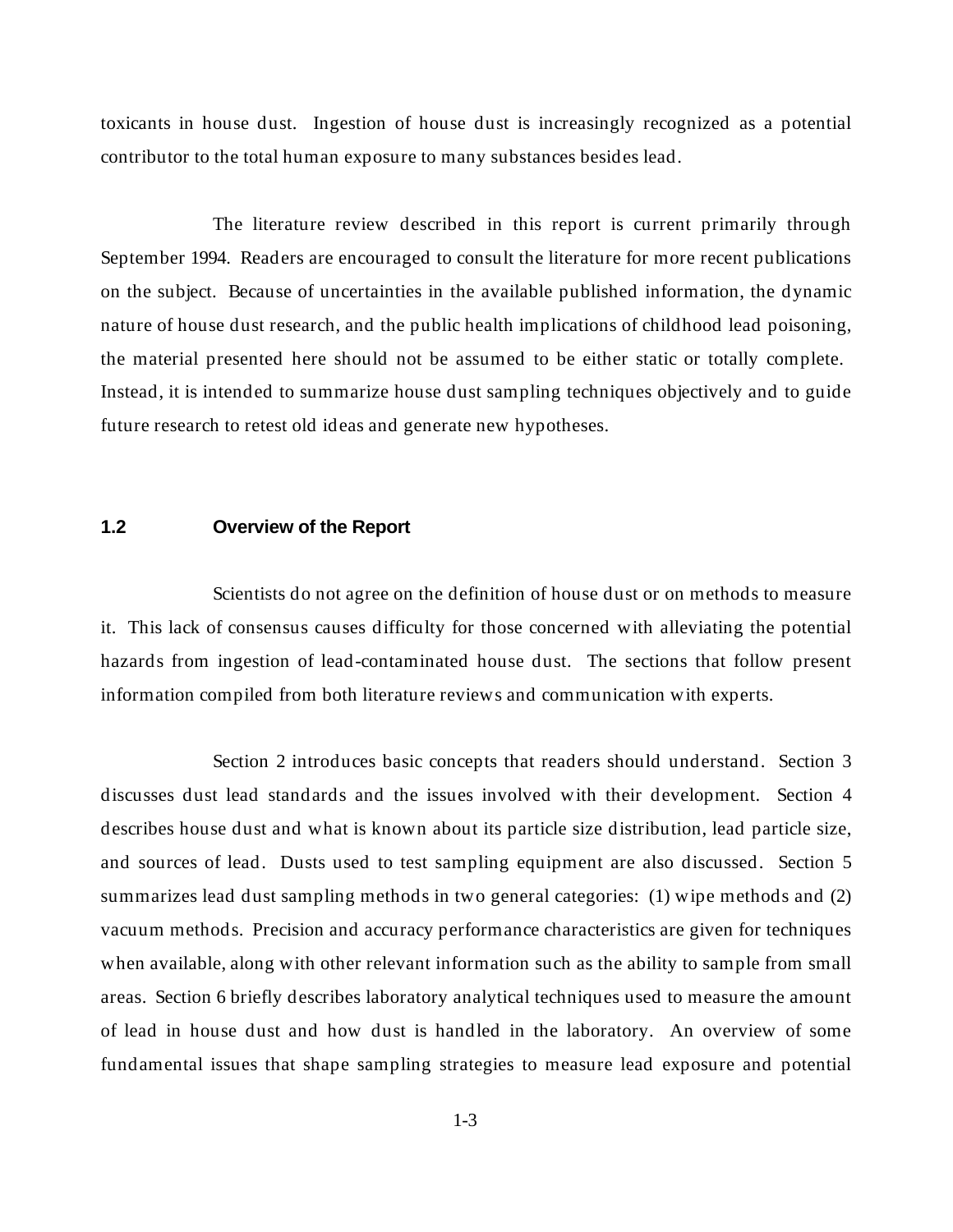lead hazards is provided in Section 7. Section 8 recommends criteria for selecting appropriate sampling methods, and Section 9 summarizes current lead dust research. Section 10 gives conclusions and recommendations for additional research. Finally, Section 11 contains the bibliography.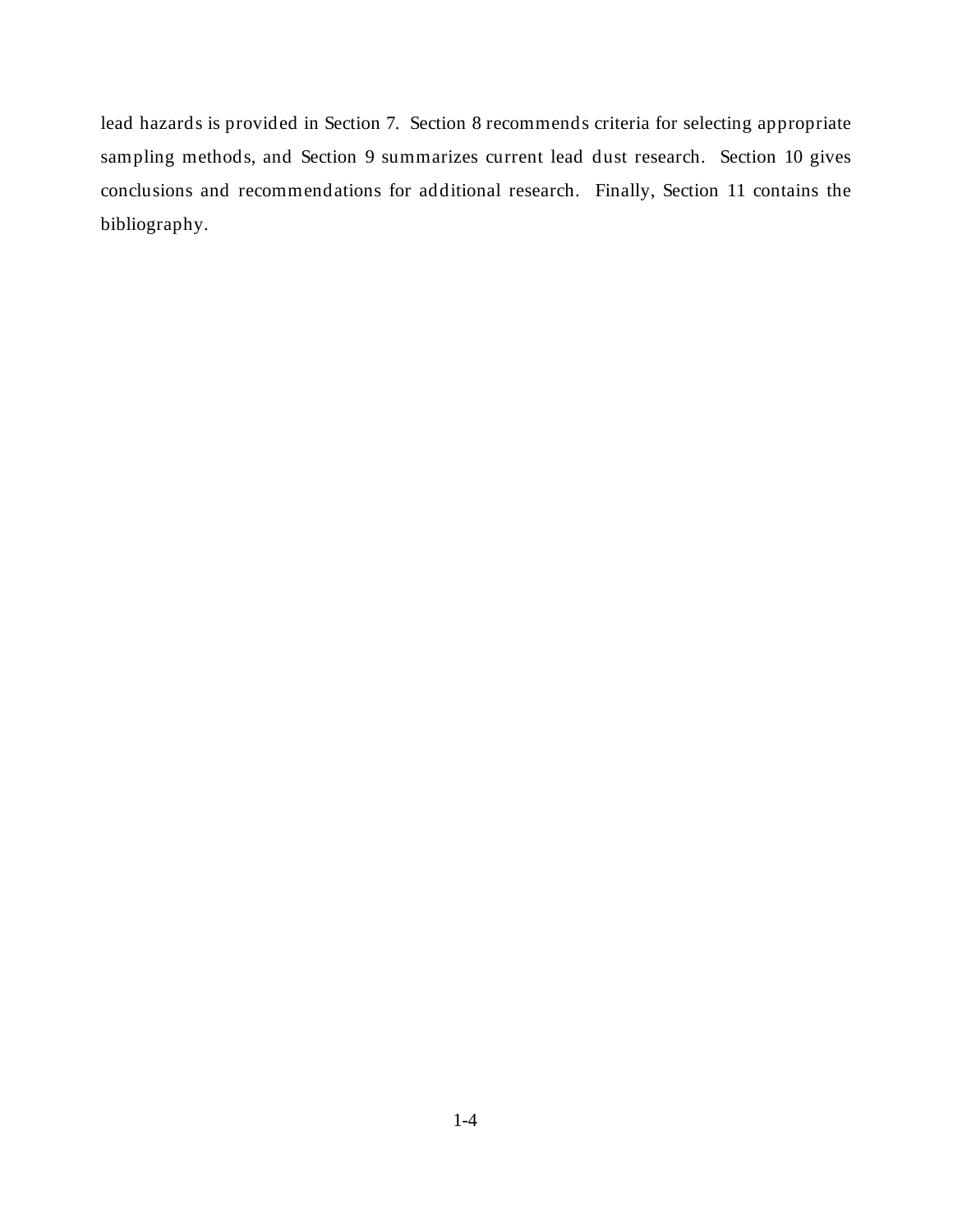# **2. BASIC CONCEPTS**

<span id="page-14-0"></span>Two fundamentally different technologies are available to sample house dust, the wipe and the vacuum sampling technologies. Generally, wipe sampling is inexpensive, the materials needed for sampling are easy to obtain, and protocols for sample collection are simple to follow. Vacuum sampling technologies are more expensive, and sampling devices are not always easy to obtain. However, vacuum sampling may provide more information about the lead dust in a dwelling. This section discusses the major differences between the two technologies and presents several important concepts that any person reading this report should understand.

# **2.1 Concentration and Loading**

 $\overline{a}$ 

Almost all house dust contains measurable lead concentration levels and most residential surfaces, such as floors and windowsills, contain house dust (CDC, 1991). The actual lead concentration in a sample of house dust depends on the amount of nonlead dust that is mixed with lead-containing dust. Common sources of lead-containing dust are deteriorated lead-based paint and lead-contaminated soil. The *lead concentration*, sometimes called a *mass concentration*, is usually expressed as micrograms of lead per gram of dust  $(\mu g/g)$ or the equivalent expression, parts per million lead by weight (ppm). The amount of dust on a surface can be expressed as grams of dust per unit area and is usually called *dust loading* (g/ m2 or g/ ft2). The lead concentration, multiplied by the dust loading on a surface, gives a *lead loading* value and is commonly expressed as micrograms of lead per unit area (µg/m<sup>2</sup> or µg/ ft2).2 The dust loading and lead loading measurements are both *area concentrations*, that is,

<sup>&</sup>lt;sup>2</sup> Vostal et al. (1974) first used  $\mu$ g/ ft<sup>2</sup> to express house dust lead loading levels. To convert  $\mu$ g/ ft<sup>2</sup> to  $\mu$ g/ m<sup>2</sup>, multiply by 10.76. For example, 200  $\mu$ g/ ft<sup>2</sup> = 2,152  $\mu$ g/ m<sup>2</sup>.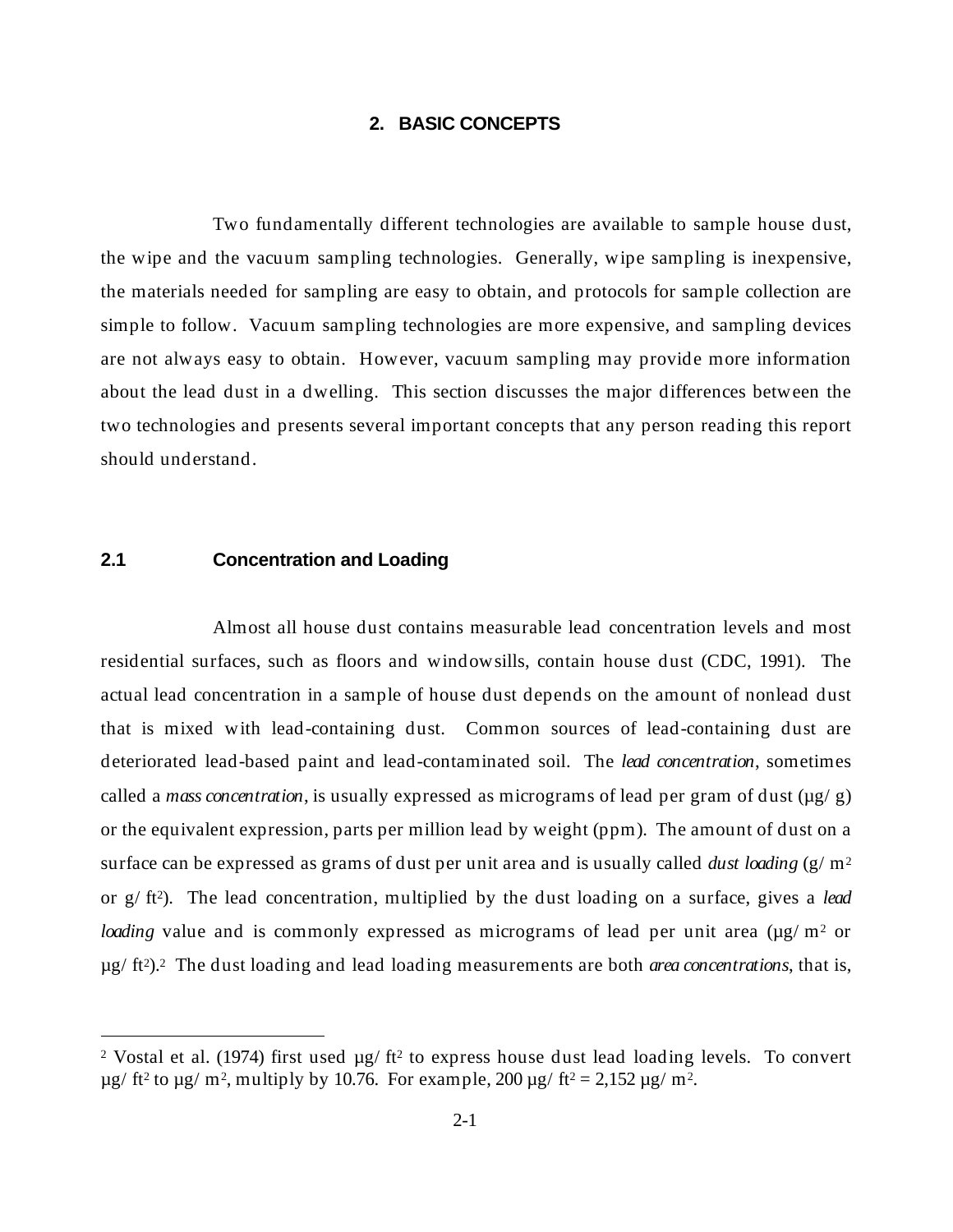the concentration of dust or lead per unit area. In this report, "concentration" refers to mass concentration and "loading" refers to area concentration.

Common wipe sampling techniques measure lead loading directly, that is, without measuring lead concentration and dust loading. The 1990 U.S. Department of Housing and Urban Development (HUD) Interim Guidelines for Hazard Identification and Abatement in Public and Indian Housing describe the most common residential wipe sampling method, a technique that uses premoistened baby towelettes. Figure 2-1 illustrates what wipe samples can measure, using realistic results collected from floors in a hypothetical residence. Assume that each diagonal line in the figure represents the lead loading results from one wipe sample. The diagonal lead loading lines show the infinite number of lead concentration (y axis) and dust loading (x axis) combinations that might result in the measured lead loading. As mentioned earlier, the product of the two parameters is the lead loading ( $\mu$ g/ g x g/ ft<sup>2</sup> =  $\mu$ g/ ft<sup>2</sup>). By using a log scale on the x and y axes, the infinite number of combinations that result in the same lead loading value fall on a straight line. Because common wipe sampling measures lead loading directly, but does not measure lead concentration and dust loading, the results from wipe sampling cannot be used to determine which combination of lead concentration and dust loading is present.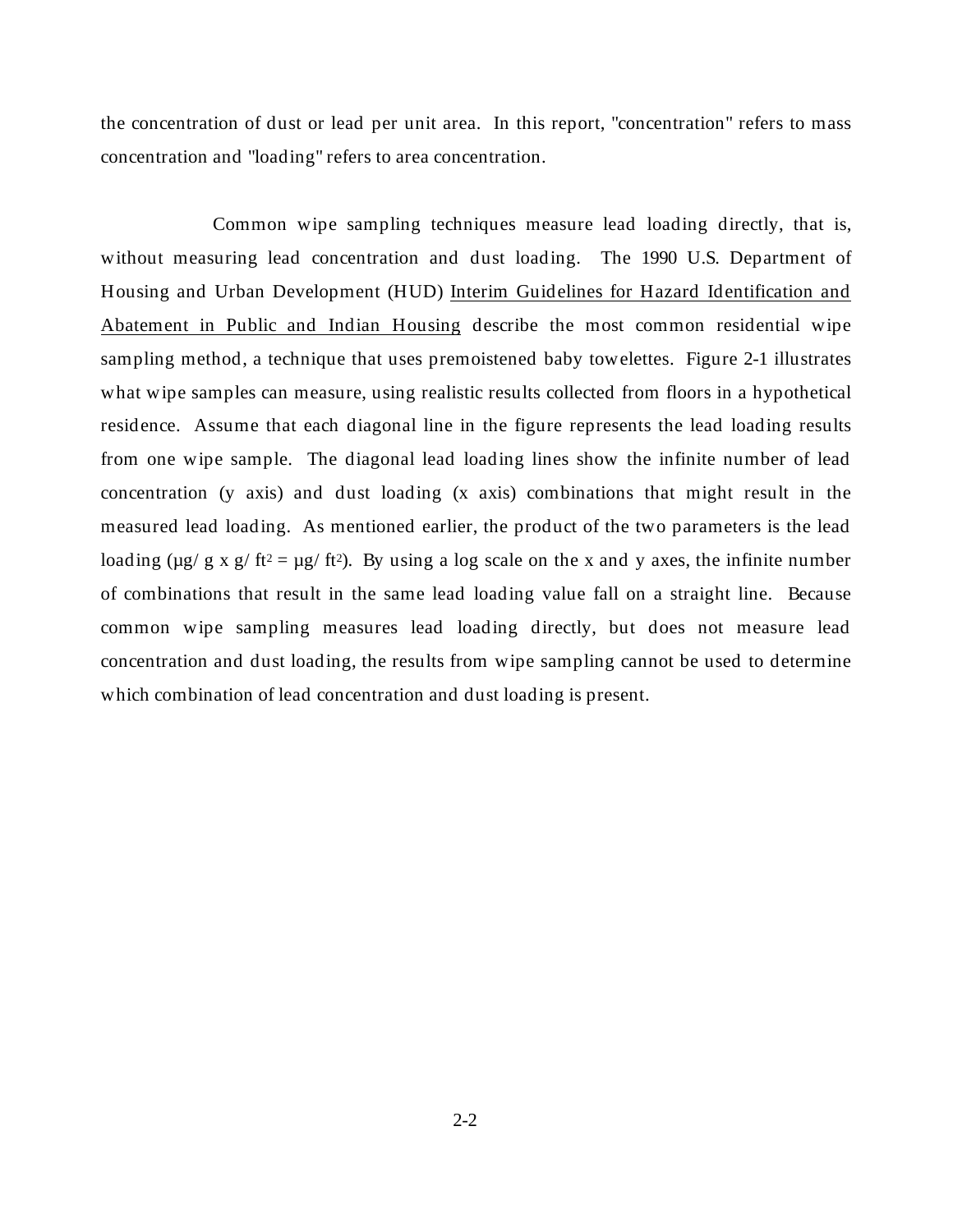



Theoretical relationship among lead loading, lead concentration, and dust loading (Diagonal lines represent constant lead loading values)

**Dust Loading in g/ sq ft (log scale)**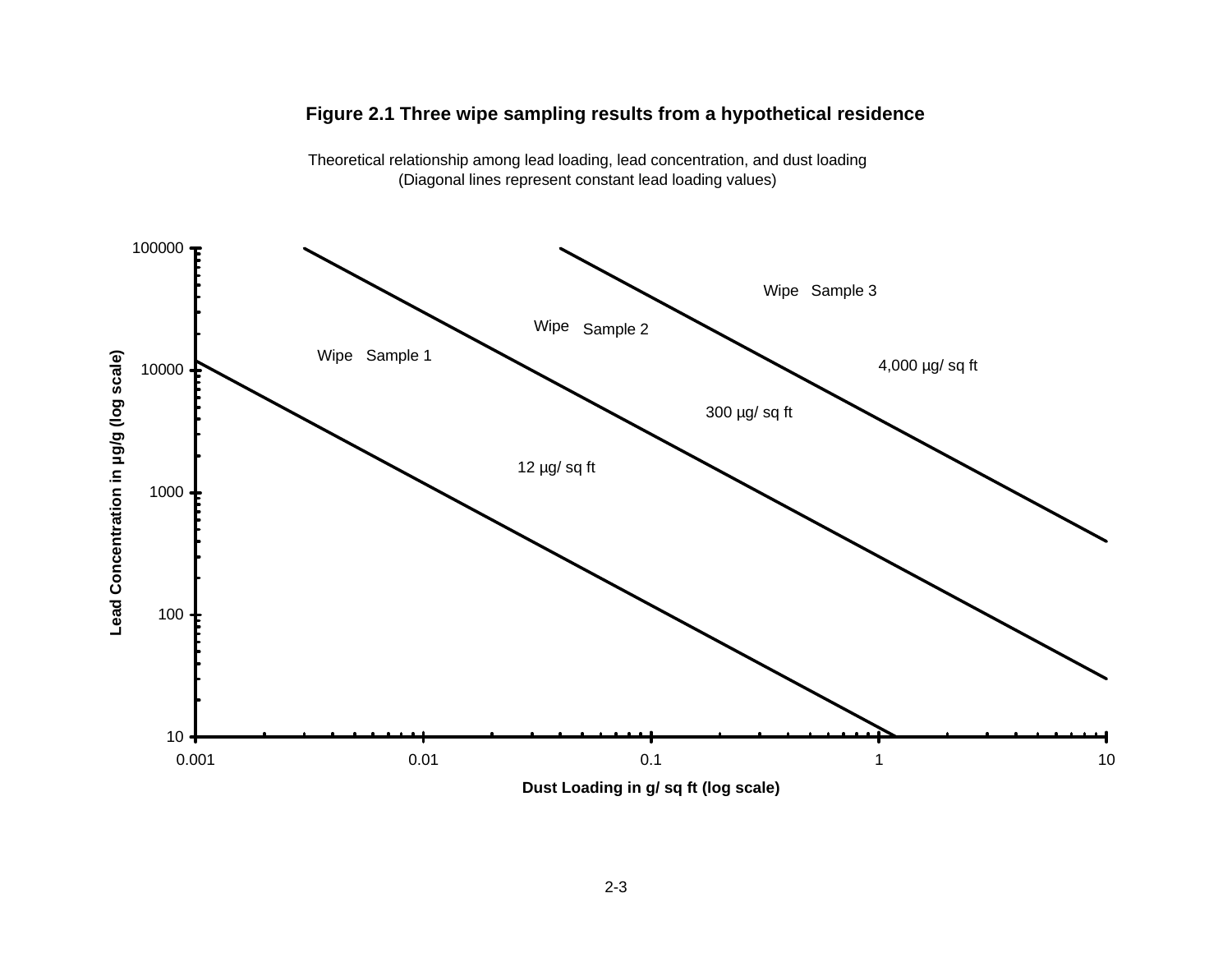<span id="page-17-0"></span>Davies (1990) states that for a given lead loading value, the lead concentration can range from high where there is little dust to, conversely, low where there is a large volume of dust. Figure 2-2 illustrates this point. In Figure 2-2, House A and House B have identical lead loading values. In House A, the floor dust has a high lead concentration, but the amount of dust on the floor, or dust loading, is low. In House B, the lead concentration is low but the dust loading is high. Although dust from House B has a low lead concentration value, the large amount of dust on the floor contains the same quantity of lead per unit area as in House A. Therefore, both houses have the same lead loading values. The only way to measure both lead concentration and dust loading is to collect a house dust sample with one of the vacuum sampling techniques, with the possible exception of the Lioy-Weisel-Wainman (LWW) wipe sampling method discussed in Section 5.1.4. Common wipe sampling methods do not measure lead concentration.

### **2.2 Collection Efficiency**

Another important concept to understand is that the type of surface from which the dust is sampled directly affects the efficiency of dust collection from the surface. Furthermore, different sampling methods recover different amounts of total dust from the same sampled surface. These differences are due to different collection efficiencies of the methods. Roberts et al. (1991) documented total dust recoveries that ranged from greater than 90 percent by weight on a smooth painted surface to about 30 percent on a carpet. Other sampler characterization studies document similar differences (U.S. EPA, in press).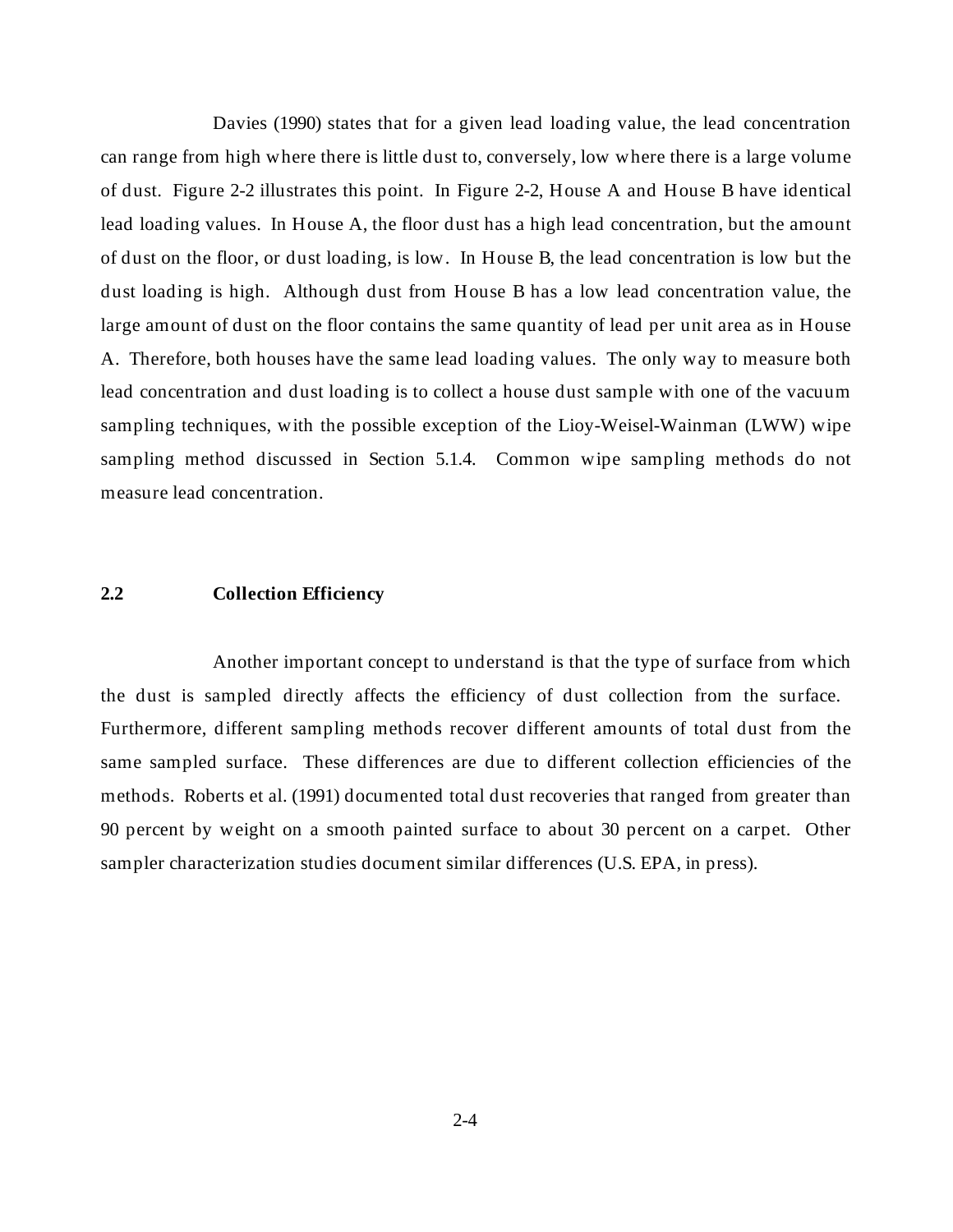# **Figure 2.2 Identical lead loading values from two hypothetical homes**

Theoretical relationship among lead loading, lead concentration, and dust loading (Diagonal line represents constant lead loading value)

<span id="page-18-0"></span>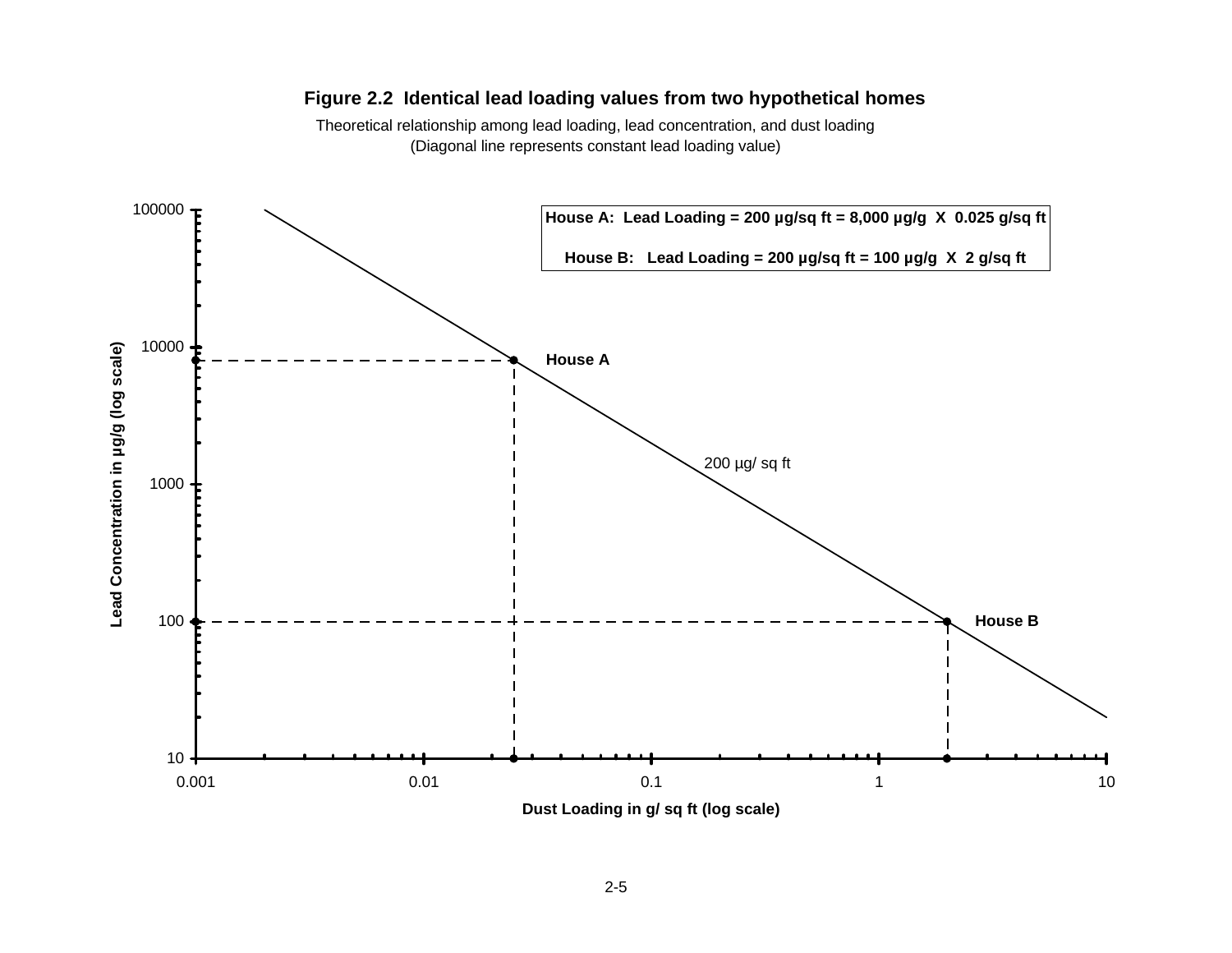Three commonly cited house dust sampling methods, the University of Cincinnati Dust Vacuum Method (DVM), the Baltimore Repair and Maintenance High Volume Small Surface Sampler (BRM-HVS3), and the HUD wipe sampling method, all discussed in Section 5, may collect very different amounts of total dust from the same surface (Lanphear, 1995). Assuming that a smooth hard surface is sampled, the difference in collection efficiency between the DVM and the other two methods may be greater than a factor of 10, with the DVM sampler consistently collecting less dust than the BRM-HVS3 and the HUD wipe method. The latter two samplers would probably collect similar amounts of dust on a smooth hard surface. Since lead loading is directly related to total dust collected from the sampled surface, the DVM sampler will consistently measure lower lead loading values on hard surfaces than the BRM-HVS3 or the HUD method. This does not imply that a high collection efficiency is better than a low efficiency. An argument in favor of the DVM's low collection efficiency is that it measures the more biologically active fraction of leaded dust available to a child (Que Hee et al., 1985). However, results from the only study to use all three methods side by side in children's homes, suggest that the BRM-HVS3 and HUD wipe methods correlate slightly better with children's blood lead levels than the DVM method (Lanphear, 1995). The same study showed that the BRM-HVS3 collects much more dust from carpeted surfaces than the DVM or HUD wipe methods. The point to note is that lead loading measurements on the same surface differ among sampling methods. Further research is needed to determine the importance of collection efficiency.

Looking further at Figure 2.2, assume that the DVM collects 0.025 grams of dust from a one-square foot  $(1 \text{ ft}^2)$  floor area in House A, while the HUD wipe method collects 0.303 grams of dust from an adjacent 1 ft<sup>2</sup> floor area, even though both areas are equally dusty. Assume also that the lead concentration in the dust is  $8,000 \mu g/g$ . In this example, the lead loading measurement obtained using the DVM is 200  $\mu$ g/ ft<sup>2</sup> (8,000  $\mu$ g/ g x 0.025 g/ ft<sup>2</sup>). The lead loading value for the HUD method, which collects more lead dust, is  $2,424 \mu g$  ft<sup>2</sup> (8,000) µg/ g x 0.303 g/ ft2). Since the **true** lead loading is the same for each sampled floor area, the DVM's measure of 200 µg/ ft<sup>2</sup> is roughly equivalent to the HUD wipe measure of 2,424 µg/ ft<sup>2</sup>.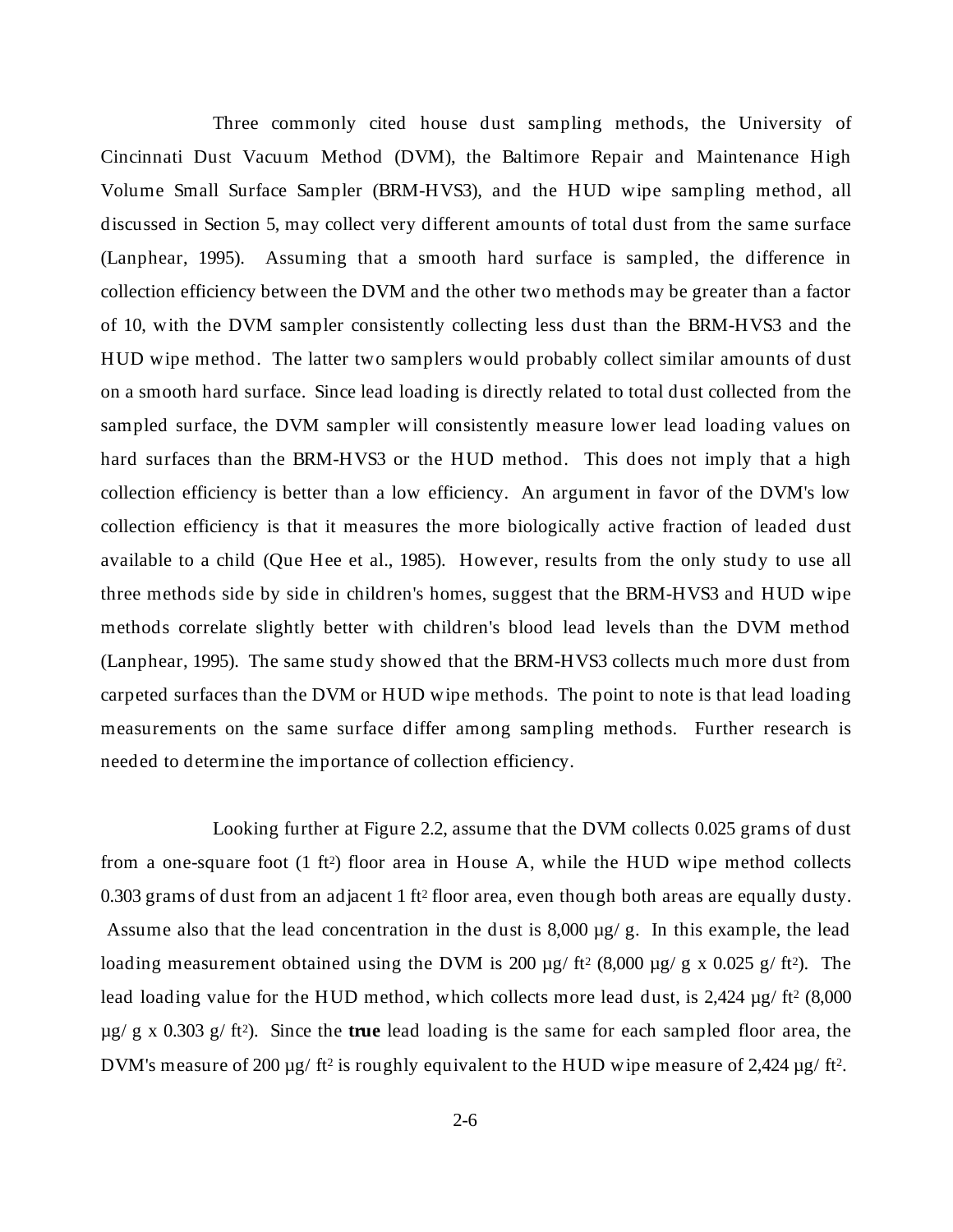The difference in these hypothetical values is due primarily to the different collection efficiencies of each sampling method.

As with lead loading, differences in collection efficiency on different surface types and among sampling methods may affect measurements of lead concentration. Differences in the relative recovery of lead dust and nonlead dust can result in different lead concentration measurements. Theoretically, however, lead concentration measurements are likely to vary less among methods than are lead loading measurements. Results from the Lanphear study, which collected hundreds of side-by-side samples with the DVM and BRM-HVS3 methods, are consistent with this theory. Geometric mean lead levels and the corresponding standard deviations suggest that, on average, side-by-side lead loading measurements differ more among samplers than do the lead concentration measurements (Lanphear, 1995).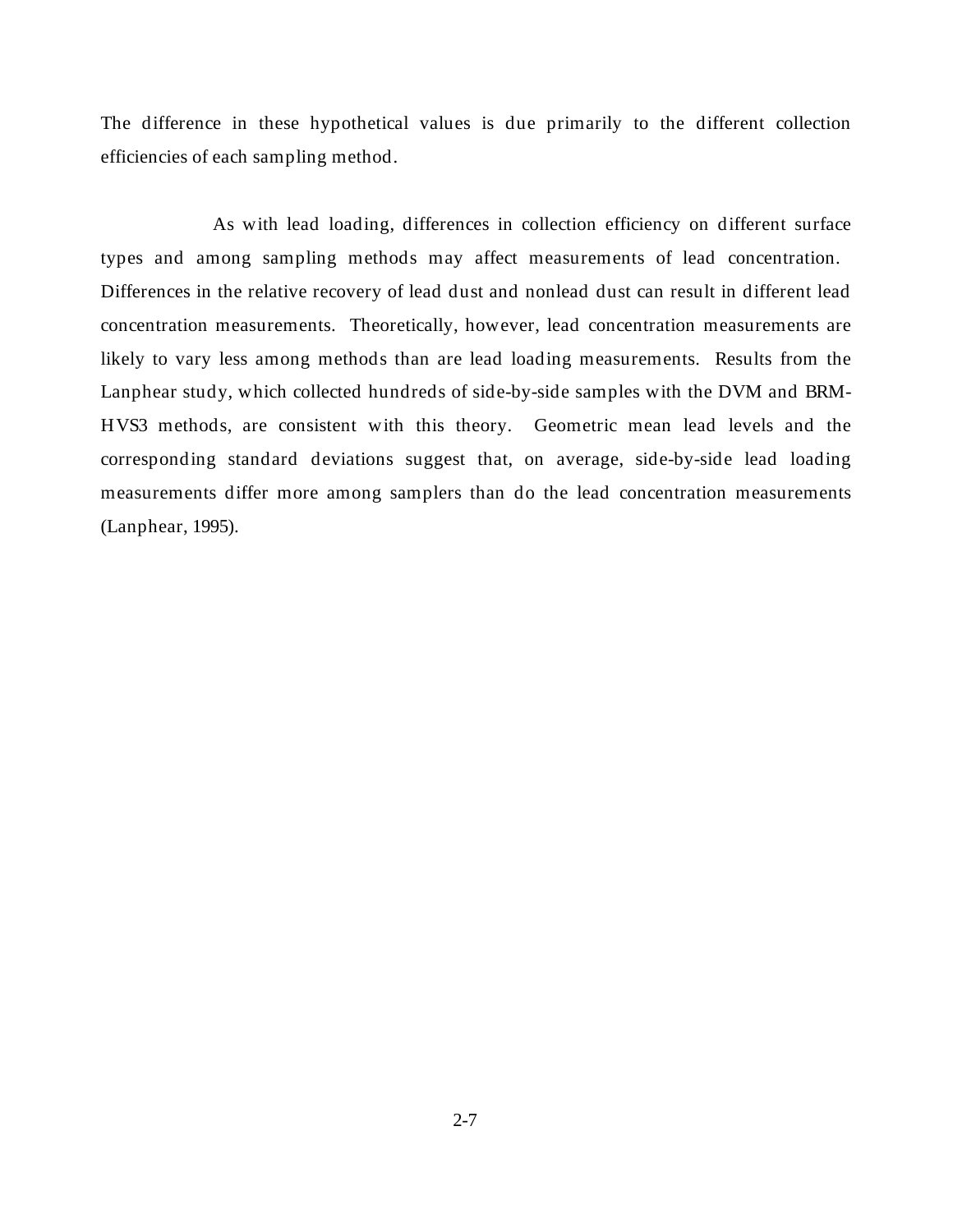# **3. DUST LEAD STANDARDS**

<span id="page-21-0"></span>Under Section 403 of the Residential Lead-Based Paint Reduction Act of 1992 (Title X), EPA is developing numerical standards for assessing lead in house dust. Section 403 *Identification of Dangerous Levels of Lead* states that:

> *"...the [EPA] shall promulgate regulations...which shall identify leadbased paint hazards, lead-contaminated dust, and lead-contaminated soil."*

Lead-contaminated dust in residential dwellings is defined by Section 401 of Title X as "...surface dust in residential dwellings that contains an area or mass concentration of lead in excess of levels determined by the [EPA] Administrator under this title to pose a threat of adverse health effects in pregnant women or young children." Developing health-based house dust standards, however, will not be simple. In 1985, Duggan and Inskip stated the following in their review of childhood exposure to lead in surface dust:

> *"There are at present no authoritative and generally acceptable maximum permissible levels or guidelines or standards for lead in surface dust (neither is there agreement on methods of sampling or sample preparation). But it seems likely...that any attempt to derive such a standard might well result in a figure which is generally exceeded in many urban areas."*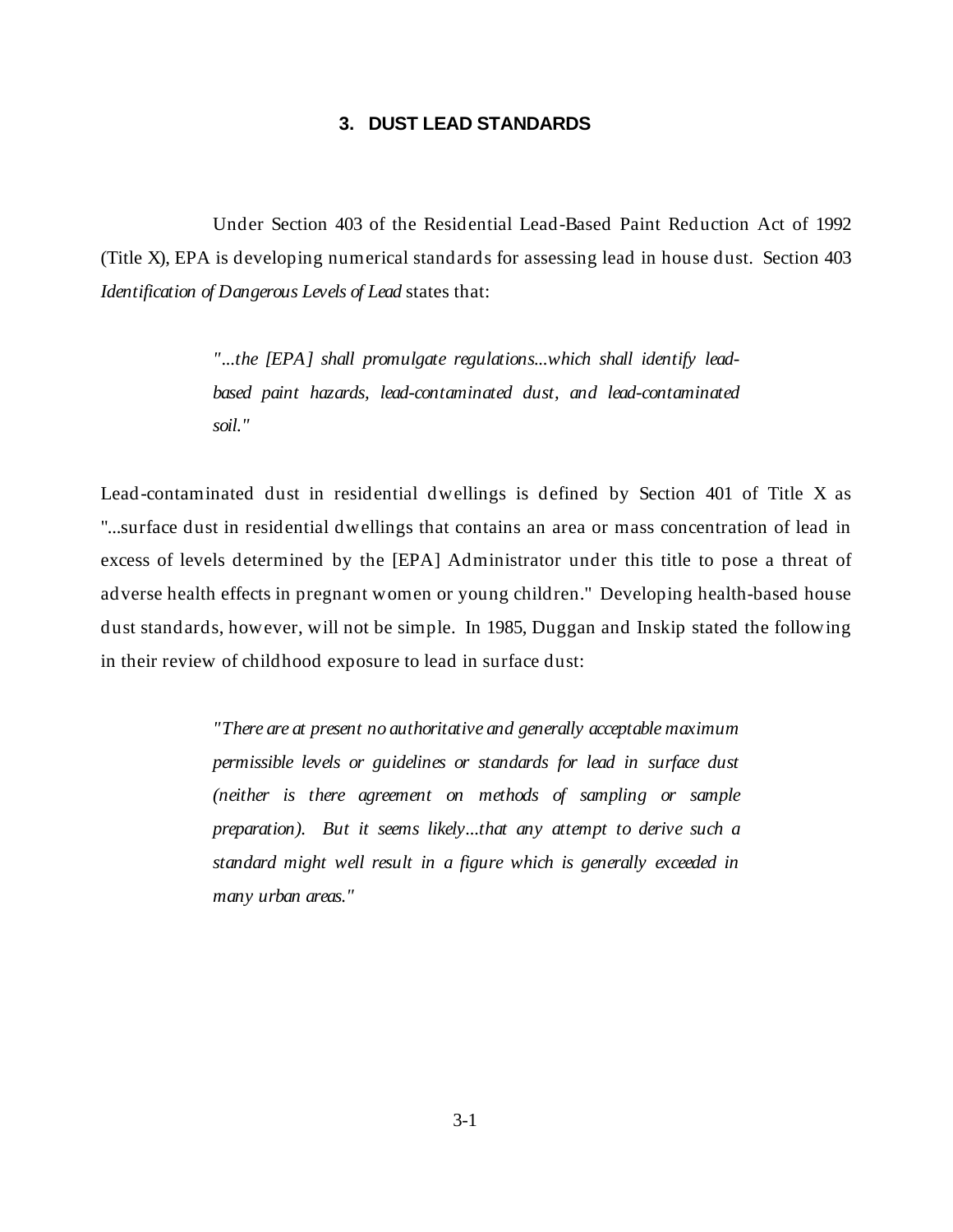# <span id="page-22-0"></span>**3.1 Health-Based Standards for House Dust**

No health-based house dust lead standard exists in the United States today. Before such a standard can be established, two general categories of lead measurements must be considered as already discussed in Section 2: lead loading and lead concentration. Although research studies have shown that estimates of both measures correlate with children's blood lead levels, it is unclear which measure is better at predicting the true, longterm, lead dust hazard to children. Results from Davies et al. (1990) suggest that the average lead loading measurements in a child's environment expressed more realistically the exposure of the child to lead than did lead concentration measurements. The authors state the following in their report:

> *"...the correlation of blood lead concentrations with lead loading in house dust (r=0.46) was much higher than for the [dust] lead concentrations (r=0.21)...Hence, the lead loading, taken over all the exposed floor surface in the rooms concerned, probably represented a better measure of exposure than the concentration."*

Results from the Lanphear (1995) study also suggest that lead loading measurements correlate better with children's blood lead levels than does lead concentration. However, the Cincinnati studies (Bornschein et al., 1985 and 1986; Clark et al., 1991) have shown that, for their conditions, lead concentration and lead loading have very similar correlation with children's blood lead levels. And Laxen et al. (1987) found that blood lead levels did not correlate better with lead dust loading than with concentration.

Even though many studies show blood lead/ lead dust relationships, few studies have attempted to derive health-based standards from the data. The Lanphear (1995) study was designed to assess the relationship between a wide range of settled dust levels and blood lead levels to identify the best sampling method for dust. Although the ranges of blood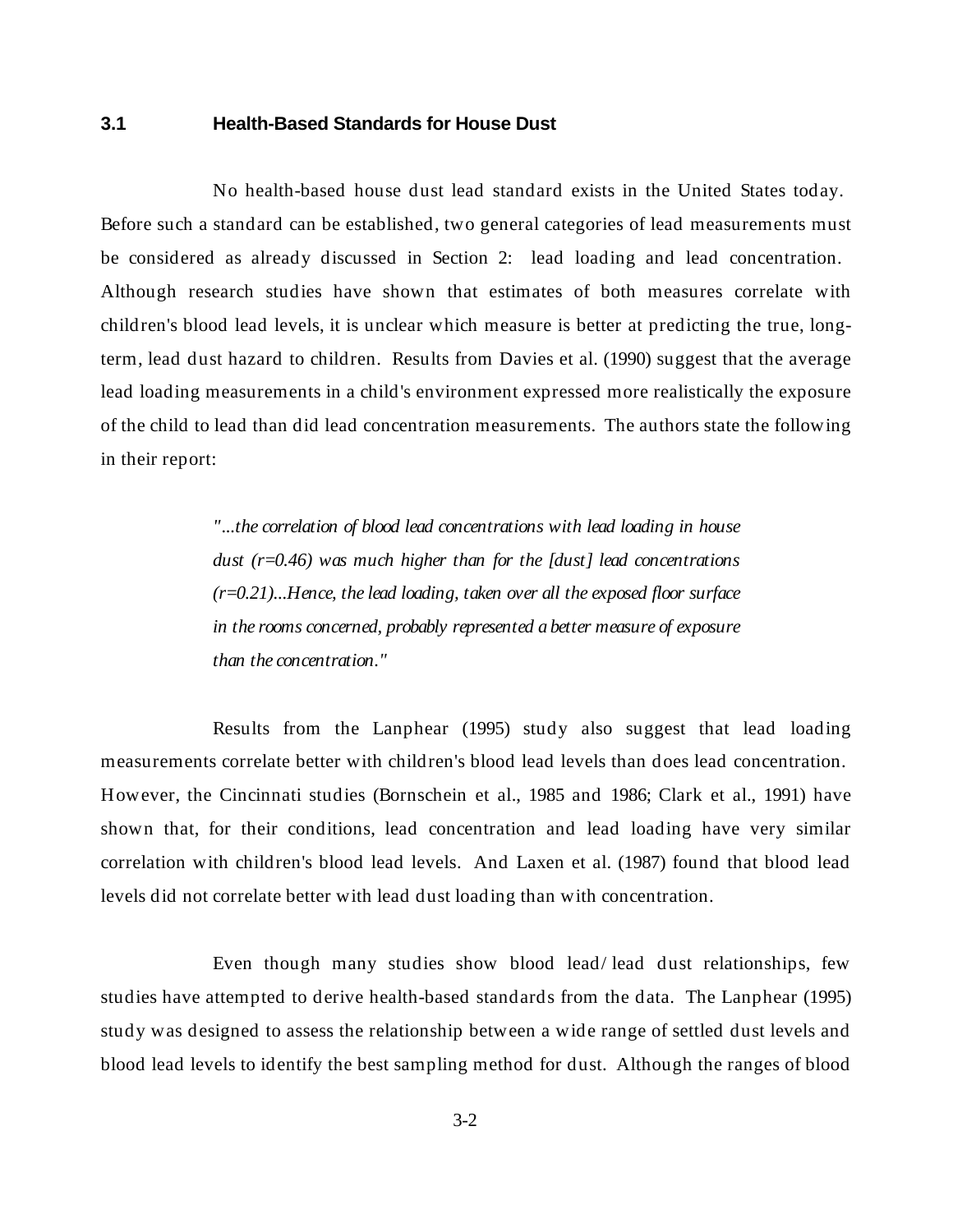lead and lead dust levels were lower than expected, the results from this study should prove useful in the development of a standard.

Derosa et al. (1991) reviewed several studies that measured dust and blood lead and concluded that increased blood lead levels ranged from  $0.2$  to  $7.2 \mu g/d$  for each increase of 1,000 ppm lead in dust. This is a wide range of values, and it likely reflects the complicated matrix of lead exposure, dust sampling and analysis, and the numerous demographic differences. It may also reflect that lead loading was not factored into the analysis. Laxen et al. (1987) derived a house lead dust concentration standard using three approaches, each with different assumptions, and proposed  $1,000 \mu g$  g as an appropriate standard. However, Laxen studied children 6 to 9 years of age rather than younger children thought to be more at risk. He also did not consider lead loading.

Matte (1994) argues that health-based dust standards should be based solely on lead loading. He states that, while conducting health assessments based on lead loading measurements would have some limitations, there would be far less uncertainty in this approach than in current testing to assess the risk of residential exposure to other contaminants, such as radon or asbestos. He also points out that, while there is some empirical evidence to show that cleaning can, at least in the short run, reduce lead loading in dwellings, there is little or no evidence that the concentration of lead in house dust can be reduced over a short period of time. Thus, if concentration-based standards were used, many homes that "failed" such standards would presumably be considered hazardous even after interventions to reduce lead in house dust.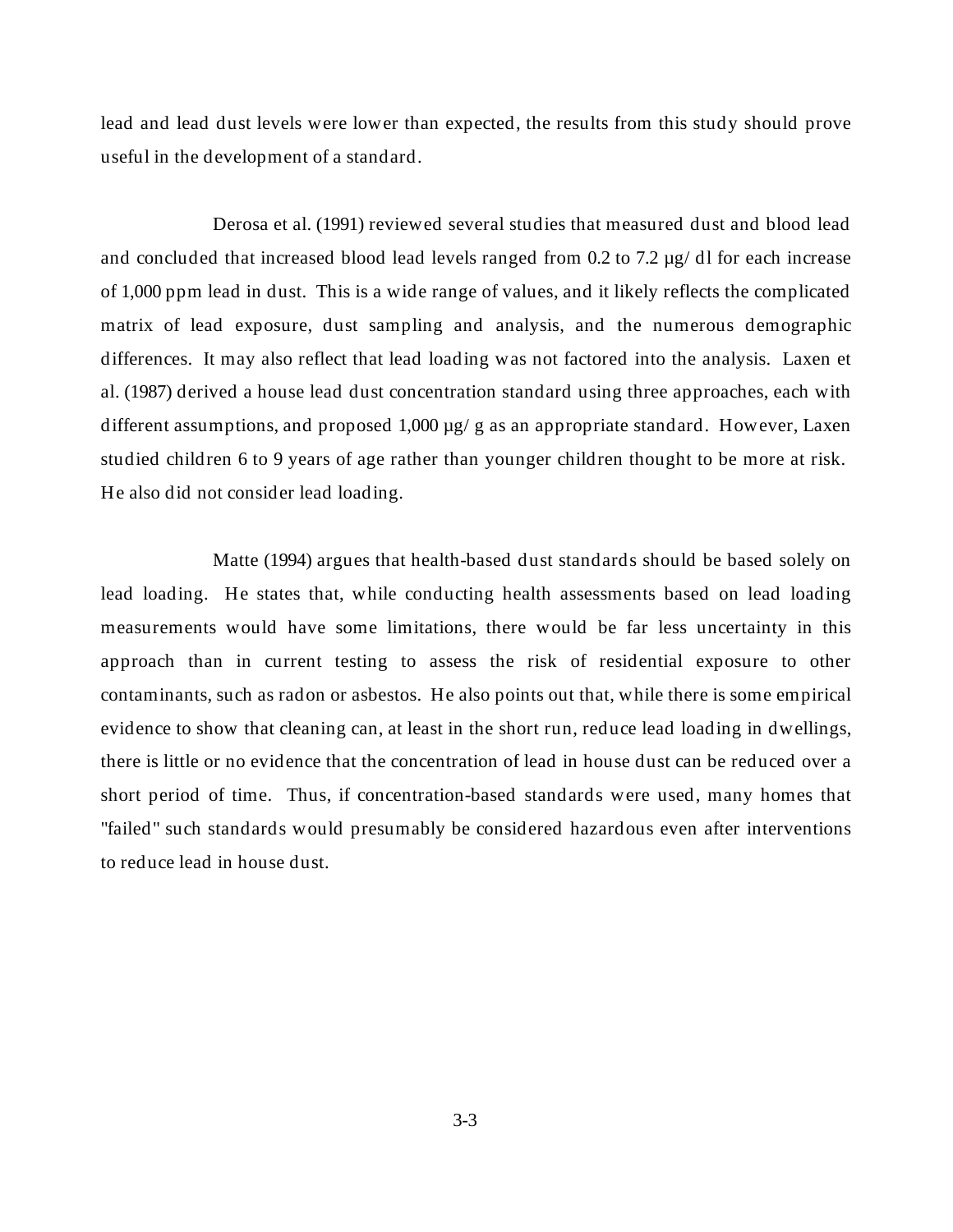### <span id="page-24-0"></span>**3.2 The HUD Post-abatement Clearance Standards**

The HUD post-abatement clearance standards, adopted from the Maryland Department of the Environment's 1987 post-abatement clearance standards, are the most commonly referenced lead dust standards in the United States. It is important to recognize, however, that the Maryland standards were designed only to determine when residents could move back into a dwelling after lead-based paint abatement was finished (Farfel, 1993). They were not intended to assess the risk of lead in homes or to identify lead-based paint hazards.3

Maryland law requires that residents be relocated while their homes are being abated for lead-based paint, thus protecting them from exposure to high levels of lead during abatement. Before 1987, however, there was no mechanism to determine when residents should be allowed to return to their homes. Prior to the post-abatement standards, pediatric clinicians in many states recognized a high level of recurrence or new lead poisoning among children who had recently returned to lead-abated dwellings (Farfel, 1993). The Maryland post-abatement standards were established to solve this problem. Maryland developed feasible lead dust loading levels that had to be achieved by contractors after they finished abatement and before occupants were allowed to return home. HUD adopted Maryland's standards in the 1990 guidelines entitled Lead-Based Paint: Interim Guidelines for Hazard Identification and Abatement in Public and Indian Housing (U.S. HUD, 1990). In 1994, EPA issued guidance that lowered the clearance standard for floors by one half, while keeping the old clearance standards for windowsills and window wells (U.S. EPA, July 1994). The HUD 1995 guidelines entitled Guidelines for the Evaluation and Control of Lead-Based Paint Hazards in Housing incorporated the same clearance standards that EPA recommended in

 $\overline{a}$ 

<sup>&</sup>lt;sup>3</sup> As defined by Title X, a "lead-based paint hazard" is any condition that causes exposure to lead from lead-contaminated dust or soil or from lead-contaminated paint that is deteriorated or present in accessible, friction, or impact surfaces, and that would result in adverse human health effects.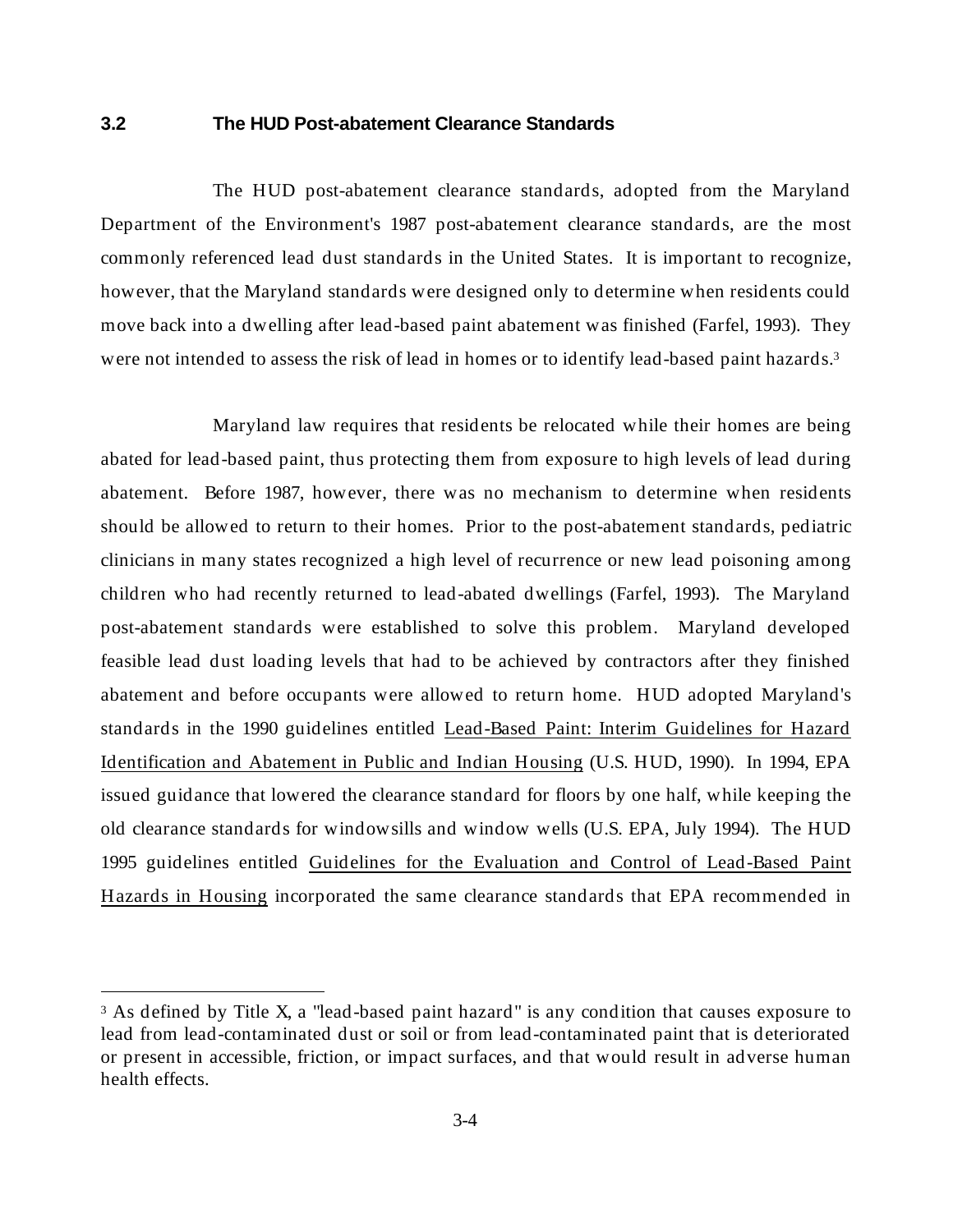1994 (U.S. HUD, 1995). The current clearance standards permit up to the following lead loading levels on surfaces, expressed in micrograms of lead per square foot of surface:

| Floors:       | $100 \mu g / \text{ft}^2$     |
|---------------|-------------------------------|
| Window sills: | 500 $\mu$ g/ ft <sup>2</sup>  |
| Window wells: | $800 \,\mu g$ ft <sup>2</sup> |

The EPA and HUD have largely adopted Maryland's clearance standards and its wipe sampling approach but not its chemical analysis technique. Post-abatement clearance samples collected under Maryland law are analyzed in the laboratory after extracting part (not all) of the lead in 0.15M hydrochloric acid (HCL), a dilute acid solution. The lead extraction procedure was designed but not proven to approximate the absorption of lead in a child's digestive tract. The EPA and HUD guidelines use a wipe sampling method similar to Maryland's, but the analytical procedure calls for a "total" acid digestion of the wipe. Theoretically, total lead analysis should give more conservative, or higher, results than dilute acid lead leaching procedures. Therefore, the analytical procedure recommended by the EPA and HUD should be more protective than Maryland's. Sections 5.1.1 and 6.1 provide more information on this topic.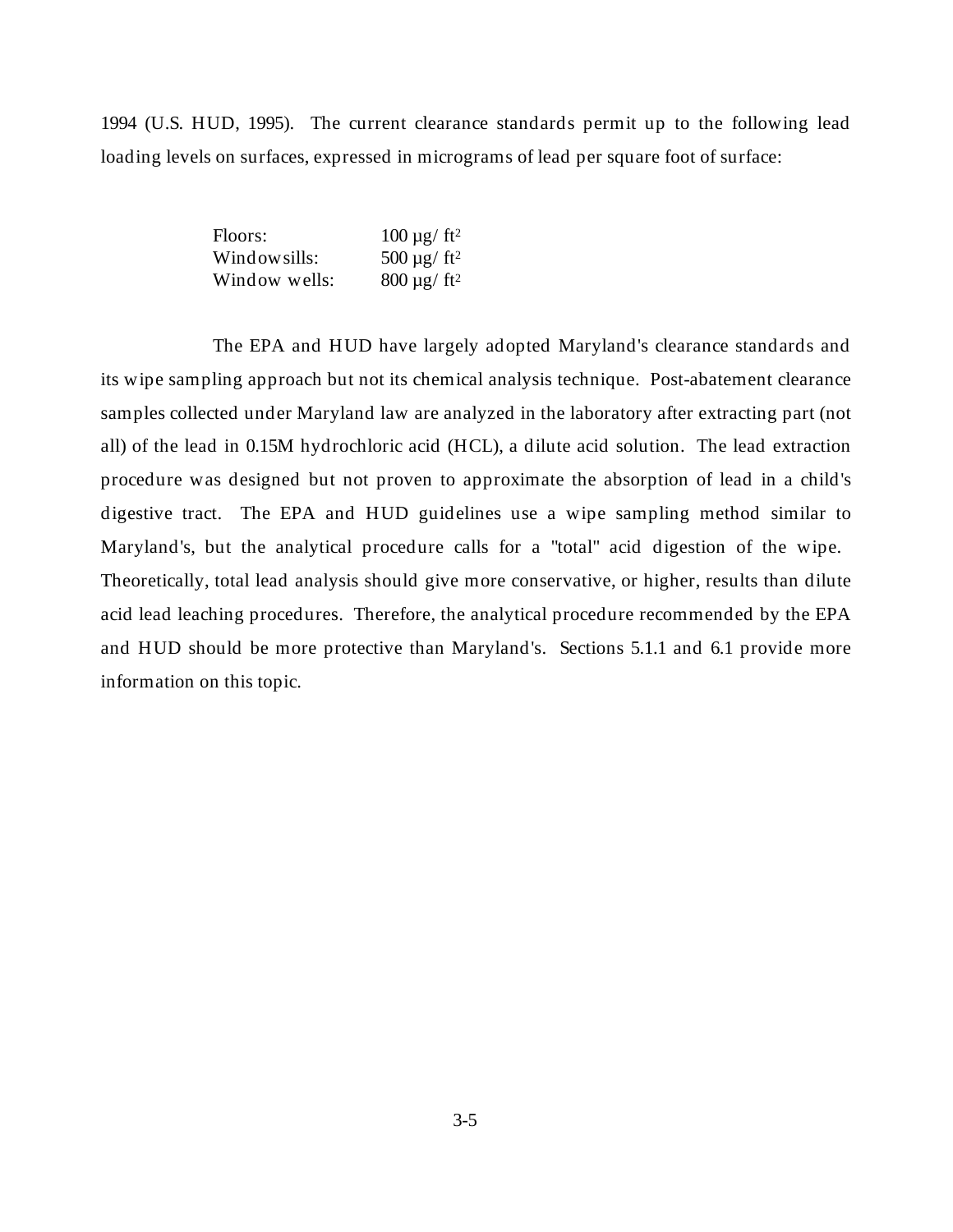### **4. HOUSE DUST**

<span id="page-26-0"></span>The sources of dust, its temporal and spatial variability, and accessibility to humans, especially to young children, vary greatly from person to person, room to room, and house to house. Interpretations of house dust sample results are, therefore, affected by this variation and by the choice of sampling and analytical techniques.

Obviously, not all components of house dust are hazardous to people. Some dust sampling methods collect all particle sizes of the dust, while others are designed to collect only small particles. A few methods require sieving dust samples in the laboratory before analysis. Size-selective approaches to house dust sampling are designed to focus on the fraction of dust hypothesized to be most likely ingested by children. Public health researchers and regulators must decide what criteria are needed in selecting the most appropriate dust sampling method(s) for their needs.

This section discusses some of the selection criteria presented in the literature. It reviews what is known about the particle size distribution of house dust, the sources of lead in dust, and how real or artificial dusts are used to characterize sampling methods. Section 8 summarizes potentially important selection criteria for selected sampling methods.

# **4.1 Particle Size Distribution of Lead in House Dust**

Vacuum cleaners pick up hair, fuzz, pieces of bugs, food, small rocks and glass, and small particles of dust, which often settle to the bottom of the bag. A significant portion of house dust consists of fine particles. Que Hee et al. (1985) found 76 percent of the total dust and 77 percent of the lead in particle sizes less than 149 micrometers ( $\mu$ m). (There are 25,400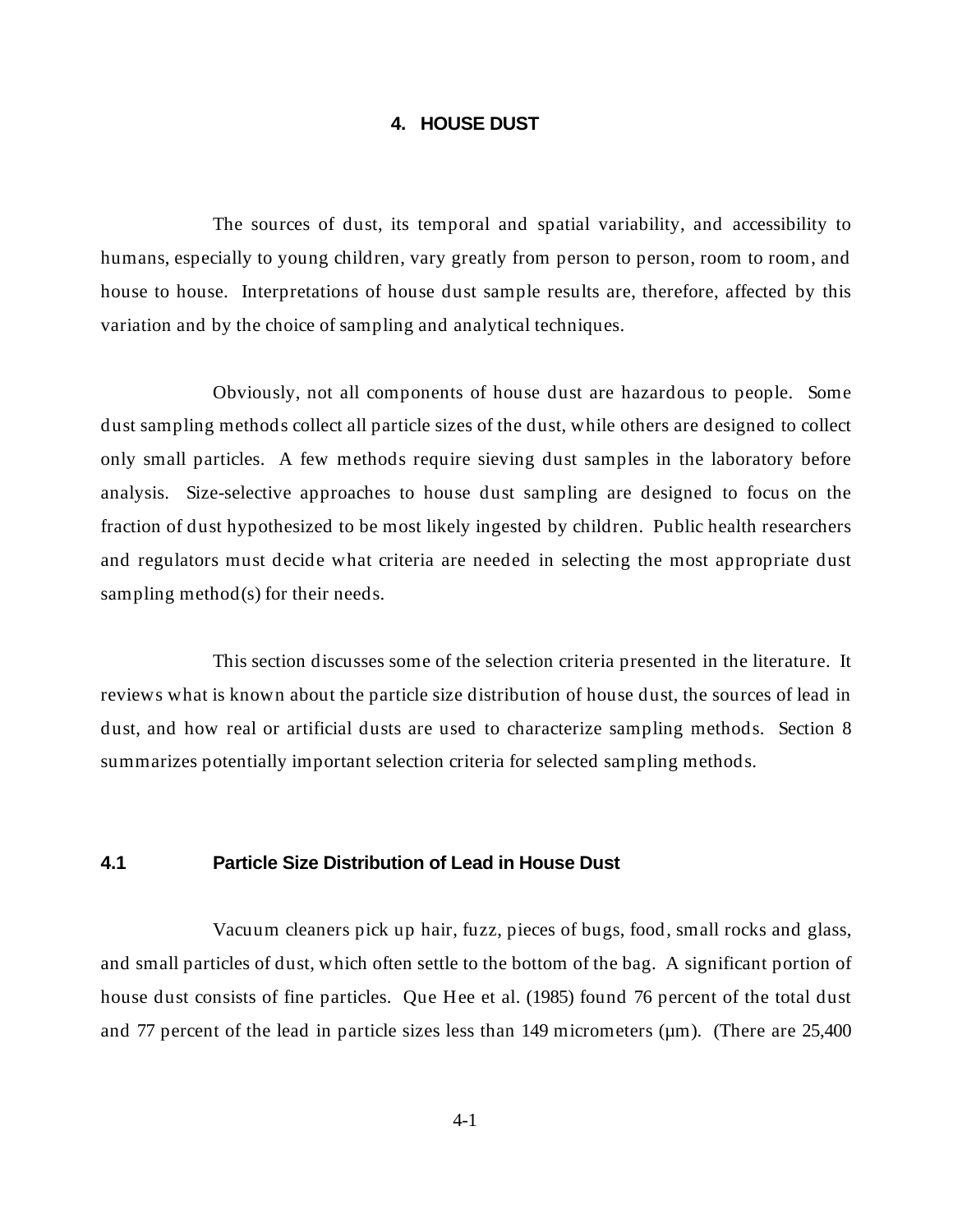<span id="page-27-0"></span>µm in one inch.) Budd et al. (1990) showed that about 50 percent of the dust by weight from seven homes passed through a 150 µm sieve.

Fine dust may be the most biologically significant for the hand-to-mouth route of childhood lead poisoning (Spittler, 1993). There are several reasons for this conclusion. First, studies suggest that fine dust particles stick to a child's hands more readily than do other components of dust. Second, most research shows that lead is generally more concentrated in the fine fraction of dust. Finally, lead absorption into the body is inversely related to particle size. Thus, the smaller the dust particle, the more efficiently it is absorbed into the body. However, empirical evidence does not necessarily show that collecting and analyzing only the fine fraction of dust is a better predictor of children's blood lead levels than collecting and analyzing all particle sizes of dust. The following subsections discuss each of these issues in more detail, and Section 4.1.4 discusses the limited empirical evidence that relates particle size to children's blood lead levels.

# **4.1.1 Dust Adherence to Hands**

The researchers Que Hee et al., Driver et al., Duggan et al., and Wang have examined dust adherence to human skin by particle size. Que Hee (1985) concluded that loose dust particles less than 246 µm, sieved from dust collected in their study houses, would be more likely to adhere to a child's hands than would larger particles and, therefore, would be more likely to be ingested by the child. In the second study (Driver, 1989), researchers examined soil adherence to skin by particle size. Driver and his colleagues dry-sieved five soil types to obtain two size fractions of particles, one less than 250 µm and the other less than 150 µm. Tests were run with the original unsieved fraction, the less than 250 µm soil fraction, and the less than 150 µm soil fraction. Results showed that an average of 0.6, 0.9, and 1.4 milligrams of soil, respectively, adhered to each square centimeter of skin on hands (mg/  $\text{cm}^2$ ). An obvious conclusion from the data is that finer soil particles adhere more readily to hands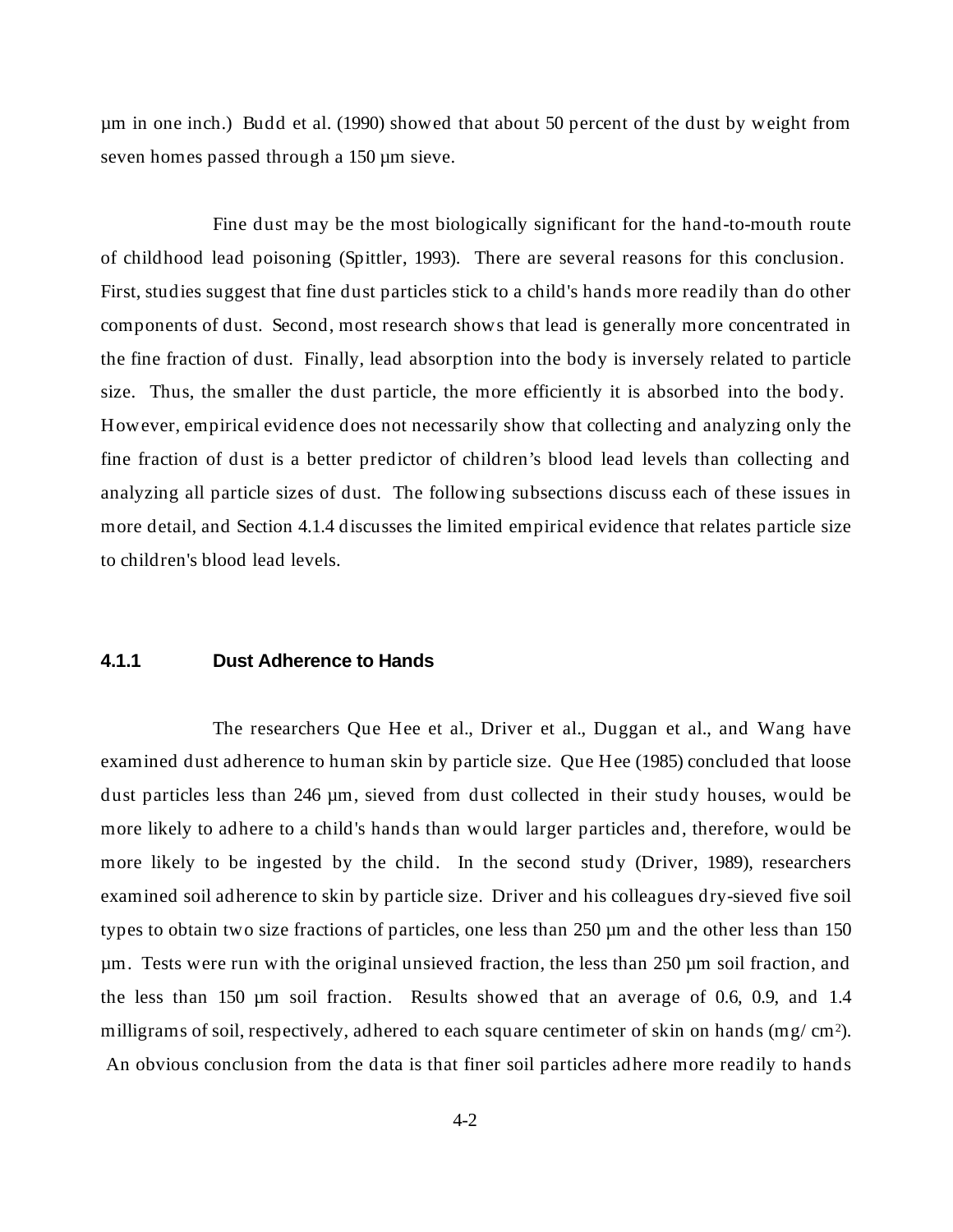<span id="page-28-0"></span>than do coarser particles. Even though Driver's study was conducted with soil, it is reasonable to infer that dust particles would behave similarly.

Duggan (1985) looked at playground dust (not house dust) on the hands of school children and found that 90 to 98 percent of the particles were less than 10  $\mu$ m, and the largest particle diameters were 100 to 180  $\mu$ m. A review article by Duggan and Inskip in the same year states: "It follows that if the hand-mouth route is the important one for children, then there would be some merit in analyzing only those particles of diameter less than, say, 200 µm." However, young children who are crawling around indoors with wet hands in and out of their mouths would probably show a wider distribution of particle sizes on their hands than that found on the average school child. Even so, the role of particle size on hand-tomouth contact appears substantial.

Wang (1994) also conducted a set of studies to characterize household dusts and analyzed the particle size distributions of environmental dust samples collected by vacuum, surface wipe, and hand wipe methods. Wang's results indicated that the particle size distributions of these environmental dust samplers were significantly different ( $p<0.05$ ) than those distributions measured from hand dusts. Wang states that "the results suggest that environmental dust samples are not an adequate surrogate for hand dust retention."

# **4.1.2 Lead Concentration by Particle Size**

Most studies that have examined lead in house dust by particle size suggest that lead concentrations in dust increase as particle size decreases. This phenomenon is well documented in Duggan's review article (1985), with numerous references for soil, street dust, and house dust. Diemel et al. (1981) exemplified this principle when they examined coarse and fine floor dust from more than 100 houses. The coarse fraction (dust resting loose on the collection filter) was analyzed separately from the filter that contained the remaining fine dust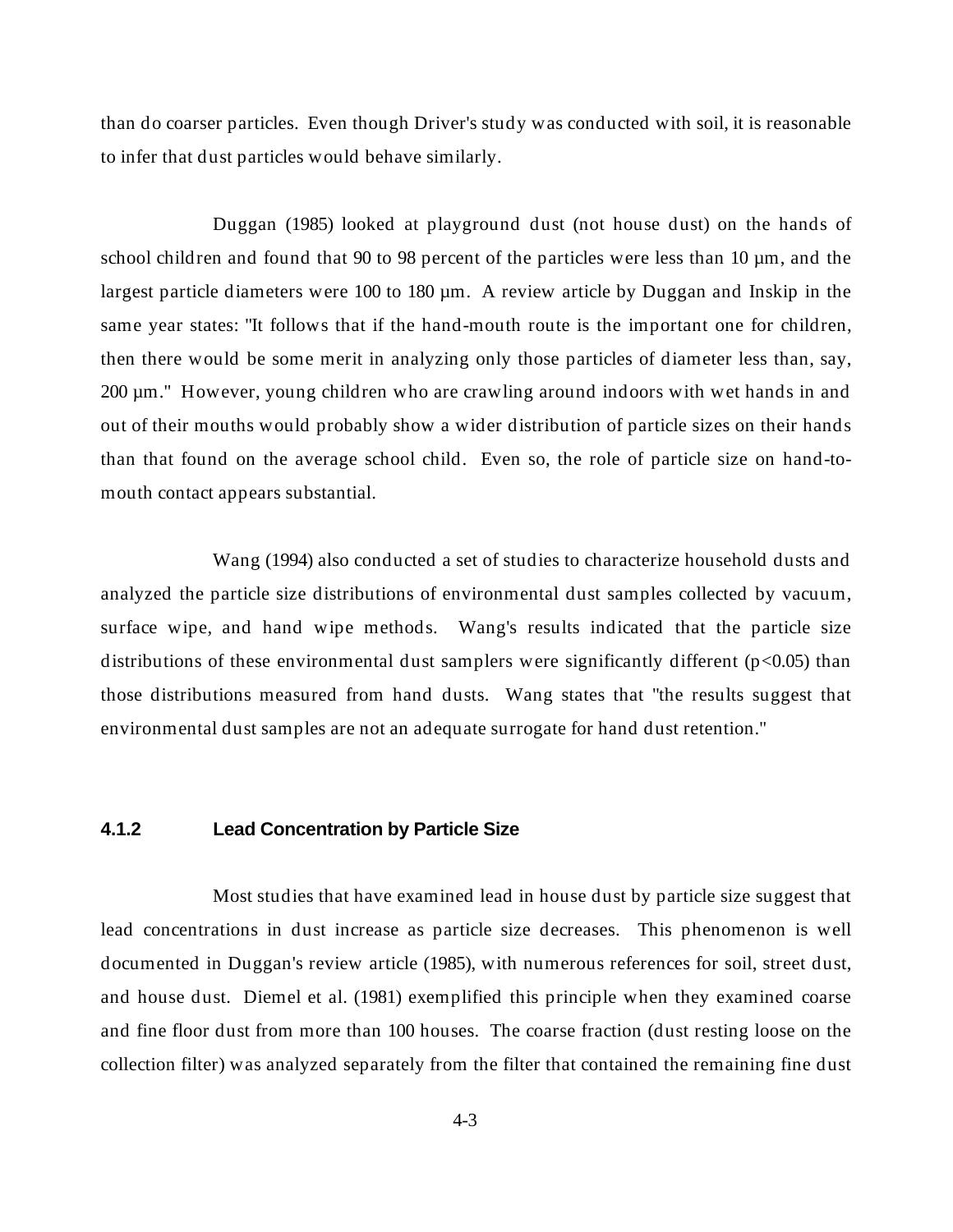particles. The geometric mean concentration for the coarse fraction was 282 ppm, compared to 957 ppm for the fine fraction. Even though there was no information on absolute particle size, the fine fraction of dust embedded in the filter may more closely represent what adheres to a child's hands.

Results from at least two studies do not necessarily support this relationship, however. For example, Wang (1994) found that for each of seven Jersey City households where he collected dust, lead concentration levels in bulk dust, representing all dust particle sizes, were higher than the lead concentration levels for particles less than  $125 \mu m$ . This finding indicates that lead was not more concentrated in the fine fraction of dust in the seven houses he studied.

Another study that examined donated vacuum cleaner bags of dust from "new" and "old" homes found that dust from the newer homes (post-1982) agreed with most of the previous studies. In this case, dust particles below 106 µm had higher lead concentrations than did larger particles. However, for dust collected from the older homes (pre-1963), lead concentrations were similar among the smaller particle size classes (<53, 53 to 106, 106 to 150, 150 to 212, and 212 to 250  $\mu$ m), but the largest dust particle size class, 250 to 2,000  $\mu$ m, had the highest lead concentrations (U.S. EPA, in press). The observed differences between dust from the new and old homes may be due in part to the different sources of lead dust in the environment. For example, house dust contaminated primarily by deteriorated lead-based paint may have very different characteristics than house dust contaminated mostly by soil and urban dust. However, it is not yet known how different sources of lead affect the relationship between dust particle size and lead concentration.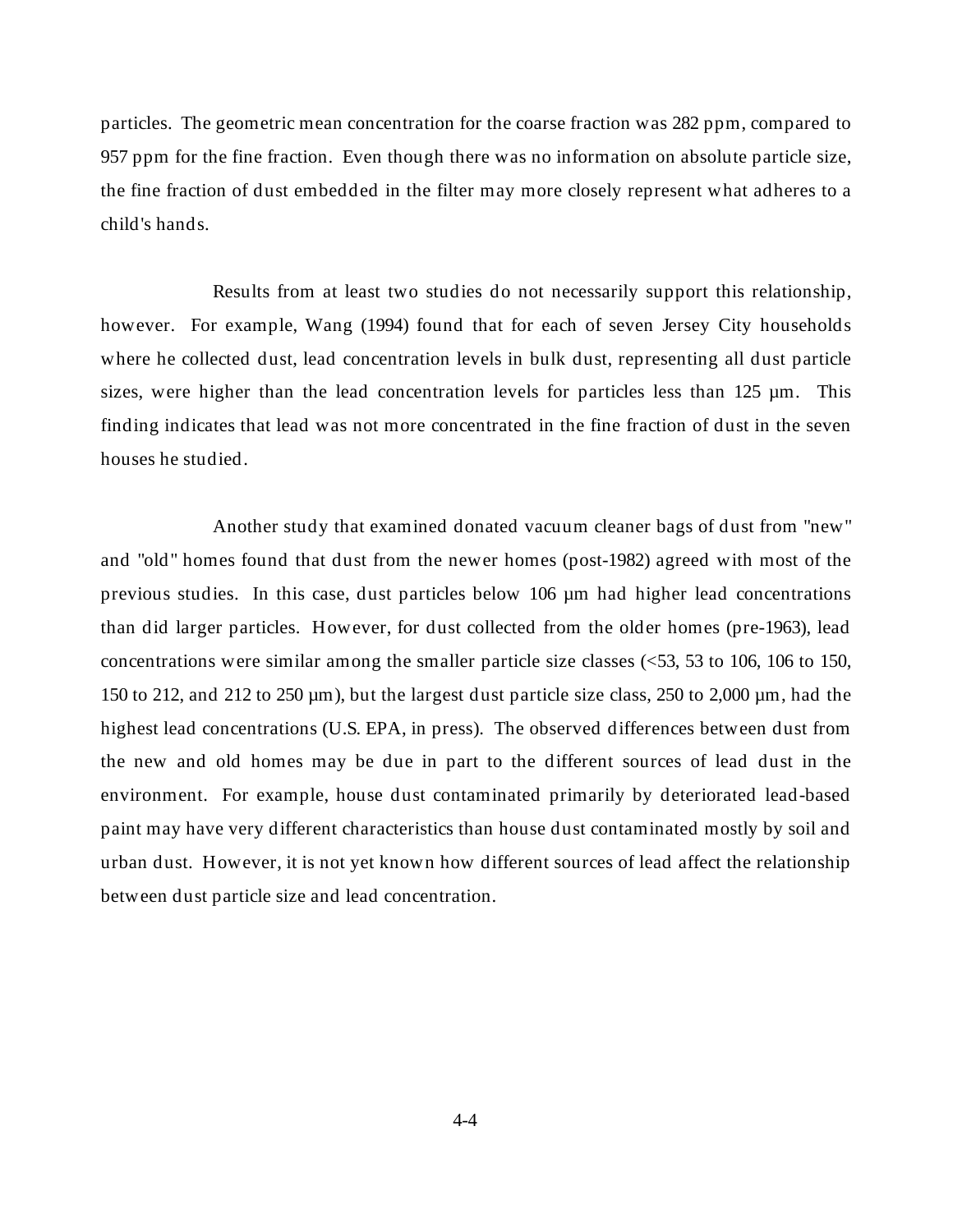# <span id="page-30-0"></span>**4.1.3 Lead Absorption and Particle Size**

Toxicologists generally agree that the smaller the lead particle, the greater the absorption factor in humans. A swallowed, intact paint chip is probably much less toxic to a child than a chip that is ground into fine particles and then swallowed. Some forms of lead are also more soluble (easier to digest) than others and can be potentially more toxic to humans when ingested. While, for ethical reasons, studies of lead absorption have not been conducted on humans, they have been performed on rats. Barltrop and Meek (1979), for example, examined the relationship between lead particle size and absorption from the gastrointestinal tract of rats and found an inverse relationship between particle size and lead absorption. The relationship was most pronounced in the 0 to 100 µm particle size range. They found a five-fold enhancement of absorption with lead particles of mean size of 6  $\mu$ m compared to those of 197 µm. Lead absorption from dried paint films was markedly enhanced when particle size was reduced from between 500 and  $1,000 \mu m$  to less than 50  $\mu m$ .

### **4.1.4 Significance of Particle Size on Children's Blood Lead Levels**

It is often concluded from the type of scientific data presented in this section that a dust sampling method relevant to childhood lead poisoning should not collect dust particles greater than 200 to 250 µm. Some scientists believe that samplers which collect all particle sizes of dust may not provide a satisfactory measure of potential lead exposure. Furthermore, if the particle size distribution in house dust varies substantially across houses, and if small particles are more likely to be ingested, a small particle sampler or laboratory sieving procedure would, in theory, more consistently produce accurate risk estimates. However, this has not been demonstrated by empirical evidence, nor has it been extensively studied.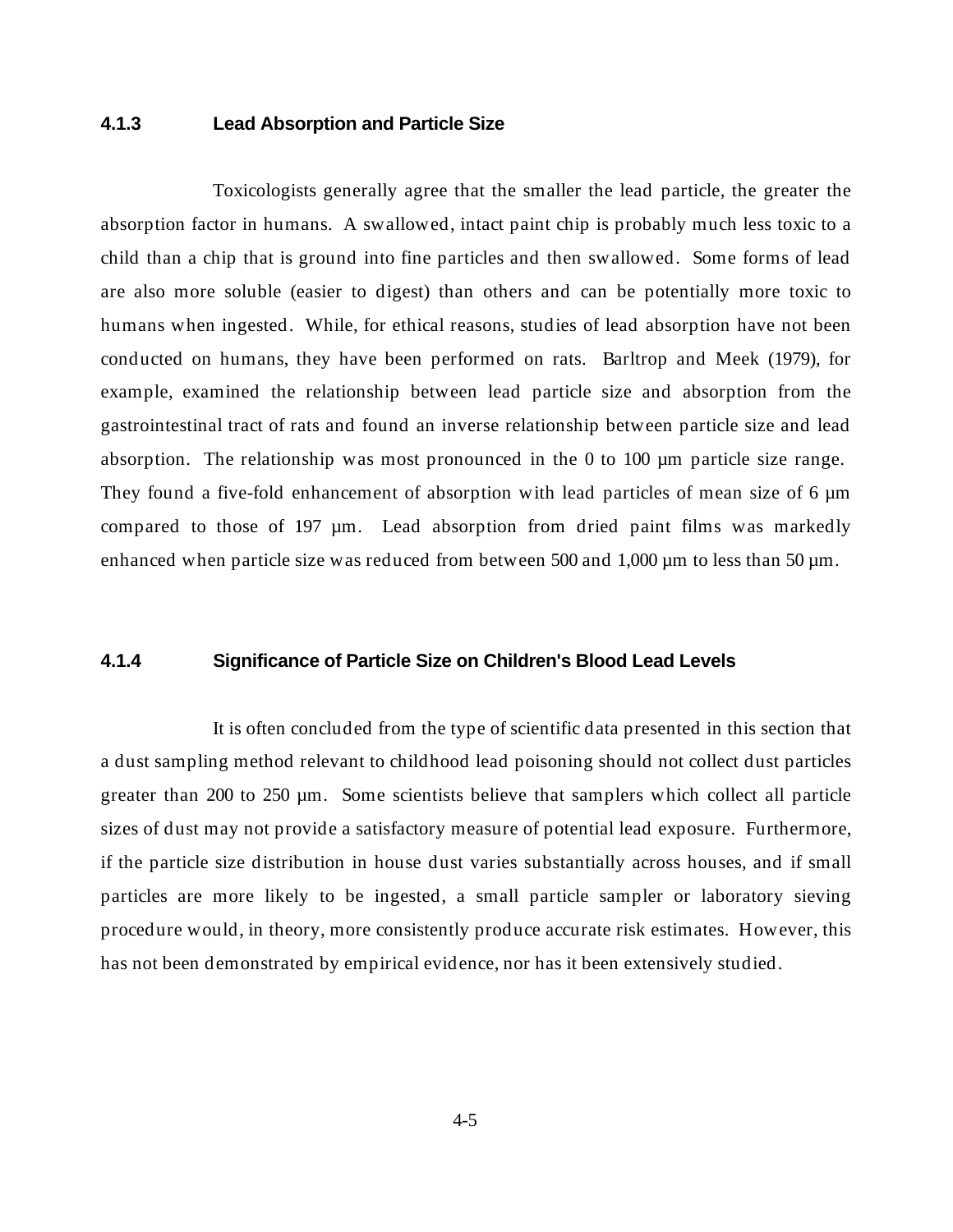<span id="page-31-0"></span>Only the Lanphear study (1995) has compared a sampler designed specifically to collect only small particles (the DVM sampler) with samplers that collect a wide range of particle sizes including those greater than 200 µm (the BRM-HVS3 and the HUD wipe method), and has assessed the relationship of the results to children's blood lead levels. Study results showed that the latter two samplers correlated slightly better with children's blood lead levels than did the DVM method (Lanphear, 1995).

More studies are needed to determine the significance of particle size on children's blood lead levels. Furthermore, the procedure of sieving dust in a laboratory and analyzing only the fine fraction of the dust has not been evaluated side by side with nonsieved dust to determine which technique relates more accurately to children's blood lead levels. Clearly, more research is needed in this area.

# **4.2 Sources of Lead in Dust**

Lead in house dust comes from a plethora of external (outside the residence) and internal sources. While it is not the aim of this report to apportion sources of lead, it is important to realize that house dust includes numerous types of lead compounds that vary from house to house and from region to region (Barratt, 1990). Factors correlated with the lead concentration in house dust, as reported in the literature by Fergusson and Kim (1991) and other researchers, include the following:

- nSoil and area of exposed soil;
- n House age, house material, and presence of deteriorated or damaged paint;
- nDistance from roads, road type, and street dust;
- nRenovation, remodeling, and abatement;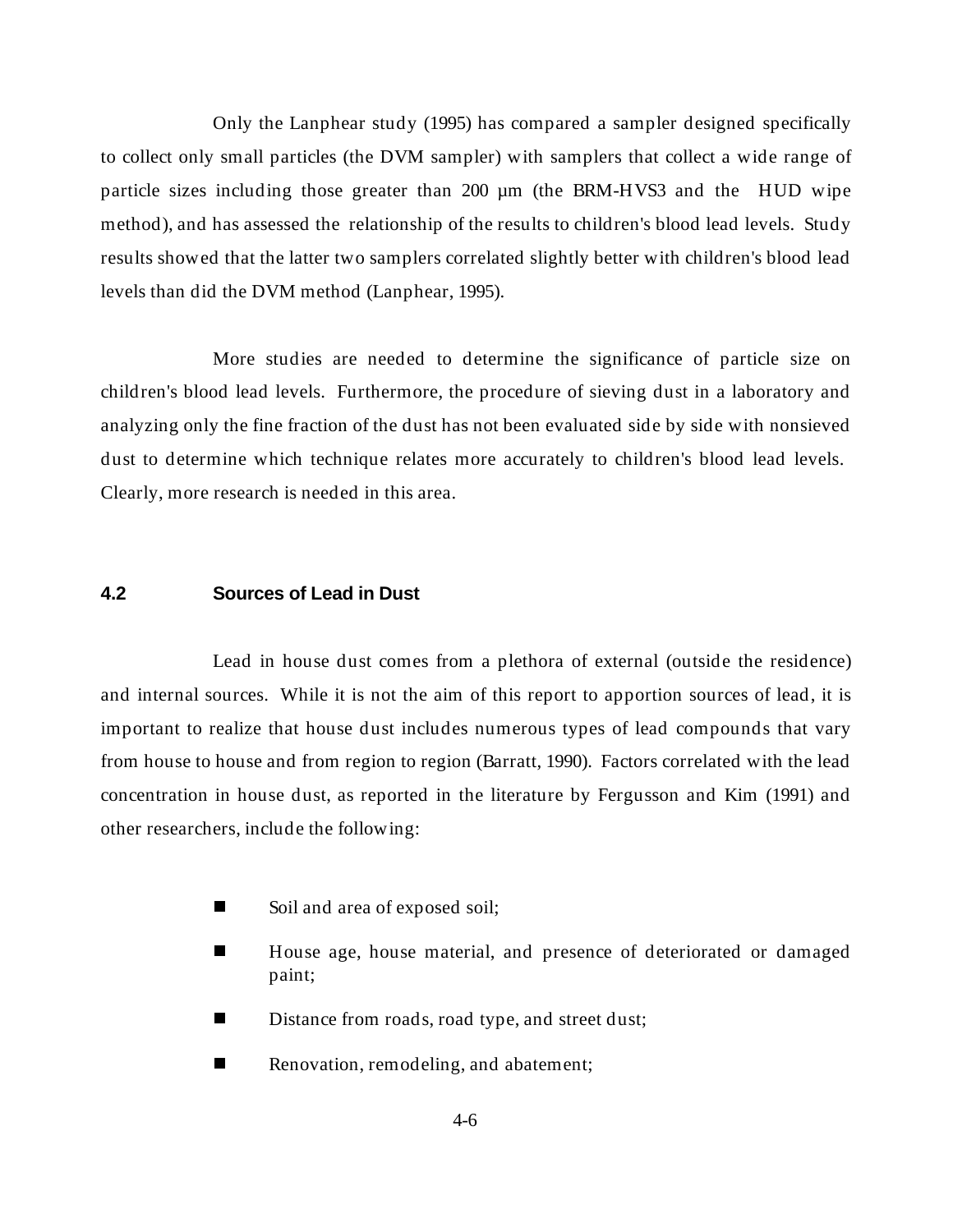- <span id="page-32-0"></span>nDistance from commercial garages and smelting/ mining operations;
- nDustfall rates and suspended particles indoors;
- nCarpet wear and presence of a fireplace; and
- nCertain parental occupations and hobbies.

# **4.3 Dusts Used to Characterize Sampling Methods in the Laboratory**

One of the most important attributes of a suitable dust collection method is its ability, with an appropriate model, to predict blood lead levels consistently. However, sampling method characteristics are commonly reported based on laboratory studies. It is not known if a laboratory standard surface and dust can be used to assess individual methods accurately or to calibrate methods against one another with respect to their performance in homes and their relationship to blood lead levels. Furthermore, information obtained from laboratory tests alone may be difficult to interpret since real-world dust may have different physical characteristics. Nevertheless, numerous sampling method characterization studies have been performed to characterize collection efficiencies on both different surfaces and between sampling methods. The laboratory studies discussed in this section show the variation of processes used to test sampling methods and the different compositions of real and artificial dusts. All of the test methods described are well designed, but they differ significantly. Researchers do not yet agree on the best reference materials or the optimal procedures to characterize dust sampling methods.

Several researchers have characterized house dust sampling methods in the laboratory with artificial house dust. The advantages of creating a well-defined dust include the ability to control outside variability in experiments and to obtain good measures of the relative differences between sampling techniques on the substrates on which the dust is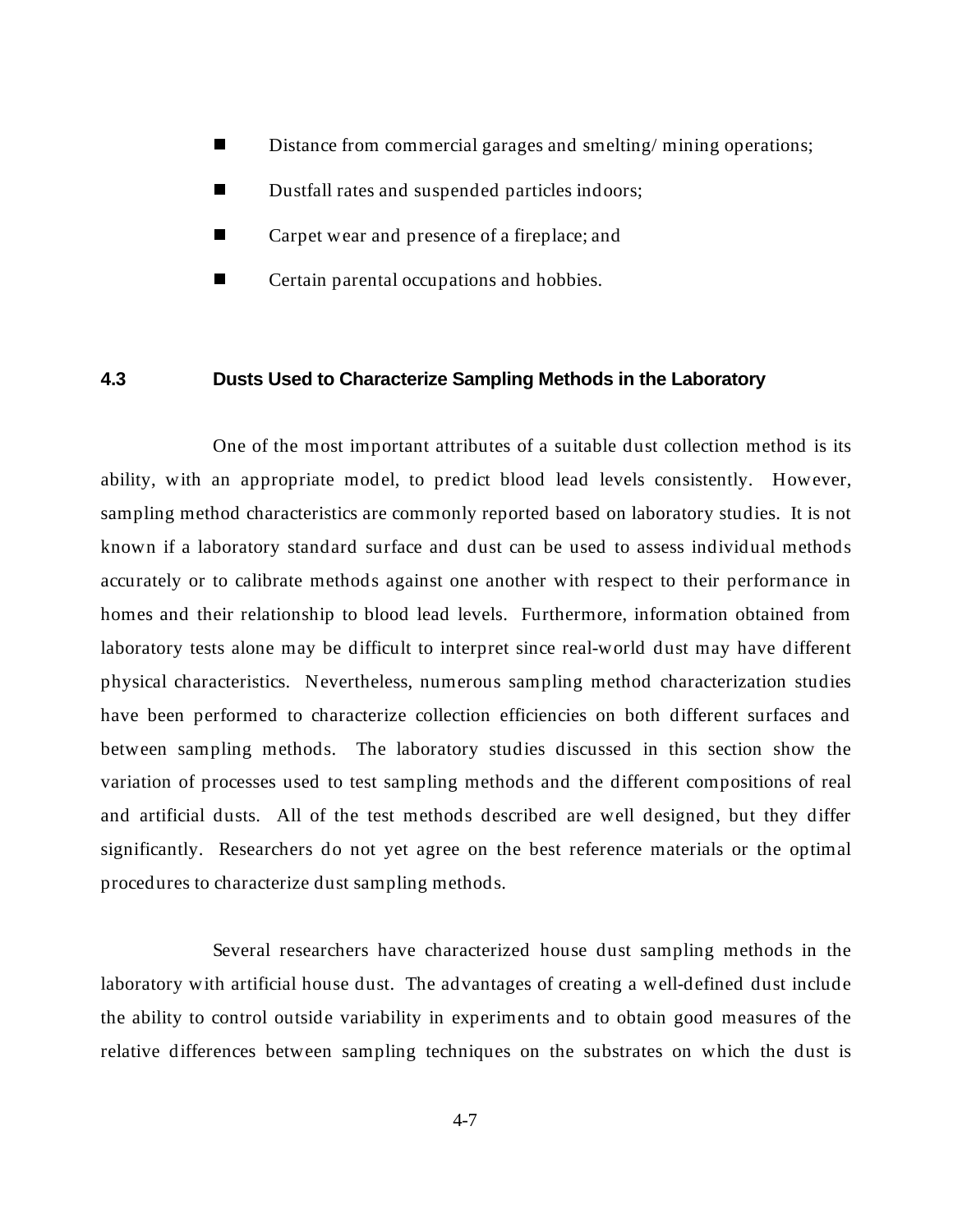placed. However, the downside of these experiments is that artificial house dust may not represent reality -- what occurs in the laboratory may not occur the same way, or to the same extent, in one's residence. House dust is oily and sticky and has other characteristics that cannot be duplicated with artificial dust (Ewers, 1993; Roberts, 1993; and Spittler, 1993). For this reason, many researchers feel that only real house dust should be used to evaluate sampling methods in the laboratory.

Unfortunately, real house dust must be collected first, usually with vacuum cleaners, to be used as a test dust. House dust collected for testing purposes may therefore be biased toward particles that are more easily collected. As a result, any test performed on these dusts may overestimate the sampling method's ability in the field (Blume, 1993). The initial collection process may also bias the dust particle size distribution and produce an artificial dust. Real dust particles smaller than about 50 µm in diameter do not last very long by themselves after being collected by vacuum cleaners (Pella, 1993). The small particles stick to fibers and larger dust particles due to oils and to electrostatic forces generated during the vacuuming process.

Que Hee et al. (1985) collected reference dust in several houses with vacuum cleaners containing vacuum cleaner bags. The dust from these bags that passed through a 149 µm sieve was retained as loose test house dust and used to determine sampling collection efficiency of a dust sampling method these researchers designed. Dust weights of 10, 20, 30, 40, 50, and 100 mg were placed as evenly as possible on a surface and vacuumed up with the sampler. Further tests were conducted with other house dust sieved into the following six particle size fractions: less than 44, 44 to 149, 149 to 177, 177 to 246, 246 to 392, and 392 to 833 µm. These additional tests determined the sampler collection efficiency for different particle sizes on a variety of surfaces. The results from these tests are presented in Section 5.2.2.

The U.S. EPA (1989) evaluated a sampling method for Agency use using a modified American Society of Testing and Materials (ASTM) Method F608-79 originally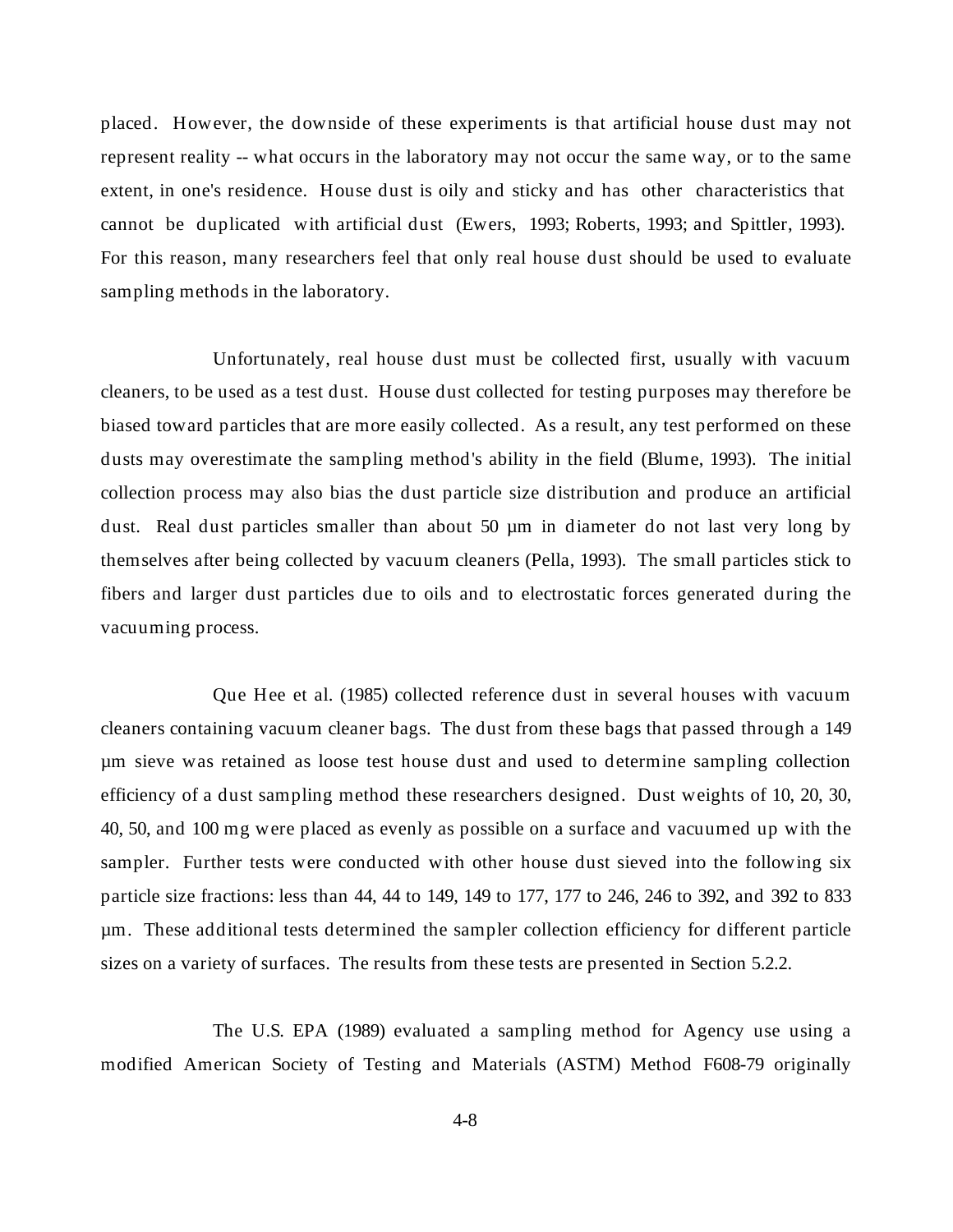developed to characterize the performance of commercial vacuum cleaners (ASTM, 1987). The ASTM method called for a test dust of 90 percent sand and 10 percent talc by weight spread on and embedded into a test carpet by dragging a large, smooth weight across the surface. EPA modified the test dust to "better match the reported composition of house dusts." The new mixture was 45 percent sand, 45 percent talc, 9.5 percent food-grade cornstarch, and 0.5 percent technical-grade graphite. The cornstarch and graphite particles were less than 75 µm (the size of talc was not stated in the report), while the particle size of the test sand mixture was:

- n20 percent greater than 300 µm;
- n70 percent between 300 and 150 µm;
- n2 percent between 150 and 106 µm;
- n7 percent between 106 and 75 µm; and
- n1 percent less than 75 µm.

After testing a similar subsequent sampling system, Research Triangle Institute (RTI, 1990) modified the dust to consist of 10 percent talc and 90 percent fine sand that was less than 150 µm. The same sampling method was retested by Roberts et al. (1991) with real house dust collected from carpets in six houses with an upright convertible vacuum cleaner equipped with an agitator bar. The collected dust was removed from the vacuum cleaner bags, mixed, and sieved to less than 150  $\mu$ m, similar to Que Hee's approach. Approximately 15.9 g/  $m<sup>2</sup>$  of this dust was added to carpets using the ASTM method, and a sampling method collection efficiency was then determined.

Midwest Research Institute (Lim et al., 1995) used artificial house dust to compare a particle separation chamber sampling method to the "blue nozzle" method (both discussed in the next section). Its reference dust consisted of three particle size classes: (1)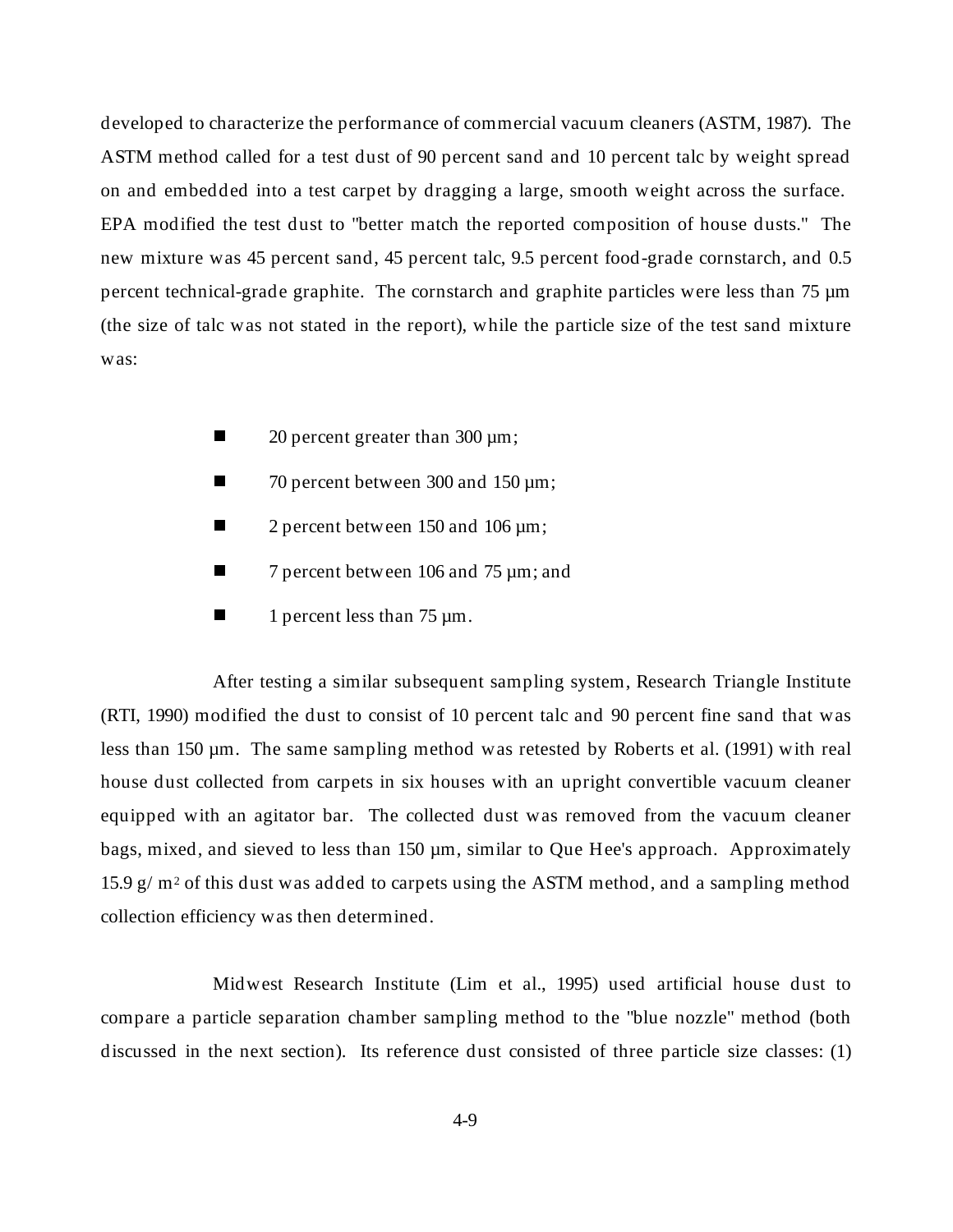sand and soil with particle size less than  $250 \mu m$ ; (2) sand and soil  $250$  to  $2,000 \mu m$ ; and (3) sand and soil less than 2,000  $\mu$ m. Crushed paint chips were added to each dust class before laboratory tests were conducted.

Farfel (1994) used artificial dusts to characterize various house dust sampling methods. Three different dusts were used: (1) a "large-diameter" dust (250-2,000 µm) made of dried sand and soil, the same as in the MRI study; (2) an "intermediate diameter" dust (38-149 µm) made from Buffalo River Sediment, NIST Standard Reference Material #2704, a soil standard; and (3) a "small diameter" dust (0.5-44 µm) made from talc.

Lioy et al. (1993) used two types of dust to characterize a wipe sampling method. These were Arizona road dust with a particle size range less than 80  $\mu$ m (39%, < 5 µm; 18%, 5-10 µm; 16%, 10-20 µm; 18%, 20-40 µm; 9%, 40-80 µm) and an all-purpose potting soil, composed of organics and sand, which was dried and sieved to provide a particle size of less than 75 µm. The authors state that the sieving removed a large percentage of the sand. They used a deposition chamber to load the test dust uniformly onto different surface types. Actual house dust was not used in the experiments because hair and other materials would clog the generator and inhibit uniform deposition in the chamber.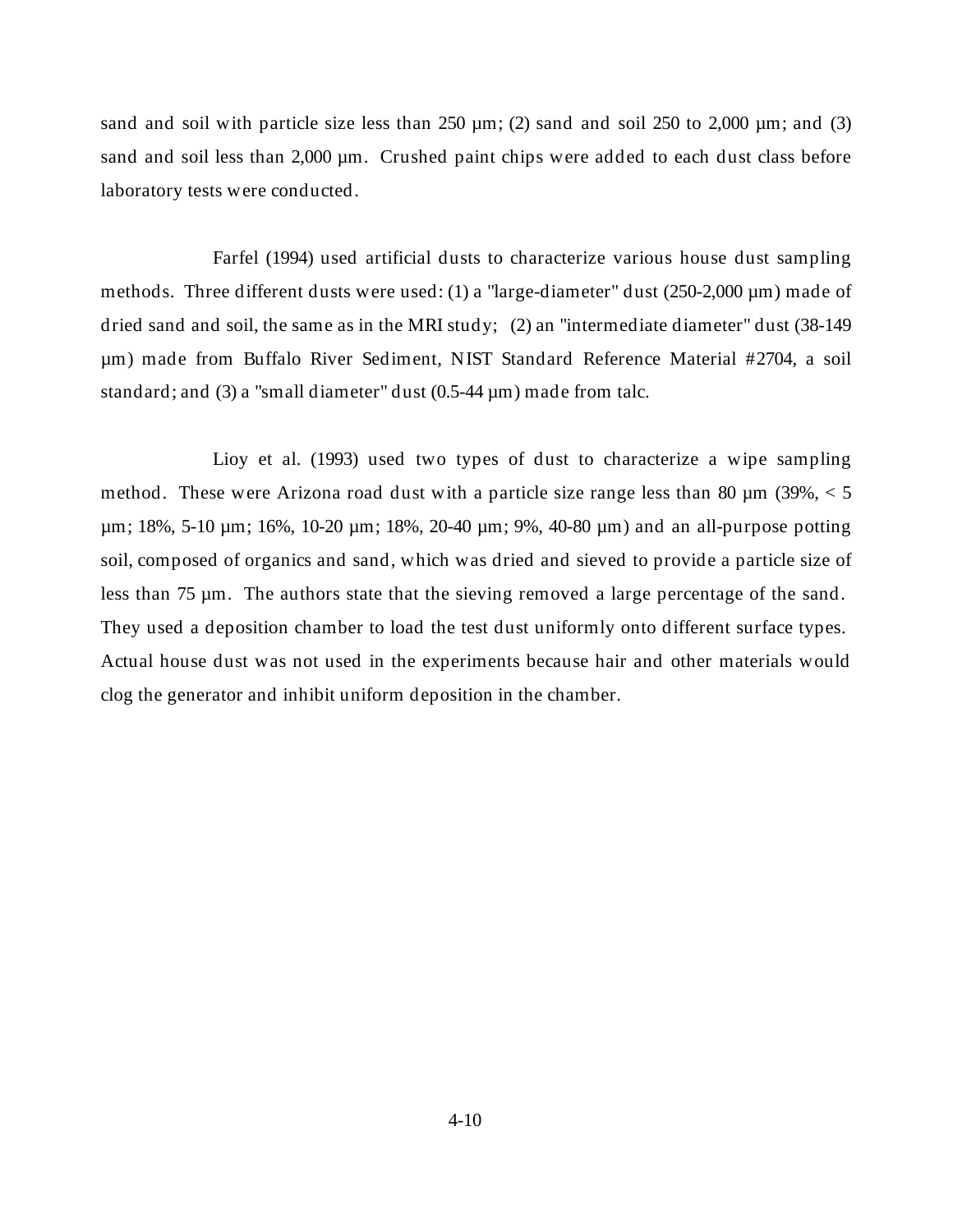# **5. LEAD DUST SAMPLING METHODS**

Researchers have developed numerous innovative techniques to collect dust from surfaces. These methods range from simple wipes to high-powered vacuums and have diverse capabilities depending on the surface and its characteristics. Many of the techniques, briefly summarized in this section, are distinct from one another. Because of this, the ability to make meaningful comparisons between them is limited at best. Once again, this variability points up the need for researchers to reach agreement on standard criteria and methods for sampling house dust.

#### **5.1 Wipe Methods**

# **5.1.1 Vostal, Farfel, and HUD Methods**

In 1973, Needleman and Scanlon hypothesized that unintentional ingestion of house dust could exceed the daily permissible lead intake in children. In 1974, Vostal et al. proposed a wipe sampling method to test the hypothesis that lead-containing house dust may cause increased lead exposures among inner city children. This sampling method, commonly cited in the literature as the Vostal Method, was modeled after a technique developed in 1962 to measure surface contamination by radioactive materials.

The Vostal Method used either disposable paper towels (14 cm x 20 cm), moistened with 20 percent denatured alcohol, or commercial towelettes. Samples were obtained by rubbing uncarpeted surfaces inside a one square foot template or on an entire interior windowsill. The researchers attempted to control the intensity and time of rubbing of every area, and to collect specimens free of paint flakes, in an effort to arrive at a standard method. Samples were collected free of paint flakes because the authors felt that flakes were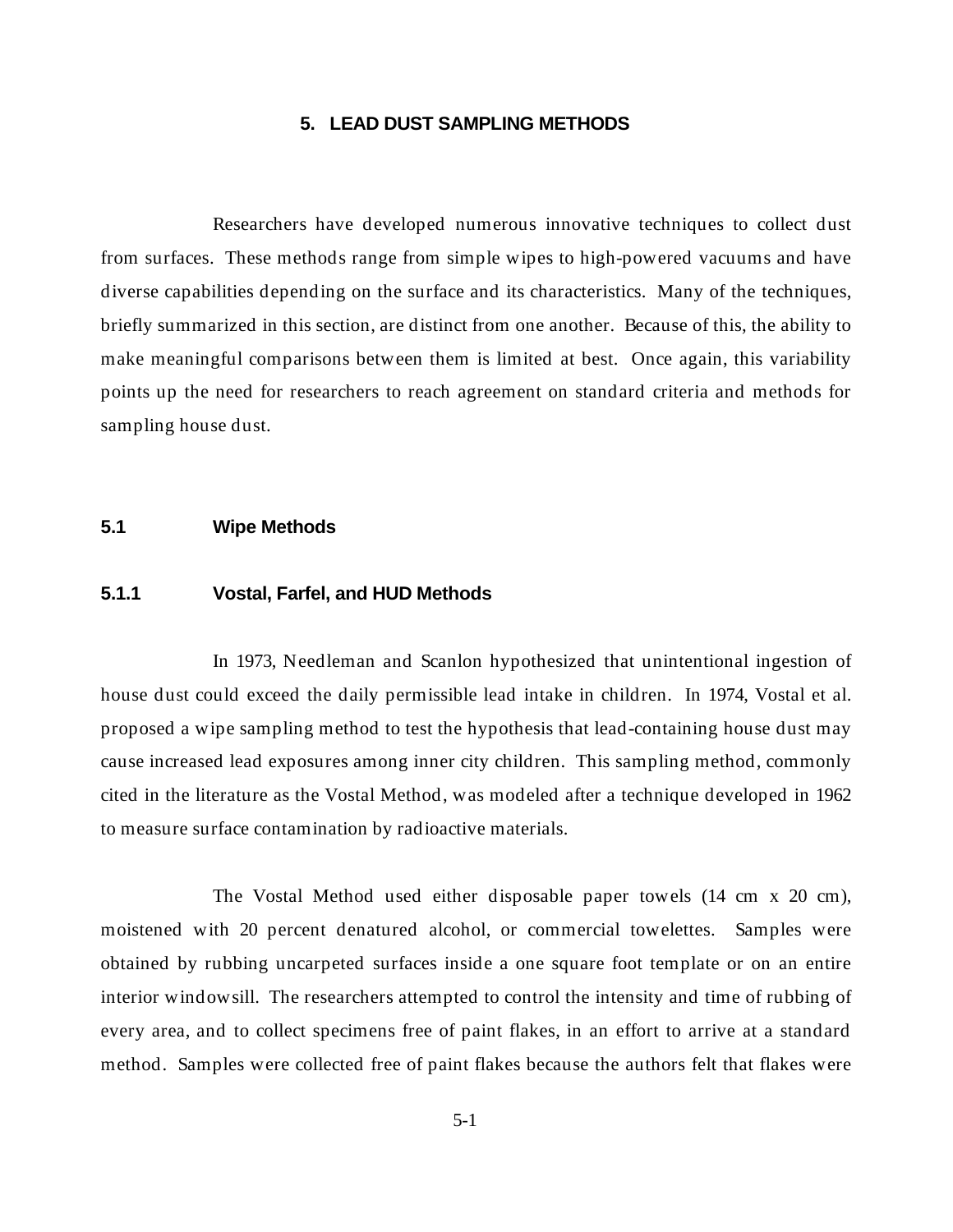not likely to be ingested by children. Their wipe samples were analyzed by soaking the towels in a dilute, 0.1 Normal hydrochloric acid solution (0.1N HCL) at room temperature, and measuring the amount of lead eluted after 10 to 15 hours. This type of analysis is sometimes referred to as bioavailable lead analysis. Section 6.1 discusses this topic further.

Vostal's results were reported as lead loadings in  $\mu$ g/ ft<sup>2</sup>. Quality control tests were done by wiping one area twice with separate towels and analyzing the towels separately. The authors concluded that the first wipe picked up about three-fourths of the total lead contamination on the surface. Further tests in homes showed that results from adjacent sites on the same floor did not vary by more than 20 percent, even in highly contaminated areas.

The Vostal Method, or modifications of it, has been used in numerous studies (Sayre et al., 1974 and 1979; Charney et al., 1983; Diemel et al., 1981; Matte et al., 1989) since its introduction. Farfel (1990 and 1991), from Baltimore's Kennedy Krieger Institute, used a modified Vostal Method but did not try to avoid collecting loose chips of paint which were commonly visible in window wells. He stated that the Vostal Method underestimated the total amount of lead per surface sampled because it purposefully omitted paint chips.

In Farfel's modified Vostal Method, surfaces were wiped back and forth twice in each direction, and the procedure was repeated after folding the towelette in half. Sampling efficiency was assessed by rewiping the same surfaces up to 10 times. He stated that when lead dust levels were less than 1,000  $\mu$ g/ m<sup>2</sup> (93  $\mu$ g/ ft<sup>2</sup>) on an initial wipe from a smooth surface with no visible chips of paint, then either nondetectable levels of lead or levels just above detection limits were usually found on the second or third towelette. When lead dust levels were greater than 100,000  $\mu$ g/ m<sup>2</sup> (9,300  $\mu$ g/ ft<sup>2</sup>) on an initial wipe, and when chips or particulates were visible, then lead dust levels greater than  $10,000 \mu g/m^2$  (930  $\mu g/ft^2$ ) were typically present on the 10th towelette. He concluded that sampling efficiency of a single towelette appeared to be positively related to the degree of smoothness of the surface and inversely related to the total dust on a surface.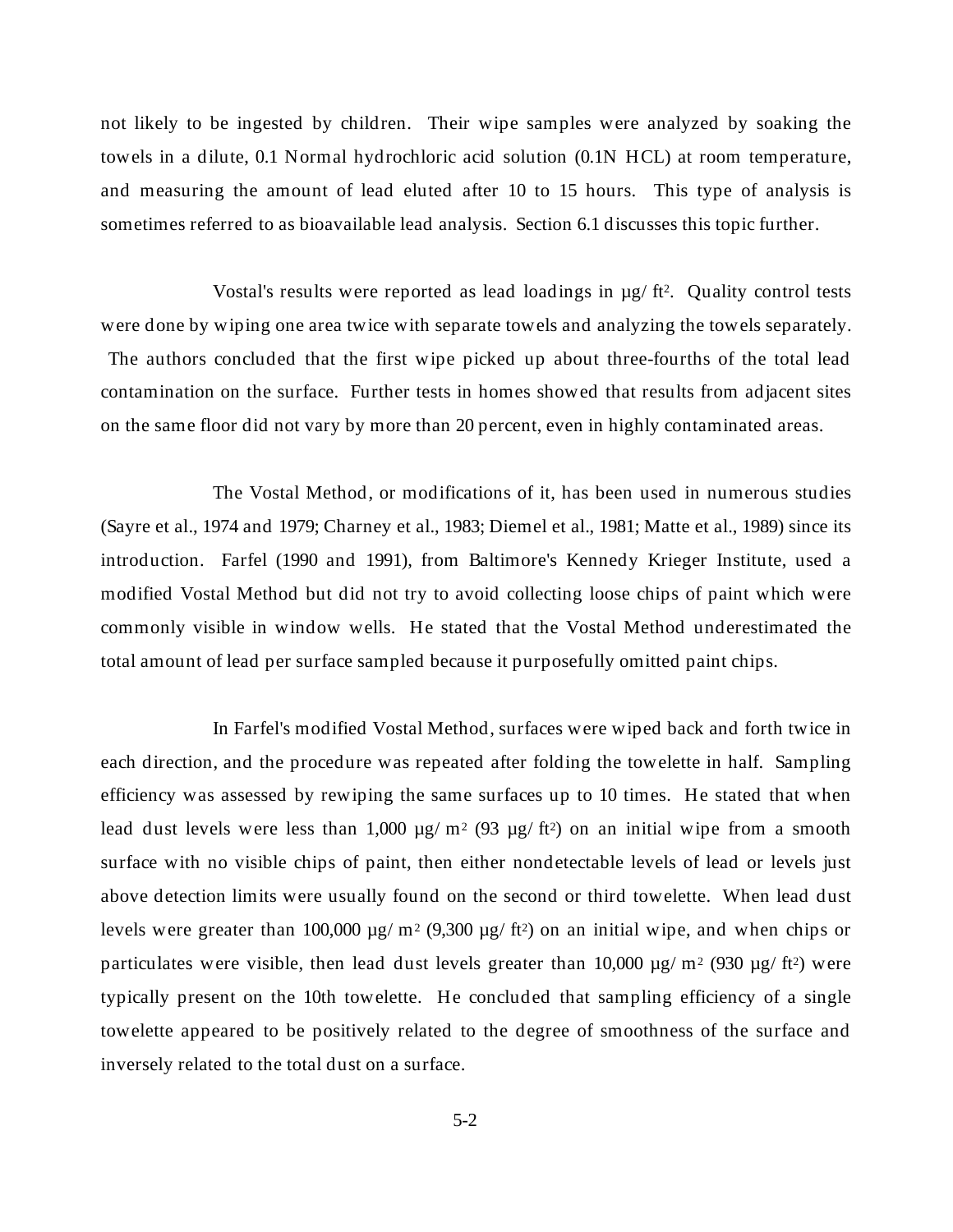The 1990 HUD Guidelines entitled Lead-Based Paint: Interim Guidelines for Hazard Identification and Abatement in Public and Indian Housing describe a wipe sampling method similar to Farfel's, except that the Guidelines called for a total acid digestion of the sample. By contrast, Farfel's modified method used 0.15N HCL, similar to Vostal. Wipe sampling results collected following the HUD guidelines should theoretically be higher than the Farfel method because of the different digestion techniques. This conclusion is supported by the recent National Center for Lead Safe Housing sampler comparison pilot study, which used both the bioavailable and the total lead wipe methods (Jacobs et al., 1993). Based on 154 side-by-side real-world wipe samples for each method, the arithmetic mean for the bioavailable method was 44.4  $\mu$ g/ ft<sup>2</sup>, and the mean for the total lead method was 111.4  $\mu$ g/ ft<sup>2</sup>. The geometric means were 11.1 and 15.1  $\mu$ g/ ft<sup>2</sup>, and the geometric standard deviations were 4.68 and 5.61  $\mu$ g/ ft<sup>2</sup>, respectively.

The Housing Authority Risk Retention Group (HARRG) and Georgia Tech also experimented with wipe samples for lead. Their digestion procedures were basically the same as HUD's, but they recommended an extra wiping pass over the sampled surface to increase collection efficiency (Sussell, 1993).

### **5.1.2 Preweighed Wipe Methods**

The common wipe method has been modified in some cases by using preweighed wipes. Several researchers (Stark et al., 1982; Rabinowitz et al., 1985; Levallois et al., 1991; Lepow, 1974) used a preweighed wipe to collect samples and then reweighed the wipe in a laboratory. Total dust collected could be calculated by subtraction, and lead concentration could be determined after analysis (reported in µg/ g or ppm). Stark et al. (1982) used preweighed cotton gauze to sample under beds and over door jambs in the study homes. Rabinowitz et al. (1985) used preweighed filter papers inside a 930 cm2 template.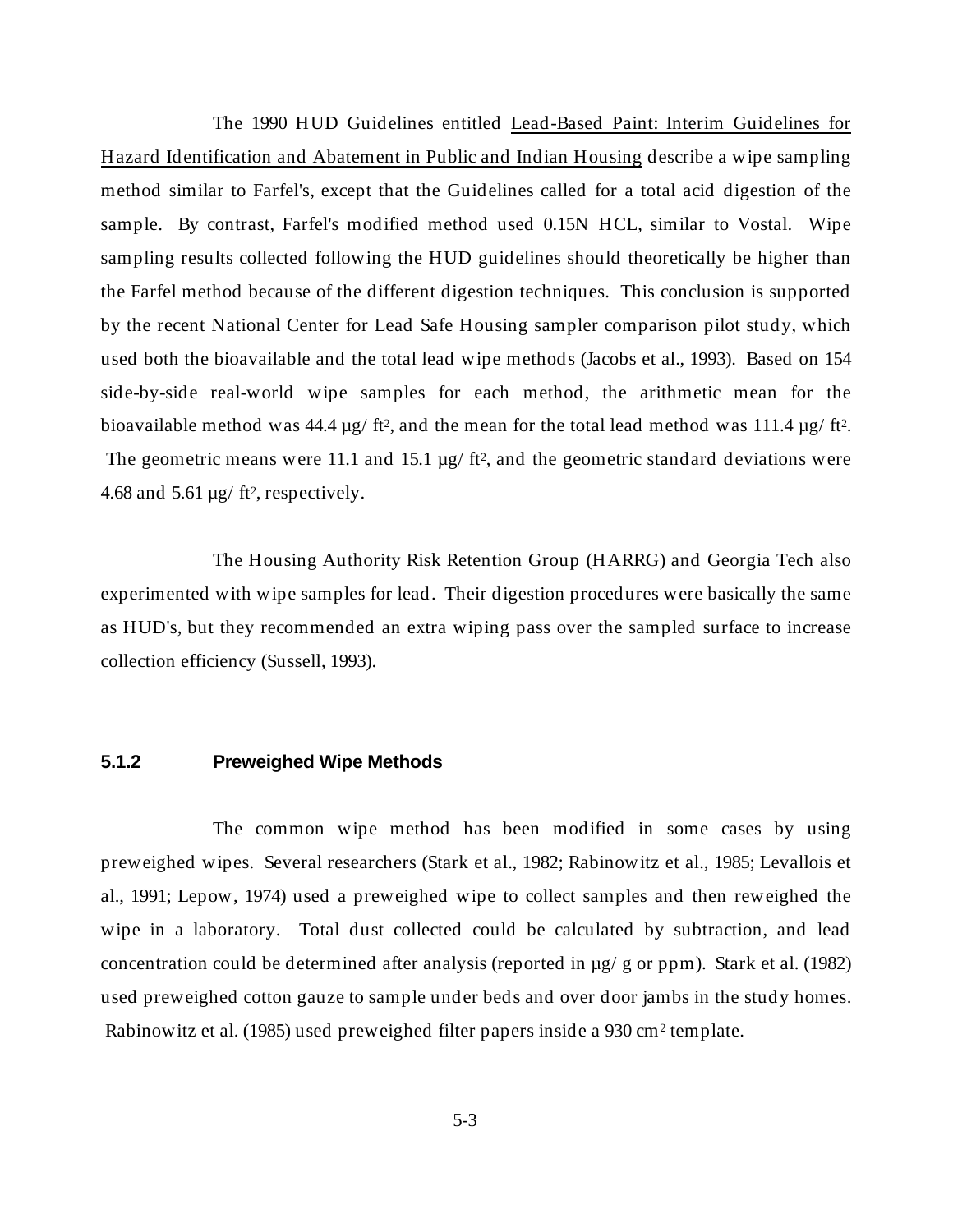Use of pre-weighing permitted the calculation of both lead loading and lead concentration. In Rabinowitz's study, the filters were accompanied by unused filter papers because of daily humidity differences that affected the filter weights. Levallois et al. (1991) wiped 1,000 cm<sup>2</sup> surfaces with preweighed pieces of tissue paper. Earlier, Lepow (1974) used preweighed self-adhesive labels to measure lead in dust by pressing the labels on the surface in a single localized application. The labels were reweighed to measure total dust collected and then analyzed for lead.

An important issue that needs to be addressed when using pre-weighed wipe methods is the potential loss of sampling media or dust during the sampling and laboratory handling processes. Changes in humidity may also significantly effect the before and after weights of the samples. These potential sources of error need to be carefully controlled to make the results from pre-weighed wipe methods reliable.

# **5.1.3 Occupational Safety and Health Administration (OSHA) Wipe Method**

In 1990, the Occupational Safety and Health Administration published a method for surface wipe sampling that was suitable for lead. The OSHA method recommends that 100 cm2 of surface be wiped with maximum pressure in decreasing concentric squares. Wet or dry filter paper is used for collecting samples for lead. McArthur (1992), however, states that although the method is part of the OSHA *Technical Manual*, it is vague and open to interpretation. Most industrial hygienists view the OSHA wipe sampling method as useful only to qualitatively detect the presence of a contaminant.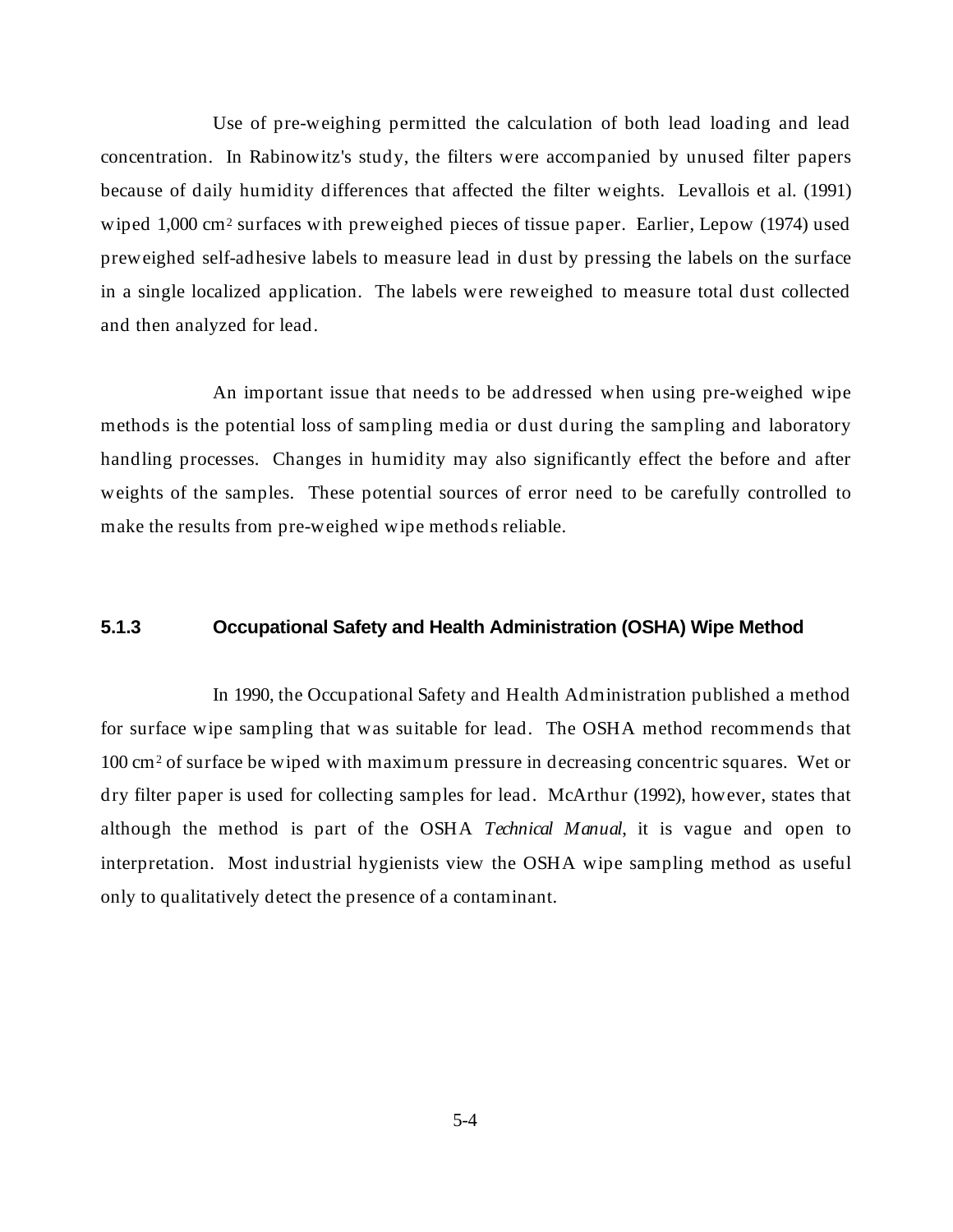# **5.1.4 Lioy-Weisel-Wainman (LWW) Wipe Method**

Stern et al. (1992) and Lioy et al. (1992) briefly described the first generation of a wipe sampling device, capable of reporting both lead loading and concentration, for use on house dust contaminated with chromium.

> *"Dust wipe samples were collected using a template sampler developed at UMDNJ [University of Medicine and Dentistry, New Jersey]. The template was designed to collect dust from 50 cm2 areas of windowsills and other surfaces using 37 mm diameter polyethylene 'draindisc' filters. Three filters were used in series to wipe the surface within the template. Two replicate samples were collected on each surface. The coefficient of variation for mass collected by the replicate samples is approximately 10%. Trial calibration studies indicated the >95% of surface mass within the template is picked up by the three filter method."*

This device, in its third generation, is referred to as the LWW wipe sampler and is described by Lioy et al. (1993). The authors state that:

> *"A flat surface wipe sampler has been developed to quantitatively measure the concentration (µg/g) and surface loading (µg/cm2) of dust on flat surfaces. The Lioy-Weisel-Wainman (LWW) Sampler has been tested under conditions that controlled particle deposition in a chamber for two types of particles: road dust and potting soil, and for three different types of surfaces: painted shelving, formica, and wood paneling. The results for replicate analyses demonstrated that the sampler had > 90% efficiency for the capture of deposited dust and had a coefficient of variation of < 20% for replicate samples of the wooden shelving and*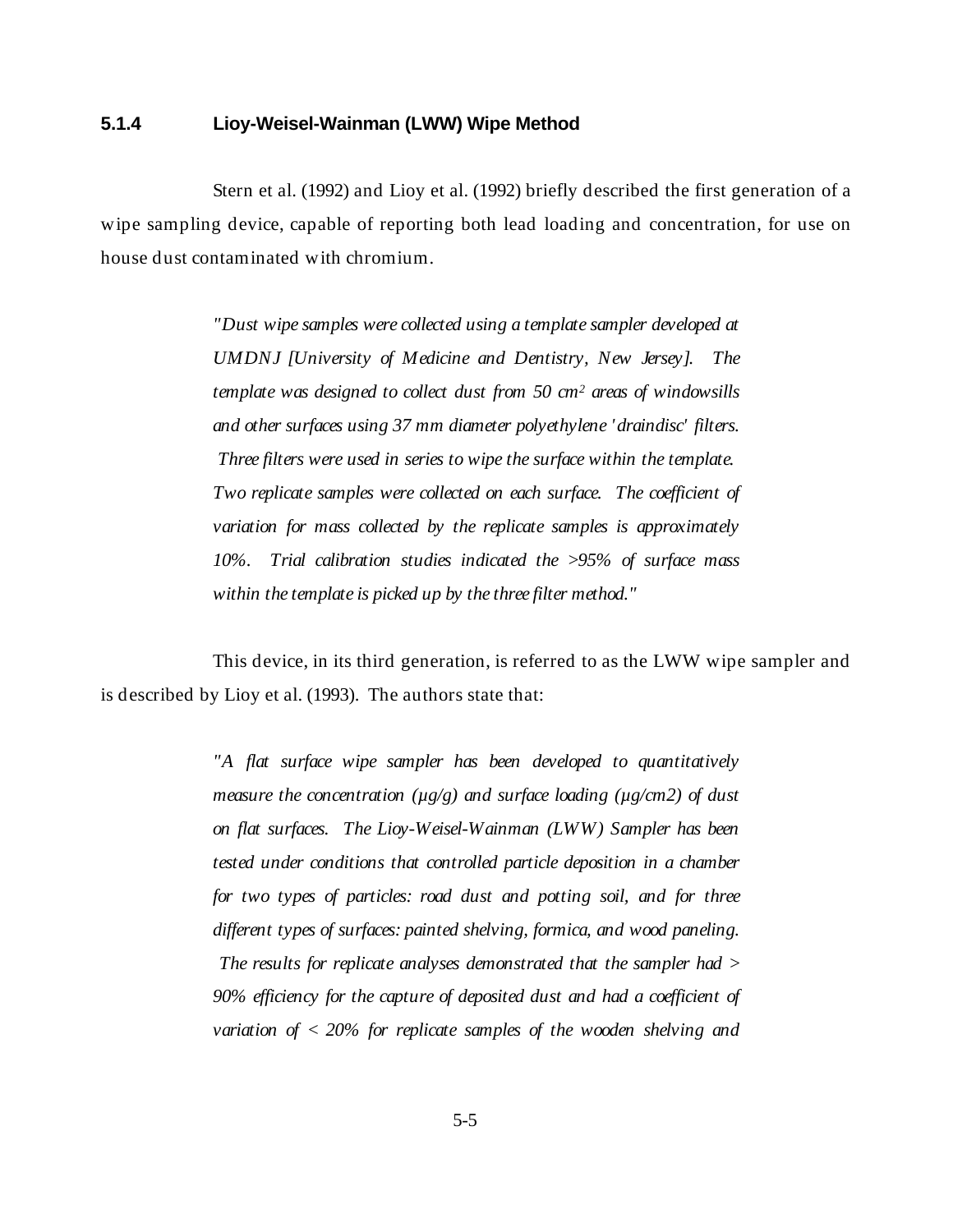*formica. The wood paneling had a higher coefficient of variation, although it was less than 25%, due to its porosity."*

The authors describe the laboratory performance studies in detail and give stepby-step instructions on how to use the sampler. The sampler is being used in the EPA Childhood Lead Exposure and Reduction (CLEAR) study, discussed in Section 9.6, and was included in the National Center for Lead-Safe Housing (NCLSH) sampler comparison pilot study (Jacobs, 1993).

Today, a long rectangular 100 cm2 template is typically used. But for smaller areas the 50 cm2 template can be used. Since the template is much longer than it is wide, the 100 cm2 fits on most windowsills. Of over 1500 wipe samples collected during the CLEAR study, the smaller template was needed less than 10 times. Comparison of LWW wipe sampling results with children's blood lead levels will be performed eventually with data from the CLEAR study. However, draft reports of those comparisons are not expected until 1996 (Adgate, 1995).

#### **5.1.5 Dislodgeable Dust Methods**

Roberts and Camens (1989) tested experimental sampling techniques to collect dislodgeable dust from carpets (surface dust likely to contact a child). These techniques were also used during EPA's House Dust/ Infant Pesticides Exposure Study (HIPES) (Fortman et al., 1991). In the HIPES study, samples were collected with a bare hand press method and a roller method. In the bare hand press method, the sampling technician pressed a hand over a prescribed area of a carpet with a pressure of approximately one pound per square inch (1  $\frac{1}{b}$  in<sup>2</sup>). The technician calibrated the hand with a scale just prior to sampling, pressed the hand on the carpet in the prescribed manner, and then rinsed to collect the sample. In the second method, wipe sampling material wrapped on a roller that exerted approximately 1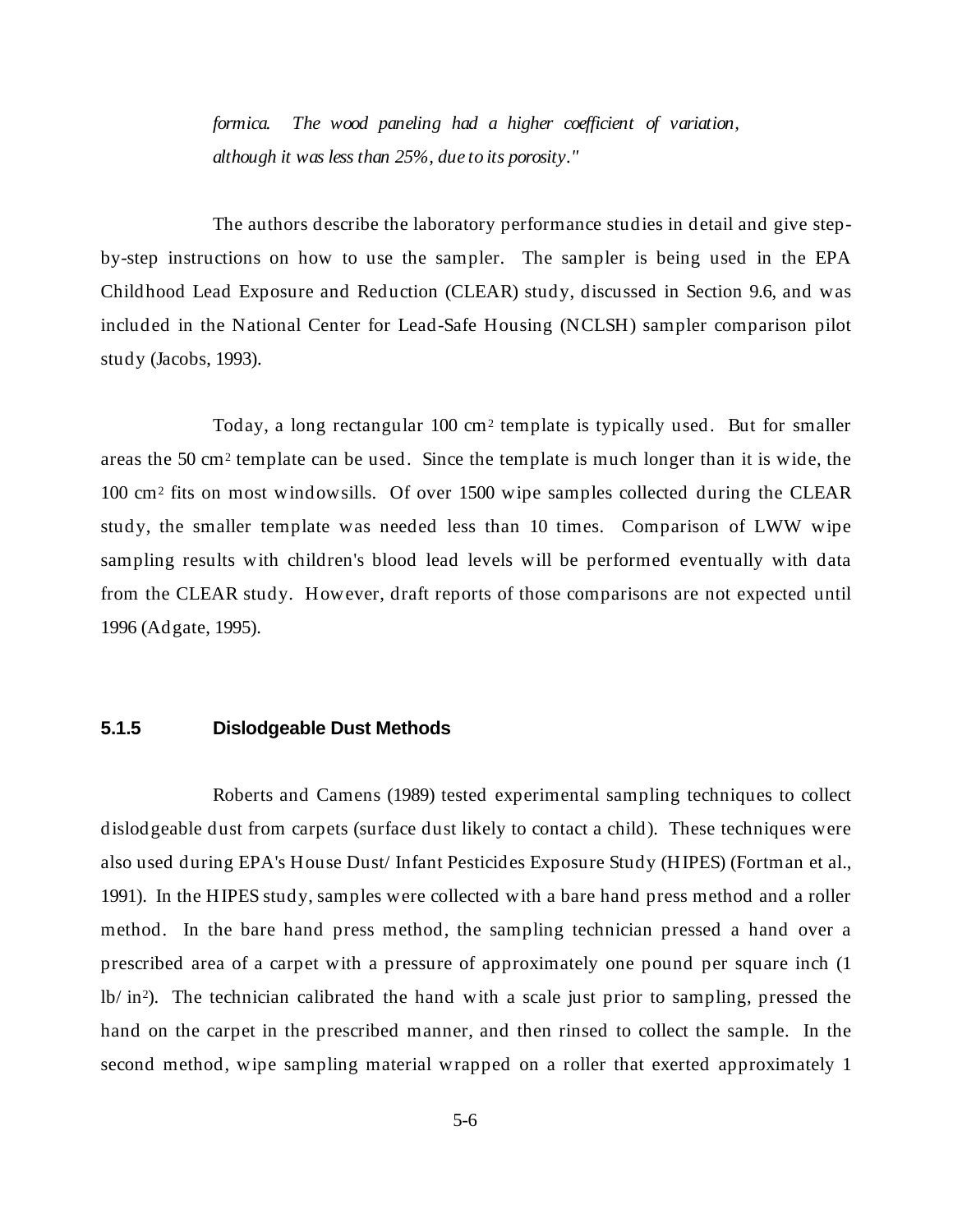lb/ in2 was also used on carpets. These two techniques were designed to measure toxicants on the surface of carpets, the most likely point of contact for a child. The methods were modified for use in an EPA nine-home lead study, described in Section 9.12.

#### **5.1.6 Dust Fall Methods**

While not directly germane to this report, dust fall plates have been used in a number of studies to passively measure lead in suspended dust as it settles. The plates are usually placed in out-of-the-way places, such as on top of a refrigerator, for long periods of time, such as one month (Seifert et al., 1984 and U.S. EPA, 1991). The amount of dust that settles on the plates can be weighed, and a dust fall rate can be calculated. Total lead on the plate can also be analyzed to determine the lead fall rate. This information may facilitate estimates of lead deposition on toys and food surfaces in a home and may also help assess the lead inhalation exposure route. However, it is not known if dust fall measured in out-of-theway-places reflects dust fall on surfaces where children are exposed. Dust settling mats have also been used to measure lead that is tracked into a residence (Elias, 1994).

### **5.1.7 Wipe Comparison Studies**

Chavalitnitikul and Levin (1984) compared several types of wipes. They conducted a laboratory wipe sampling experiment with wipe materials on a smooth Formica surface and a plywood (rough) surface. The study examined different wipe materials, such as Whatman filters, paper towels, and adhesives -- paper labels, adhesive cloth, and dermal adhesive. The researchers determined that, on smooth surfaces, all techniques were comparable, with about 85 to 90 percent recovery with carefully prescribed protocols. On plywood, however, recoveries dropped to less than 43 percent, with the adhesive samplers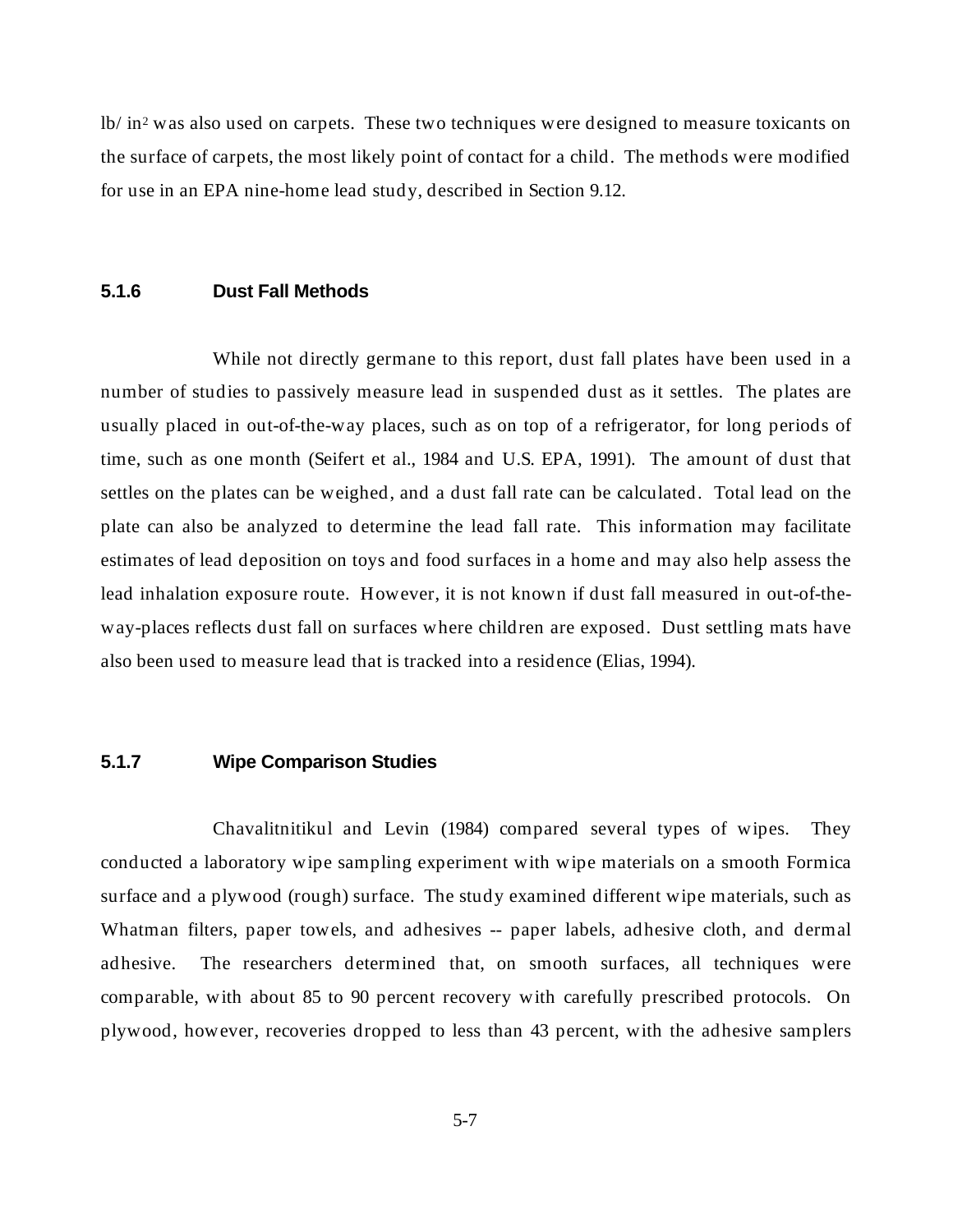performing better than the wipes. They also noted that the Whatman filters fell apart on the rough surface.

Researchers from the National Institute for Occupational Safety and Health (NIOSH) examined several different wipe materials both in the laboratory and in the field. Millson et al. (1994) evaluated SKC® filter paper, Johnson & Johnson® gauze pads, Wash'n Dri® hand wipes, and Wash-a-Bye Baby® baby wipes in the laboratory with NIST standard reference materials (SRMs). Their selection of wipe materials was based on the following experience:

> *"Several commercially available materials that could be used to collect wipe samples for lead were obtained from drug stores in a variety of locations in the United States. Initially, these wipes were chosen arbitrarily, but several (i.e., wipe materials containing aloe) were found to have high background lead levels (>5 µg) and/or left large amounts of residue following digestion."*

The NIST SRMs used to measure percent lead recovery following acid digestion were lead-based paint (SRM #1579), urban dust (SRM #1648), and Buffalo River sediment (SRM #2704). The wipe materials were spiked with known quantities of the SRMs and digested by two different analytical procedures: (1) a nitric acid/ perchloric acid hot plate extraction and (2) a nitric acid/ hydrogen peroxide hot plate extraction. The researchers found that recoveries for the spiked wipes were statistically equivalent  $(p=0.05)$  between the two digestion techniques.

Sussell (1993), also at NIOSH, used the individually wrapped Wash'n Dri® hand wipes according to NIOSH Draft Method 0700 (Eller, 1993) in a building heavily contaminated by deteriorated lead-based paint. Sampling from this method was prescribed inside a 10 cm x 10 cm plastic template cut from an 8 and 1/ 2" x 11" overhead transparency, and secured with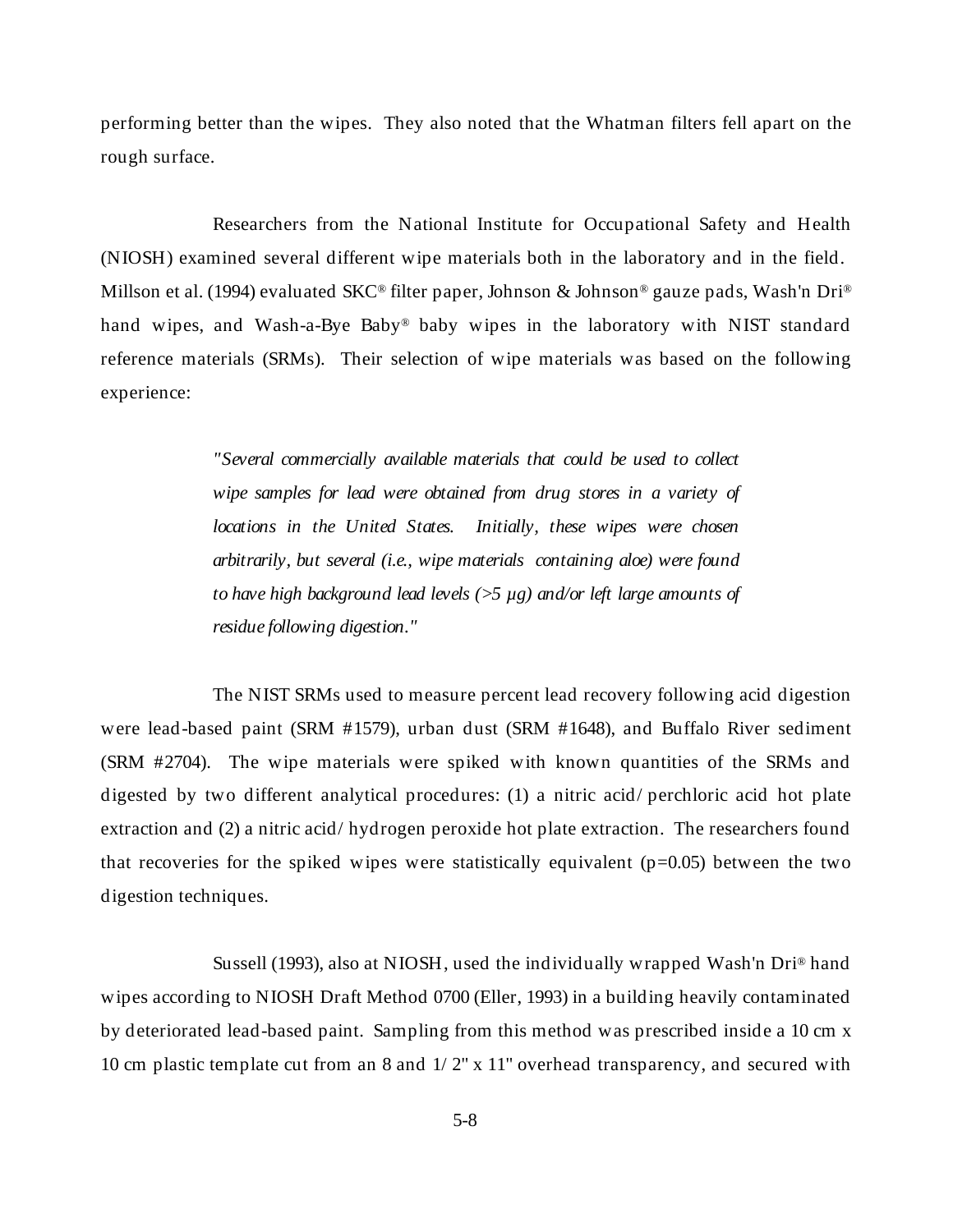masking tape. The sampling technique called for unfolding the wipe, then folding it to onefourth its total size. The surface to be sampled was wiped with firm pressure, using four vertical S-strokes. The exposed side of the wipe was then folded inward, and the same area was wiped with four horizontal S-strokes. The wipe was folded once more, to expose a clean portion, and the area was wiped again with four vertical S-strokes. The wipe was then folded, exposed side in, and placed into a new sealable plastic bag.

Sussell and colleagues conducted a brief study using this method, as part of the overall investigation to estimate the sample variability of surface wipe samples. The authors collected six sets of five side-by-side wipe samples on floors in an unoccupied institutional building heavily contaminated with deteriorated lead-based paint. The results showed considerable variability among the side-by-side samples. Relative standard deviations (RSD) ranged from 44 to 69 percent for samples with lead loadings between 1,351 and 8,417  $\mu$ g/ ft<sup>2</sup>. The quintuplet sample with the lowest average lead loading  $(725 \mu g / ft^2)$  had a RSD of 17 percent.

#### **5.2 Vacuum Methods**

# **5.2.1 Commercial Vacuum Cleaners**

Commercial vacuums are frequently described in the literature as research lead dust samplers. Many researchers have collected samples from homeowners' vacuum cleaners, some stating that they sampled only the fine dust that settled to the bottom of the bag (Kaye et al., 1987; Moffat, 1989; Thornton et al., 1990; Davies et al., 1990; Jensen, 1992). Diemel et al. (1981) and Watt et al. (1983) modified their vacuum cleaners to hold filters. Roberts et al. (1987) characterized collection efficiency for different vacuum cleaners with new preweighed vacuum cleaner bags with the modified ASTM method F608-79 mentioned in Section 4.3.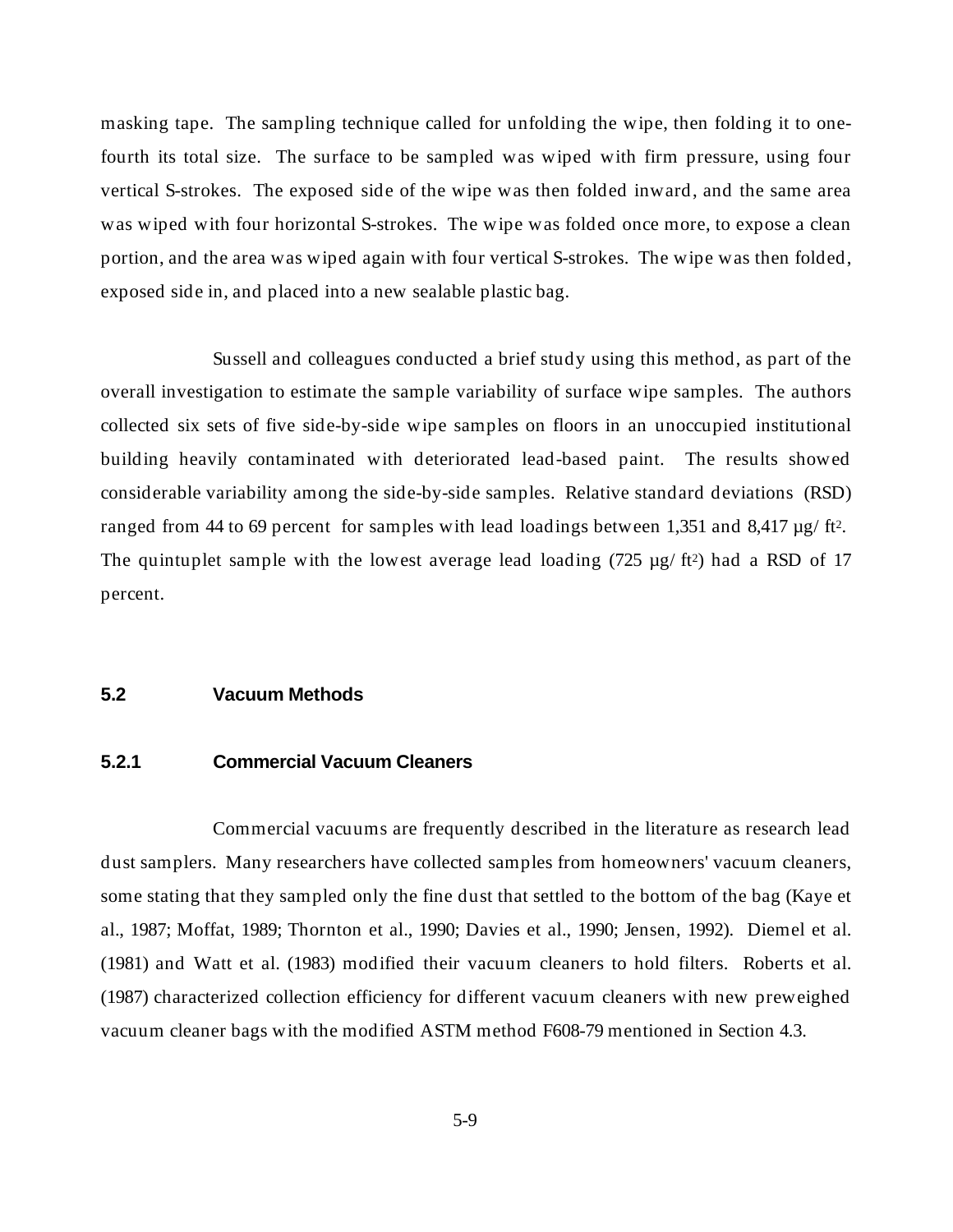Roberts et al. (1989-1990) also did studies on the differences in using vacuums with or without carpet agitators. His studies suggest that vacuums with agitators pick up from two to six times more dust from a rug than other vacuums. In other laboratory tests by Roberts, using a commercial upright vacuum cleaner with a power-driven agitator, the recovery of fine particles  $(150 \mu m)$  was less than 2.3 percent of the fine dust, by weight, applied to carpets. The authors stated, after the tests, that much of the dust could not be removed from the bag where most of the fine dust was collected. Decontamination of the agitator unit was also complicated.

Spittler (1993) and Roberts (1993) state that grab samples collected from a home vacuum cleaner can be an effective screening tool to determine high-risk households. However, no blood lead data is available to either support or refute these interpretations. Spittler, from the EPA Region I Laboratory, has provided assistance and advice on lead hazards to hundreds of private citizens for many years. He instructs people concerned about lead dust levels in their houses to send him several grams of fine dust collected from a vacuum cleaner bag. He measures lead concentration  $(\mu g/g)$  in the dust and offers recommendations to homeowners based on his extensive experience.

Finally, Camann and Lewis (1990) used a commercial vacuum cleaner to collect and analyze house dust for pesticides. Their vacuum filtered air through water before it was discharged back into the room, after which the water was analyzed for the pollutant. The usefulness of this method to measure lead in house dust is not known.

# **5.2.2 University of Cincinnati (DVM) Method**

A house dust sampler constructed from common industrial hygiene sampling materials was first cited by Que Hee et al. (1985). The sampler was developed by Peace, the second author in Que Hee's paper, for a large prospective epidemiological study started in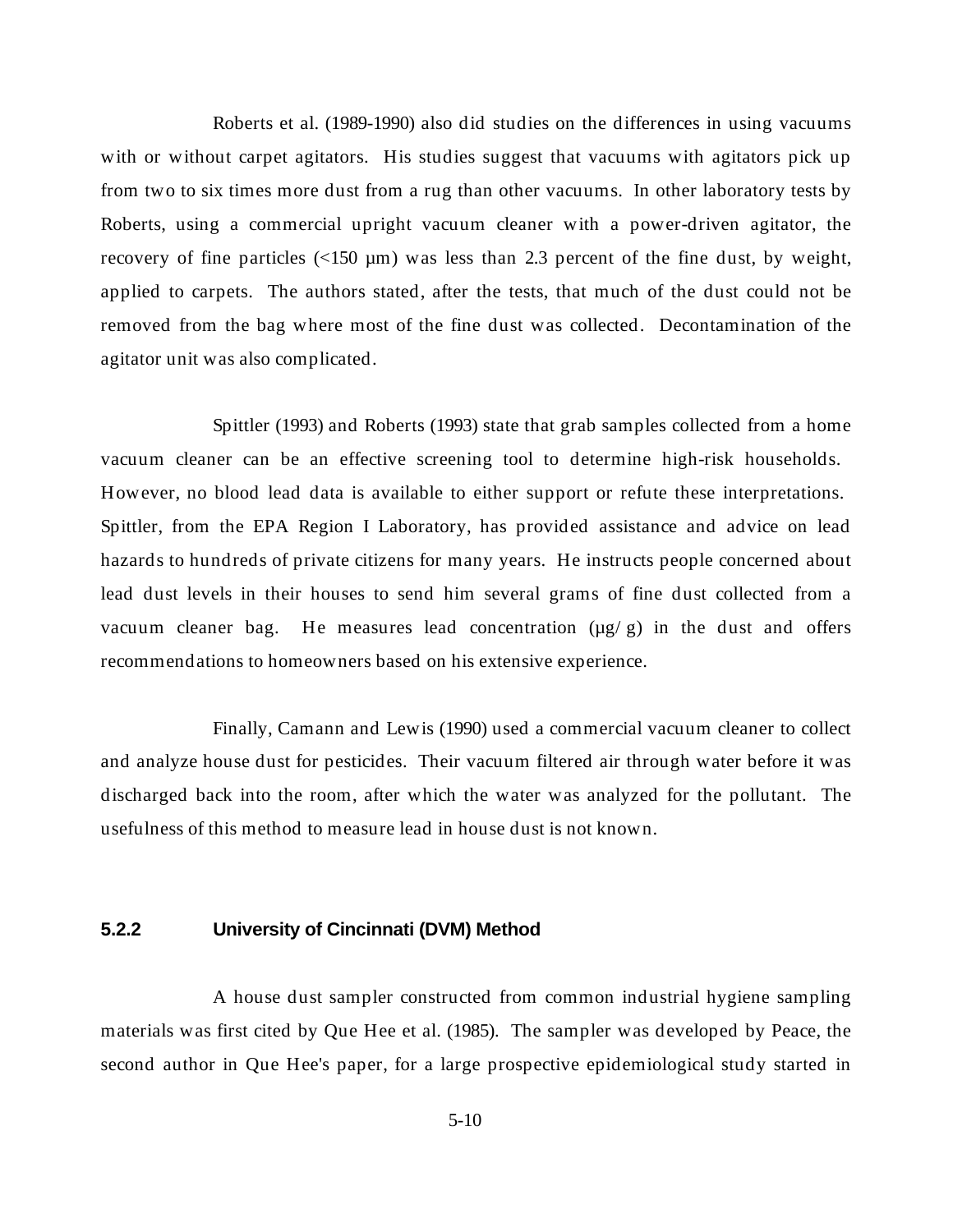1980 (Ewers, 1993). The sampler consists of a common personal air-monitoring pump, usually operated today at 2.5 to 3.0 liters per minute (Lpm) but evaluated in the 1985 study up to 2.0 Lpm. The pump is connected to a three-piece air-monitoring cassette containing a 0.8  $\mu$ m polycellulose acetate filter. A small crimped stainless steel tube or clear plastic nozzle (with an opening approximately 1.3 cm x 0.1 cm) is usually attached to the inlet side of the filter cassette via Nalgene Tygon® tubing. It has also been used with a nozzle made from a short piece of Tygon® tubing cut at a 45 degree angle.

The sampler was specifically designed to collect only dust that would most likely stick to a child's hands, not total lead on a surface. Hence, its collection efficiency drops significantly for particles larger than 250  $\mu$ m. The collection efficiency, as determined in laboratory tests with real house dust, is 62 percent for particles less than 44  $\mu$ m, 76 percent for particles 44 to 149  $\mu$ m, 71 percent for 149 to 177  $\mu$ m, 47 percent for particles 177 to 246  $\mu$ m, 5 percent for particles 246 to 392 µm, and 14 percent for particles 392 to 833 µm. This sampler has been used in numerous studies, and its use has probably amassed the largest database linking lead in dust to lead in children.

The University of Cincinnati has used a clear plastic nozzle for its method so that the person sampling can see when the nozzle is plugged with dust or other material. If the nozzle is plugged, the material is pushed into the sample cassette with a small pointed object; then sampling continues. Plastic nozzles, in contrast to stainless steel, are also disposable, and decontamination between samples is unnecessary. A quote from the sampling protocol in a University of Cincinnati study (Butte-Silver Bow, 1991) states the following:

> *"If the floor is carpeted, an adequate sample can readily be collected from almost any pathway in the room. A pathway might consist of an area immediately inside of a doorway into a room or an obvious pathway from one side of the room to the other. In rooms where there is no carpeting,*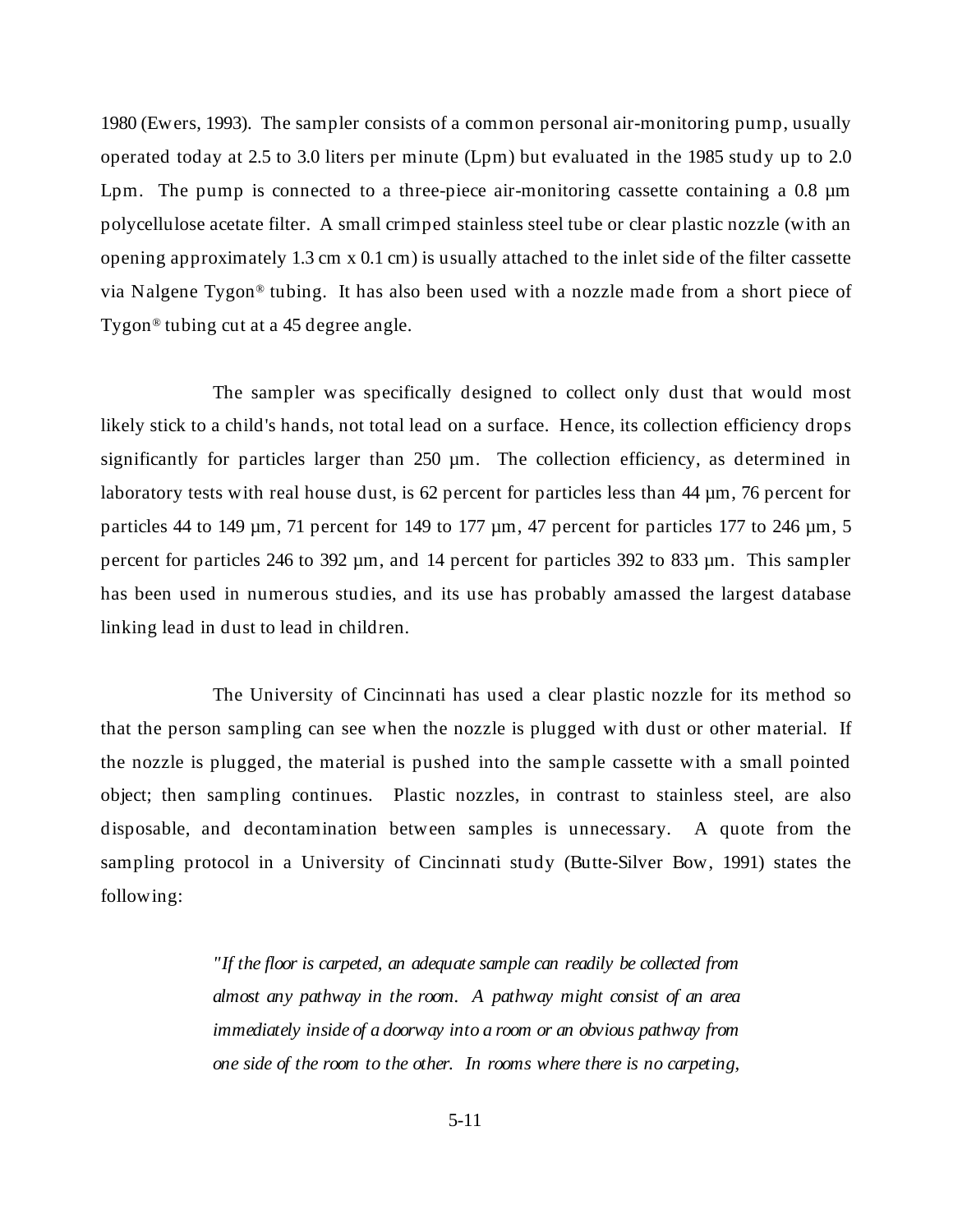*the most likely place to find an adequate supply of surface dust might be an area immediately adjacent to a wall. Very often on floors with hard surfaces, dust will migrate to the edges; therefore, that is the most likely place to collect the dust."*

In recent years, sampling areas with this method are usually defined inside a 25 cm x 25 cm plastic template. A three-sided template is commonly used on bare floor to vacuum dust that has migrated to the walls (Menreath, 1991). Sampling areas are normally covered with three passes. The University of Cincinnati protocol calls for a visible amount of dust on the filter to collect a quantity adequate for the prescribed analytical method. Typically, more than 5 minutes is required to cover one 25 cm x 25 cm area.

In addition to the University of Cincinnati prospective study, this sampler was used in Cincinnati during the EPA Three City Urban Soil-Lead Demonstration Project (U.S. EPA, 1991). It was also used in the Center for Disease Control / National Center for Environmental Health (CDC/ NCEH) and National Institute for Occupational Safety and Health (NIOSH) FBI Take Home Lead Study (NIOSH, 1994), the NCLSH sampler comparison study (Jacobs et al., 1993), the NIOSH Take Home Study (Whelan et al., 1994), and the Lanphear study (1995). In this last study, the clear plastic nozzle was replaced with Tygon<sup>®</sup> tubing cut at a 45-degree angle to avoid possibly plugging the nozzle during use.

One common concern about this method is the laboratory measurement protocol for weighing total dust collected, especially if the weights are low. This issue is discussed in more detail in Section 6.2. In relation to other vacuum samplers, however, the DVM method has been used the most and much of our knowledge about dust/ blood lead relationships in children comes from studies that used the DVM sampler.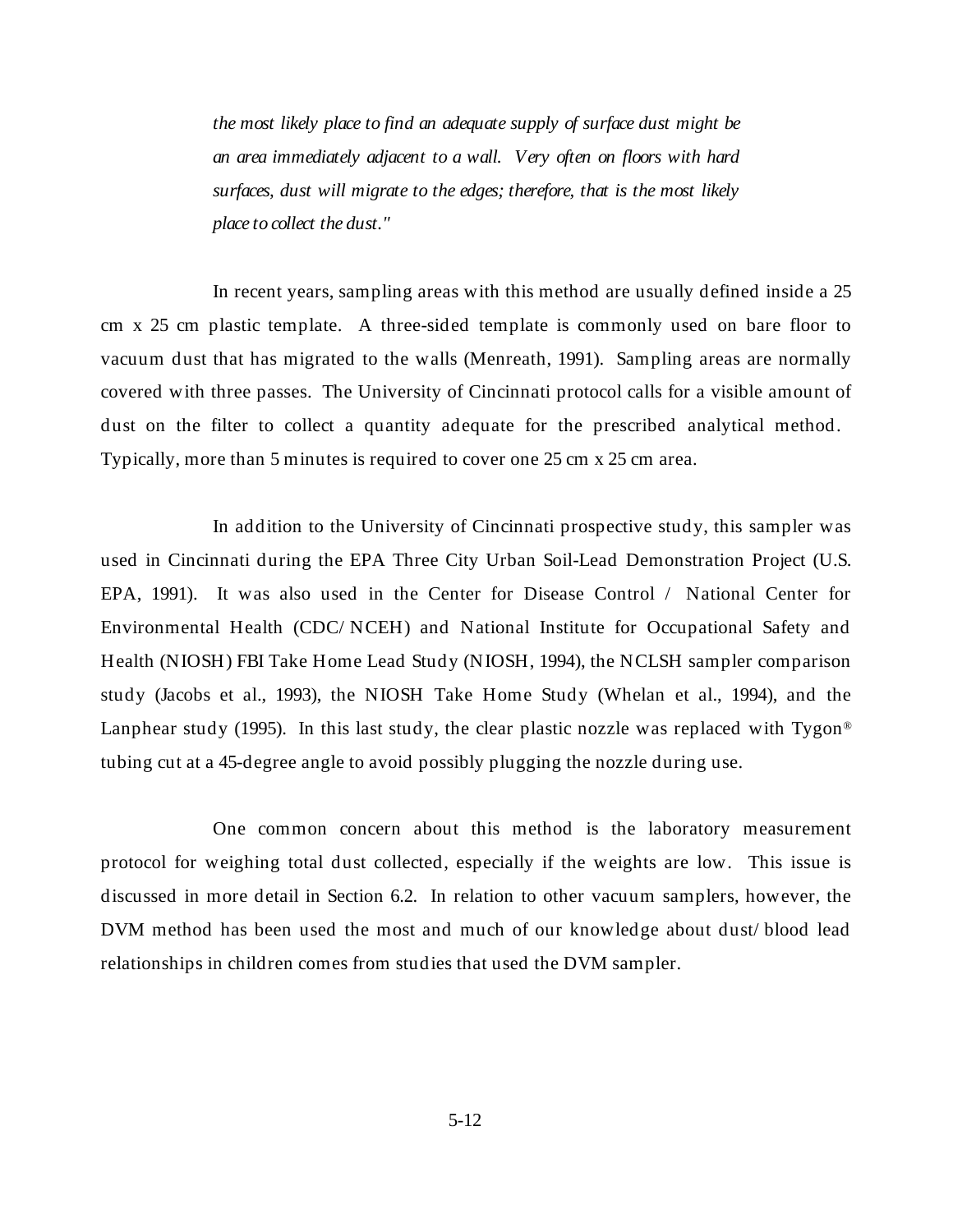# **5.2.3 Sirchee-Spittler Sampler**

The Sirchee-Spittler sampler is a hand-held, battery-powered vacuum unit designed to collect forensic evidence. This sampler was used in Boston and Baltimore during EPA's Three City Urban Soil-Lead Demonstration Project. (The DVM sampler, mentioned earlier, was used in the third city, Cincinnati.) Dust is collected inside a removable cup with a fine mesh stainless steel screen that removes the dust from the vacuumed air. It is assumed that while fine dust particles are initially discharged through the screen, after several seconds of operation dust particles and fibers catch on the screen and increase the sampler's collection efficiency for fine particles (Spittler, 1993). However, the sampler's collection efficiency, relative to particle size and to other dust samplers, has not yet been determined because it has not been included in any of the method comparison studies. The coefficient of variation was 15 percent for lead concentration measurements as calculated from side-by-side duplicate composite samples from several homes (Rinehart and Yanagisawa, 1993).

Dust collected from the Sirchee-Spittler sampler is generally transferred into labeled-reinforced paper envelopes, folded and taped shut, for transport to the laboratory. The analytical procedure requires sieving samples through a 250 µm sieve, before the dust is weighed, to remove large debris and hair, and possibly to retain the particles most likely to adhere to a child's hands. The sampler is simple to use, highly portable, and can cover large areas in a short period of time.

# **5.2.4 Blue Nozzle Method**

The Blue Nozzle method was developed by MRI for the HUD-sponsored National Survey of Lead-Based Paint (MRI, 1991). The sampler consists of a laboratory 110 volt rotary vane pump connected to the same filter and sampling cassette used in the University of Cincinnati method, via thick-walled 3/ 8" Tygon® tubing. The cassette is used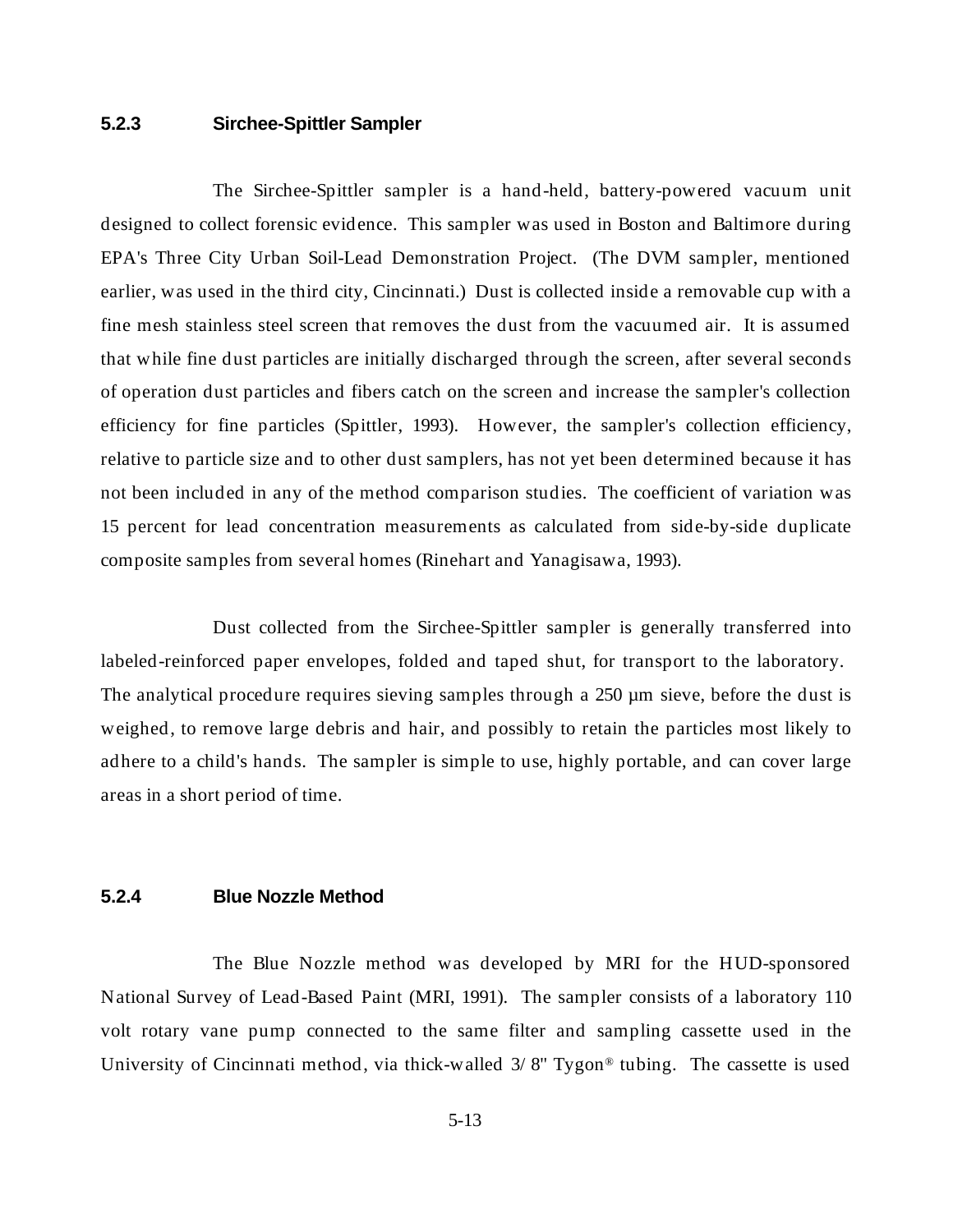with a specially designed angle-cut blue Teflon nozzle, 4" long x 2" wide, that fits over the cassette with O-rings to seal it. The blue nozzle name was coined for the color of the nozzle. The large nozzle allows sampling areas to be covered in fewer passes than required for the DVM method, thus, reducing the time spent in dwellings. The sampling flow rate is cited as 16 Lpm. (Solomon and Hartford (1976) first used a laboratory rotary vane pump to collect dust samples.)

## **5.2.5 HVS Series**

The EPA's Office of Research and Development in Research Triangle Park, North Carolina has funded the development of a cyclone house dust sampler. The HVS2 (High Volume Surface Sampler) was originally developed to measure pesticides in house dust (Budd et al., 1990; U.S. EPA, 1989; Roberts et al., 1989 and 1991). The HVS2 is a high-powered vacuum cleaner equipped with a nozzle that can be adjusted to a specific static pressure and air flow rate to allow for consistent dust collection. Approximately 30 percent by weight of particles less than 150 µm were collected from the surface when sieved, real house dust was ground into either plush or level loop carpets by the ASTM Method F608-79. Recovery was greater than 90 percent by weight from a smooth, hard surface. Once dust was inside the cyclone, particles greater than about 5  $\mu$ m were removed from the air stream and collected. Smaller particles were not collected by the cyclone but were caught by a high efficiency quartz fiber filter placed in line to the exhaust airstream. Tests have shown that the cyclone removes and retains more than 99 percent by weight of average house dust, with less than 1 percent discharged onto the filter.

To make the device lighter and more maneuverable, the HVS3 was developed using the same cyclone (RTI, 1990; Roberts et al., 1991; Fortman et al., 1991a and 1991b; Lewis et al., 1991), but without the quartz fiber filter. The manufacturer states that the HVS3 will collect a large, representative sample of house dust from indoor surfaces, such as rugs and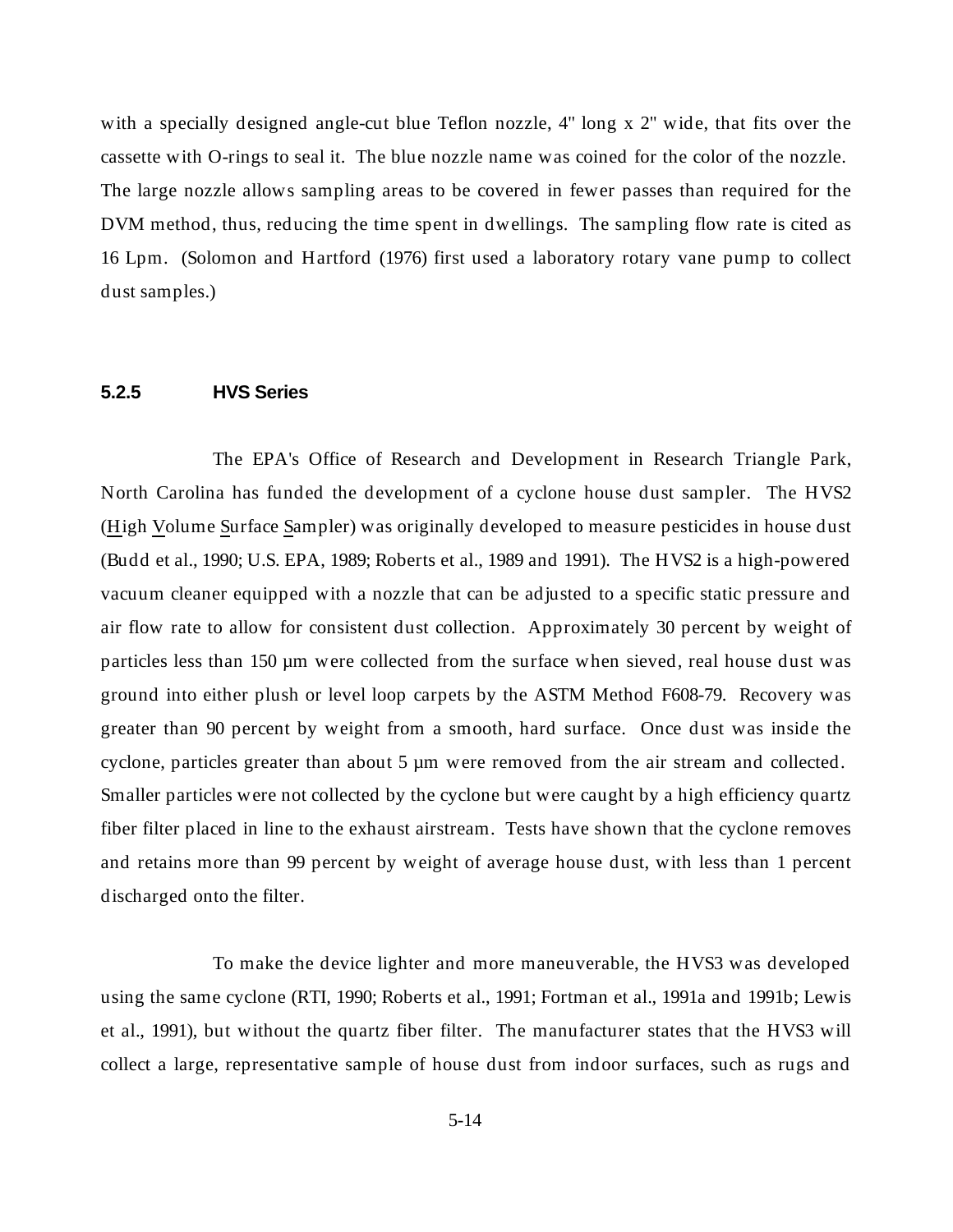bare floors, and dust from outdoor surfaces, such as streets, sidewalks, lawn, and bare, packed dirt. It has been used to assess risks from lead and pesticides in house dust, but its use is limited to floors or other large flat surfaces because it cannot reach small or uneven areas, such as windows and upholstery.

Lewis (EPA/ ORD) modified the HVS3 by adding an attachable small wand to allow it to sample other areas (Lewis, 1993). A new ASTM standard, ASTM D 5438-93, "Standard Practice for Collection of Dust from Carpeted Floors for Chemical Analysis" (ASTM, 1993) was recently passed and describes a standard method for the sampler's use.

# **5.2.6 CAPS Cyclone**

The EPA and Midwest Research Institute (MRI, 1992; Lim et al., 1995) developed a portable, AC-powered particle separation chamber sampler (similar to a cyclone) from standard PVC pipe and pipe fittings and a commercially available handheld vacuum. It is designed to be an inexpensive vacuum sampler constructed from materials commonly found in hardware stores. This sampler was characterized by the MRI Engineering Study to Explore Improvements in Vacuum Dust Collection and used in the EPA Comprehensive Abatement Performance Study (CAPS), both described in Section 9. Its name originates from the CAPS study.

#### **5.2.7 BRM-HVS3 Method**

Farfel, from the Kennedy Krieger Institute, has experimented with a modification of the HVS3, using the same cyclone as in the HVS3 but with the portable handheld vacuum that MRI used for the particle separator. Rigid PVC and then, after further modifications, flexible tubing was attached to allow small areas to be vacuumed. The original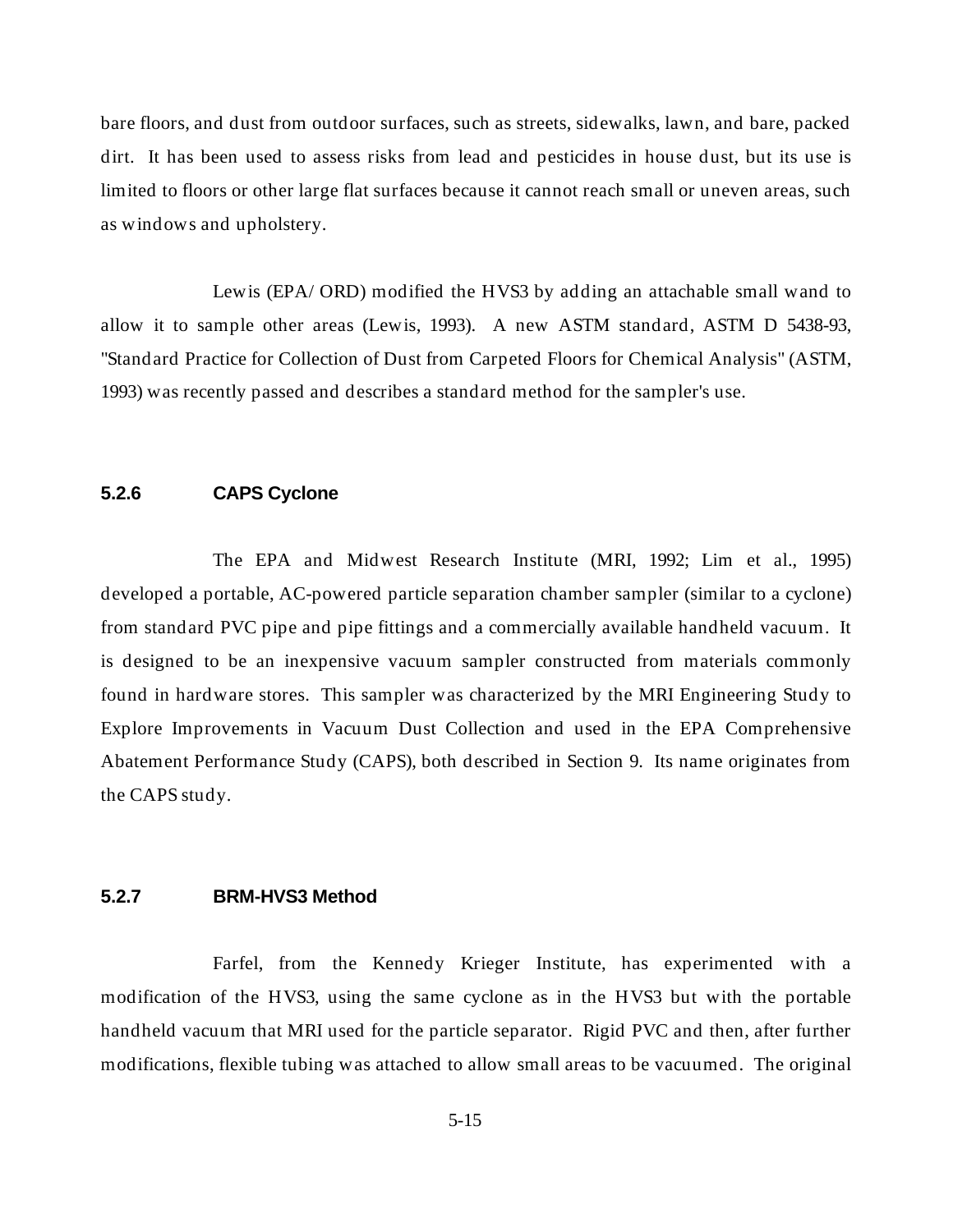HVS3 operates at 20 cubic feet per minute (cfm) through the cyclone; the handheld vacuum pulls about 15 to 15.5 cfm wide open and unobstructed. The flow rate may decrease during use because of resistance from the surface, but the particle size removed by the cyclone (and not discharged into the room) should not change significantly because of its design (Hirsh, 1993). Farfel's protocol analyzes total dust collected by the cyclone. Since this method is currently being used for the EPA Baltimore Repair and Maintenance Study, the sampler has recently been called the BRM sampler to differentiate this modification of the HVS3 from the original HVS3.

#### **5.2.8 Prpic-Majic Method**

Prpic-Majic (1992) introduced a vacuum technique different from any described earlier. The sampler is a vacuum pump with a screen at its entrance that prevents coarse particles and small objects from being collected on the membrane filter that serves as the sampling surface. Total dust measurement was obtained from the dust particles that reached the filter. There was no mention of potential loss of fine dust trapped in the prescreen, especially after it was loaded with fibers.

#### **5.2.9 Lioy's Vacuum Method**

Lioy has developed a sampler powered by a small canister vacuum rated at 6.5 amps at 65 cubic feet per minute. This device is being used in EPA's Childhood Lead Exposure and Reduction (CLEAR) study to sample dust from carpets. A small, in line, conical-shaped filter collects the dust. The preweighed filter is located downstream from the pickup nozzle in the vacuum hose. After sampling, the filter is removed and reweighed to measure total dust collected. Results from using this sampling method are not currently available.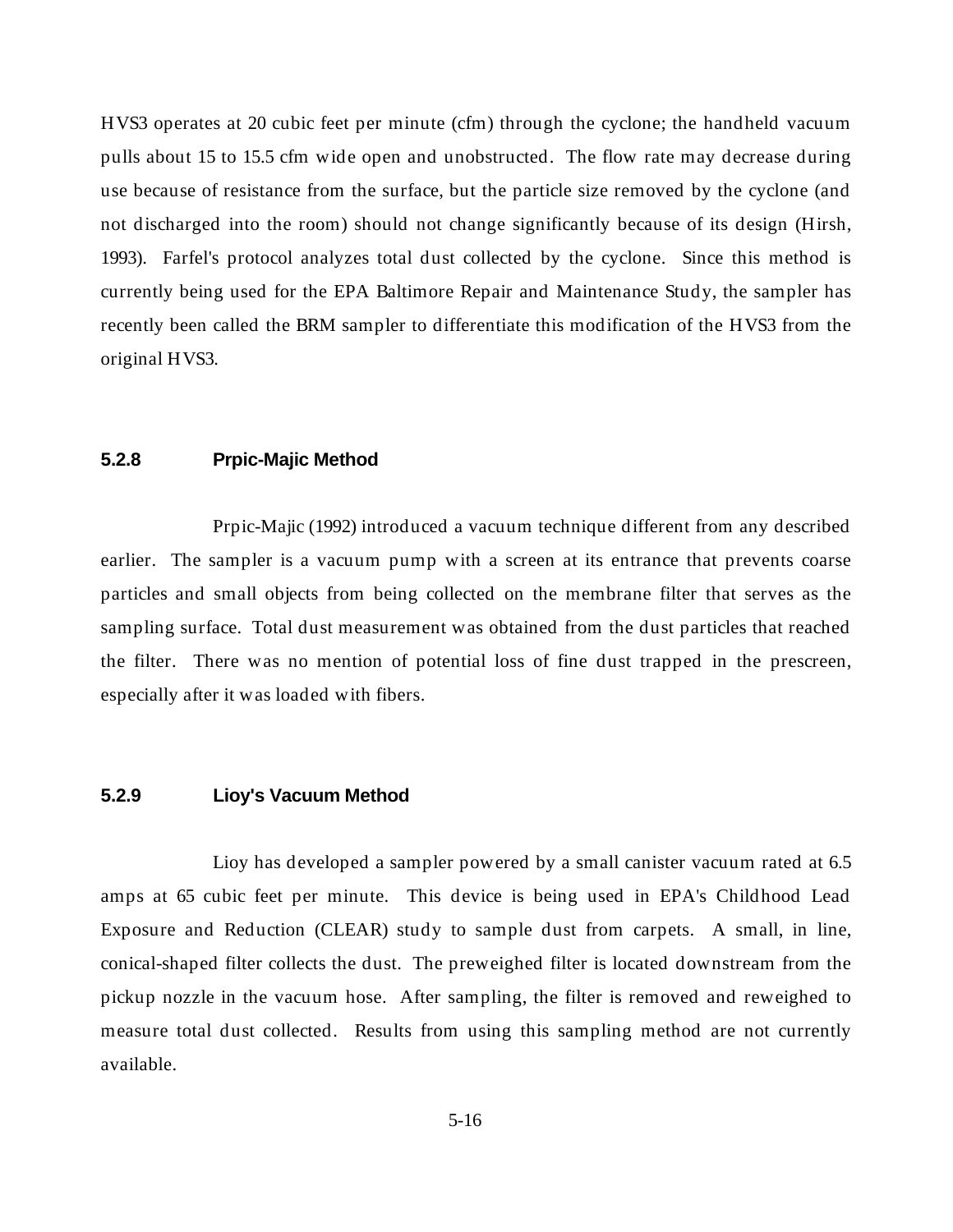# **6. LEAD DUST ANALYSIS**

Laboratory analysis is an important factor in comparing the results from different house dust sampling methods, in the overall cost of the dust sampling project, and in the development of meaningful house lead dust standards. Approaches to lead dust analysis are briefly summarized in this section, along with information on how dust samples are handled in the laboratory. The purpose of this section is to give the reader a flavor of the many approaches involved. It is not meant to be a comprehensive review of laboratory protocols or to give guidance to laboratories conducting house dust lead analyses.

As discussed in Section 2, the amount of lead in house dust is expressed in two ways. Lead concentration measures how much lead is **in the dust**. Lead loading measures how much lead is **on a surface**. To recapitulate the previous discussion, the units of measure are:

- 1. *Lead concentration* -- micrograms of lead per gram of house dust (µg/ g) or the equivalent expression -- parts per million lead (ppm).
- 2. *Lead loading* -- micrograms of lead per square foot of surface (µg/ ft2), equals lead concentration in dust multiplied by the amount of dust in a given area  $(\mu g / g x g / ft^2)$ .

When a chemist analyzes house dust for lead, the results are first expressed as micrograms of lead per sample ( $\mu$ g/ sample). If the sampled area was measured in the residence, then a simple calculation can be applied to express the result as a lead loading  $(\mu g / ft^2)$ .

> n Micrograms per sample **DIVIDED** by the sampled area in square feet equals  $\mu$ g/ ft<sup>2</sup>.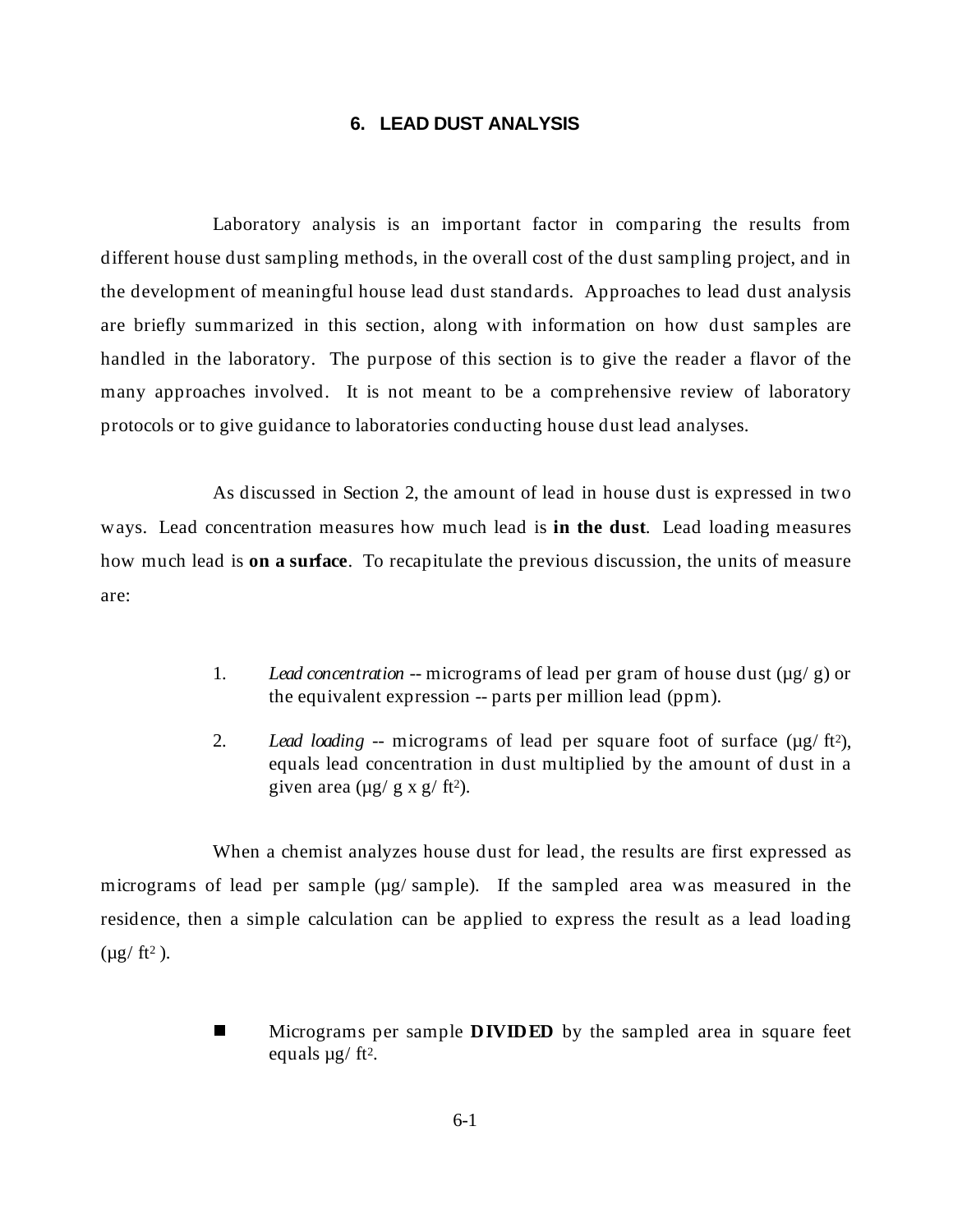To calculate lead concentration  $(\mu g / g)$ , one must know the total sample weight of the dust analyzed by the laboratory. Total dust weight is needed to convert micrograms of lead per sample to micrograms of lead per gram of dust.

> n Micrograms per sample **DIVIDED** by the grams of dust analyzed equals  $\mu$ g/g.

#### **6.1 Analytical Laboratory Techniques**

There is at this point no agreement in the research community on the best analytical laboratory techniques to measure lead in house dust. The literature cites many different approaches. Some researchers measure total lead, while others measure only leached lead, which is a fraction of the lead extractable from samples. Since lead-leaching procedures may more closely approximate lead that is likely to be absorbed into the body on ingestion, this type of lead has been referred to as bioavailable lead in the literature. Using this name, however, implies that bioavailability can be measured, which may not be possible.

The most commonly used laboratory instruments to quantitate total or leached lead from dust are inductively coupled plasma atomic emission spectrometry (ICP-AES), flame, or graphite furnace atomic absorption spectrophotometry (FAAS or GFAA), and energy dispersive X-ray fluorescence (XRF). The ICP, FAAS, and GFAA instruments require wet chemical sample extraction procedures, such as acid digestion or leaching, before samples can be analyzed for lead. The wet chemical extraction procedure dictates whether ICP, FAAS, or GFAA measures total or leached lead. Samples for XRF analysis do not require sample digestion. Most XRF lead dust analytical procedures only require sieving samples to less than 250 µm or 150 µm before analysis.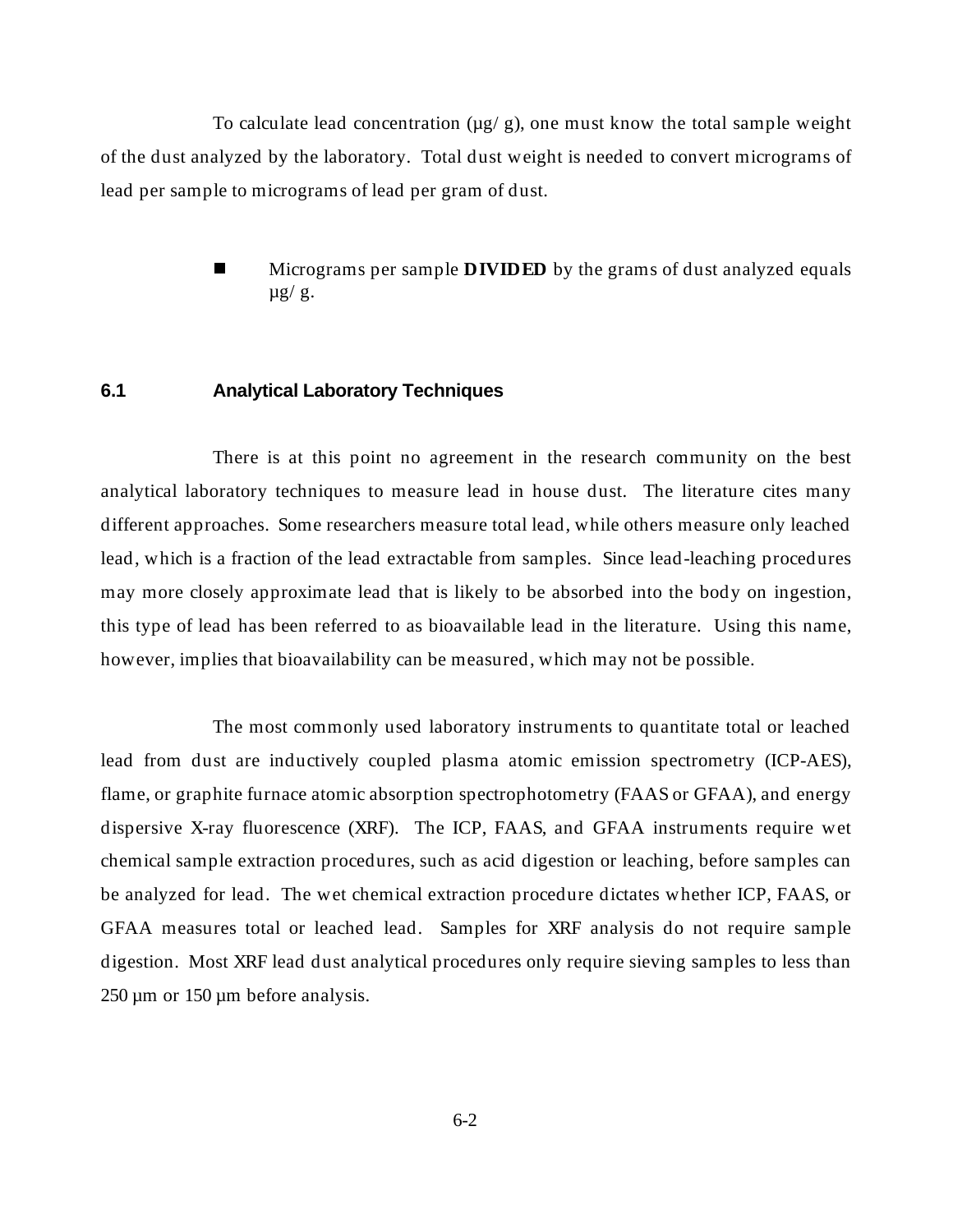The purpose of a sample digestion procedure is to pull the lead out of a solid matrix -- dust in this case -- and draw it into a solution that can be analyzed by ICP, FAAS, or GFAA. Total digestion procedures pull more lead into solution than do leaching procedures. True "total" lead is determined only when hydrofluoric acid is added to the mixture because it breaks apart crystal structures (silica) in the dust and theoretically releases all of the bound lead into solution (Barratt, 1990). However, "total" lead is also commonly used, as in this report, to refer to any procedure that digests dust in strong acids on a hot plate or in a microwave oven. Hot acid digestions for lead dust are usually modifications of EPA SW-846 Method 3050 and NIOSH methods 7300, 7082, and 7105, which require hot nitric acid extraction, nitric acid/ perchloric acid extraction, or nitric acid/ hydrogen peroxide extraction (Eller, 1984; Millson, 1994). Still other researchers have used hydrochloric acid and aqua regia (Duggan and Inskip, 1985).

Other potential analytical methods are documented. A new ASTM standard analysis method, for example, will be available soon, based on NIOSH and EPA/ ORD-RTI digestion procedures (Ashley, 1994). The EPA published another standard operating procedure titled "SOP for Lead in Paint by Hotplate- or Microwave-based Acid Digestions by AA or ICP" in 1991. All of these protocols (EPA, NIOSH, and ASTM) have been found to perform well in the Environmental Lead Proficiency Analytical Testing (ELPAT) program administered by the American Industrial Hygiene Association. This program, which is a collaborative effort between the CDC, NIOSH, and EPA/ Office of Pollution Prevention and Toxics (OPPT), is designed to evaluate and improve the performance of laboratories conducting analysis associated with lead hazard identification and control activities (Schlecht and Groff, 1994).

Laboratories that successfully participate in the ELPAT program and pass a systems audit may be recognized by the EPA National Lead Laboratory Accreditation Program (NLLAP). The NLLAP provides federal oversight for state and private sector laboratory accreditation programs for laboratories analyzing paint, soil, and house dust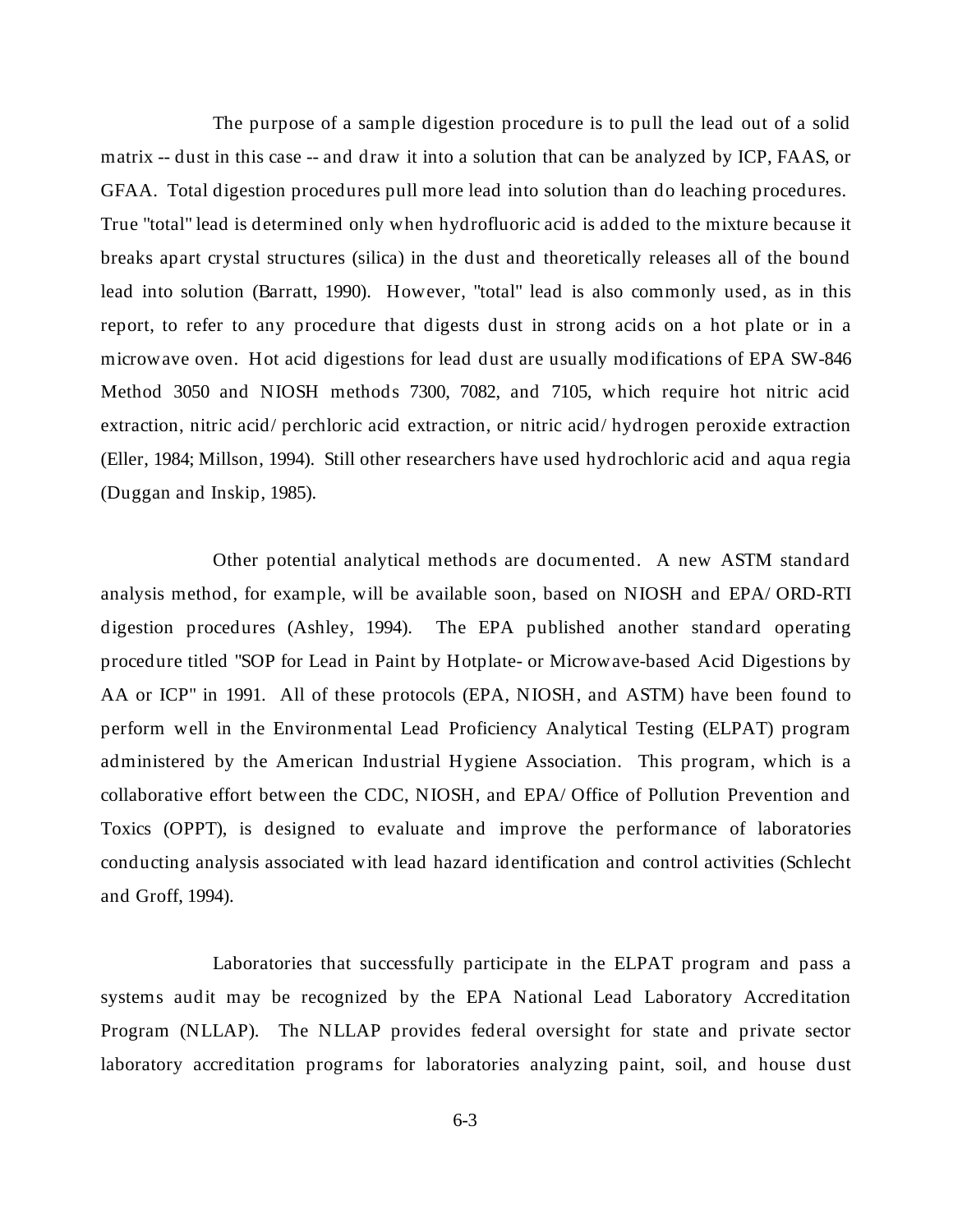samples associated with the identification and control of lead-based paint hazards in housing. A list of EPA recognized laboratories is available from the National Lead Information Center Clearinghouse, by calling 1-800-424-LEAD.

Leached-lead samples are extracted by soaking dust samples in dilute acid (usually HCL) at room temperature for a specified time to leach the lead into solution. The purpose of leaching is to measure bioavailable lead only, the lead that is likely to be extracted by the stomach. There is no agreement, however, on how the unknown fraction of lead ingested and then absorbed by the body should be measured. Lead absorption by humans is complex and not completely understood. Factors such as the lead particle size, the chemical form of lead, diet, and the age all play a role.

The most commonly used lead-leaching procedure was described by Vostal and Sayre in 1974 (also described briefly in Section 5.1.1). In the Vostal Method, wipe samples were soaked in 0.1 N hydrochloric acid for 10 to 15 hours. Farfel (1990 and 1991) and other researchers have also used this process, sometimes with slight variations in the strength of hydrochloric acid. Rabinowitz (1985) soaked wipes in perchloric acid (pH 1.8) "to extract the leachable lead, which is considered to represent the bioavailable portion better than the total lead content." Levallois (1991) soaked samples in 10 percent nitric acid for 1 hour before analyzing the solution. Duggan and Inskip (1985) cite two studies in their review comparing the results obtained with total extractions to a 0.07 N HCL leaching method. The ratio of total lead over bioavailable lead ranged from 1.3 to 2.1.

As mentioned earlier, several digestion procedures exist to measure total lead. Variations in results among the different total lead digestion procedures, however, are not great, and Que Hee (1985) notes this in his work. Unlike most total digestion procedures, which give fairly consistent recoveries near 100 percent, differences in lead-leaching procedures may vary among methods. Further work is also needed to compare wet chemical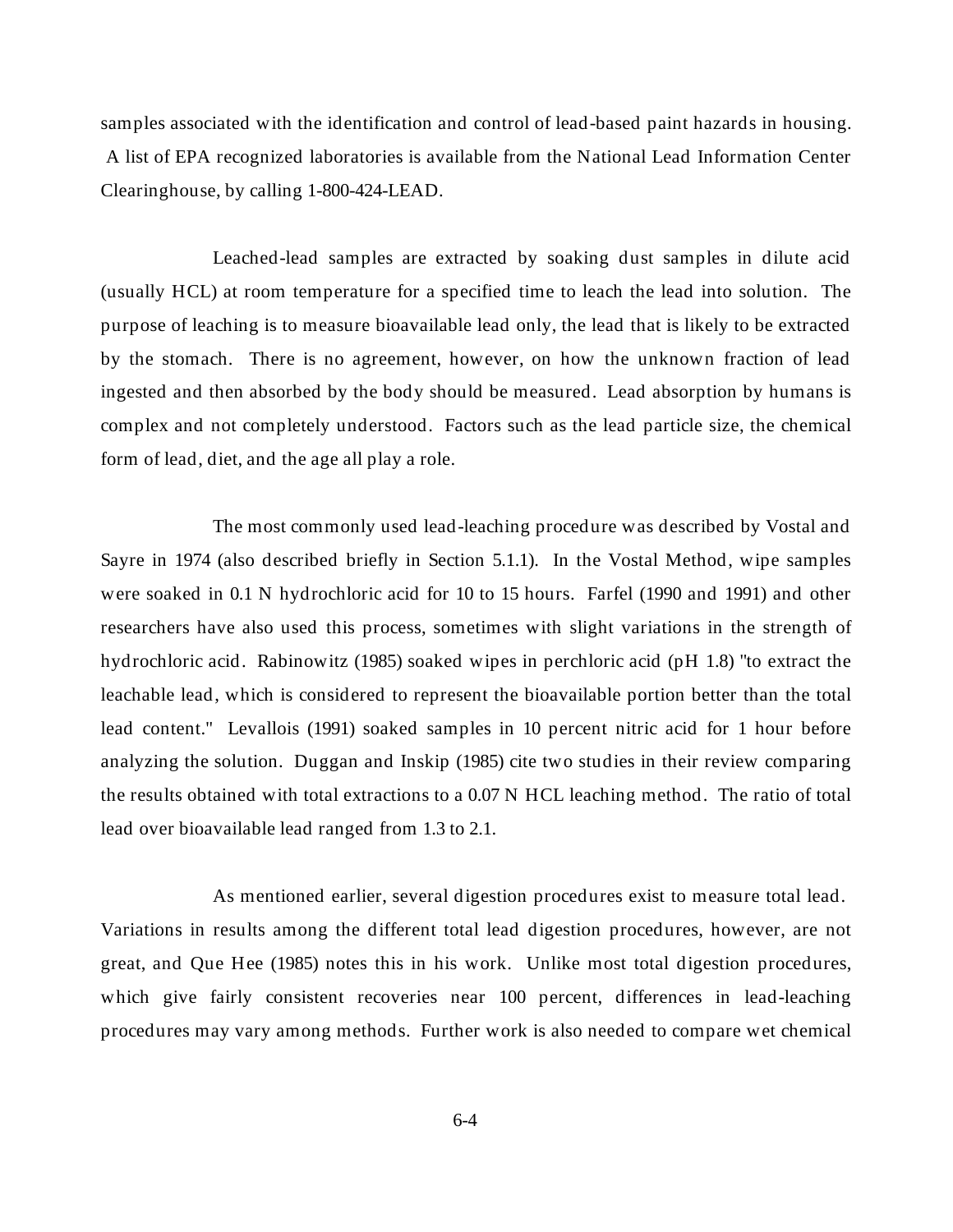procedures to laboratory XRF techniques because results between the two can vary from 25 to 30 percent (Pella, 1993).

Finally, the mass of many samples submitted to a laboratory will be too large for a single sample digestion step in preparation for instrumental analysis. For these large samples, to obtain an accurate analysis, the laboratory must either homogenize the samples and analyze an appropriate subsample, or analyze the total sample by multiple subsample digestions, compositing the digested subsamples for a single instrumental analysis. In any case, it is critical that the methodology used be tested by the laboratory as appropriate, not only for the matrix (e.g., dust wipe) under consideration, but also for the range of sample sizes being submitted for analysis.

### **6.2 Dust Handling Concerns in the Laboratory**

After house dust samples are collected, a potential source of error lies in how the dust is handled prior to analysis. To determine lead dust concentration ( $\mu$ g/g or ppm), it is necessary to weigh the amount of dust collected. This is difficult, if not impossible, using some sample collection methods. Wipe samples, for example, should not be chosen if concentration measurements are to be made, although the LWW wipe method may be an exception. With wipe samples it is difficult to obtain reliable tare weights. The weight of dust wiped from the surface is generally small compared to the weight of the wipe, making accurate dust weights difficult to measure.

Sampling methods that collect dust in small plastic cassettes require careful handling to determine accurately the total dust weight and then quantitatively transfer the dust collected to digestion glassware. The University of Cincinnati DVM method (Que Hee et al., 1985) requires rinsing the dust with water from the sample cassettes into preweighed 50 to 100 milliliter glass beakers to obtain a total weight. The water is then evaporated and the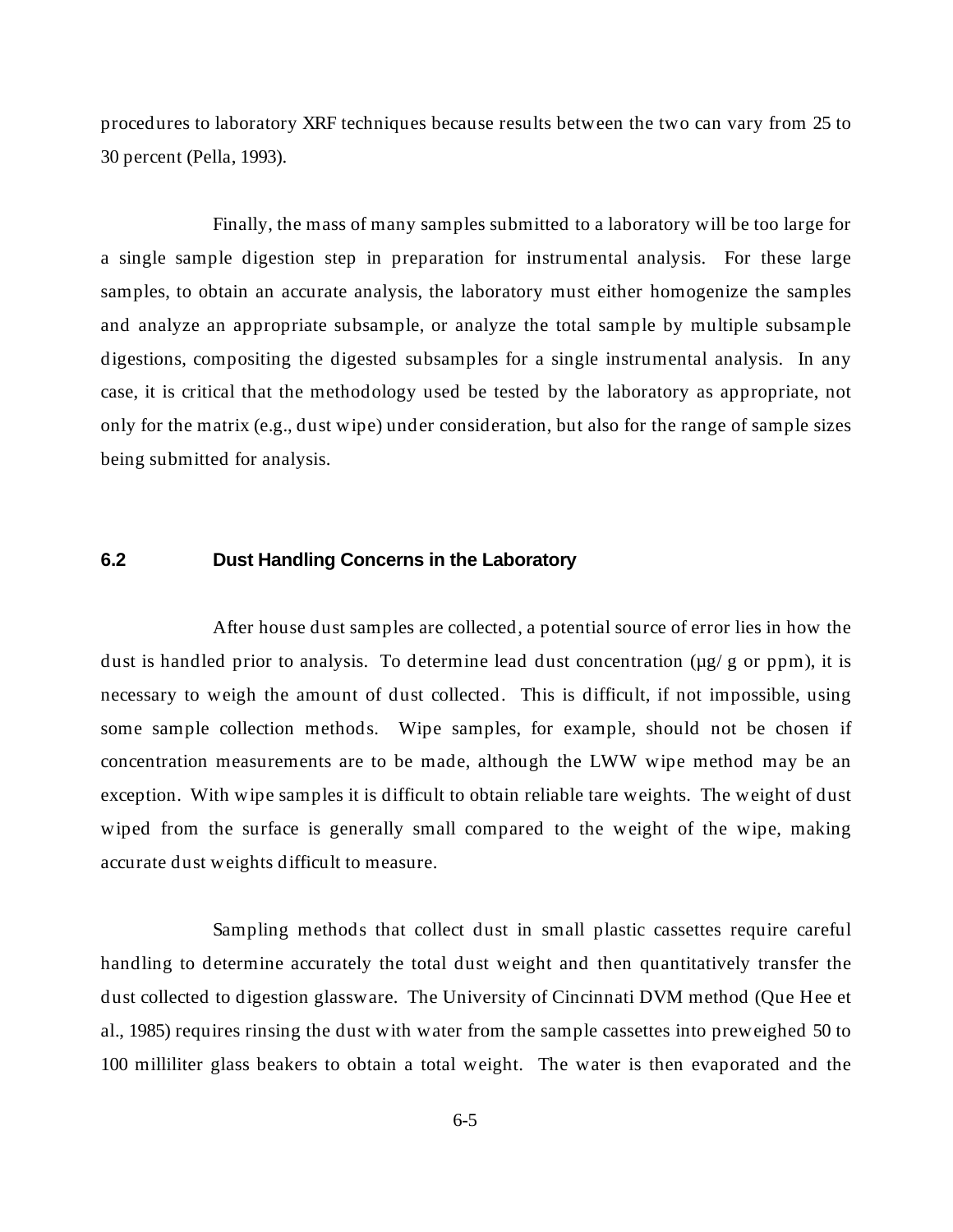beakers are cooled and reweighed on a balance. Research on this technique has been continued by the Hematology and Environmental Laboratories of the University of Cincinnati and it has been determined that 2 milligrams (mg) of dust collected in the cassette is the minimum that can be accurately weighed (Roda, 1994). Roda also stated that the average weight of dust collected by the DVM method and analyzed by the laboratory is approximately 50 mg. Researchers at NIOSH, who have analyzed DVM samples collected by industrial hygienists, have used preweighed filters in the sample cassettes and reweighed the filters after sampling to obtain total dust weight. However, dust may cling to the side of the cassette because of the low sampling flow rate and static electricity forces. This may create a problem for the laboratory technician who must quantitatively transfer all of the dust from the cassette, with the filter, to the balance to get an accurate weight. It should be noted, however, that Que Hee et al. (1985) carefully document the development of the DVM method and, for their purposes, conclude that filter weighing is not necessary.

Another technique that has been used with the DVM method is to tare weigh the entire filter cassette before sampling. With this procedure, however, the cassette cannot be handled with bare hands in the field or laboratory due to the potential deposition of hand oils that could affect the total weight and introduce error. Another potential problem with preweighing cassettes is that the commonly used polycellulose acetate filters are highly hygroscopic (retaining moisture), and weights may fluctuate greatly. PVC filters, which are much less hygroscopic, should be used if cassette weighing is used.

Still other methods, such as the Sirchee-Spittler method and the original HVS3 method developed by Roberts, specify sieving samples in the laboratory. Potential problems with sieving include cross contamination, particularly just after highly contaminated samples are analyzed, and general sample loss due to the extra handling of the dust. Samplers also may collect more dust than is needed for analysis. Biased lead results may occur if the laboratory technician is not careful to collect representative subsamples for analysis.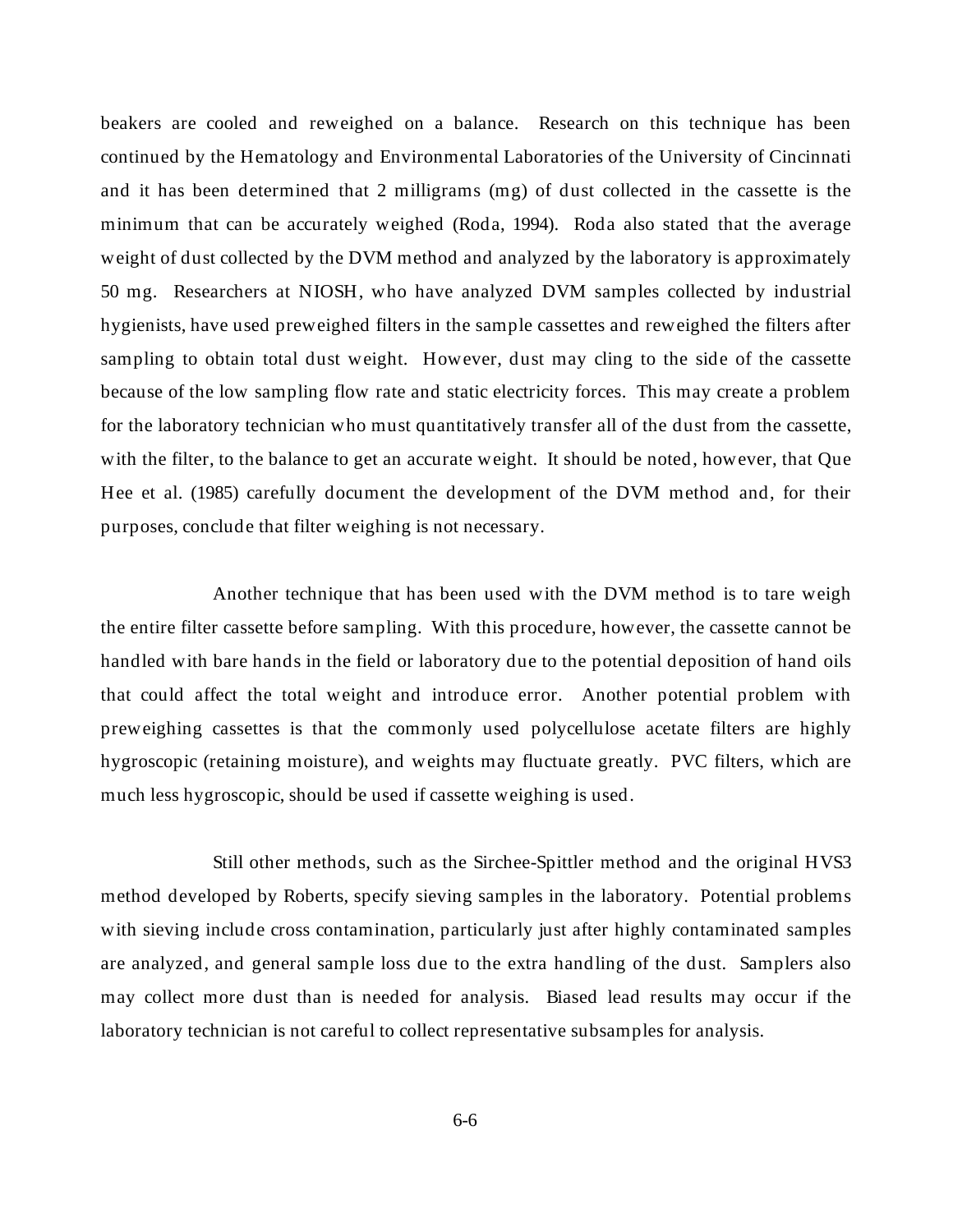The BRM-HVS3 laboratory protocol is designed to minimize handling losses by using a tared microwave digestion vessel as the dust collection cup. After sampling, the cup is removed, sealed, and sent to a laboratory. When the sample arrives in the laboratory, a final weight is obtained to measure total dust collected. Then the digestion reagents are added directly to the digestion vessel, and it is microwaved. This protocol eliminates dust handling and transferring procedures.

Vacuum sampling errors due to weighing, sieving, and other dust handling steps in the laboratory are not distinguished from total measurement errors unless known dust standards and other quality control checks are designed to measure them. Quality control often comes later in the analytical process (e.g., during acid digestion). Whether any of these sources of laboratory error are excessive compared to sampling error depends largely on how the dust sample arrives at the laboratory, what needs to be done to it, and the skill and patience of the chemist. If a measurement of lead concentration in dust is important to obtain, sampling methods that present the dust in an easy-to-handle form should be considered over alternate methods.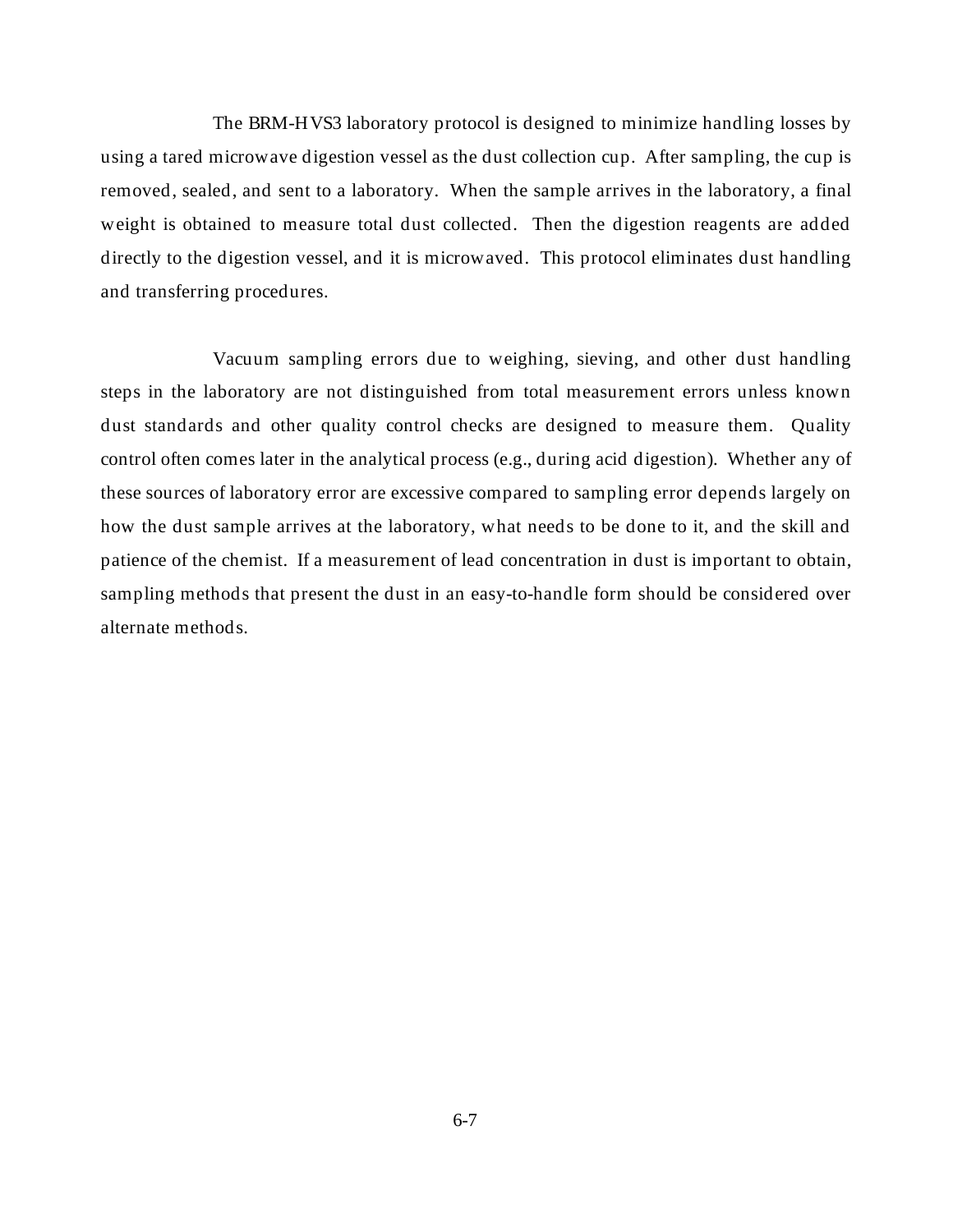# **7. SAMPLING STRATEGIES**

Choosing an appropriate sampling method is an important part of designing a study to measure lead in house dust, but it is only one part of a more complicated sampling and decisionmaking system -- the sampling strategy. While the sampling method specifies how to collect a sample of dust from a surface, a sampling strategy specifies the **process** of sampling that includes the following:

- nWhich surfaces and substrates should be sampled,
- nWhen and how sampling should take place, and
- nWhether a composite sample should be created.

Before deciding on a sampling strategy, it is important to determine the goals to be achieved. A specific goal may be to assess children's lead dust exposure in their daily environments. This is called an exposure assessment and reflects concern at the individual level. Another goal may be to identify lead-based paint hazards in housing so that gross lead sources can be reduced. This goal, called primary prevention lead risk assessment, includes preventing children from becoming lead poisoned but on a more global level. Different sampling strategies may be appropriate for different situations.

After the goals are defined, the potential effect of the substrate on dust collection should be factored into the design of a sampling strategy because dust collection efficiencies from different surface types can vary greatly. Other considerations, such as composite sampling, should also be addressed. Composite sampling is a technique which yields the average lead measurement of two or more samples by physically combining the samples in the field into one sample. One major impetus for composite sampling is to lower costs by reducing the number of samples that need laboratory analysis.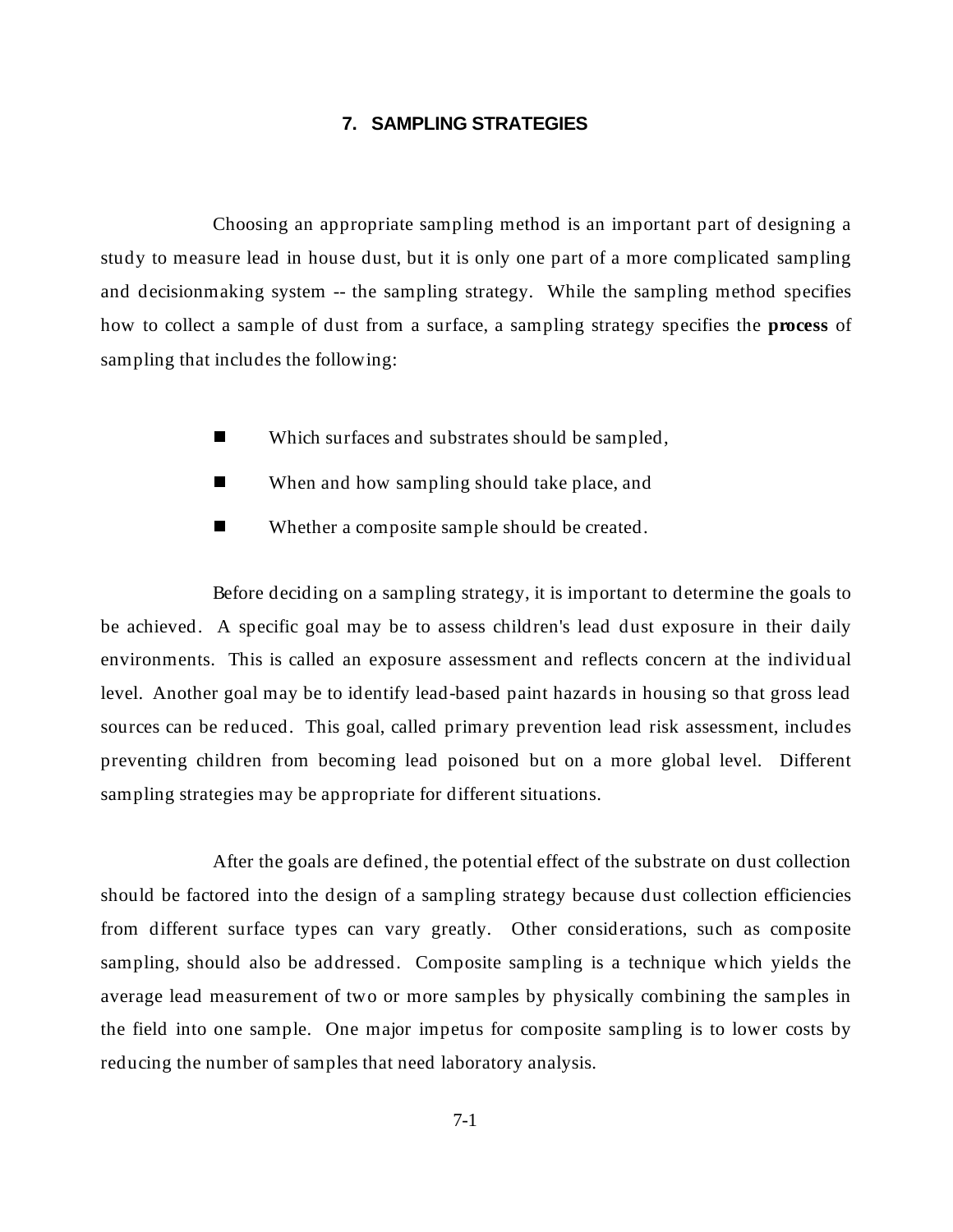Substrate effect, composite sampling, and the two different sampling goals mentioned earlier, exposure assessment and residential lead risk assessment, are described in this section. Section 7.1 discusses the substrate effect on dust sampling and suggests approaches to control it. Section 7.2 discusses composite sampling strategies and how they can be used to reduce costs. Section 7.3 provides an overview of exposure assessments and proposes a strategy to estimate the average house lead dust levels to which a child is actually exposed, based on a specific pattern of activity during the day. Finally, Section 7.4 discusses primary prevention lead risk assessments and how strategies can be designed to determine and report on the existence, nature, severity, and location of lead hazards in housing.

# **7.1 Substrate Effect on Sampling**

Studies of sampling recoveries using different sampling methods indicate different dust collection efficiencies on different surfaces (U.S. EPA, in press). Large differences in recoveries have been found between smooth surfaces and carpets, between different types of bare surfaces (smooth and rough), and between different types of carpets (short pile and shag). Moreover, sampling on carpets generally collects both carpet fibers and dust.

House dust on a floor or a carpet can be classified on a scale from loose and easy to collect to bound to the surface. On hard floors, the smaller particles may be more likely to be bound to the surface than the larger particles, especially when the surface is rough (e.g., wood or cement). For carpets, some dust particles may reside on the surface of the carpet, while others may be among the fibers or near the base of the carpet. While the physical variability of dust loadings and lead concentrations across a room has not been thoroughly investigated, noncarpeted areas with less disturbance or traffic, such as areas at the edge of a room, may accumulate more **loose** dust, on average, than areas that are often disturbed with foot traffic. High-traffic areas may have more ground-in dust, however. Separate samples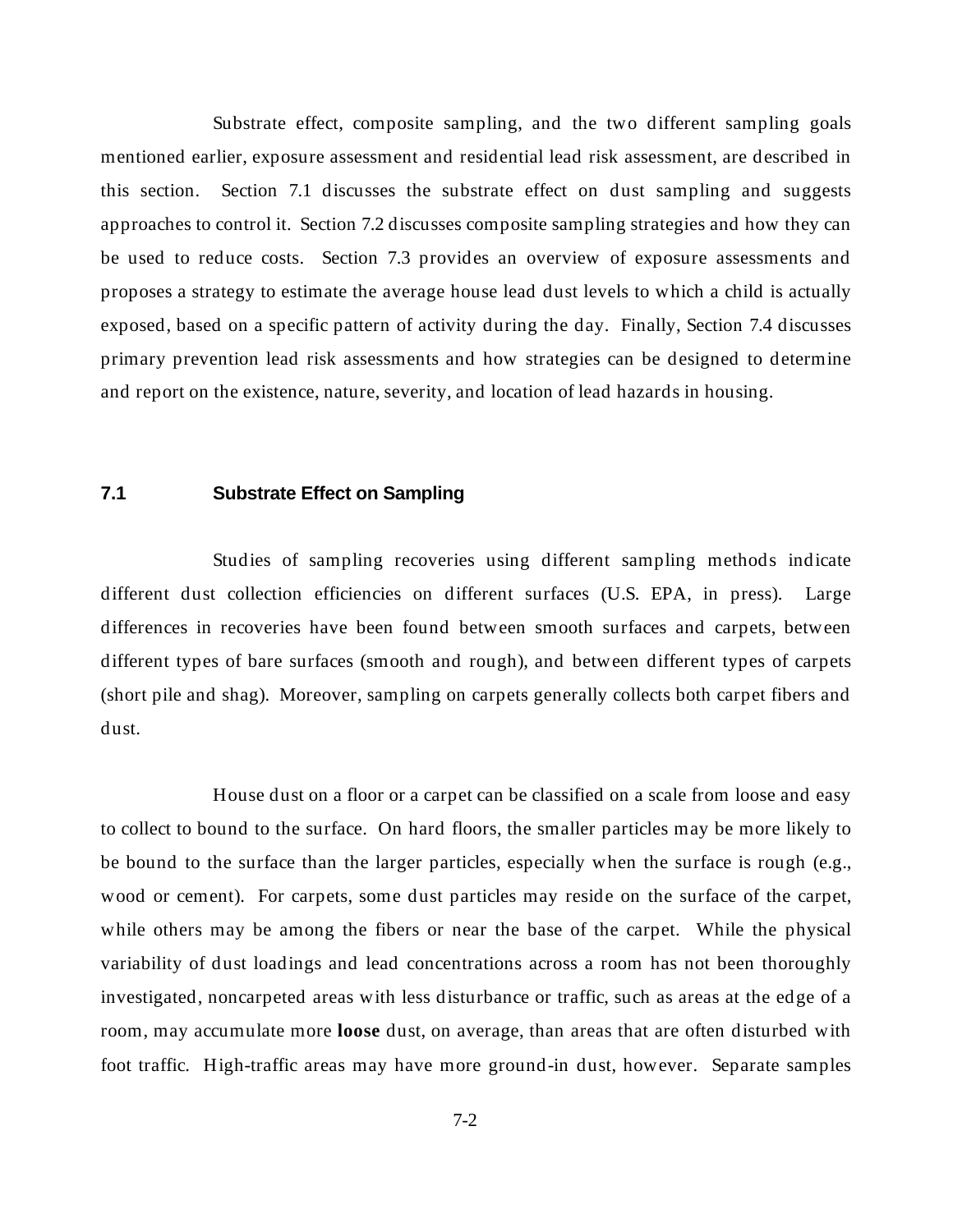collected from these two areas within the same room may give very different lead results. Carpeted areas may exhibit different characteristics from hard surfaces because loose dust may not migrate from high-traffic areas to low-traffic areas as it would on hard floors. Therefore, the highest dust loadings in carpets may be found in the high-traffic areas. Unfortunately, no studies have been specifically designed to assess these issues or to determine the magnitude and importance of lead loading or concentration variability across floors.

The amount of dust ultimately collected using a chosen sampling method depends largely on the design of the collection equipment, the effort involved in sample collection, and the distribution of the dust by both particle size and how well the particles are bound to the surface. An ideal sampling method collects dust with characteristics similar to the dust normally ingested by a child, including childlike dust pickup characteristics on different surfaces and in different locations that match a child's movements. In this ideal situation, if the child picked up half as much dust per unit area on a carpet as on a floor, the sampling method would do the same.

Lead loading or lead concentration measurements from one sampling method may correlate well with blood lead levels when dust is collected on hard floors or on carpets. However, if the child's relative consumption of dust from floors versus carpets is different than the sampling method's relative collection efficiency on these surfaces, the relationship between blood lead levels and lead dust levels will be different for each surface. Because the amount of dust contributed from different surfaces and ingested by a child is not known, it may be appropriate to design a study to collect separate samples from bare floors and from carpeted areas. After this is done, regression or other statistical techniques could be used to determine the relative contribution of floor dust and carpet dust to blood lead levels. Based on the statistical results, it may be possible to design sampling strategies to collect samples from different surfaces in a manner that more closely mimics the dust ingested by a child. Alternatively, samples could be collected from different surfaces, and a weighted average of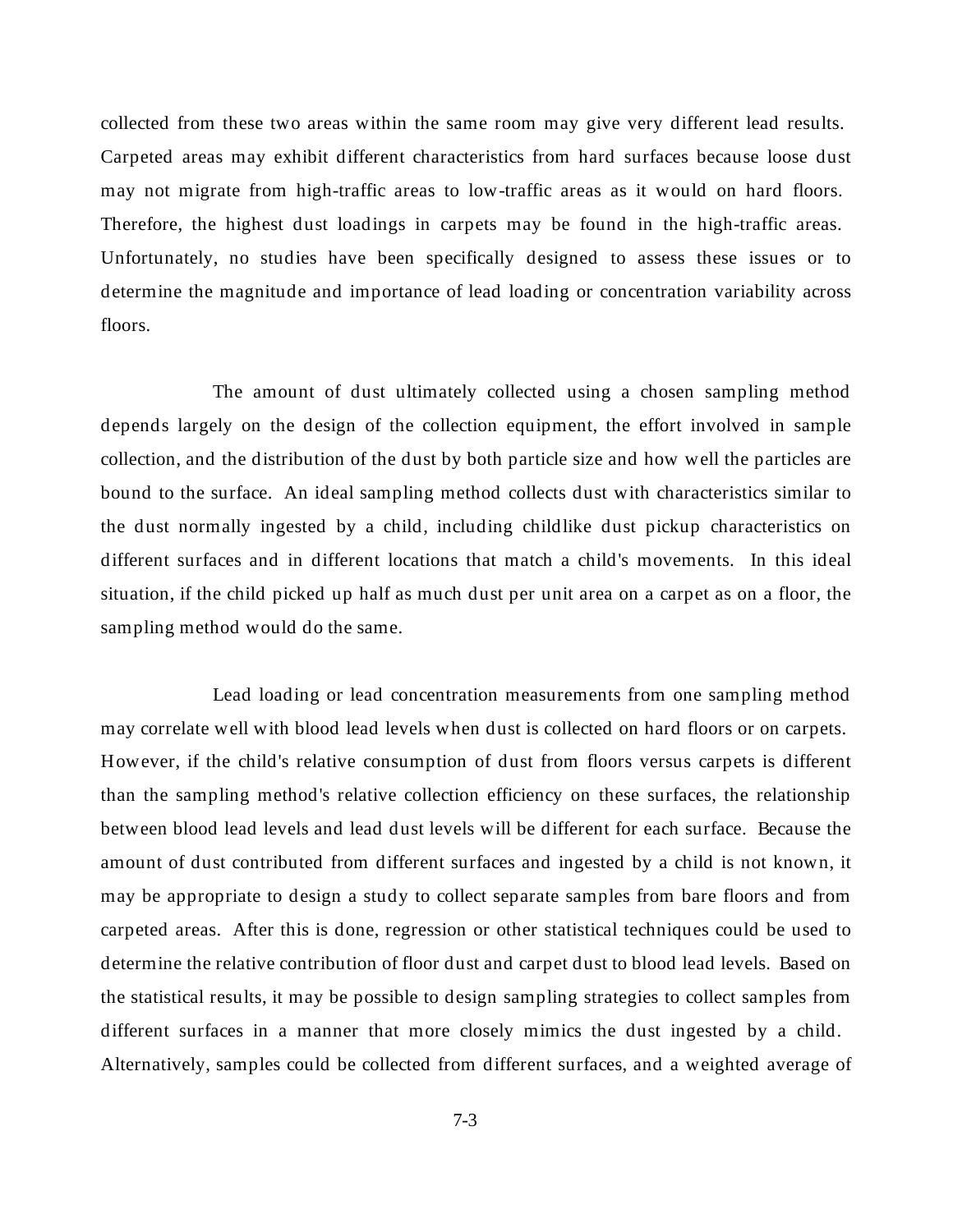the measurements on each surface type could be used to predict blood lead levels. The weights would depend on the areas frequented by the child, and the time a child spends in these areas.

# **7.2 Composite Sampling Strategies**

Many studies have collected numerous dust samples in homes and analyzed each one separately. Still other studies have composited several dust samples from different locations inside a home into one or few samples (Farfel and Rohde, 1995). A potential advantage of composite sampling over single-surface sampling is that large areas of a dwelling can be sampled with the cost of only a few laboratory analyses. As mentioned earlier, however, little research has been done to examine the variability in lead dust loadings or concentrations across a floor within a room and between different rooms of a dwelling. Thus, it is not clear if sampling from one location (e.g., one-square foot) is sufficient to characterize the lead dust levels in other locations. Assuming that variability among locations is great, composite sampling, which provides an average of lead levels across the subsampling locations, may provide a cost-effective means of reducing the variability in lead dust measurements due to spatial variation in the distribution of dust.

The lead dust that affects a child may be thought of as a weighted average across the areas where the child has dust contact, with weights roughly proportional to the time a child spends in different areas of the home. From a sampling perspective, the average lead loading to which a child is exposed to may be estimated by collecting many individual samples for separate analysis and combining the results by calculating a weighted average after analysis. Or, as mentioned earlier, field composite samples can be collected before laboratory analysis by collecting and physically combining two or more dust samples from each of several areas in a dwelling. Researchers have used both strategies for collecting dust samples.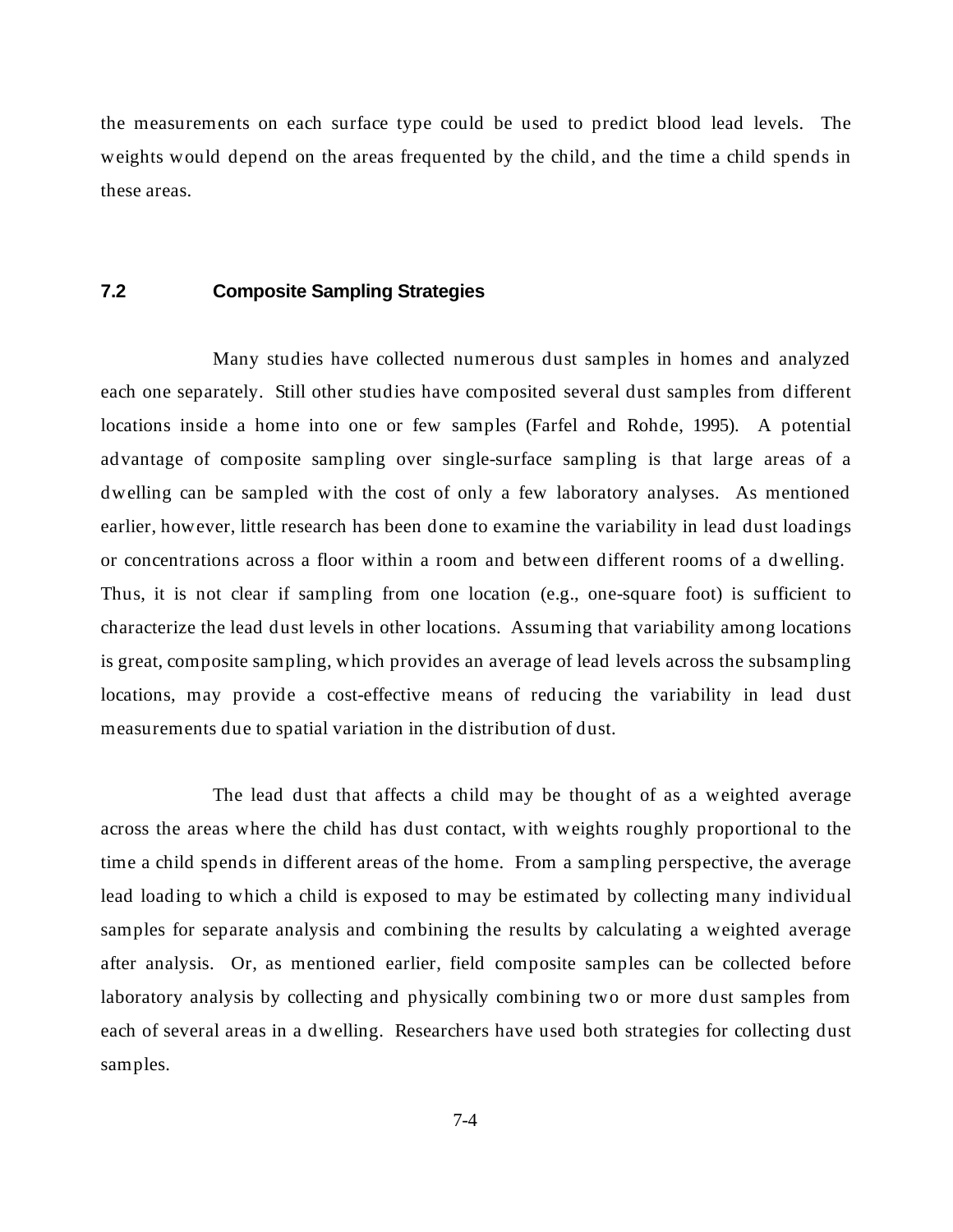A common criticism of composite sampling is that lead variation across a floor or home cannot be determined; lead hot spots may be missed. It must be acknowledged, however, that **any** sampling strategy will miss hot spots. The important question is how much these hot spots contribute to the total exposure of the typical mobile child. This question has not been answered by scientific studies. The statistical relationship between blood lead levels and the estimated average lead intake across children's contact areas may be a better predictor of exposure than the relationship between blood lead levels and a high lead exposure for a short period of time, such as from a lead hot spot. From a theoretical point of view, the average lead dust level across a large area in which the child plays and crawls is likely to better predict blood lead levels than the level at just one location.

Wipe and vacuum sampling methods may both be amenable to collecting composite samples. Composite wipe sampling requires a complete wipe to sample each location in the composite. Thus, if a composite sample comprises four subsamples, then four wipes must be used. The individual wipes making up each composite must then be placed in one container and analyzed by the laboratory as a single sample. If numerous wipes are analyzed as a single sample, however, a routine laboratory procedure may become nonroutine and require larger vessels, more analytical reagents, and more time to analyze. Jacobs (1993) conducted a

> *"pilot study to examine the feasibility of analyzing composite dust wipe samples...The samples were prepared by quantitatively transferring a known amount of NIST Urban Particulate (SRM #1648) to Little Ones® Baby Wash Cloths. The range of lead loadings selected was 200-1,000 µg/composite wipe. The wipes were packaged in 50 ml polyethylene centrifuge tubes with four wipes placed in each tube."*

 From the pilot study results, Jacobs concluded that acceptable recoveries (within the range of 80 to 120%) could be achieved for composite wipe sampling and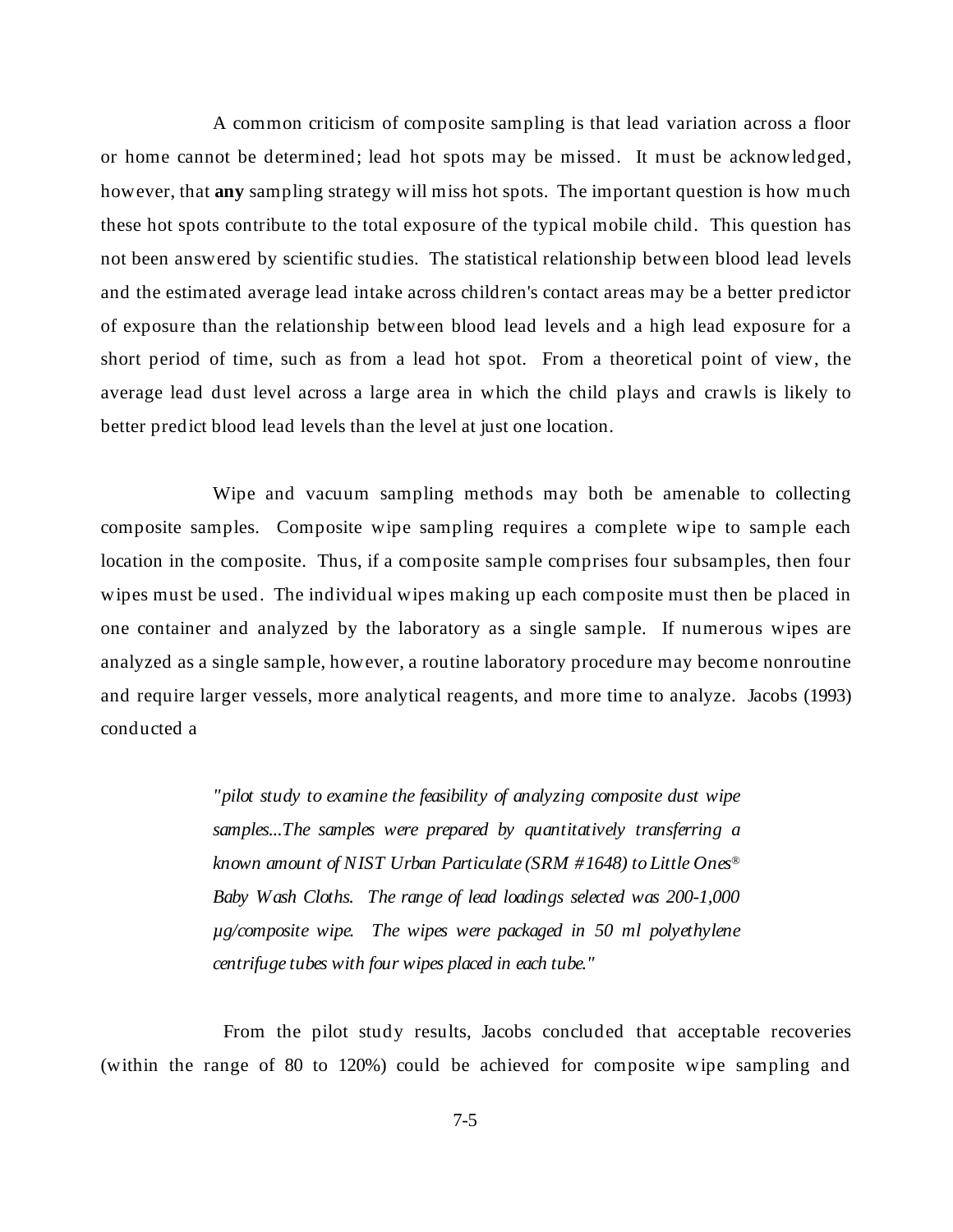estimated the cost of analyzing a composite containing four wipes at about one-and-a-half times that for one single wipe. Thus, four single wipes that would cost \$80 to analyze individually (\$20 each) would cost only \$30 to analyze if composited. Jacobs states that the increased cost is due primarily to the increased amount of acid required and the extra time for sample digestion.

Ashley (1993) does not support the practice of composite wipe sampling, however. He contends that analyzing composited premoistened disposable wipes may significantly increase the costs of analysis and suggests that laboratories may cut corners while analyzing composited wipe samples, thus leading to low recoveries.

Composite vacuum sampling is performed by vacuuming each location in the composite into one collection container. After all locations of the composite are vacuumed, the container is removed from the vacuum sampler and sent to the laboratory as one sample. At least one potential drawback exists with composite vacuum sampling. In very dusty households, too much dust may be vacuumed up from the locations that make up the composite, increasing the costs of laboratory analysis to accommodate the excess dust.

# **7.3 Exposure Assessments**

Although ingested house dust is widely considered a major cause of childhood lead poisoning in the United States, no one knows how to isolate and measure the lead dust a child picks up. While some information is available on the dust particle sizes on children's hands, little is known about whether children ingest only loose dust or ground-in dust or both. It is also unclear how much of the dust a child has contact with is actually ingested. To help answer these questions, an exposure assessment sampling strategy should be designed to collect dust which approximates this unknown fraction of house dust that reflects the true lead exposure to a child.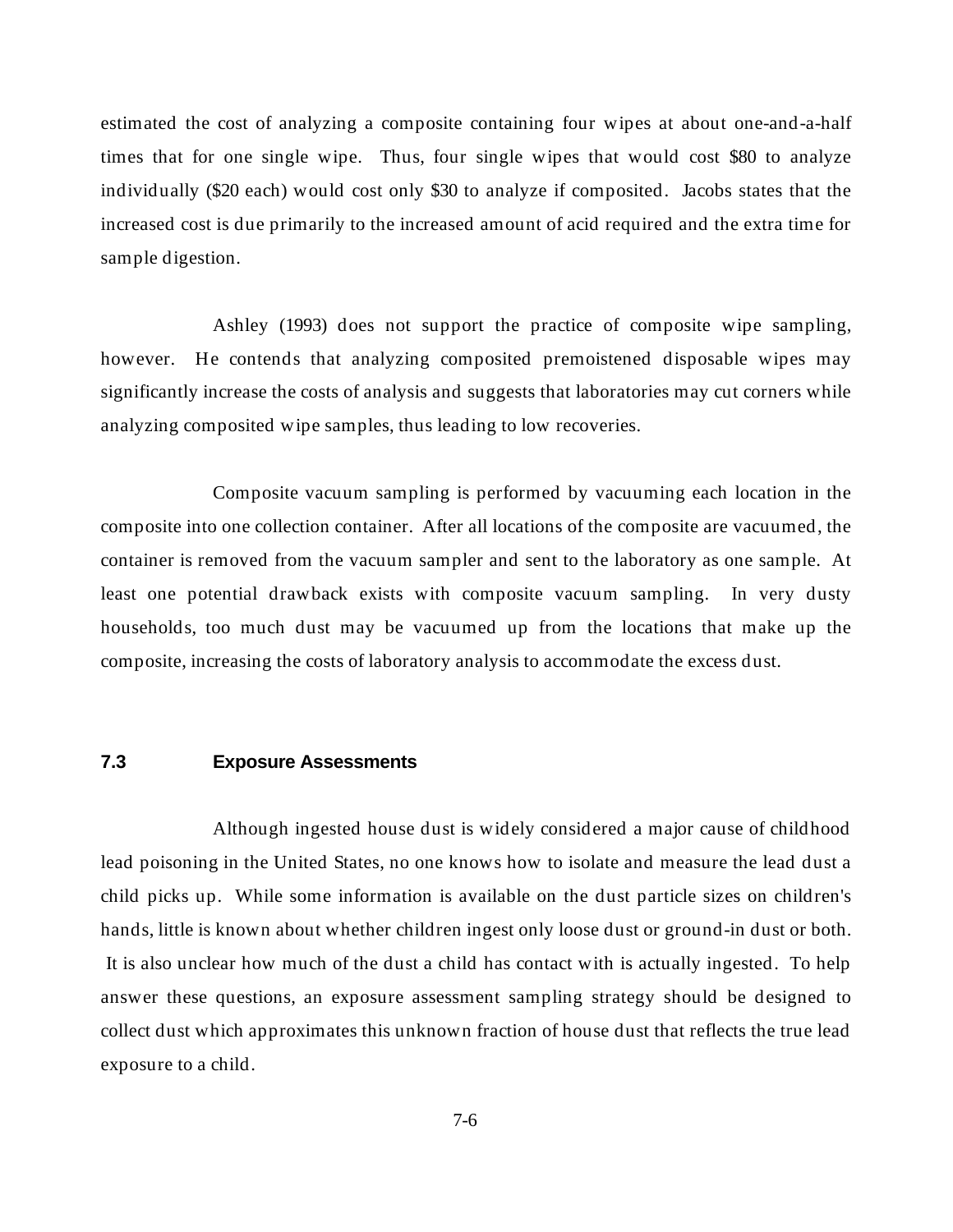As an example of how a child may be exposed to lead in house dust, Figure 7-1 shows a simplified daytime lead exposure profile of a hypothetical child, reported in micrograms of total lead exposure from dust (y axis) versus time (x axis). For this child, lead exposure is dominated by two highly contaminated locations in the residence: play areas near an interior wall with deteriorated lead-based paint and bare soil near the dwelling foundation. The hypothetical case in Figure 7.1 may not be the most common exposure profile of a child, however. The child's exposure profile may look more like Figure 7.2. In this hypothetical example, the child is exposed to similar lead levels throughout the dwelling.

Biological lead levels are often monitored during exposure assessments. The amount of lead is usually measured in the blood and compared to guidelines for acceptable blood lead levels. As with the unknown variation in house lead dust measurements, the levels of lead in the human body change over time, and unknown error is associated with sampling and analyzing body tissue.

Assuming minimal fluctuation in the intake of lead, blood lead levels should remain relatively stable over long periods of time. Short-term changes in a child's environment before sampling, possibly influenced by sporadic house cleaning practices or by a child who just returned home from vacation, may offset dust/ blood lead relationships due to the timing of sample collection and to shifts in equilibria between lead in bone and other parts of the body. In some cases, the sole source of lead measured in the blood may be internal and may not reflect environmental lead levels at all. The sampling method and the laboratory analysis procedures may also influence estimates of the dust/ blood lead relationship.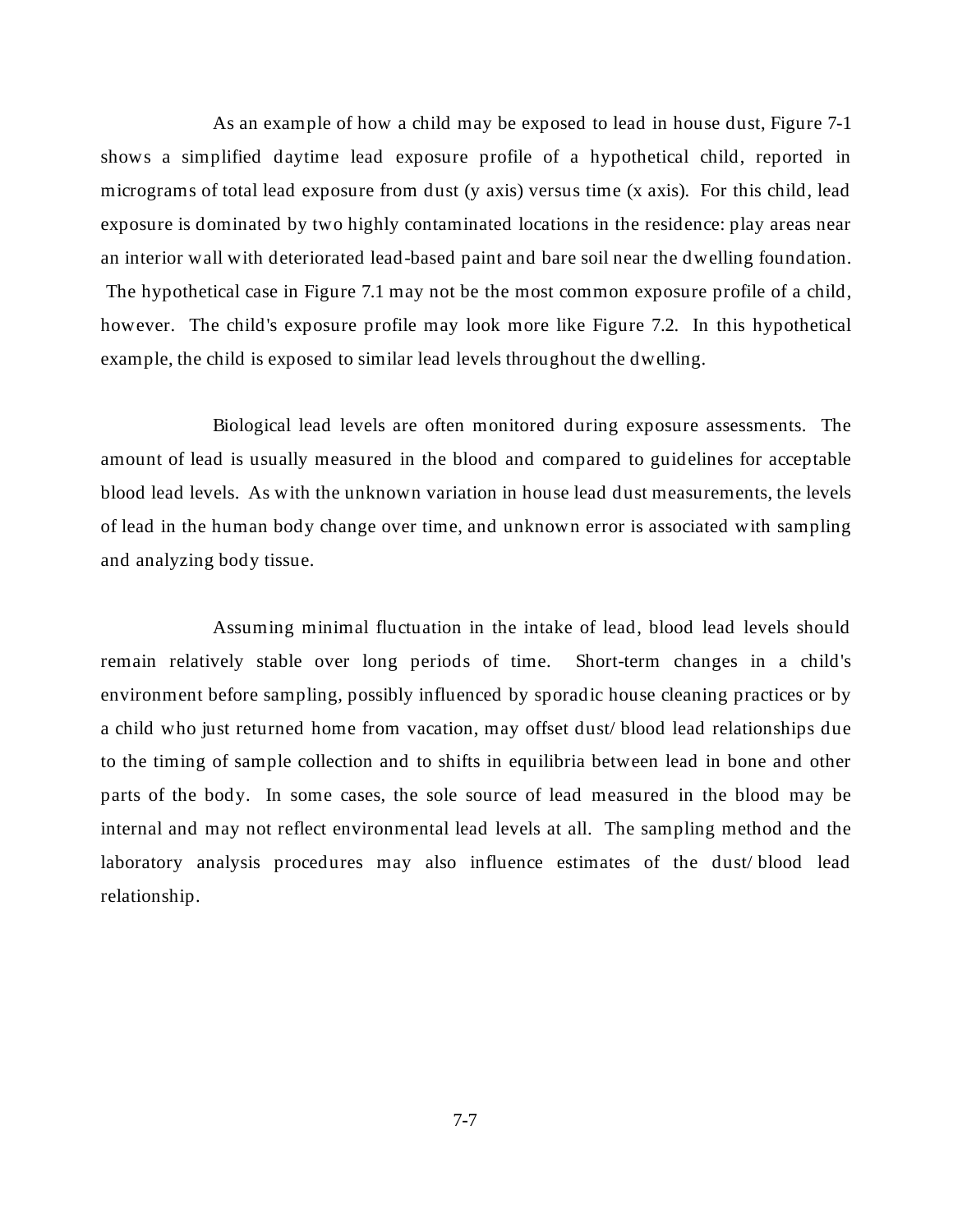# **Figure 7.1 Simplified Daytime Lead Exposure Profile of a Hypothetical Child (Example A)**



**Exposure profile concept from Ott, W.R.: Total Human Exposure. An emerging science focuses on humans as receptors of environmental pollution. Environ Sci Technol, Vol 19, No 10, 1985**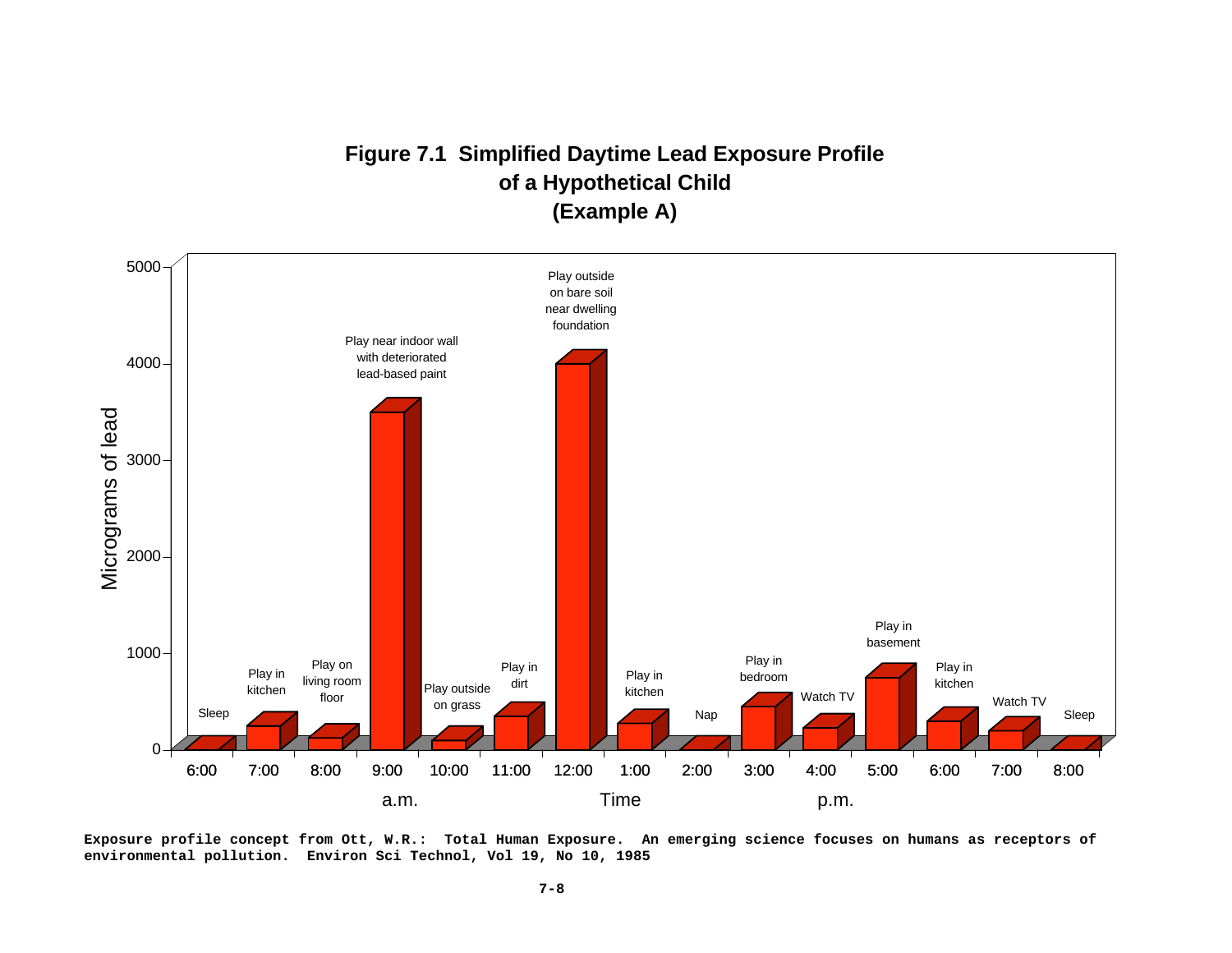# **Figure 7.2 Simplified Daytime Lead Exposure Profile of a Hypothetical Child (Example B)**



**Exposure profile concept from Ott, W.R.: Total Human Exposure. An emerging science focuses on humans as receptors of environmental pollution. Environ Sci Technol, Vol 19, No 10, 1985**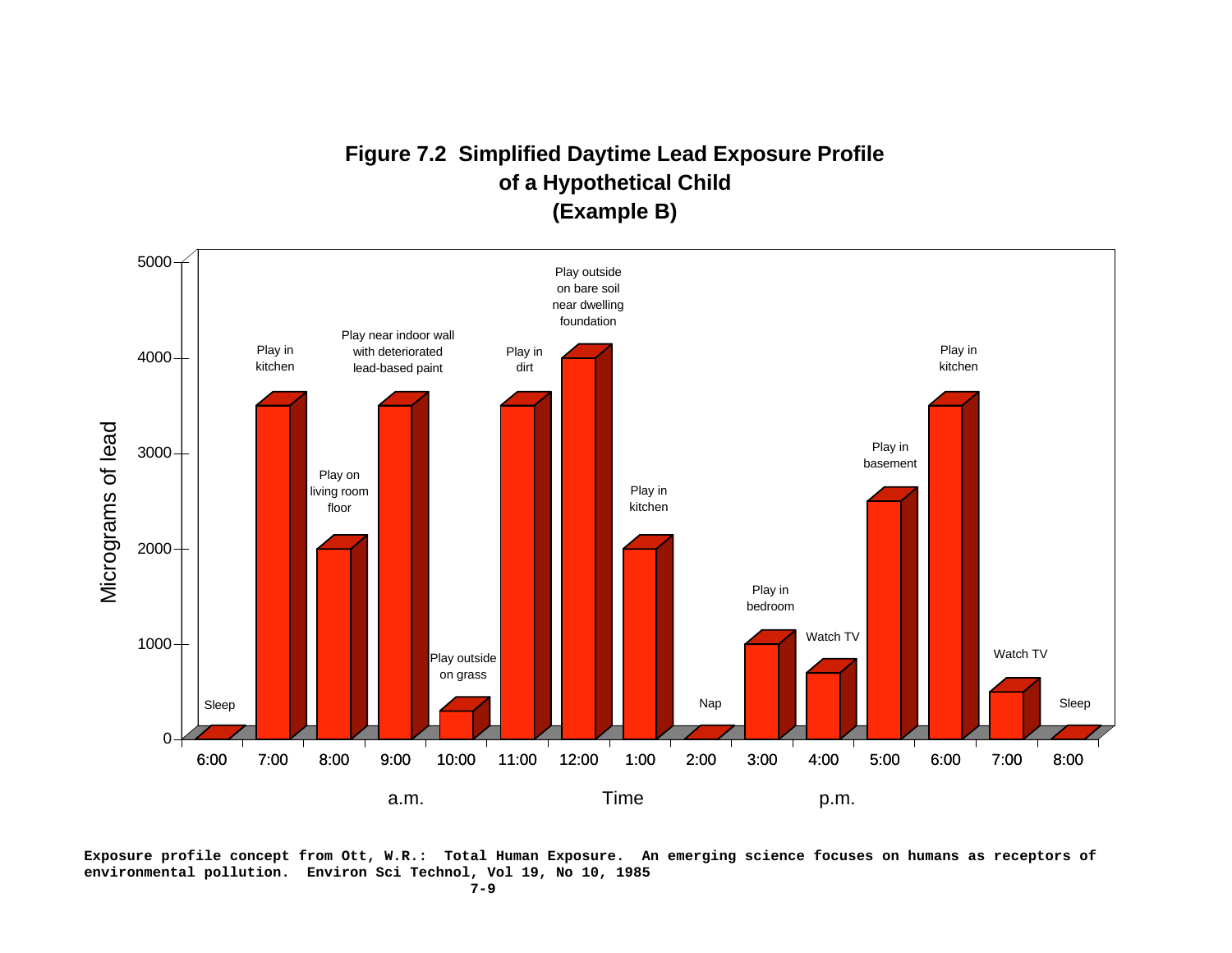Figure 7-3 outlines a simplified version of the lead pathways in a child's environment. The dust ingestion route is shown in bold lines. The figure also shows the sampling pathways to measure blood lead and house lead dust levels. As discussed throughout this report, many known and unknown factors influence the interpretation of house lead measurements. Interpretations of blood lead results present their own set of problems.

An exposure assessment sampling strategy can be designed to approximate the true lead exposure to a child by determining the lead levels in a medium (e.g., house dust) and a location (e.g., kitchen floor). This information can be linked with the amount of time that the child contacts the medium and location. The lead level and the time of contact may be characterized separately. The EPA calls this approach to estimating exposure a *scenario evaluation*.4 The set of assumptions subsequently formulated about how lead contact occurs is an *exposure scenario*.

A child's contact with lead, such as when dust-laden fingers or objects are put in to the mouth, is called *exposure*. A child's lead exposure to dust is highly variable within time (from hour to hour) and space (from one side of the room to the other) because exposure depends on the sources of lead, the pathways, the total dust loading, and the amount of lead in the dust. The greatest variation in exposure, however, may be introduced by the child's activity. When dusty fingers or contaminated objects are put into the mouth, a portion of the dust is swallowed. Some of the lead in the swallowed material is then available for absorption into the gastrointestinal tract and, subsequently, for interaction with any organ or cell in the body. This portion of lead is called the *delivered dose*. Unfortunately, because there is no feasible way to directly measure what the child consumes, neither the true exposure concentration nor the delivered dose are generally known for house dust. The best estimate of

 $\overline{a}$ 

<sup>4</sup> U. S. Environmental Protection Agency. *Guidelines for Exposure Assessment*. Federal Register, Vol. 57, No. 104, Friday, May 29, 1992.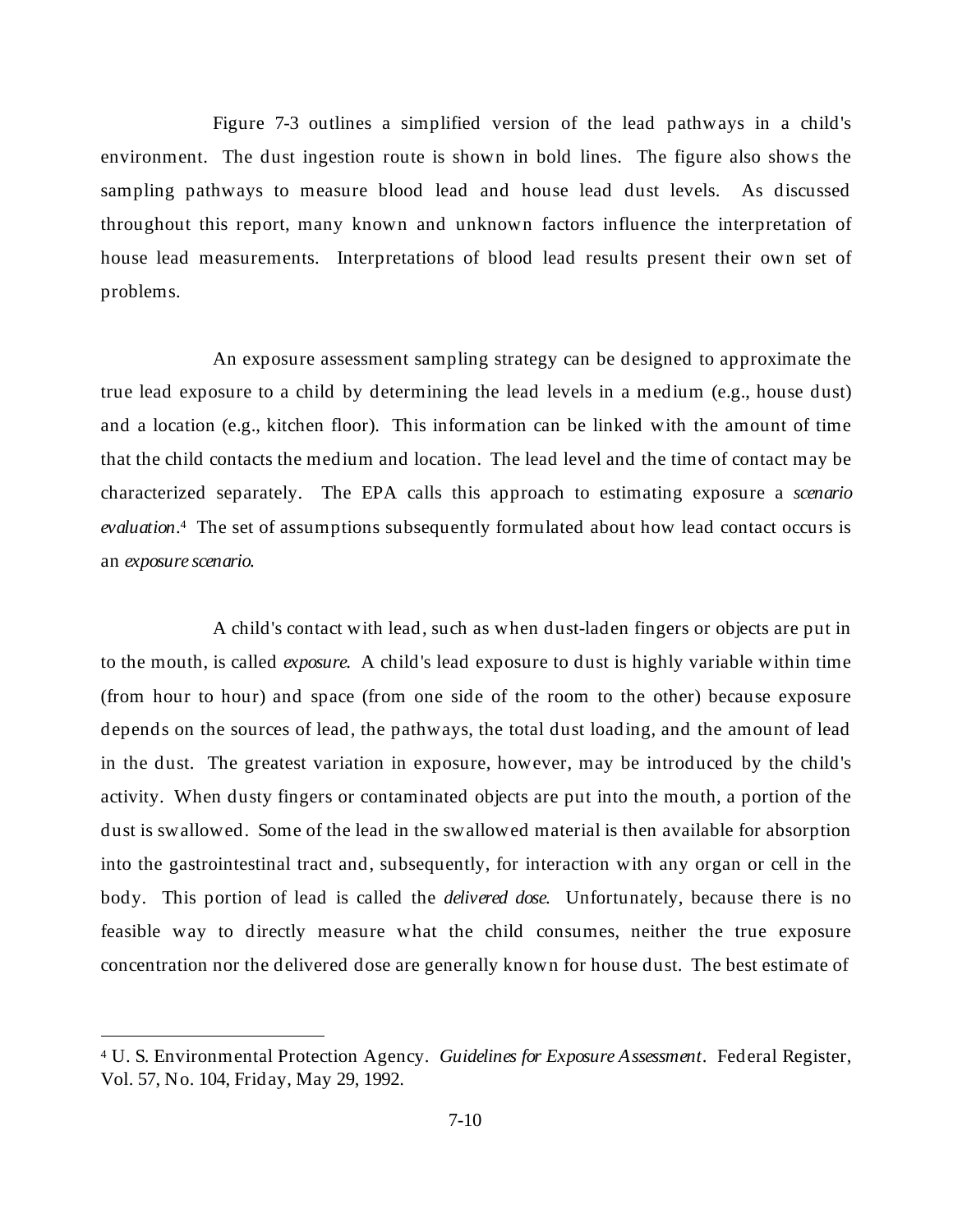Figure 7-3 Simplified lead pathways and relationship to house dust sampling

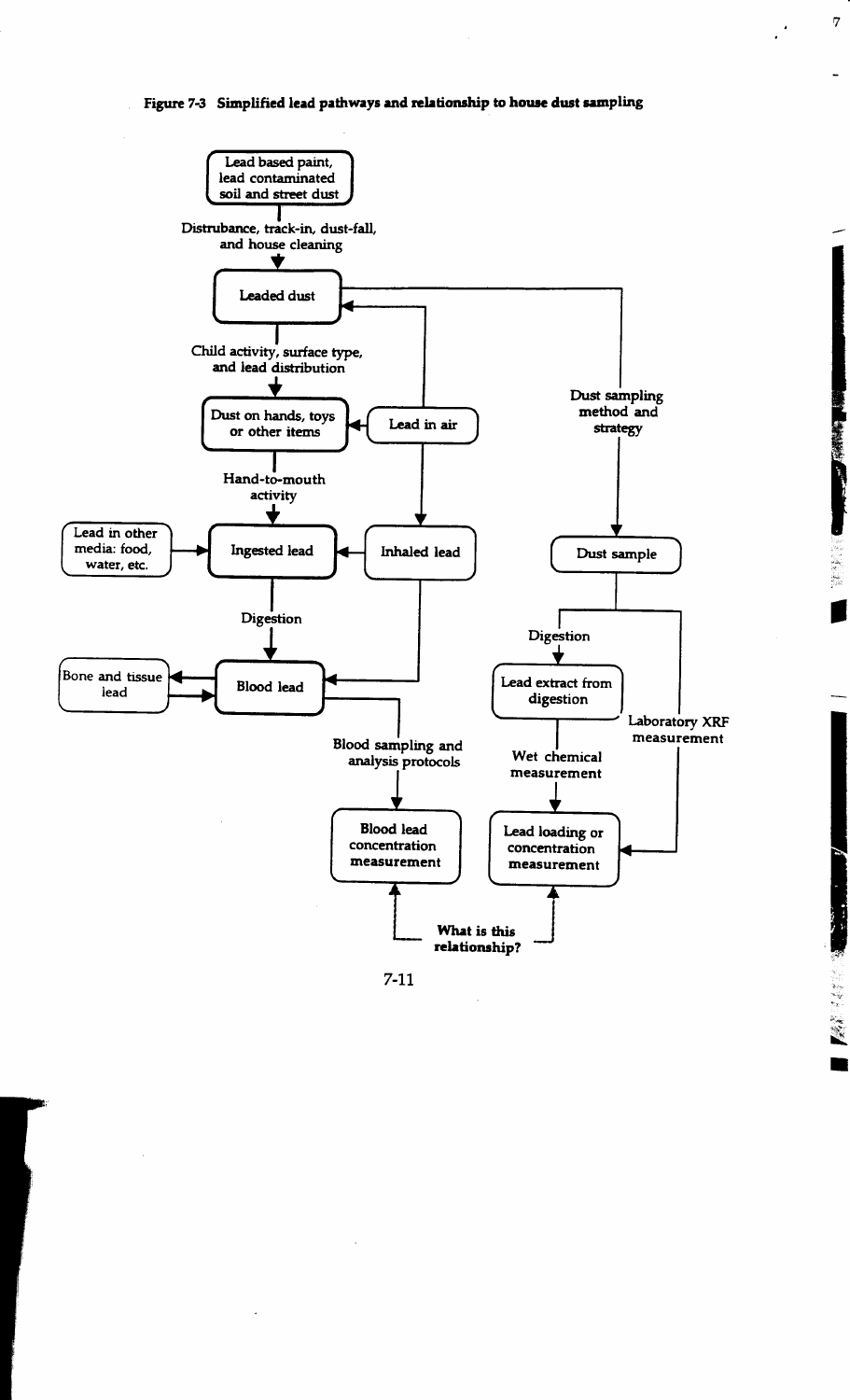true lead dust exposure comes from estimates of the average exposures collected in a child's daily physical environment. To increase accuracy of the estimates, these average lead levels can be weighted toward the amount of time the child spends in each area of that environment.

Possibly the best measures of house lead dust in relationship to children's blood lead levels are time-weighted averages of longitudinal dust lead measurements. However, no studies have been designed specifically to examine this issue. If one were to repeat sampling over time, averages across space and time could be obtained. However, most sampling strategies used in previous studies collected dust at only one point in time. An obvious advantage to cross-sectional (one time) studies is that they are less expensive than longitudinal (more than one time) studies, which require repeated visits to a dwelling and extensive laboratory analysis.

One possible approach to strengthening estimates of time-weighted average lead dust levels in cross-sectional studies may be to measure exposure-weighted average lead levels based on the activity of the child. This can be done by listing indoor locations where the child spends time, then roughly estimating the percent of time spent actively in each location, rounded to a convenient percentage. Samples can then be composited from the specific areas by adjusting the subsample areas to be proportional to the percent of time spent in each area. An exposure-weighted average lead dust level can then be estimated from the result. For example, for a young child, a typical pattern might be 40 percent time spent in the family room, 40 percent in the child's bedroom, and 20 percent in the kitchen. In this case, **two** onesquare foot subsamples can be taken from accessible areas in the family room and **two** onesquare foot subsamples from the bedroom because 40 percent of the child's time is spent in each of these rooms. **One** one-square foot can be subsampled on the kitchen floor because 20 percent of the child's time is spent there. Thus, the composite sample, comprised of the five subsamples listed above, can be roughly exposure-weighted to the specific areas frequented by the child since five subsamples (20% each) correspond to one composite sample (100%). It should be noted that no scientific study to date has been designed to test the efficacy of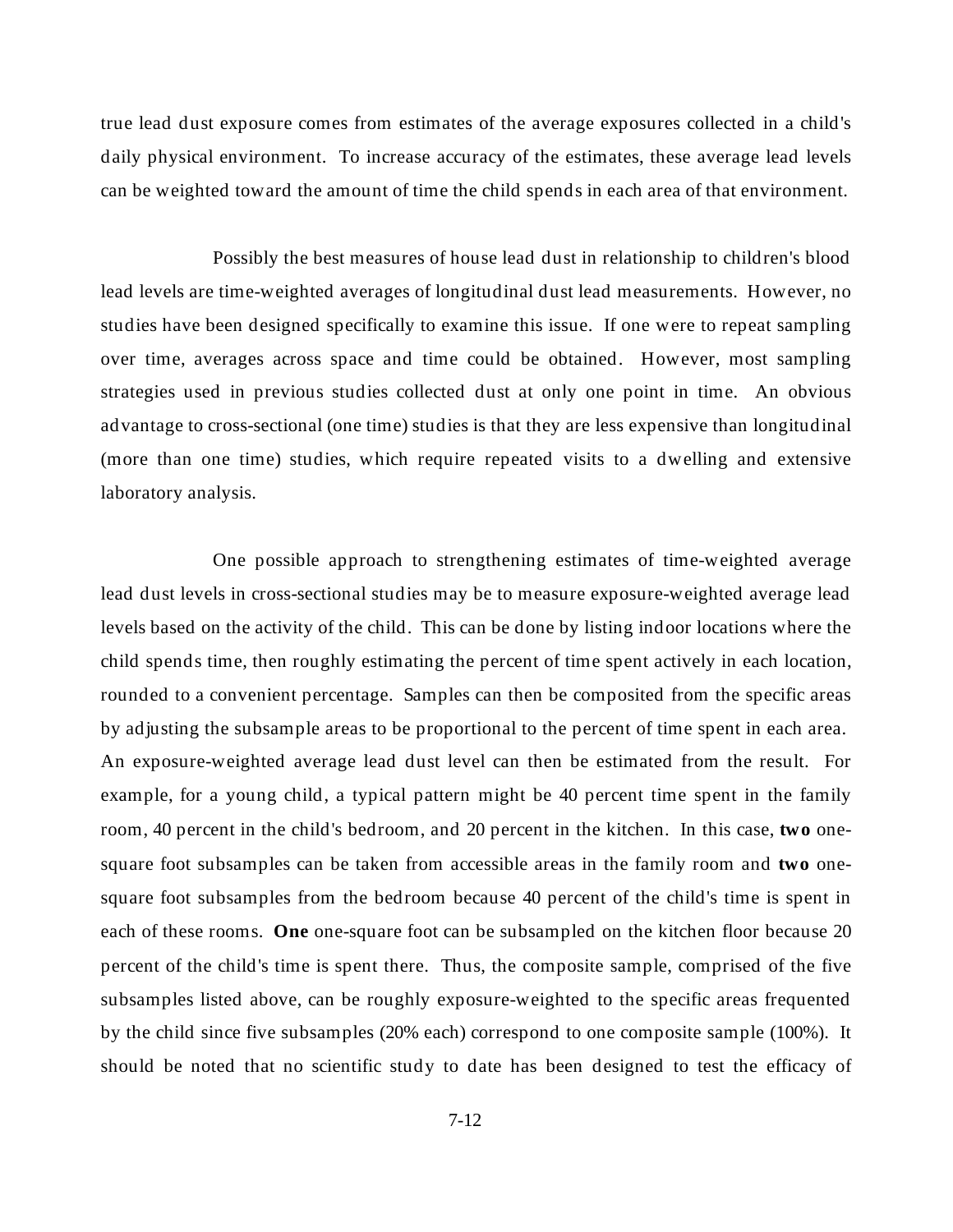applying the sampling strategy discussed here for determining a child's health risk to lead dust.

# **7.4 Primary Prevention Lead Risk Assessments**

The main objective of primary prevention lead risk assessments is to identify the magnitude and location of lead-based paint hazards in a dwelling so the hazards can be controlled. These assessments are designed to *prevent* children from being lead poisoned. Ideally, this type of assessment is done in conjunction with a careful visual examination of the property by a trained professional, by collecting dust and soil lead samples, and by measuring lead levels in deteriorated paint samples. Recommendations are then given to property owners or other interested parties on the best ways to control identified lead-based paint hazards. Another important objective is to perform the assessment at an affordable price to enable most home owners of pre-1978 housing to have such an assessment conducted.

House dust sampling is an integral part of a risk assessment. As noted previously, however, house dust levels may vary according to where the sample is taken. They also may vary greatly over time. For example, dust levels may change from before-toafter house cleaning, such as from vacuuming, sweeping, or mopping. The variation of dust levels across the floor or other surface, the sources and amounts of lead contamination, and the accessibility to humans may also vary greatly from person to person, from room to room, and from house to house. Due to this large variability, the person responsible for sampling house dust during a risk assessment is challenged to make meaningful sampling location decisions and to draw useful conclusions from the results.

Sampling locations may be chosen based on information obtained during a preliminary visual assessment to locate potential lead-based paint hazards. The choice may also depend on the professional judgment of the risk assessor. If analytical costs were trivial,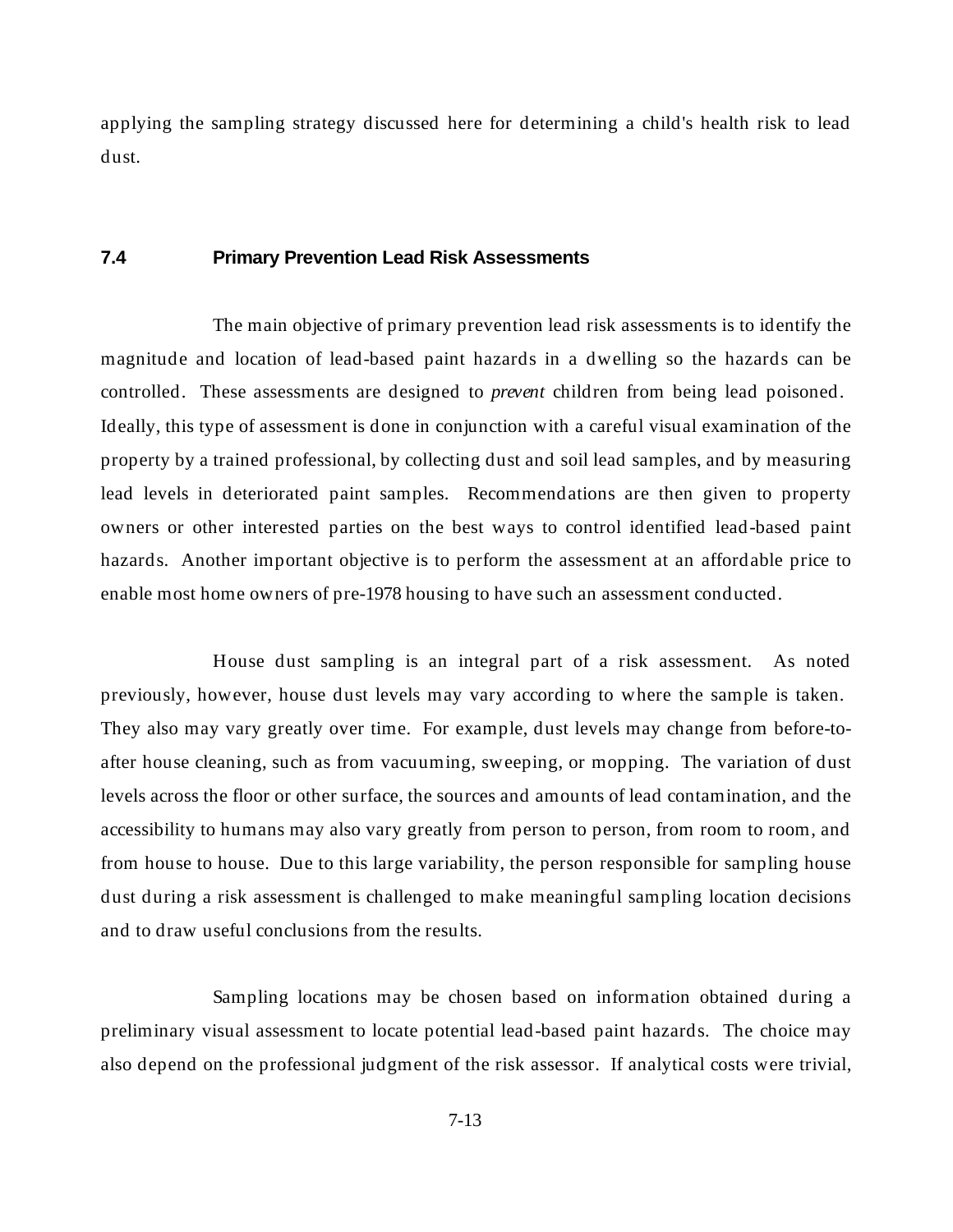then a dozen or more house dust samples could be collected in each dwelling unit to characterize lead hazards. But analytical costs, in the range of \$20 per sample, are not trivial. Therefore, to keep costs affordable, sampling strategies must limit the number of house dust samples collected. Unfortunately, limiting the number of samples increases the need for good professional judgment and, in turn, may increase the uncertainty in the sample results. Inaccurate or incomplete conclusions about house lead dust levels may be harmful to a child if an existing hazard is not identified. Inaccurate conclusions may also be unnecessarily expensive to an owner instructed to correct hazards that do not exist.

Information about lead concentration levels, in addition to information about lead loading, may be useful for assessing and remediating housing associated lead hazards. The accumulation of dust and lead in a dwelling depends on the rate of dust generation by particular sources, the lead concentration in the dust being generated, and the tendency for surfaces to trap leaded dust particles. Since vacuuming and mopping house dust cannot reduce lead concentration, unless lead particles are preferentially removed over nonlead particles, the concentration in the dust before cleaning should be similar, on average, to the concentration of the dust that re-accumulates after cleaning. This conclusion is based on the assumption that lead concentration remains fairly constant as lead loading increases. Since the accumulation rate of dust is not known and likely to be highly variable from house to house, and the timing of sampling in relation to cleaning is usually not known, it may be rational to promote more aggressive lead hazard control measures and education in dwellings that have high dust lead concentration levels. Controlling surface dust lead levels in these dwellings may be more difficult than in dwellings with low dust lead concentrations. However, the presupposition that dust lead concentration provides additional important information for primary prevention risk assessment is untested.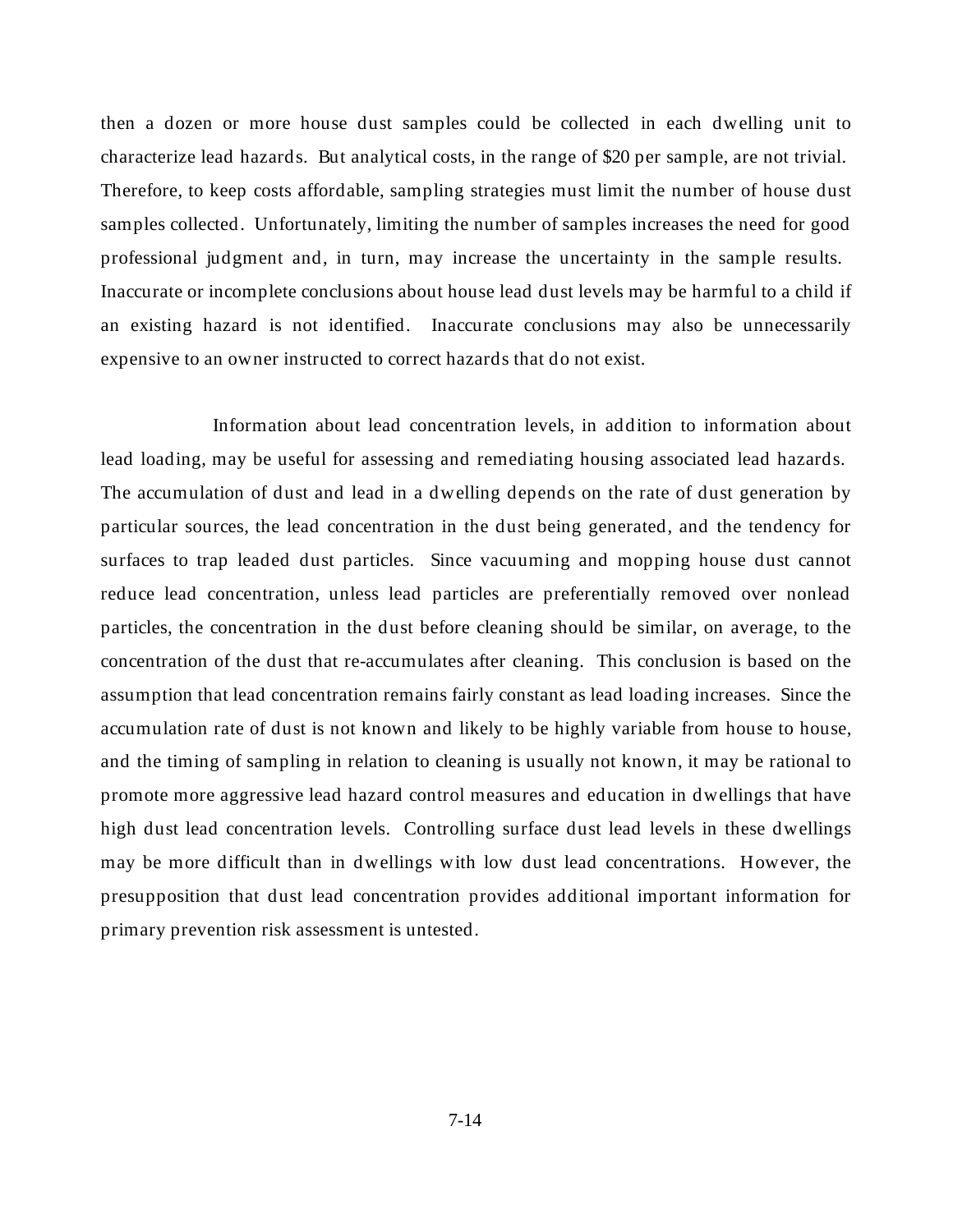#### **8. CRITERIA FOR SELECTING APPROPRIATE SAMPLING METHODS**

As noted throughout this report, there are many factors that affect house dust sampling results. These factors include the physical variability of lead concentration and total dust per unit area, the collection efficiency of the sampling method, the surfaces sampled, the timing of sample collection, and the analytical method used to measure lead levels. In this section, numerous criteria are discussed that may be relevant to selecting an appropriate sampling method for a specific situation. The researcher or regulator must decide which sampling technology is appropriate for his or her needs. Currently, practitioners can obtain guidance from EPA and HUD on dust sampling protocols (U.S. EPA, July 1994; U.S. HUD, 1995).

Table 8-1 shows selected sampling methods described in this report and qualitatively rates them according to a set of important criteria. The methods selected were chosen based on current information on their utility. For example, the preweighed wipe methods, with the exception of the LWW method, are not included in the table because they are not practical for widespread use and may be difficult for a laboratory to handle. The OSHA wipe sampling method was not included because it provides only qualitative information, and the filter paper used to wipe surfaces sometimes falls apart. However, methods not included on the table may also be appropriate for specific research needs.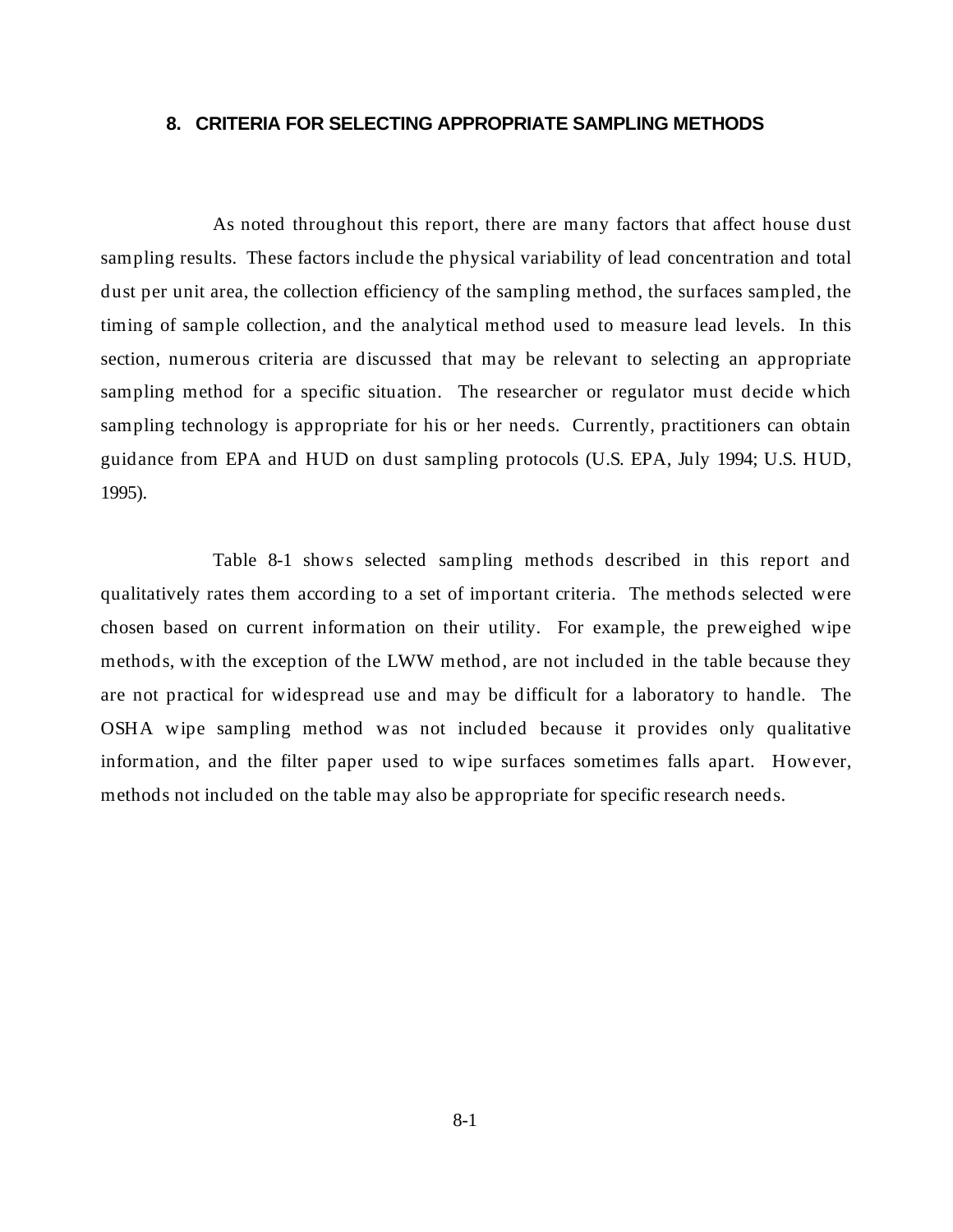|                                  | <b>Selected Criteria</b> |                            |                       |                             |                             |                           |                                             |                            |                                        |      |  |
|----------------------------------|--------------------------|----------------------------|-----------------------|-----------------------------|-----------------------------|---------------------------|---------------------------------------------|----------------------------|----------------------------------------|------|--|
| <b>Selected Sampling Methods</b> | Widely available         | Simple sampling procedures | Measures lead loading | Measures lead concentration | Laboratory sieving possible | Light weight and portable | Samples in small areas (e.g., window sills) | powered<br>$\overline{AC}$ | <b>Blood Lead Relationship Studied</b> | Cost |  |
| Total Lead Wipe (HUD method)     | $\mathbf Y$              | $\mathbf Y$                | $\mathbf Y$           | $\mathbf N$                 | $\mathbf N$                 | $\mathbf Y$               | Y                                           | N                          | $\mathbf Y$                            | \$   |  |
| <b>LWW Wipe</b>                  | $\mathbf N$              | N                          | Y                     | Y                           | $\mathbf N$                 | Y                         | Y                                           | N                          |                                        | \$   |  |
| DVM                              | $\mathbf Y$              | Y                          | Y                     | Y                           | N                           | Y                         | Y                                           | N                          | Y                                      | \$   |  |
| BRM-HVS3                         | N                        | $\mathbf Y$                | Y                     | $\mathbf Y$                 | $\mathbf Y$                 | $\mathbf Y$               | Y                                           | $\mathbf Y$                | $\mathbf Y$                            | \$   |  |
| HVS3-ASTM D5438-93               | N                        | N                          | Y                     | Y                           | $\mathbf Y$                 | ${\bf N}$                 | $\mathbf N$                                 | $\mathbf Y$                |                                        | \$   |  |
| <b>CAPS Cyclone</b>              | N                        | $\mathbf Y$                | $\mathbf Y$           | Y                           | N                           | Y                         | Y                                           | Y                          | $\mathbf N$                            | \$   |  |
| Sirchee-Spittler                 | N                        | $\mathbf{Y}$               | Y                     | Y                           | $\mathbf Y$                 | Y                         | Y                                           | $\mathbf N$                | Y                                      | \$   |  |
| <b>Blue Nozzle</b>               | N                        | Y                          | Y                     | Y                           | N                           | Y                         | Y                                           | Y                          | ${\bf N}$                              | \$   |  |

# **Table 8-1: Sampling Methods by Selected Criteria**

| Legend                                    |                    |                   |
|-------------------------------------------|--------------------|-------------------|
| $Y = Yes$                                 | $\mathbf{s}$       | = Least expensive |
| $N = No$                                  | $\mathbf{\hat{S}}$ | = Moderate        |
| <b>IBlank = Information not available</b> |                    | = Most expensive  |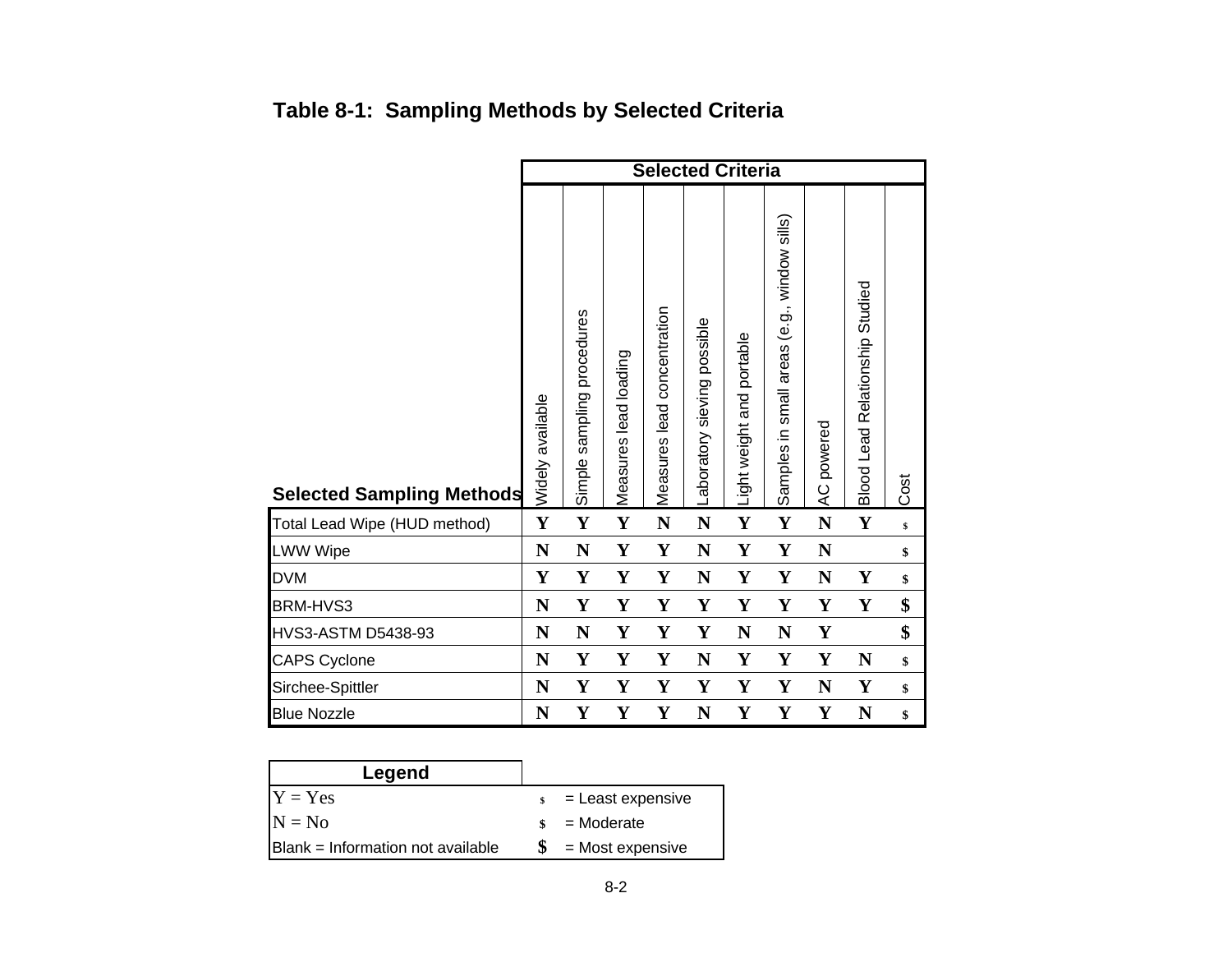Completing Table 8-1, as well as choosing an optimal sampling method, is difficult, as noted earlier, because techniques to characterize sampling methods are not standardized. It is not known, for instance, if characterizing a sampler in a laboratory is meaningful. It is also not known if endpoints of characterization studies, such as sampler collection efficiencies for different surfaces and different particle sizes, have reasonable relationships to children's lead dust exposure. Determining the relative collection efficiencies from surfaces by particle size may be important in comparing one sampling device with another, and so, with the current limited state of knowledge, samplers cannot be judged solely on percent recovery.

The best sampler characterization studies are most likely completed in the field and include children's blood lead measurements. However, the Lanphear (1995) field study is the only large study that compared blood lead information with different house dust sampling methods side by side. Furthermore, it is not known if the choice of sampling locations and the timing of the sampling is more important than which sampler is used in a particular study. How, for example, would changing the Lanphear study's sampling strategy have affected the results and conclusions?

As noted earlier, the needs of a practical regulatory method and the specialized needs for research methods may be different. The regulatory method must be capable of being used by a large number of individuals in a variety of settings. It should be inexpensive and require a minimum number of procedures. Research samplers used on a limited scale are usually expensive and may require lengthy procedures for decontamination between samples. If local governments, housing and public health offices, and contracting companies are required to collect large numbers of routine samples nationwide, then high sampler cost and sampling time requirements may be a great burden on their budgets. In general, the common wipe methods are less expensive and easier to use than the vacuum methods. On the other hand, if a vacuum method were adopted, economies of scale in production might reduce the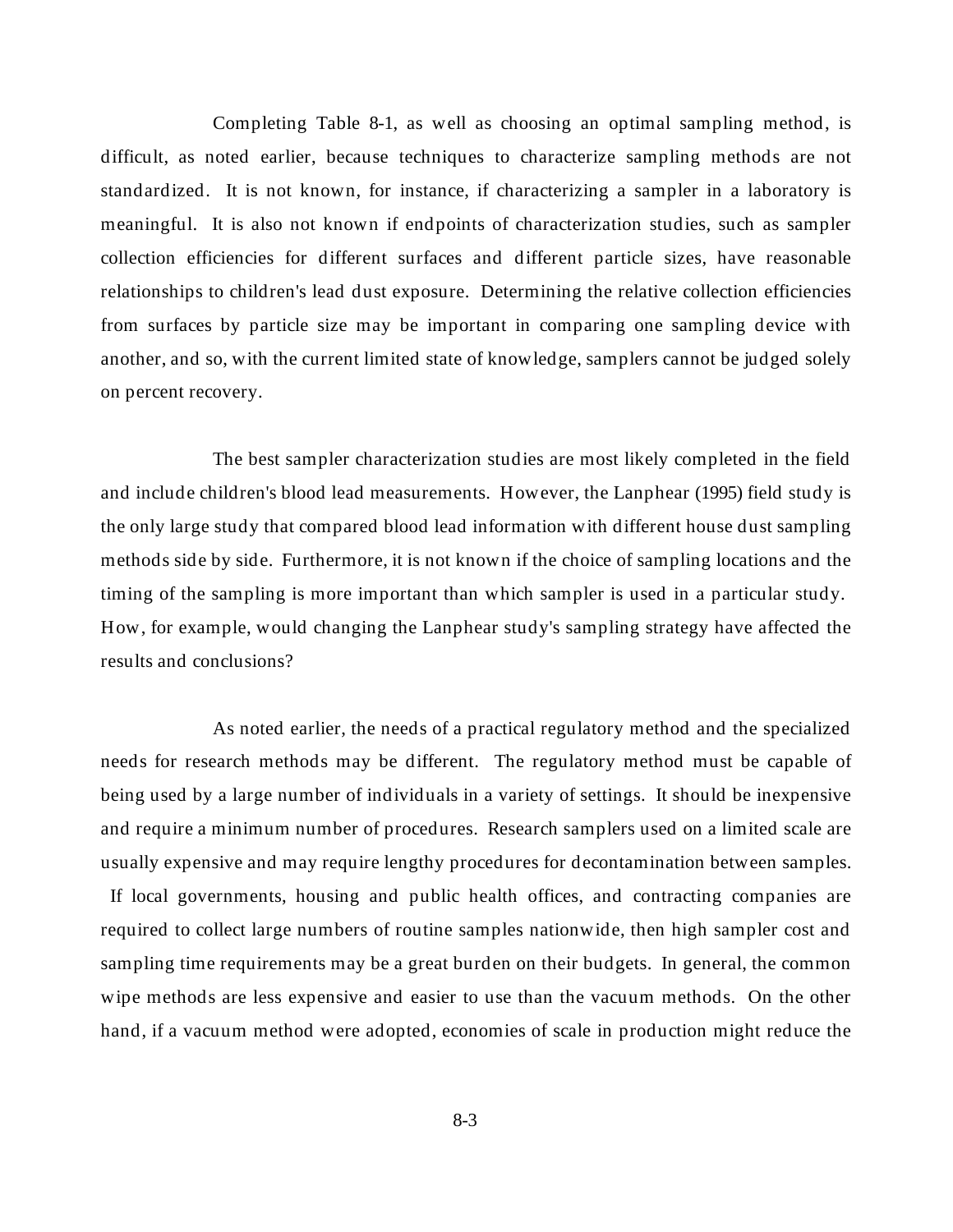unit cost of samplers considerably. Finally, if lead concentration measurements are needed, then common wipe methods cannot be used.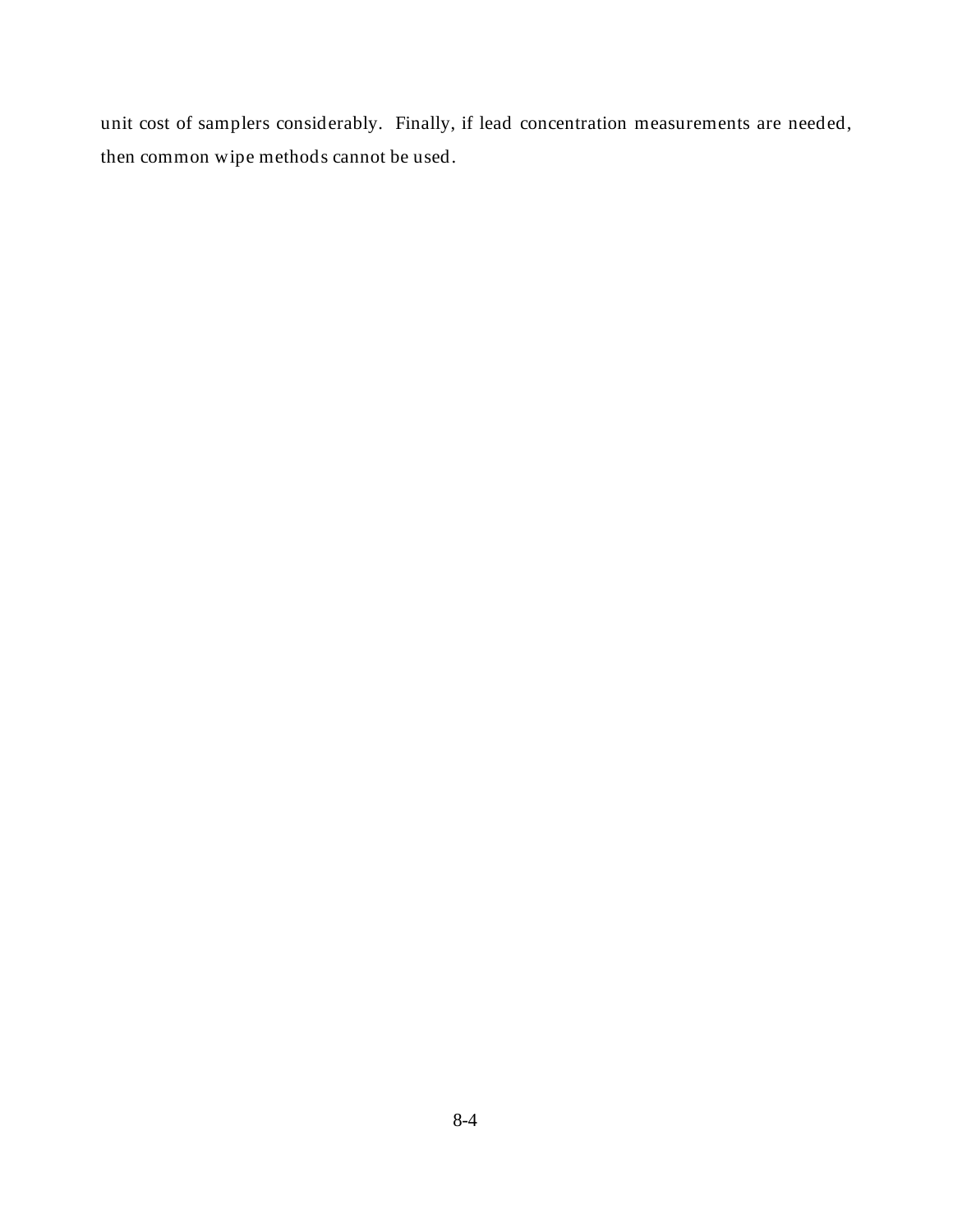#### **9. CURRENT LEAD DUST RESEARCH**

In this section, a dozen studies are briefly described that provide information in lead dust research. Table 9-1, a matrix at the end of this section, shows each of these studies by the particular sampling method used.

## **9.1 Baltimore Lead-Based Paint Abatement and Repair and Maintenance (R&M) Pilot Study**

The EPA R&M pilot study was conducted in six Baltimore dwellings (Battelle, 1992) and sampled settled dust on floors, windowsills, window wells, and upholstered furniture using the Blue Nozzle sampler. Dust was collected at a sampling rate of 2 minutes per square foot in overlapping passes (left to right, front to back). A modified University of Cincinnati method for preparation and digestion of vacuum dust samples was used (i.e., rinse dust from plastic filter cassettes into preweighed 50 milliliter beakers; conduct a "total" microwave digestion). Eighteen percent of the routine vacuum samples contained less than 10 milligrams of dust, and 28 percent of these were eliminated from analysis because they contained less than 2 milligrams of dust. Two milligrams of dust was determined as the minimum weight change discernible in the preweighed beaker.

Findings showed that window wells had the highest dust loadings, lead loadings, and lead concentrations. The study also found that within-room variability was the largest source of variability. Results suggested that further research to investigate side-by-side dust sampling will allow a direct comparison between location and within-room variability. The R&M pilot study suggests that side-by-side dust sampling is important in determining within-room variability.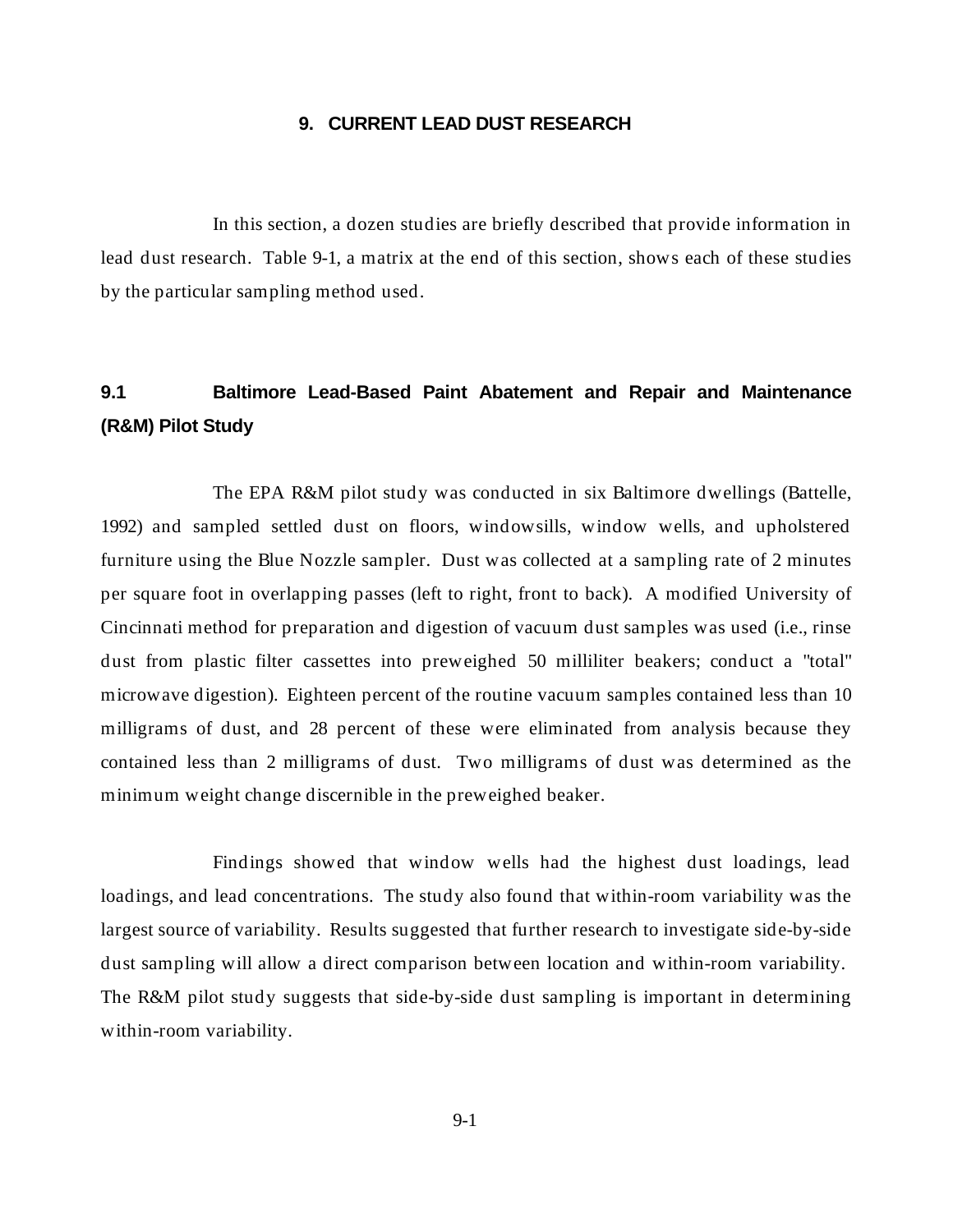The R&M pilot study included two substudies. One called for side-by-side wipe and vacuum dust samples. This study collected wipe samples on a commerciallyavailable brand of wipes and extracted the lead with 0.1 N HCL. The substudy concluded that side-by-side wipe and vacuum floor dust samples were highly correlated (r=0.84;  $p <$ 0.001; n=68). However, findings also revealed wipe lead loadings that were 3.4 to 5.6 times higher than those observed in vacuum samples.

The data from the second substudy showed a high correlation  $(r=.945; p < 0.001)$ between floor lead loadings determined by composite samples and weighted averages of multiple floor samples. Regression analysis and modeling of composites and weighted averages suggest that compositing dust from several locations furnishes a cost-effective and viable method of screening for lead in dust.

# **9.2 Baltimore Lead-Based Paint Abatement and Repair and Maintenance Study (R&M Study)**

This ongoing EPA study is a followup to the R&M pilot study and compares comprehensive lead-paint abatement with low-cost repair and maintenance for their efficacy in reducing lead dust levels in housing and children's blood lead levels. The BRM-HVS3 sampler is being used in this study with a composite sampling strategy (Farfel, 1993). "BRM" is derived from "Baltimore Repair and Maintenance." Since this study is not finished, there are no results to report.

#### **9.3 Comprehensive Abatement Performance Pilot Study (CAP Pilot Study)**

The EPA CAP pilot study was designed in part to assess the performance of sampling and analysis methods and to compare the vacuum/ total digestion protocol planned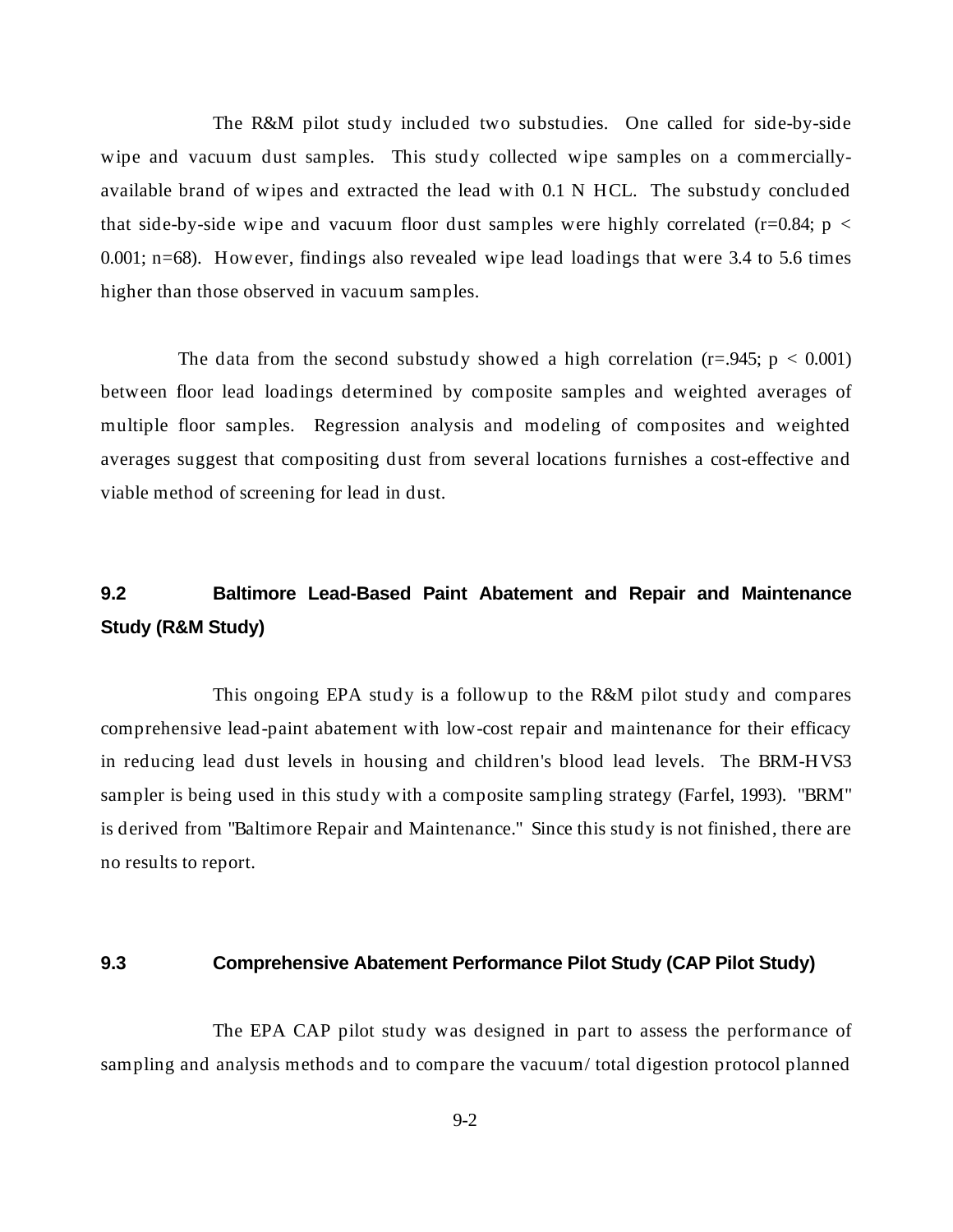for the full CAPS study with the wipe protocol previously used in the HUD demonstration project and other studies (U.S. EPA, February 1995). This is a total digestion of the wipe sample and should give higher lead results than the lead-leaching method used in the R&M pilot study. Within each room selected for comparative sampling, two side-by-side floor samples were collected using both the vacuum and wipe sampling methods. Wipe sampling was accomplished with the same brand and procedures used in the HUD demonstration project. As in the R&M pilot, vacuum sampling was accomplished by the Blue Nozzle method. The wipe sampling procedures showed lead loadings  $(\mu g / ft^2)$  for floor samples to be approximately 5 times higher, and lead loadings for window well samples to be approximately 5 times higher, than samples collected by the Blue Nozzle method.

### **9.4 Comprehensive Abatement Performance Study (CAP Study)**

In the EPA CAP study, side-by-side wipe/ vacuum samples were collected in 34 abated homes (Battelle, 1995). While the Blue Nozzle sampler was used in the pilot study, the CAP cyclone vacuum sampler was used in the full study. In this study, the two sampling methods were not statistically different over all substrates tested. The estimate of vacuum/ wipe ratio was 1.38, with a confidence interval of 0.75 to 2.54. But the bias between the two methods appeared to increase with the roughness of the substrate. It was also found that, on average, side-by-side vacuum measures were significantly more variable than wipe measures.

# **9.5 MRI Engineering Study to Explore Improvements in Vacuum Dust Collection**

The EPA-sponsored MRI Engineering Study was designed to investigate the possibility of developing an improved dust collector based on comparisons among the Blue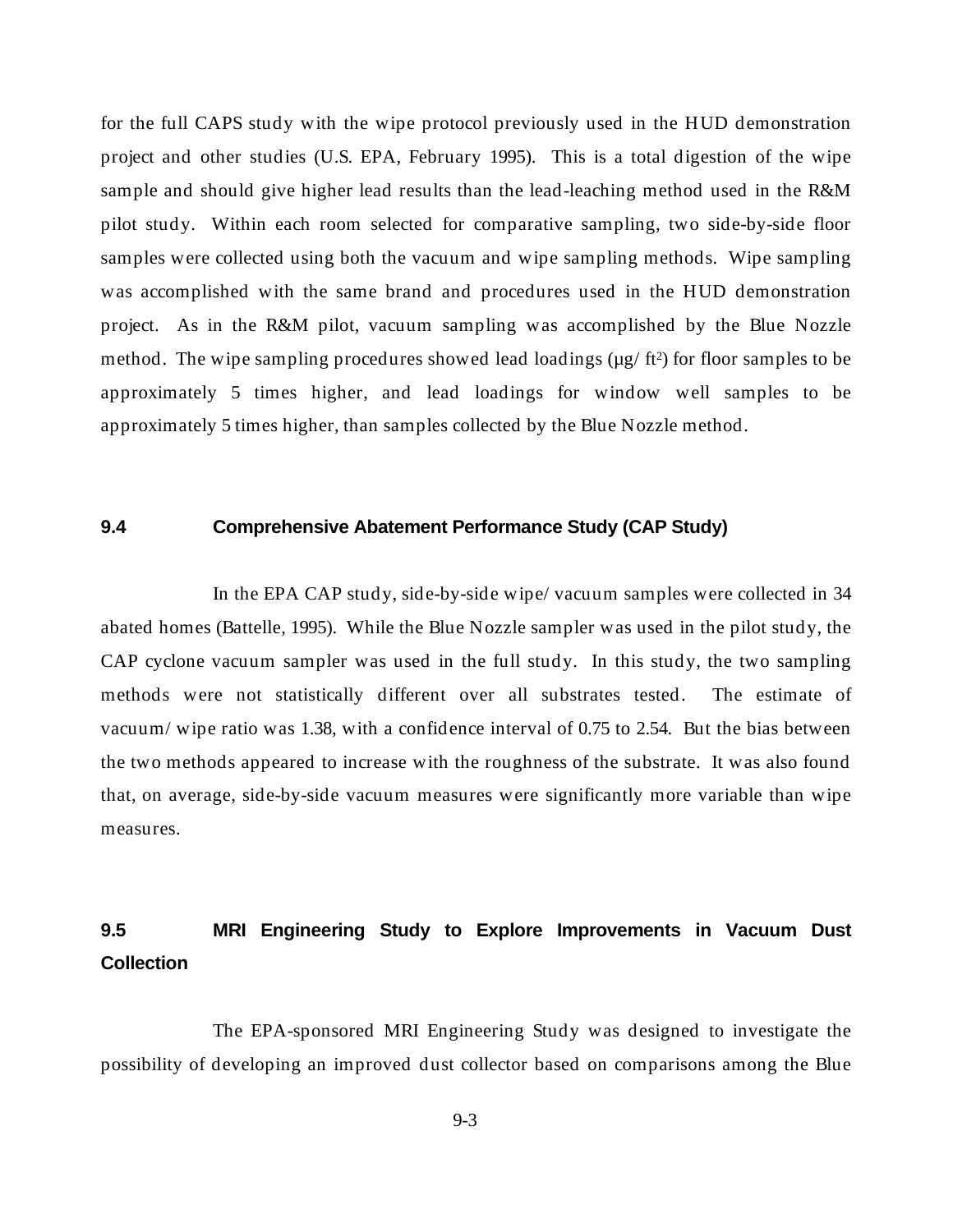Nozzle sampler, another in-line sampler (a modified Blue Nozzle sampler with a smaller diameter inlet and two pumps pulling air in parallel), and the CAPS cyclone sampler (Lim et al., 1995). To test the samplers, artificial dust was prepared in the laboratory with three different particle size ranges: less than  $250 \mu m$ ,  $250 \mu m$  to  $2,000 \mu m$ , and all particles less than 2,000 µm. The artificial dust consisted of dirt, sand, and paint chips and was applied to a surface by hand as evenly as possible over the one foot square inscribed area of the surface. Each sampling test consisted of vacuuming a one-square foot area on wood floor, linoleum, concrete, carpet, or a windowsill. Dust was not ground into the carpets. A minimum dust collection efficiency criterion was set at 85 percent.

The CAP study cyclone sampler exhibited the highest efficiency of the three sampling methods used in the study. The mean collection for all but one surface exceeded 90.4 percent. The exception was the carpeted surface with small particle size dust  $\left($  < 250  $\mu$ m). It is possible that some of the smaller particles did not settle in the sampler and were discharged into the room along with the vacuum exhaust air. Alternatively, static electricity can cause fine particulate matter to adhere to the carpet fibers, the inner surfaces of the sampler, the nozzle, and the connecting tube and would prevent these particles from being measured.

The Blue Nozzle dust collector was most efficient on concrete, linoleum, and wood floors (44 to 59%). A low mean collection efficiency for the windowsill (near 0%) was observed because the Blue Nozzle inlet was too wide to fit flatly into the window sill channel.

The modified Blue Nozzle in-line dust collector was more efficient than the standard Blue Nozzle sampler on all surfaces. Collection efficiencies ranged from 88 to 98 percent on all surfaces except on carpets, where efficiency was 50 to 65 percent.

The authors' interpretation of the results showed the Blue Nozzle sampler to be the least efficient for dust sampling. The in-line dust collector was more efficient but fell short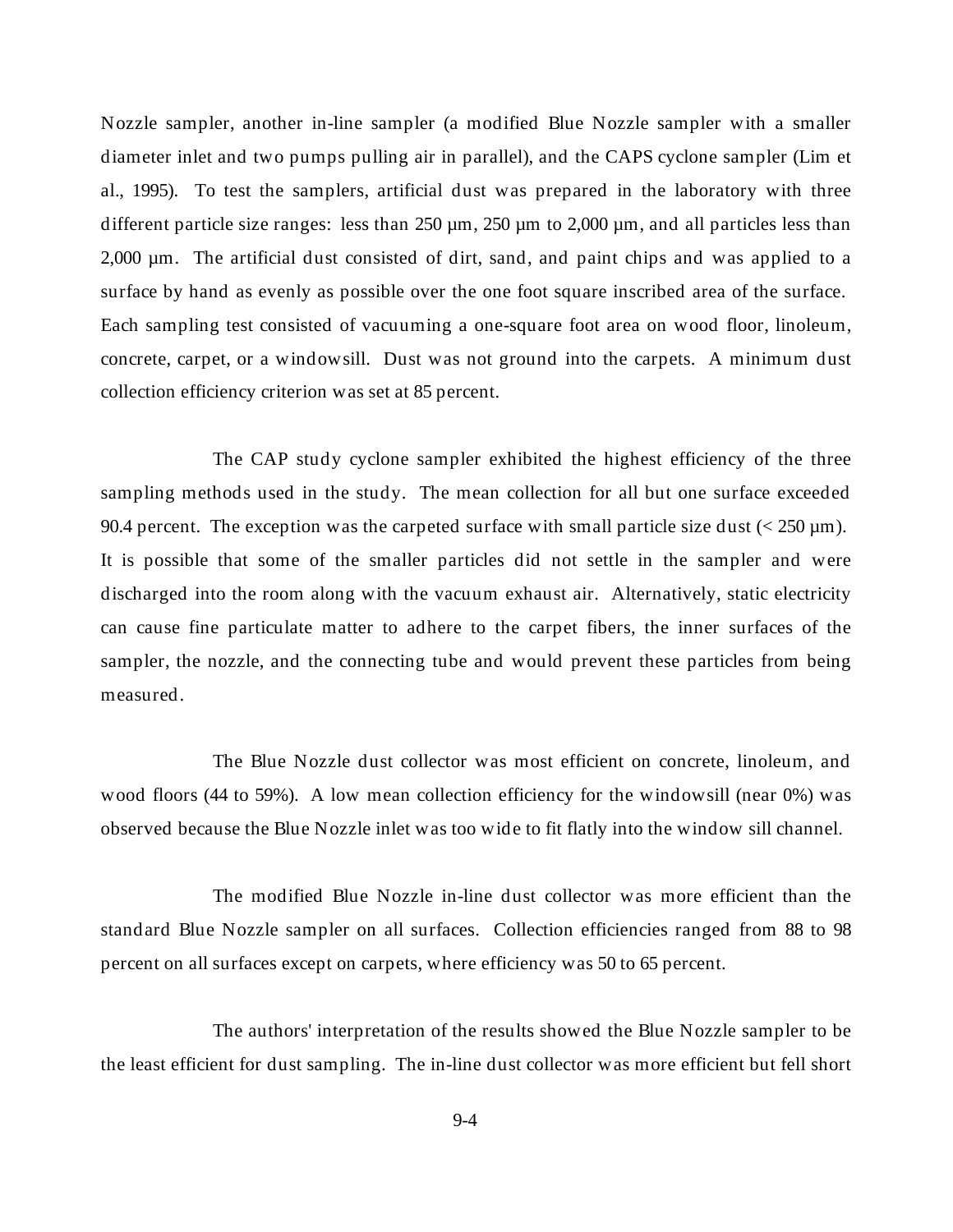of the 85 percent efficiency rate set for this study. Except for the smallest size particles on the carpeted surfaces, the CAPS cyclone sampler achieved greater than 85 percent efficiency.

#### **9.6 EPA Childhood Lead Exposure and Reduction (CLEAR) Study**

This EPA study is examining lead hazards in low-income housing in New Jersey. The aims of the study are to: (1) quantitate lead content in paint, in water, and in household dust of children's homes, as well as in nearby soil; (2) estimate each child's exposure derived from contact with lead from different media and routes of exposure; (3) identify biological and other markers measurable, prenatally and in the first 9 months of life, that can best predict blood lead at age 2; and (4) test a vigorous intervention-exposure reduction program in a randomized trial to examine its capacity to minimize the increase on blood lead that usually occurs in younger inner city children. The approach will combine a lead reduction educational program with biweekly help in dust control. The LWW wipe sampling method and the Lioy vacuum method are being used to collect house dust for this study. Sampling protocols or results from this study are not currently available.

#### **9.7 CDC/NCEH and NIOSH FBI Take-Home Lead Study**

This study was designed in part to assess the risks of para-occupational lead exposure (take-home lead) among children of gunsmiths, technicians, and firearms instructors at the FBI Academy Firing Range in Quantico, Virginia (NIOSH, 1994). The staff studied are occupationally exposed to lead. The DVM method was selected to collect dust in both exposed and non-exposed homes. Composite house dust samples were collected in automobiles, in entryways into the house, near dirty laundry areas, and in areas where children might play. Limited dust samples were also collected with the Sirchee-Spittler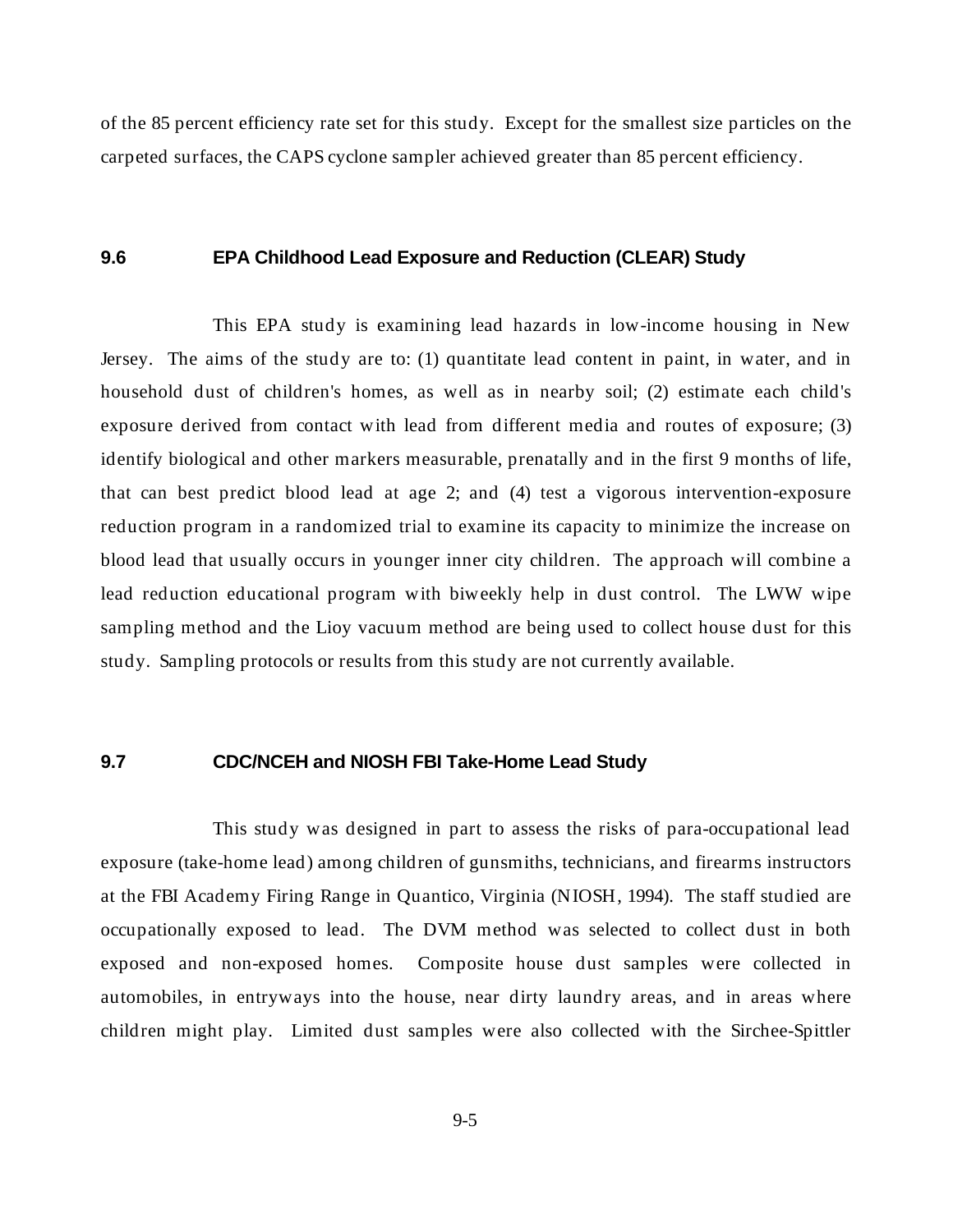method, side-by-side with selected DVM samples. Blood lead levels were also measured in children and adults. Results from this study are pending.

#### **9.8 NCLSH Comparison Study**

The National Center for Lead Safe Housing, through the Fannie Mae Foundation, funded a pilot study to field test five different sampling methods, side by side (Jacobs, 1993). The study was conducted by the University of Cincinnati, and its primary purpose was to identify sampling techniques to be used in the Lanphear (1995) Study. The sampling methods included the University of Cincinnati DVM method, the BRM-HVS3 sampler, the HUD wipe method, Farfel's wipe method, and the LWW wipe sampling method. Researchers from the University of Cincinnati collected five side-by-side samples in 20 homes, in three rooms per home, and two samples per room. One sample by each method was also collected on concrete outside of each home. Based on the results of the pilot, the DVM, BRM, and the HUD wipe sampling methods were used in the Lanphear Study.

#### **9.9 Lanphear Study**

The purpose of this study, awarded to a research group in Rochester, New York, was to assess the relationships between settled lead dust and blood lead levels in children, using three methods chosen from the NCLSH pilot study (Lanphear, 1995). Study objectives, as specified by the request for proposal, included quantifying the relationships among a wide range of settled dust levels and blood lead levels. Methods included using side-by-side vacuum and wipe sampling on floors, windowsills, and window wells in at least three rooms per dwelling unit, including the child's bedroom and the principal play area. Lead samples in other media were also collected including, but not limited to, paint, water, and soil.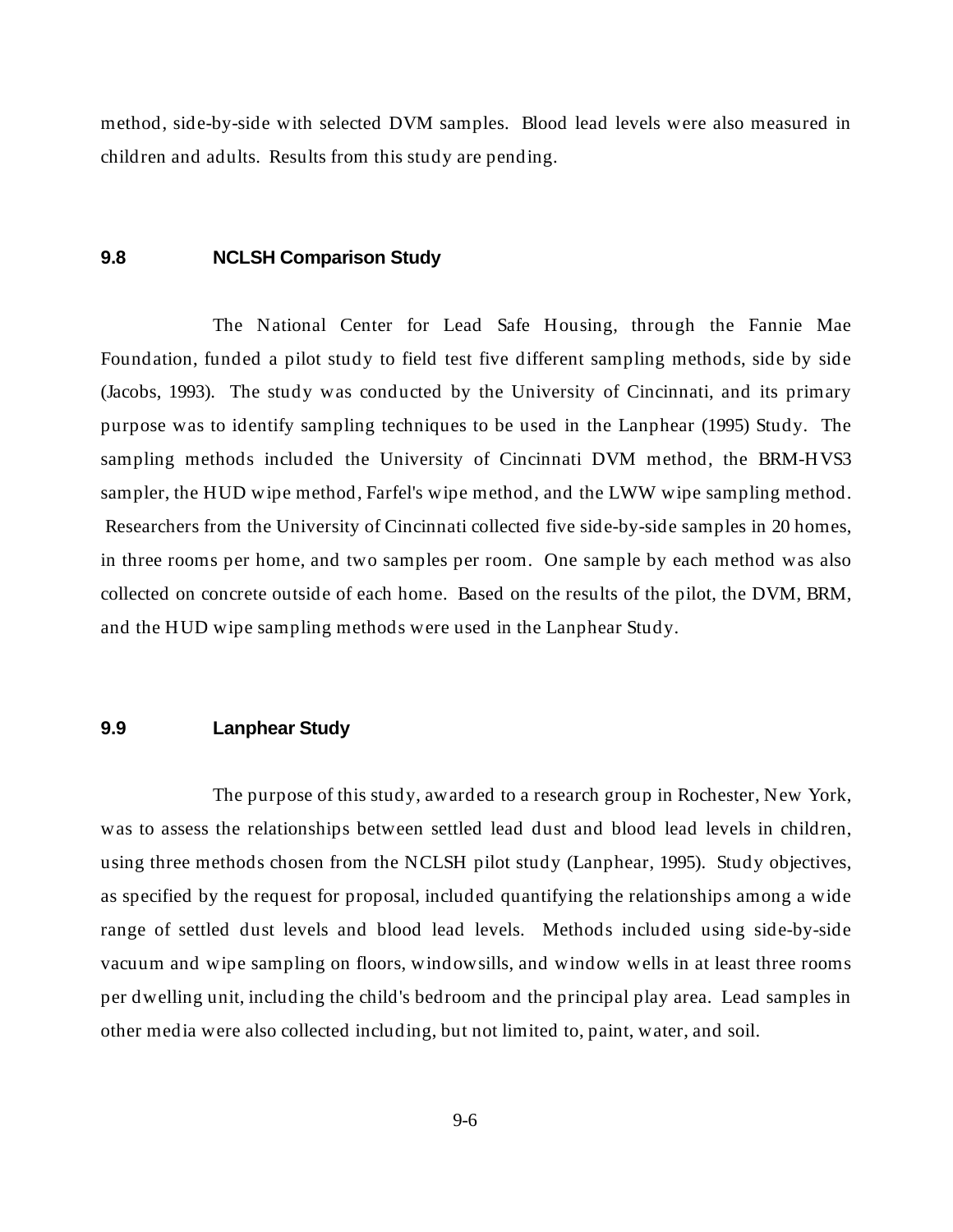A sample of at least 200 children, from a high lead-risk population of low socioeconomic status, was selected as participants for the study. Three different dust sampling methods, the DVM, the BRM, and the HUD wipe method were used to collect lead dust on various surfaces. The study attempted to obtain lead dust levels in terms of both lead loading and lead concentration (except for the wipe samples). The principal aim was to provide a sound foundation for the adoption of a health-based lead standard that would define dangerous levels of lead in house dust, using a single sampling and analytical method. Examining the independent contribution to blood lead levels from dust lead on floors, windowsills, and window wells was of particular importance.

#### **9.10 NIOSH Take-Home Study**

This NIOSH study, being conducted in collaboration with the New Jersey Department of Health, is designed to characterize the extent of take-home lead exposure in children of construction workers and the effect of such exposure on the blood lead levels of these children compared to neighborhood controls (Whelan, 1994). The primary objective of the study is to evaluate the extent of lead taken home from the workplace by New Jersey construction workers. A quantitative assessment of lead contamination in each home was made with the DVM vacuum method and the HUD wipe sampling method. The primary hypothesis to be tested is whether children of construction workers have significantly higher blood lead levels than neighborhood children of the same age whose parents are not employed in a lead-related industry. A secondary hypothesis concerns to what degree workplace hygiene practices (e.g., use of showers, changing facilities) influence the extent of lead taken home from the work site. Results from this study are forthcoming.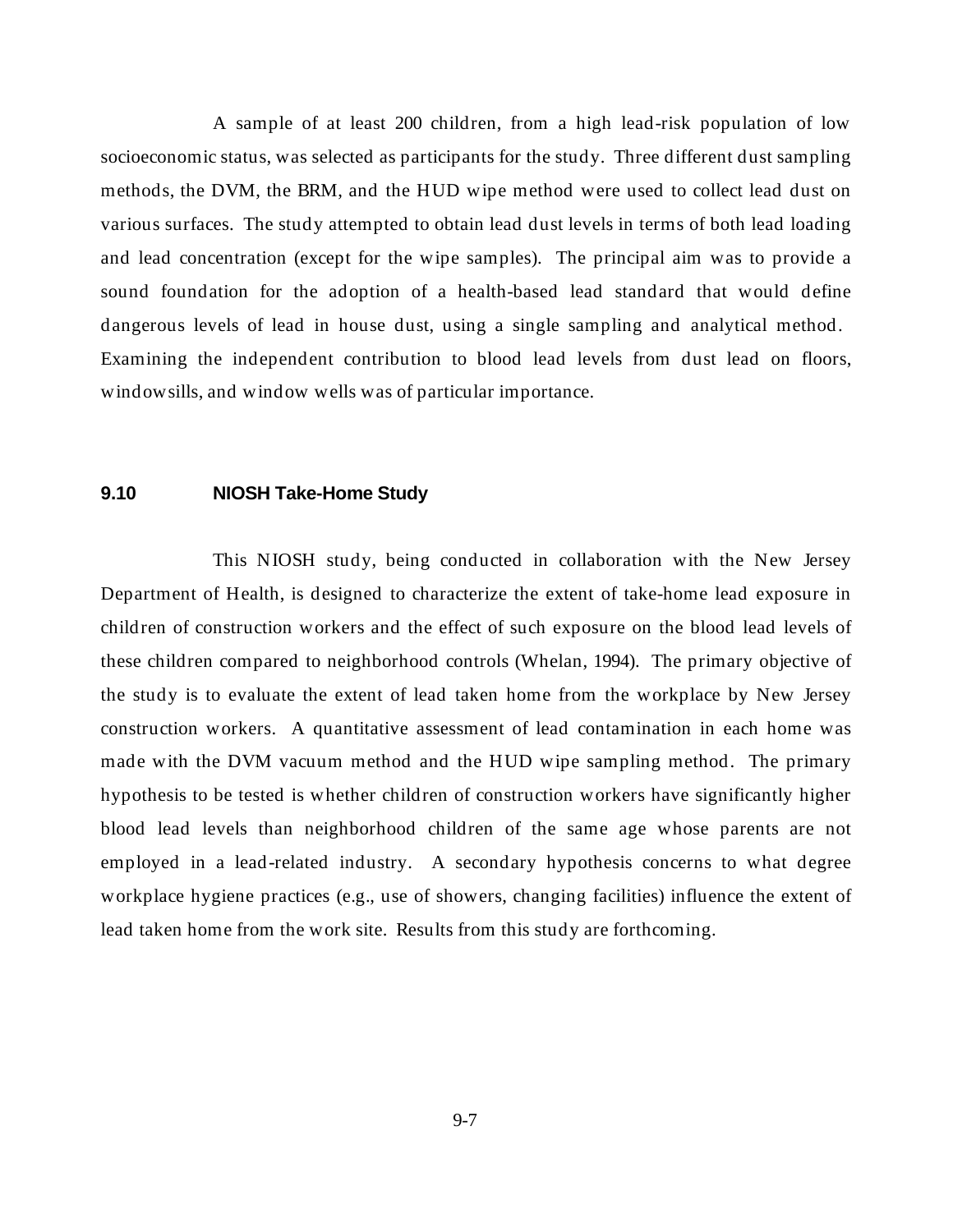#### **9.11 EPA/OPPT Laboratory Evaluation Study**

This project was undertaken by the EPA/ OPPT to evaluate house dust sampling methods and to assess the efficacy of typical household vacuuming on removing lead dust from residential surfaces (U.S. EPA, in press). The sampling methods tested include the BRM-HVS3, the CAP study Cyclone, the Blue Nozzle method, and the HUD wipe method. Lead dust sampling results from the National Survey of Lead-Based Paint in Housing were also reexamined, based on new information collected in the study about the performance of the Blue Nozzle method, which was used during the national survey of lead-based paint (U.S. HUD, 1990).

The results from the study indicate that the BRM and CAP study cyclone produced the highest recoveries across all substrates and particle size classes. The samplers, in order of decreasing lead recoveries across all substrates and particle sizes, were the BRM, the CAP study cyclone, the HUD wipe method, and the Blue Nozzle method. The lead recovery of the Blue Nozzle sampler was significantly lower than for the other samplers tested.

#### **9.12 EPA Nine-Home Lead Study**

This study was conducted in 1991 to evaluate sampling methods that can be used to estimate children's exposure to lead in the home. House dust samples were collected in nine homes with the original HVS3 sampler. Dislodgeable dust was also collected with a hand-press sampling technique and with a roller-sampler. The final report from this study has not yet been released.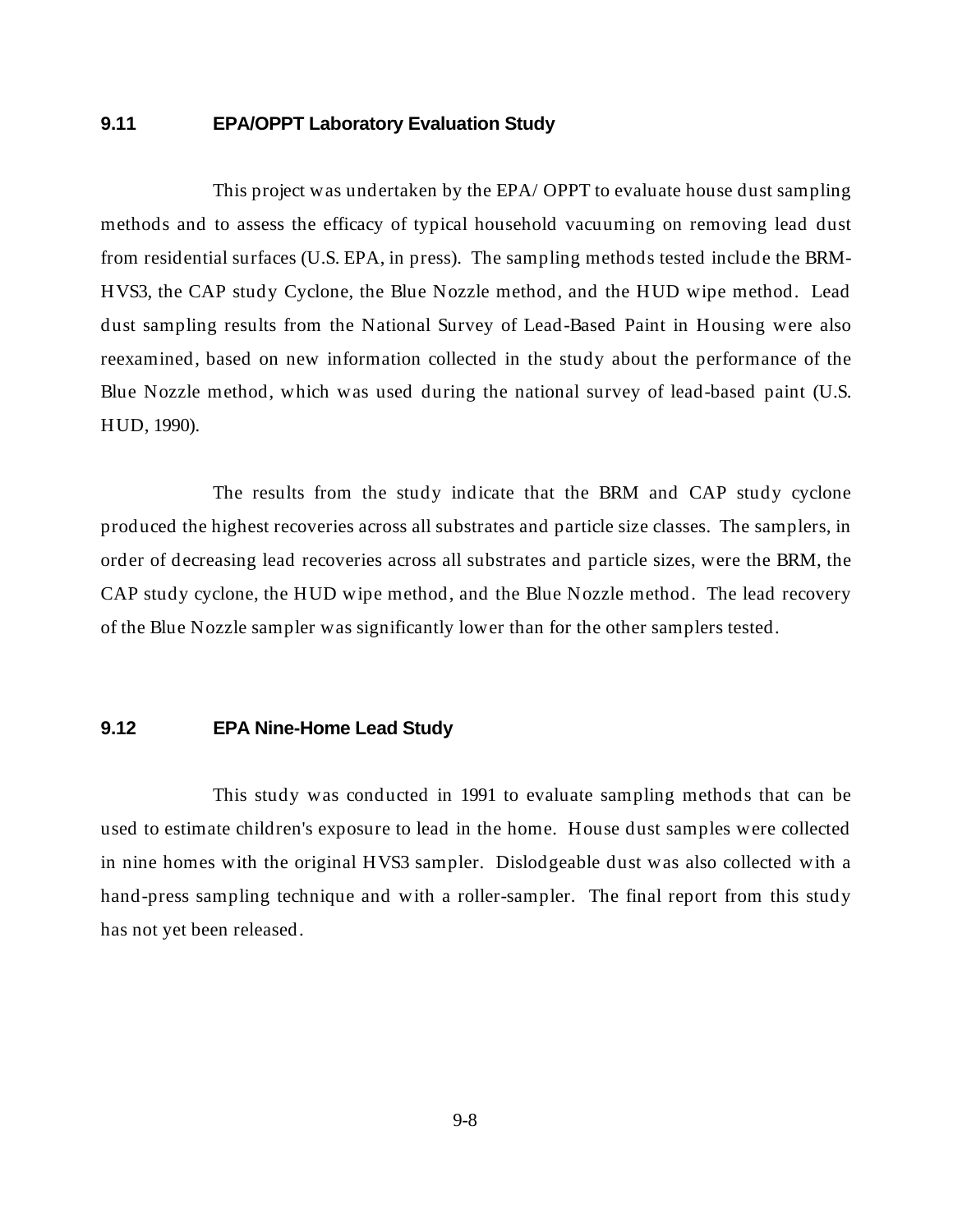### Table 9-1. Summary of Current Research and Dust Sampling Methods Used

| Sampling<br>Method            | Study               |            |              |            |                   |              |            |               |               |             |                     |              |
|-------------------------------|---------------------|------------|--------------|------------|-------------------|--------------|------------|---------------|---------------|-------------|---------------------|--------------|
|                               | <b>BRM</b><br>Pilot | <b>BRM</b> | CAP<br>Pilot | CAP        | <b>MRI</b><br>Eng | <b>CLEAR</b> | CDC        | ${\bf NCLSH}$ | Lan-<br>phear | $\rm NIOSH$ | EPA/<br><b>OPPT</b> | EPA9<br>Home |
| <b>Blue Nozzle</b>            | $\sqrt{ }$          |            | $\sqrt{ }$   |            | $\sqrt{ }$        |              |            |               |               |             | $\sqrt{}$           |              |
| Bioavailable<br>wipe (Farfel) | $\sqrt{ }$          |            |              |            |                   |              |            | $\sqrt{ }$    |               |             |                     |              |
| Total wipe<br>(HUD)           |                     |            | $\sqrt{ }$   | $\sqrt{ }$ |                   |              |            | $\sqrt{ }$    | $\sqrt{ }$    | $\sqrt{}$   | $\sqrt{ }$          |              |
| CAPS cyclone                  |                     |            |              | $\sqrt{}$  | $\sqrt{ }$        |              |            |               |               |             | $\sqrt{}$           |              |
| MRI in-line dust<br>collector |                     |            |              |            | $\sqrt{ }$        |              |            |               |               |             |                     |              |
| LWW wipe                      |                     |            |              |            |                   | $\sqrt{}$    |            | $\sqrt{}$     |               |             |                     |              |
| Lioy's vacuum                 |                     |            |              |            |                   | $\sqrt{ }$   |            |               |               |             |                     |              |
| <b>DVM</b>                    |                     |            |              |            |                   |              | $\sqrt{ }$ | $\sqrt{ }$    | $\sqrt{ }$    | $\sqrt{}$   |                     |              |
| BRM-HVS3                      |                     | $\sqrt{ }$ |              |            |                   |              |            | $\sqrt{ }$    | $\sqrt{ }$    |             | $\sqrt{}$           |              |
| HVS3-ASTM<br>D5438-93         |                     |            |              |            |                   |              |            |               |               |             |                     | $\sqrt{ }$   |
| Dislodgeable<br>methods       |                     |            |              |            |                   |              |            |               |               |             |                     | $\sqrt{ }$   |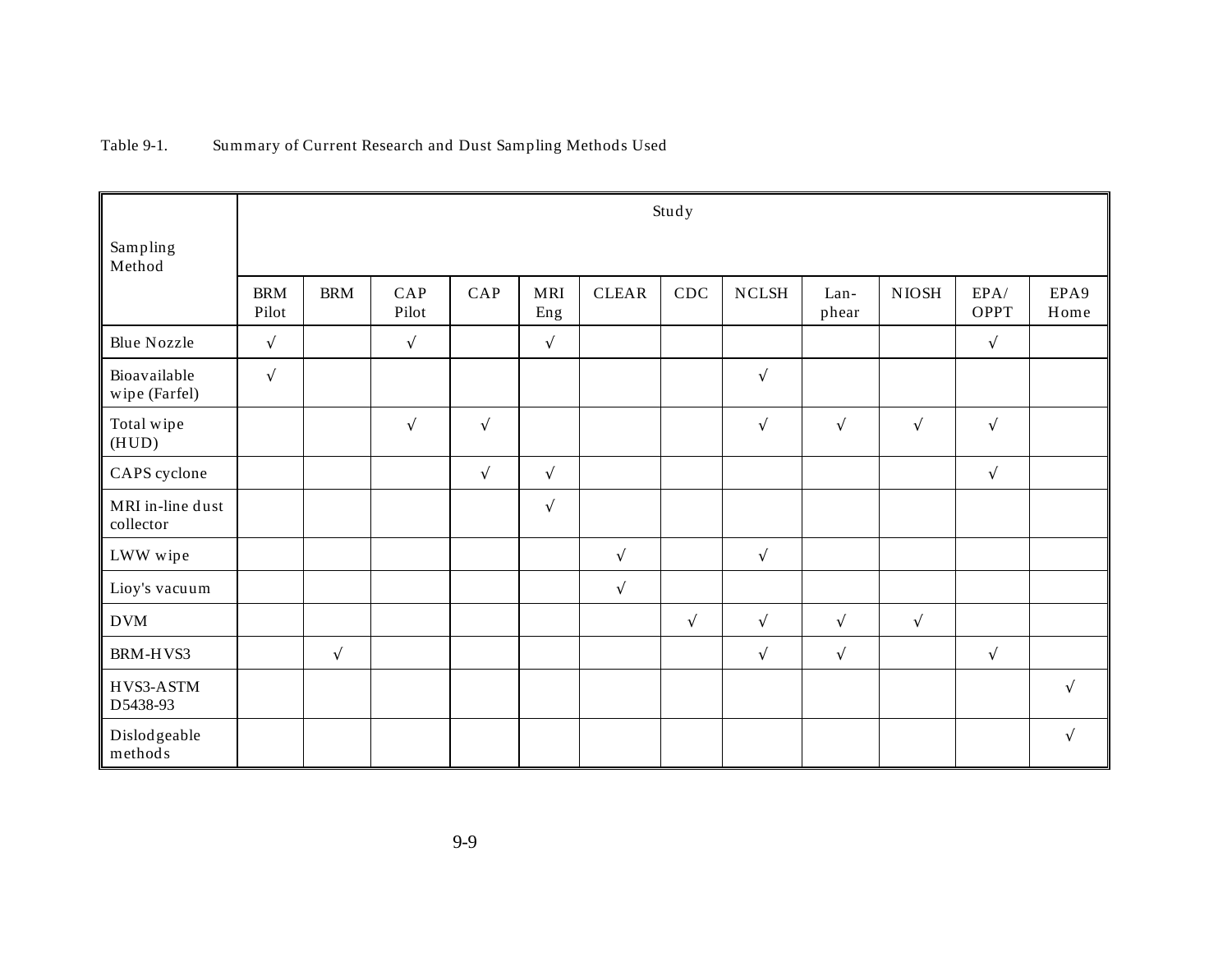#### **10. CONCLUSIONS AND RECOMMENDATIONS**

This report has presented critical concepts about house lead dust sampling, reviewed current literature and research, and compared numerous sampling techniques and procedures. The following unresolved points reiterate main themes throughout the report:

- n Dust sampling methods vary substantially in performance both between methods and within methods on different surface types.
- n There is no standardized way to compare and characterize dust samplers.
- n It is not clear what the best sampling strategies are to predict children's lead exposure.
- nThere are currently no health-based standards for house dust.
- n No scientific studies have compared the merits of measuring lead dust concentration in addition to lead loading during primary prevention lead risk assessment.
- n The spatial and temporal variability of dust lead loading and lead concentration are not well known.

As shown throughout this report, much research has been done and much still remains to be done. One important area for research is the development of a standardized method to characterize house dust samplers to establish a baseline for the future. Ideally these characterization studies should be conducted in the field with corresponding information on children's blood lead levels. Further work is also needed to assess the usefulness of laboratory characterization studies. After these analyses are complete, it may be possible to compare different sampling methods and make meaningful interpretations of the inherent differences in results from one method to another. Health-based household dust lead standards, when they are developed, may need to be adjusted for a particular sampler because relative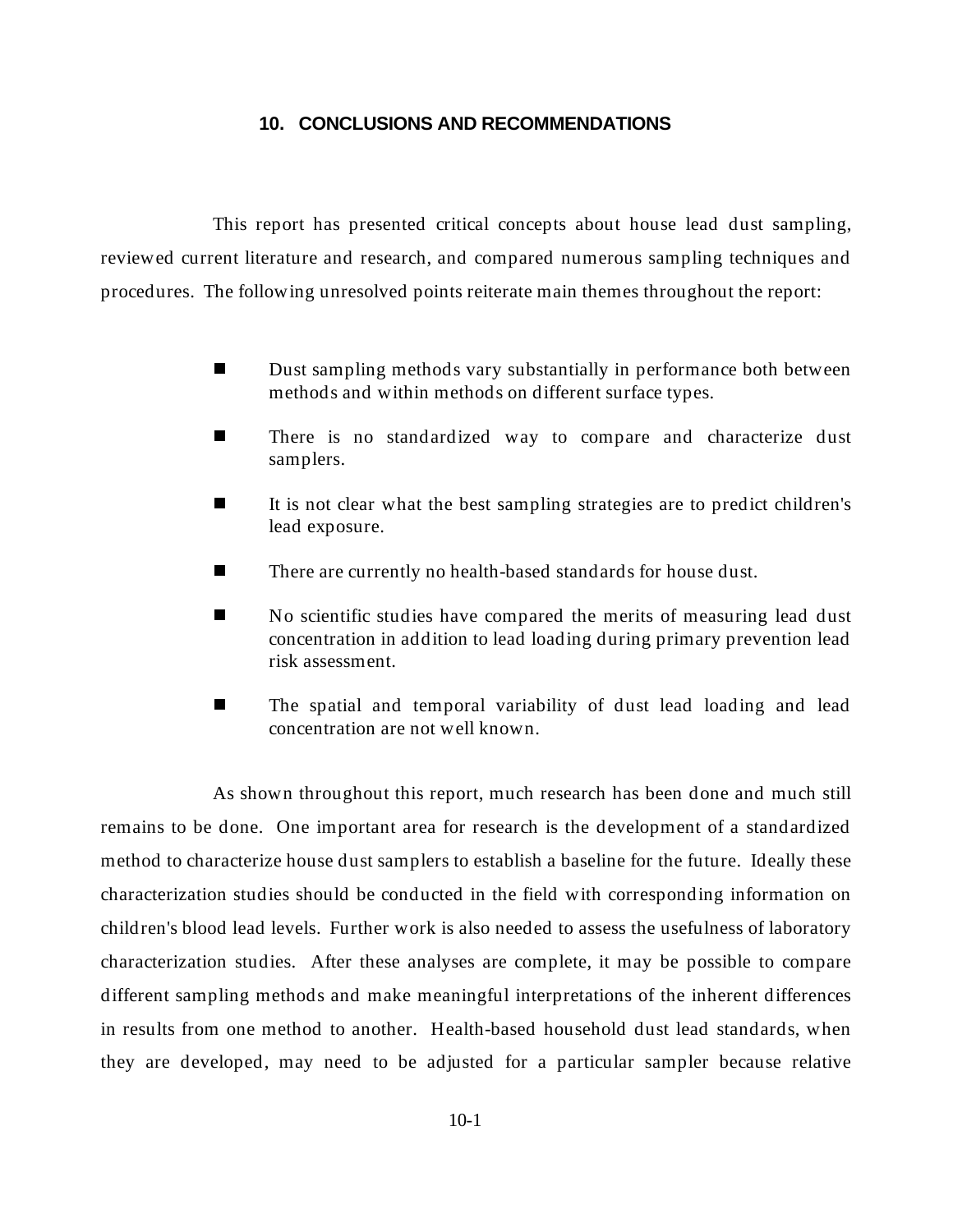differences may affect relationships with blood lead levels. The ability to adjust sampling results based on their actual relationship to children's blood lead levels is necessary because many of the different sampling methods described in this report will continue to be used for the foreseeable future.

Other recommendations include conducting further research to examine the dust/ blood lead relationship. Numerous studies have documented this relationship but usually with only one sampling method and one sampling strategy. Future studies are needed with objectives similar to those of the Lanphear (1995) study, which assessed different sampling methods side by side, and compared their results to children's blood lead levels. However, only one sampling strategy was used, even in the Lanphear study.

Because data are limited or questionable, further research is needed on the characteristics of dust that sticks to children's hands and that which is ingested. New, powerful, analytical research tools are available today that may permit a close look at the properties of this dust. Dust adherence on children's hands should be re-examined to see if new findings with more sophisticated equipment agree with previous findings.

Practitioners should refer to the HUD Guidelines for the Evaluation and Control of Lead-Based Paint Hazards in Housing (U.S. HUD, June 1995) for guidance on how to collect settled dust samples. The Guidelines were released in August 1995 and are available by calling HUD USER at 1-800-245-2691. The EPA has released Residential Sampling for Lead: Protocols for Dust and Soil Sampling (EPA 747-R-95-001) which can be obtained by calling the National Lead Information Center Clearinghouse at 1-800-424-LEAD. This document provides guidance for the collection of settled dust samples. Finally, the American Society for Testing and Materials (ASTM) has established a subcommittee on Abatement of Lead Hazards in Buildings. As part of this subcommittee, consensus standards have been and are being developed for a variety issues related to sampling house dust for lead.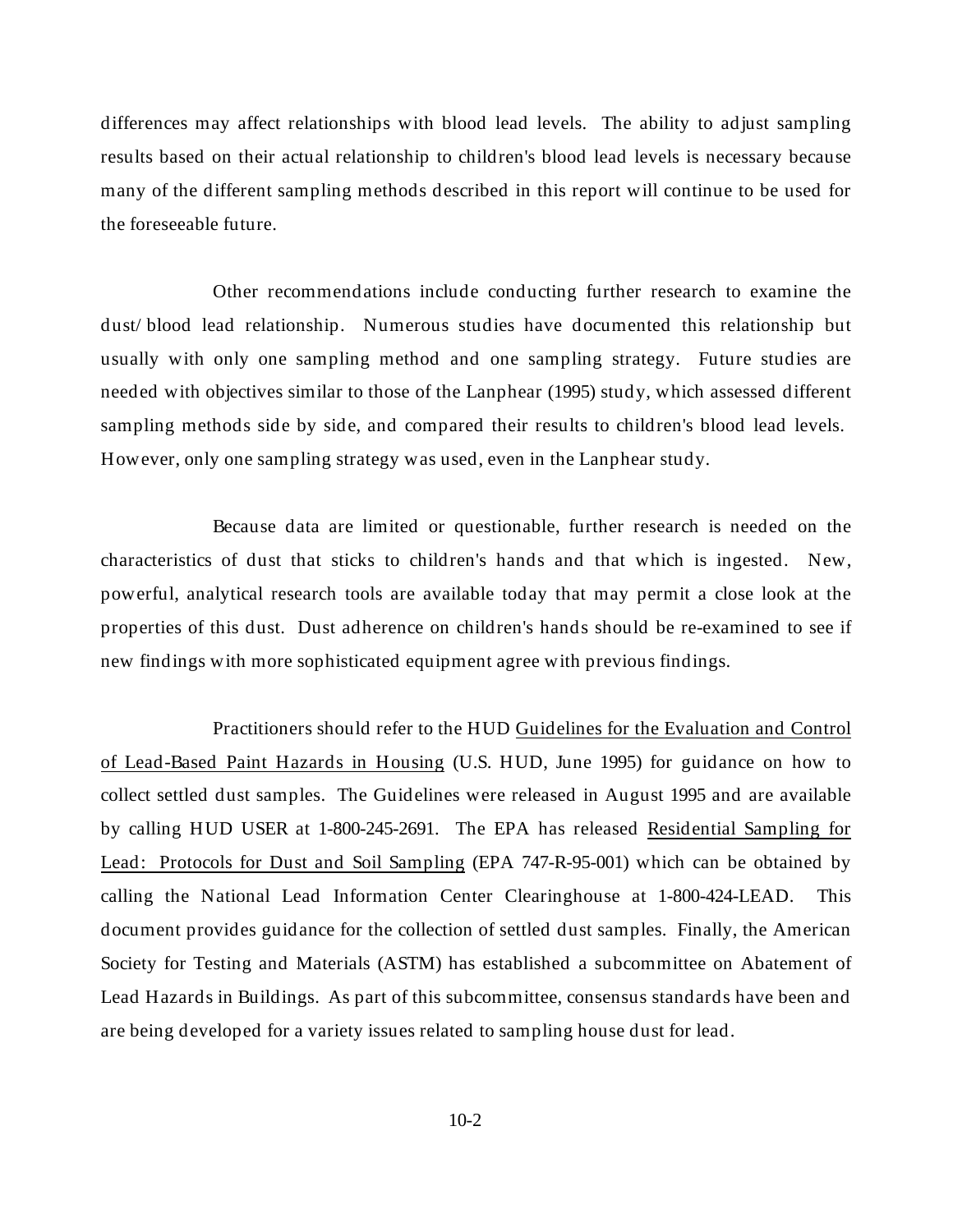#### **11. BIBLIOGRAPHY**

- Adgate, John (1995, February 1). [personal conversation], Environmental and Occupational Health Sciences Institute, University of New Jersey School of Dentistry and Medicine, Piscataway, NJ.
- American Society of Testing and Materials (ASTM) (1987). Evaluation of carpet-embedded dirt removal effectiveness of household vacuum cleaners (F608-79). *Annual Book of ASTM Standards*, Vol. 15., 07. American Society of Testing and Materials, Philadelphia, PA.
- American Society Testing and Materials (ASTM) (1993). Method D 5438-93. Standard practice for collection of dust from carpeted floors for chemical analysis. ASTM, 1916 Race St., Philadelphia., PA 19103; (215) 977-9679.
- Ashley, K. (1993, August). "Composite dust sampling with pre-moistened disposable wipes." [private conversation], National Institute for Occupational Safety and Health.
- Ashley, K. (1994, February). "Digestion methods for lead analysis." [private conversation], National Institute for Occupational Safety and Health.
- Ashley, K. and McKnight, M.E. (1994). Lead abatement in buildings and related structures: ASTM standards for identification and mitigation of lead hazards. ASTM E06.23 activities published in *ASTM Standardization News*.
- Barltrop, D. and Meek, F. (1979, July/ August). Effect of particle size on the lead absorption. *Gutmann Archives of Environmental Health*, 280-285.
- Barratt, R.S. (1990). An assessment of dust analysis: with particular reference to lead and certain other metals. *International Journal of Environmental Analytical Chemistry*, 40, 77- 97.
- Battelle Report to the EPA/ OPPT (1992, July 9). "Lead-based paint abatement and repair and maintenance pilot study."
- Battelle Report to the EPA/ OPPT. (1992) "Comprehensive abatement performance pilot study: Volume I -- Results of lead data analysis."
- Battelle Report to the EPA/ OPPT (1995). "Comprehensive abatement performance study. Volume II: Detailed Statistical Results."
- Blume, K. (1993, July 2). Review of the first draft of this report.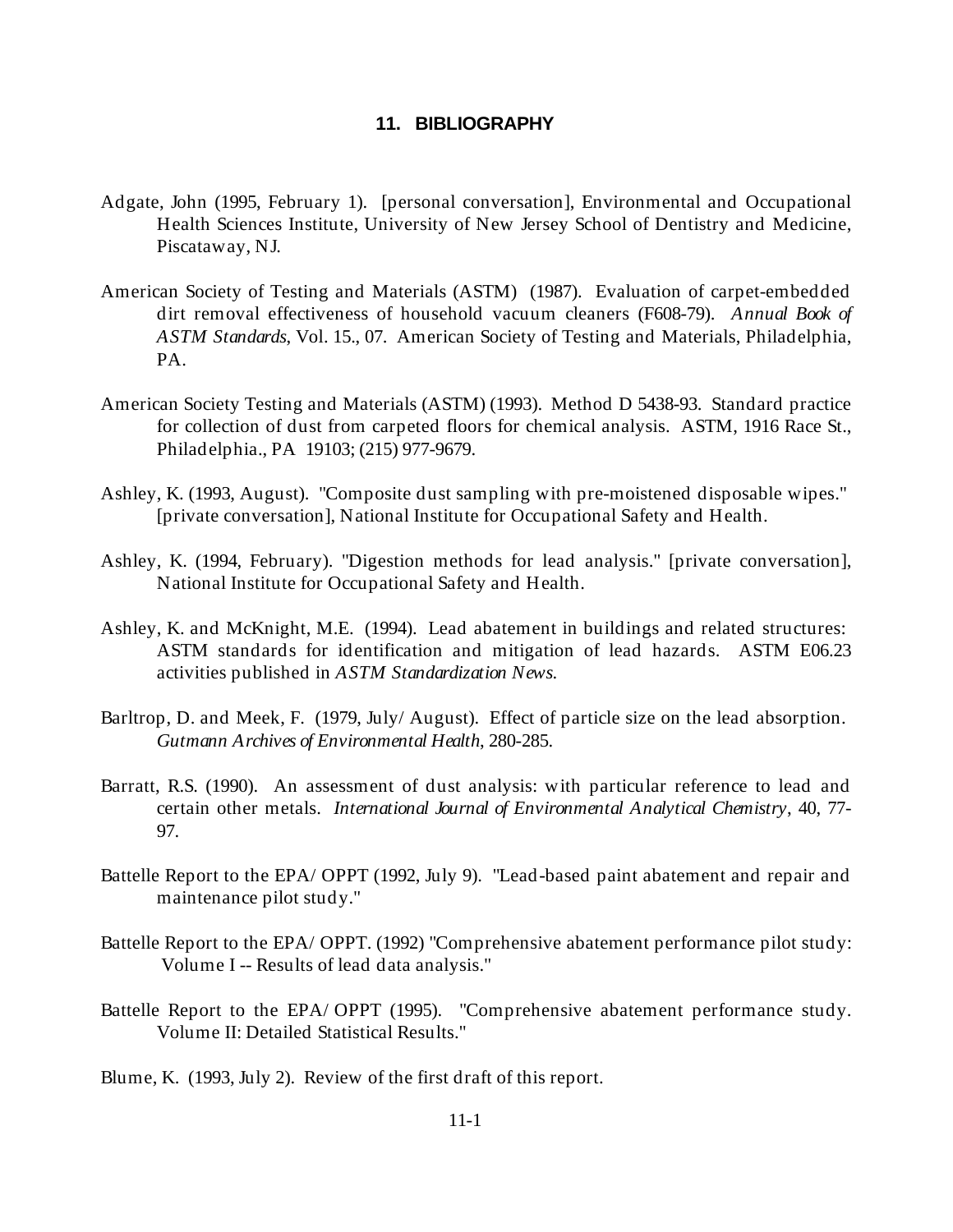- Borschein, R.L., et al. (1985). The influence of social and environmental factors on dust lead, hand lead, and blood lead levels in young children. *Environmental Research*, 38, 108- 118.
- Bornschein, R.L., et al. (1986). Exterior surface dust lead, interior house dust lead and childhood lead exposure in an urban environment. *Trace Substances in Environmental Health*, 322-332.
- Breen, J.J. and Stroup, C.R. (1995). Lead poisoning: exposure, abatement, and regulation. CRC Press, Inc.
- Budd, W.T., Roberts, J.W., and Ruby, M.G. (1990). Field evaluation of a high volume surface sampler for pesticides in floor dust. EPA 600/ 3-90/ 030.
- Butte-Silver Bow Department of Health and University of Cincinnati Department of Environmental Health. (1991, June 10). "The Butte-Silver Bow environmental health lead study." Draft Final Report.
- Camann, D.E. and Lewis, R.G. (1990, July 29 to August 3). Trapping of particle-associated pesticides in indoor air by polyurethane foam and exploration of soil track-in as a pesticide source. Proceedings of the 5th International Conference on Indoor Air Quality and Climate, Toronto.
- Centers for Disease Control. (1991). Strategic plan for the elimination of childhood lead poisoning. U.S. Department of Health and Human Services, Public Health Service, Centers for Disease Control.
- Charney, E., Kessler, B., Farfel, M., and Jackson, D. (1983). Childhood lead poisoning: A controlled trial of the effect of dust-control measures on blood lead levels. *New England Journal of Medicine*, 309 (18), 1089-1093.
- Chavalitnitikul, C. and Levin, L. (1984). A laboratory evaluation of wipe testing based on lead oxide surface contamination. *American Industrial Hygiene Association Journal*, 45 (5), 311- 317.
- Clark, S., et al. (1991). Urban lead exposures of children in Cincinnati, Ohio. *Chemical Speciation and Bioavailability*, 3(3/ 4), 163-171.
- Davidson, C.L. and R.W. Elias (1986). Environmental concentrations and potential pathways to human exposure. U.S. Environmental Protection Agency: Research Triangle Park, NC, Air Quality Criteria for Lead, Chapter 7.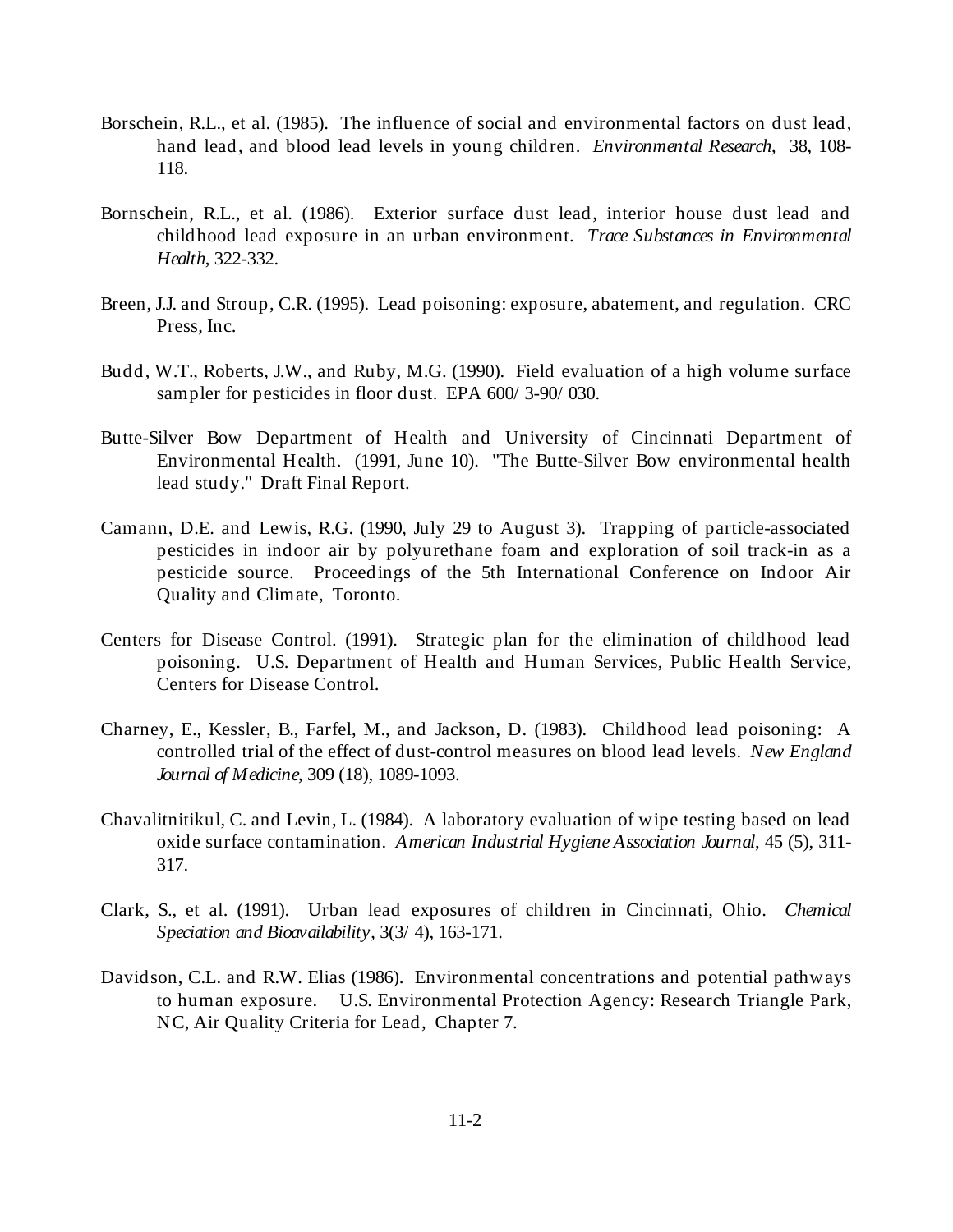- Davies, D.J.A., Thornton, I., Watt, J.M., Culbard, E.B., Harvey, P.G., Delves, H.T., Sherlock, J.C., Smart, G.A., Thomas, J.F.A., and Quinn, M.J. (1990). Lead intake and blood lead in two-year-old U.K. urban children. *The Science of the Total Environment*, 90, 13-29.
- Derosa, C.T., Choudhury, H., and Peirano, W.B. (1991). An integrated exposure/ pharmacokinetic based approach to the assessment of complex exposures. Lead: A Case Study. *Toxicology and Industrial Health*, 7 (4), 231-248.
- Diemel, J.A.L., Brunekreef, B., Boleij, J.S.M., Biersteker, K., and Veenstra, S.J. (1981). The Arnhem lead study. II. Indoor Pollution, and Indoor/ Outdoor Relationships. *Environmental Research*, 25, 449-456.
- Driver, J.H., Konz, J.J., and Whitmyre, G.K. (1989). Soil adherence to human skin. *Bulletin of Environmental Contaminants and Toxicology*, 43, 814-820.
- Duggan, M.J., Inskip, M.J., Rundle, S.A., and Moorcroft, J.S. (1985). Lead in playground dust and on the hands of school children. *The Science of the Total Environment*, 44, 65-79.
- Duggan, M.J. and Inskip, M.J. (1985). Childhood exposure to lead in surface dust. *Public Health Review*, 13, 2-54.
- Elias, R.W. (1994, January 10-11). "Collection of lead-containing dust using walk-off mats," presented at the National Human Exposure Assessment Survey (NHEXAS) Workshop to Identify Optimal Dermal Exposure Sampling Methodologies. Atmospheric Research and Exposure Assessment Laboratory, U.S. Environmental Protection Agency, Research Triangle Park, NC.
- Eller, P.M., Ed. (1984). *NIOSH Manual of Analytical Methods,* 3th ed., Cincinnati, OH: U.S. Department of Health and Human Services, Centers for Disease Control and Prevention, National Institute for Occupational Safety and Health. Publication Number 84-100.
- Eller, P.M., Ed. (in Press). *NIOSH Manual of Analytical Methods*, 4th ed., Cincinnati, OH: U.S. Department of Health and Human Services, Centers for Disease Control and Prevention, National Institute for Occupational Safety and Health. Method #0700.
- Ewers, L. (1993, April 20). "House Dust Characteristics" [personal conversation]. Dr. Linda Ewers, National Institute for Occupational Safety and Health.
- Farfel, M.R. and Chisolm, J.J. (1990). Health and Environmental outcomes of traditional and modified practices for abatement of residential lead-based paint. *American Journal of Public Health*, 80 (10), 1240-1245.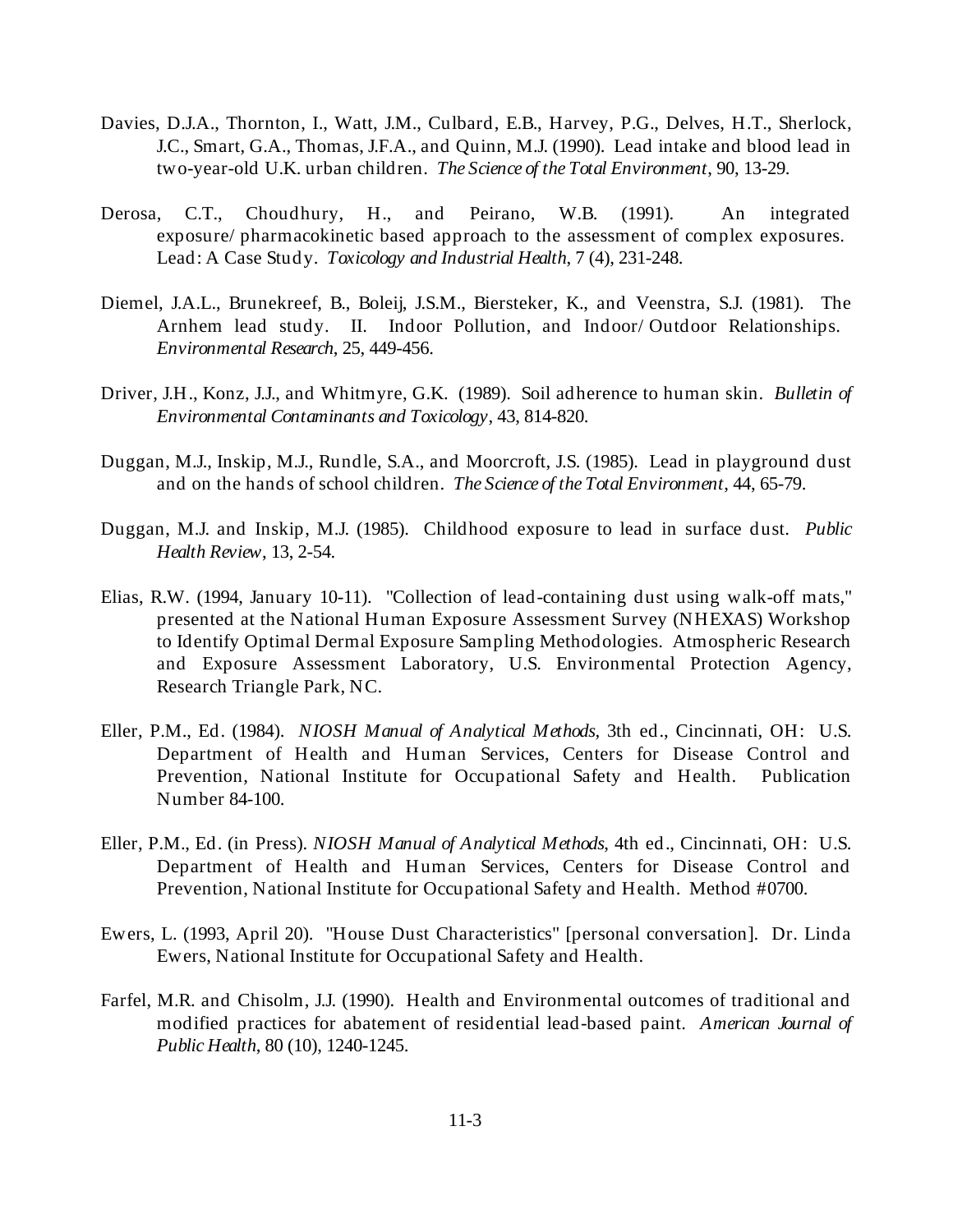- Farfel, M.R. and Chisolm, J.J. (1991). An evaluation of experimental practices for abatement of residential lead-based paint: Report on a pilot project. *Environmental Research*, 55, 199- 212.
- Farfel, M.R. (1993, March 23). "Origin of the MD dust-lead clearance numbers." [personal conversation]. Dr. Mark Farfel, Department of Health Policy and Management, Kennedy Krieger Institute, Baltimore, MD.
- Farfel, M.R. (1993, March 23). "Modified HVS3 sampler vs. MRI particle separation chamber." [personal conversation]. Dr. Mark Farfel, Department of Health Policy and Management, Kennedy Krieger Institute.
- Farfel, M.R. (1993, July 25-29). "The lead paint abatement and repair and maintenance study in Baltimore." Presented at the American Society Testing and Materials (ASTM) Boulder Conference on Lead in Paint, Soil, and Dust.
- Farfel, M.R., et al. (1994). Comparison of two cyclone-based collection devices for the evaluation of lead-containing residential dusts. *Applied Occupational and Environmental Hygiene Journal*, 9(3), 212-217.
- Farfel, M.R. and Rohde, C.A. (1995). Determination of Environmental Lead, Using Compositing of House Dust Samples. Chapter 26 in Breen, J.J. and Stroup, C.R. (1995). Lead poisoning: exposure, abatement, and regulation. CRC Press, Inc.
- Fergusson, J.E. and Kim, N.D. (1991). Trace elements in street and house dusts: Sources and speciation. *The Science of the Total Environment*, 100, 125-150.
- Fortman, R.C., et al. (1991). Final report of the house dust/ infant pesticides exposure study (HIPES). Methods Research Branch, Atmospheric and Exposure Assessment Laboratory, Office of Research and Development, U.S. Environmental Protection Agency.
- Fortman, R.C., Sheldon, L.S., Camann, D.E., and Lewis, R.G. (1991, May). Field measurement methods to assess exposure of children to pesticides in the home. Presented at the EPA/ A&WMA International Symposium on Measurement of Toxic and Related Air Pollutants, Durham, NC.
- Hirsh, J. (1993, March 24). "Modified HVS3 sampler." [personal conversation]. Jack Hirsh, President, CS3, Inc.
- Hoppin, J. (1993, April 21). "Kinetics of Lead in Children." [personal conversation]. Jane Hoppin, Ph.D. Student, Harvard School of Public Health.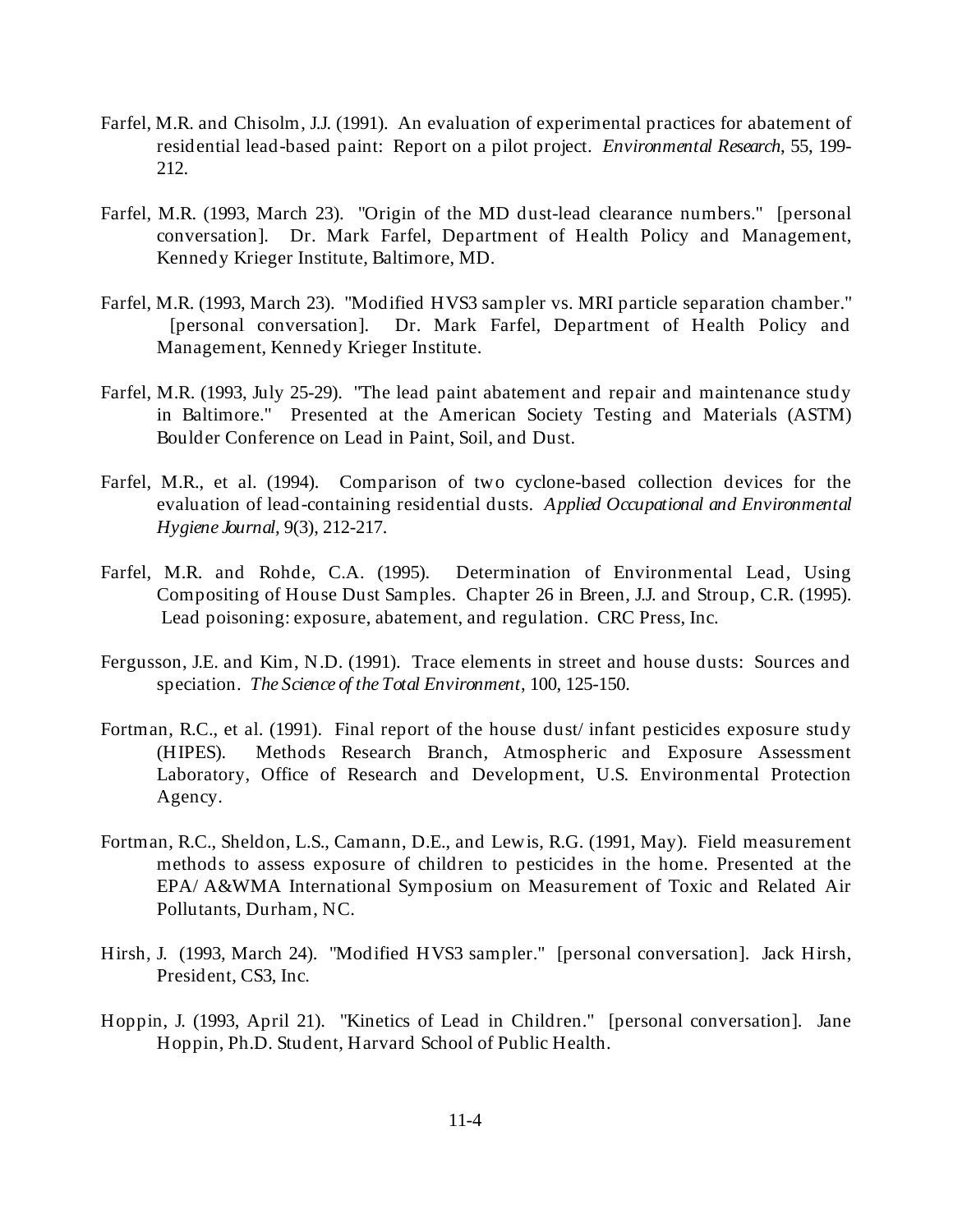- Jacobs, D.E., Menreath, W.B., Succop, P.A., Cohen, R., Clark, S.C., and Bornschein, R.L. (1993, June 15). A comparison of five sampling methods for settled lead dust: A pilot study. Preliminary Draft Report.
- Jacobs. D.E. ("1993, November 17). Feasibility of analyzing composite wipe samples for lead." Memo by Dave Jacobs, Deputy Director, National Center for Lead Safe Housing. Available from the National Center for Lead-Safe Housing, 10227 Wincopin Circle, Suite 205, Columbia, MD 21044.
- Jensen, H. (1992). Lead in Household Dust. *The Science of the Total Environment*, 114, 1-6.
- Kaye, W.E., Novotny, T.E., and Tucker, M. (1987). New ceramics-related industry implicated in elevated blood lead levels in children. *Archives of Environmental Health*, 42 (2), 161- 164.
- Lanphear, B., et al. (June, 1995). The relationship of lead-contaminated house dust and blood lead levels among urban children. Final Report by the Department of Pediatrics, Biostatistics, and Environmental Medicine, The University of Rochester School of Medicine, Rochester, New York, and The National Center for Lead-Safe Housing. U.S. Department of Housing and Urban Development Grant # MLDP T0001-93.
- Laxen, D.P.H., Raab, G.M., and Fulton, M. (1987). Children's blood lead and exposure to lead in household dust and Water -- A basis for an environmental standard for lead in dust. *The Science of the Total Environment*, 66, 235-244.
- Lepow, M.L., Bruckman, L., Rubino, R.A., Markowitz, S., Gillette, M., and Kapish, J. (1974). Role of airborne lead in increased body burden of lead in Hartford children. *Environmental Health Perspectives*, 7, 99-102.
- Levallois, P., Lavoie, M., Goulet, L., Nantel, A.J., and Gingras, S. (1991). Blood lead levels in children and pregnant women living near a lead-reclamation plant. *Canadian Medical Association Journal*, 144 (7), 877-885.
- Lewis, R.G., Bond, A.E., et al. (1991, June 16-21). Determination of routes of exposure of infants and toddlers to household pesticides: A pilot study to test methods. Presented at the Air and Waste Management Association, Vancouver, BC.
- Lewis, R.G. (1993, March 31) "Modified HVS3 sampler." [personal conversation]. Dr. Robert G. Lewis, Chief, Methods Research Branch, AREAL/ ORD, U.S. Environmental Protection Agency.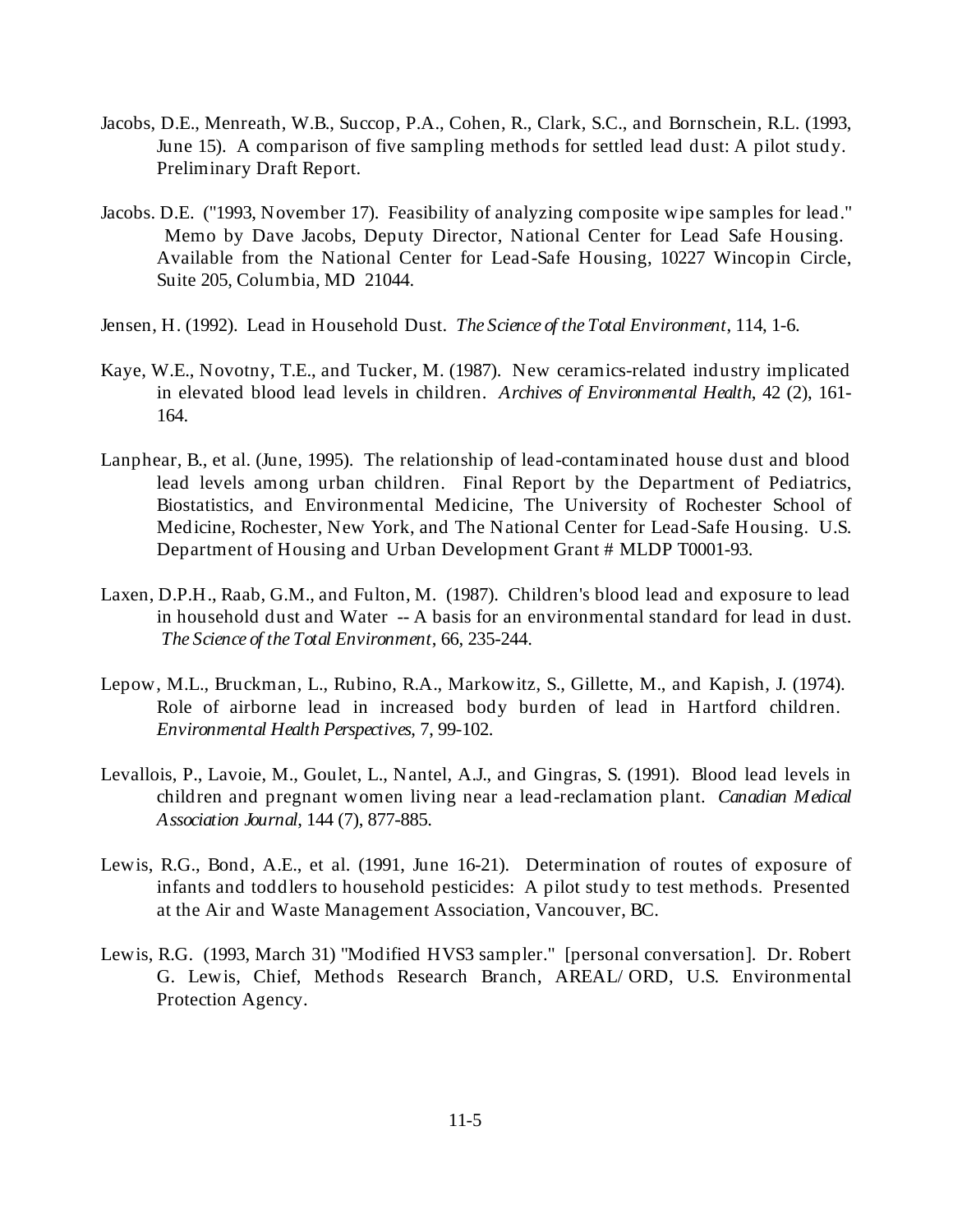- Lim, B.S., Schwemberger, J.G., Constant, P., and Bauer, K. (1995). Vacuum sampling of settled dust for lead analysis. Chapter 23 in Breen, J.J. and Stroup, C.R. (1995). Lead poisoning: exposure, abatement, and regulation. CRC Press, Inc.
- Lioy, P.J., Freeman, N.C.G., Wainman, T., Stern, A.H., Boesch, R., Howell, T., and Shupack, S.I. (1992). Microenvironmental analysis of residential exposure to chromium-laden wastes in and around New Jersey homes, *Risk Analysis*, 12 (2), 287-299.
- Lioy, P.J., Wainman, T., and Weisel, C. (1993). A wipe sampler for the quantitative measurement of dust on smooth surfaces: Laboratory performance studies. *Journal of Exposure Analysis and Environmental Epidemiology*, 3 (3), 315-330.
- Matte, T.D., Figueroa, J.P., et al. (1989). Lead poisoning among household members exposed to lead-acid battery repair shops in Kingston, Jamaica. *International Journal of Epidemiology*, 18 (4), 874-881.
- Matte, T.D. (1994, March and September). "Comments on lead risk assessment" in his peer review comments of this report.
- McArthur, B. (1992). Dermal measurement and wipe sampling methods: A review. *Applied Occupational and Environmental Hygiene*, 7 (9), 599-606.
- Menreath, B. (1991, August). "University of Cincinnati dust sampling method." [private conversation]. Bill Menreath, Researcher, Department of Environmental Health, University of Cincinnati, OH.
- Midwest Research Institute. (1991, May 8). "Analysis of soil and dust samples for lead (Pb). Final report." Submitted to U.S. Environmental Protection Agency, Office of Toxic Substances.
- Midwest Research Institute (1992, January). Engineering study to explore improvements in vacuum dust collection. Submitted to U.S. Environmental Protection Agency, Office of Toxic Substances.
- Millson, M., Eller, P.M., and Ashley, K. (1994). Evaluation of wipe sampling materials for lead in surface dust. *American Industrial Hygiene Association Journal*, 55(4), 339-342.
- Moffat, W.E. (1989). Blood lead determinants of a population living in a former lead mining area in southern Scotland. *Environmental Geochemistry and Health*, 11 (1), 3-8.
- Midwest Research Institute (1993, October 30). Engineering study to explore improvements in vacuum dust collection. Report to the U.S. Environmental Protection Agency, Office of Toxic Substances.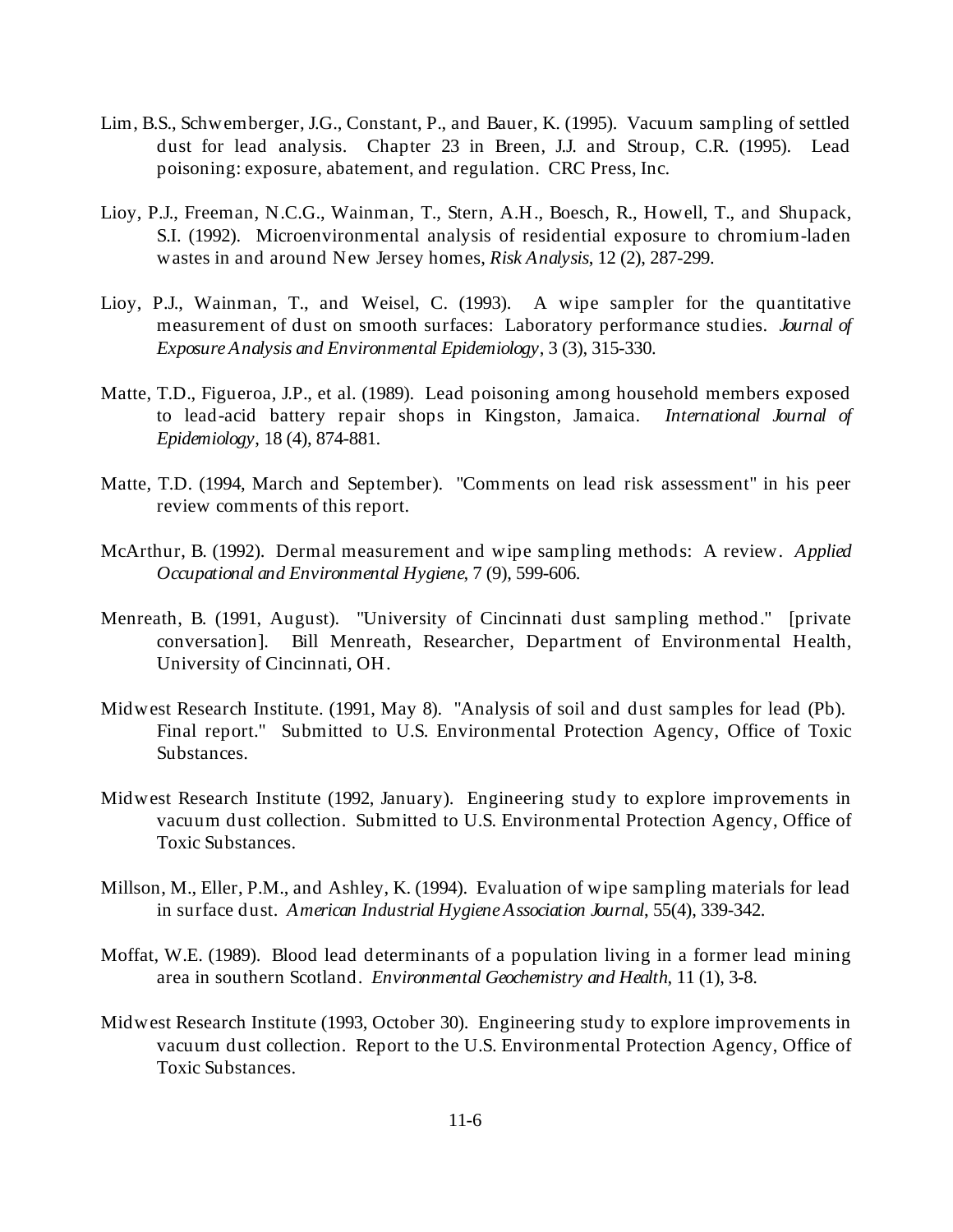- National Institute for Occupational Safety and Health (1994, January 25). Close-out letter for HETA 92-052.
- Needleman, H. and Scanlon, J. (1973). Getting the lead out. *New England Journal of Medicine*, 28, 466.
- Occupational Safety and Health Administration: (1990). Sampling Surfaces for Surface Contamination. *Industrial Hygiene Technical Manual*, Chapter 2.
- Pella, P. (1993, April 19). "XRF Dust Lead Analysis." [personal conversation]. Dr. Peter Pella, National Institute of Standards and Technology.
- Prpic-Majic, D., Pongracic, J., Hrsak, J., and Pizent, A. (1992). A follow-up study in a lead smelter community following the introduction of an effective pollution control system. *Israel Journal of Medical Science*, 28(8-9), 548-556.
- Que Hee, S.S., Peace, B., Clark, C.S., Boyle, J.R., Bornshein, R.L., and Hammond, P.B. (1985). Evolution of efficient methods to sample lead sources, such as house dust and hand dust, in the homes of children. *Environmental Research*, 38; 77-95.
- Que Hee, S.S. (1993, April 1). "University of Cincinnati dust sampling method." [private conversation]. Dr. Shane S. Que Hee, Professor of Environmental Health, UCLA.
- Rabinowitz, M., Leviton, A., Needleman, H., Bellinger, D., and Waternaux, C. (1985). Environmental correlates of infant blood lead levels in Boston. *Environmental Research*, 38, 96-107.
- Research Triangle Institute and Engineering Plus (1990, June 29). Development of a high volume small surface sampler. Final Report. EPA Contract No. 68-02-4544.
- Rinehart, R.D. and Yanagisawa, Y. (1993). Para-occupational exposures to Pb and Sn carried by electric cable splicers. *American Industrial Hygiene Association Journal*, 54 (120), 593- 599.
- Roberts, J.W., Ruby, M.G., and Warren, G.R. (1987). Mutagenic activity of house dust. In *Short-Term Bioassays in the Analysis of Complex Environmental Mixtures* V. Plenum Press, New York and London.
- Roberts, J.W. and Camens, D.E. (1989). Pilot study of a cotton glove press test for assessing exposure to pesticides in house dust. *Bulletin of Environmental Contamination and Toxicology*. 43: 717-724.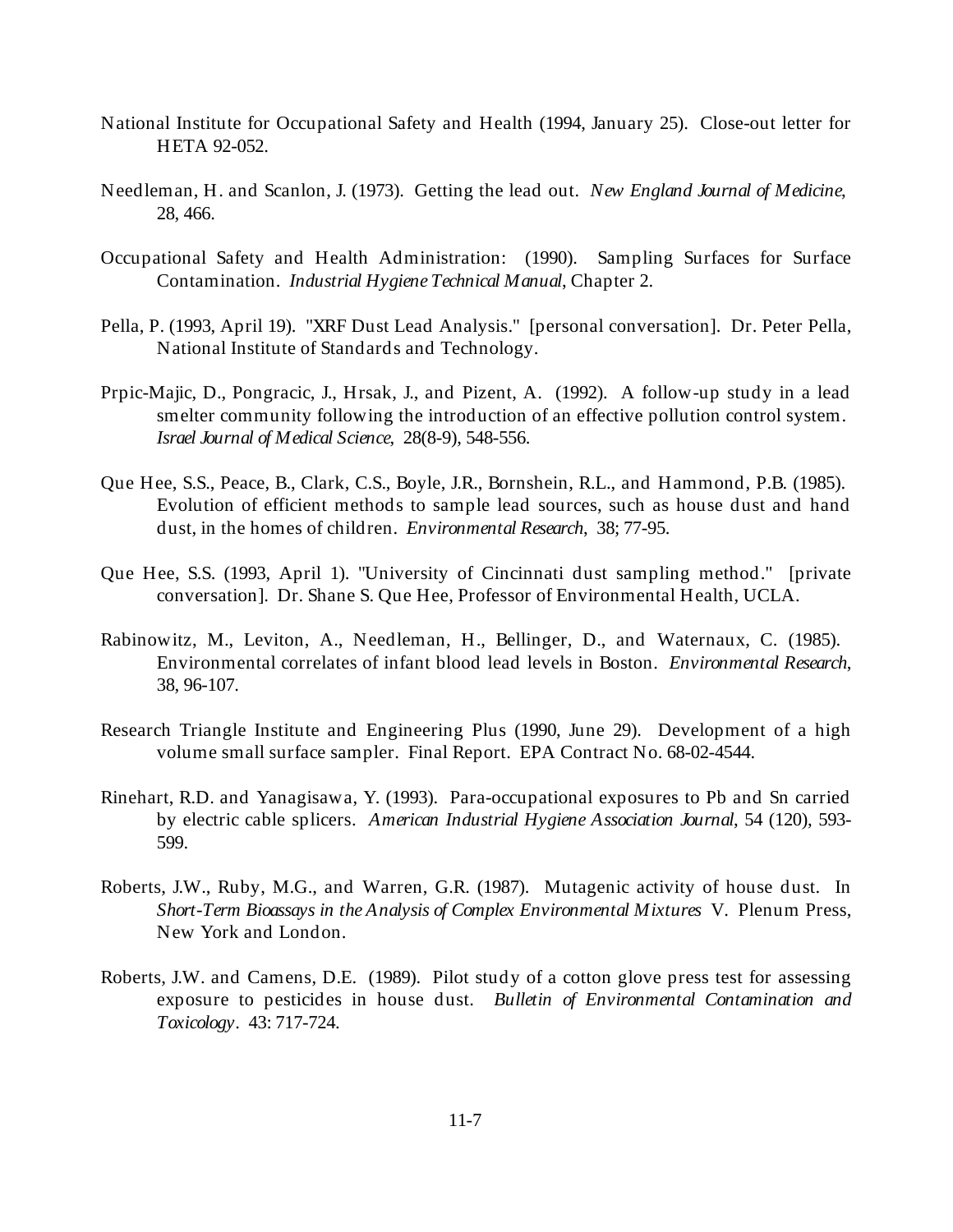- Roberts, J.W. and Ruby, M.G. (1989, January). Development of a high volume surface sampler for pesticides in floor dust. EPA 600/ 4-88/ 036.
- Roberts, J.W., Camann, D.E., and Spittler, T.M. (1990, August). Monitoring and controlling lead in house dust in older homes. Indoor Air 90, Toronto. Proceedings from the 5th International Conference on Indoor Air Quality and Climate. D.S. Walkinshaw, ed., Canada Mortgage and Housing Corp., Ottawa.
- Roberts, J.W., Budd, W.T., Ruby, M.G., Bond, A.E., Lewis, R.G., Weiner, R.W., and Camann, D.E. (1991). Development and field testing of a high volume sampler for pesticides and toxics in dust. *Journal of Exposure Analysis and Environmental Epidemiology*, 1 (2), 143-155.
- Roberts, J.W., Bubb, W.T., et al. (1991, June 16-21). A small high volume surface sampler (HVS3) for pesticides and other toxic substances in house dust. Presented at the Air and Waste Management Association, Vancouver, BC.
- Roberts, J.W. (1993, April 28). "House dust characteristics" [personal conversation]. Dr. John Roberts, Engineering Plus.
- Roda, S. "DVM Laboratory Analysis Method." [personal conversation]. Sandy M. Roda, Director of Hematology and Environmental Laboratory. Institute of Environmental Health, Kettering Laboratory, 3223 Eden Avenue, Cincinnati, OH, 45267-0056.
- Sayre, J.W., Charney, E., Vostal, J., and Pless, I. (1974) House and hand dust as a potential source of childhood lead exposure. *American Journal of Diseased Children,* 127, 167-170.
- Sayre, J.W. and Katzel, M.D. (1979). Household surface lead dust: Its accumulation in vacant homes. *Environmental Health Perspectives*, 29, 179-182.
- Schlecht, P.C. and Groff, J.H. (1994). ELPAT program report, background and current status. *Applied Occupational and Environmental Hygiene Journal*, 9(8), 529-536.
- Seifert, B., Drews, M., and Aurand, K. (1984, August 20-24). Indoor heavy metal exposure of the population around a secondary lead smelter. World Health Organization/ et al. 3rd International Indoor Air Quality Climate Conference, Stockholm.
- Solomon, R.L. and Hartford, J.W. (1976). Lead and cadmium in dusts and soils in a small urban community. *Environmental Science and Technology*, 10, 733-777.
- Spittler, T.M. (1993, March 23). "Importance of particle size in assessing house dust lead exposure to children." [personal conversation]. Dr. Thomas M. Spittler, U.S.EPA Region I Laboratory.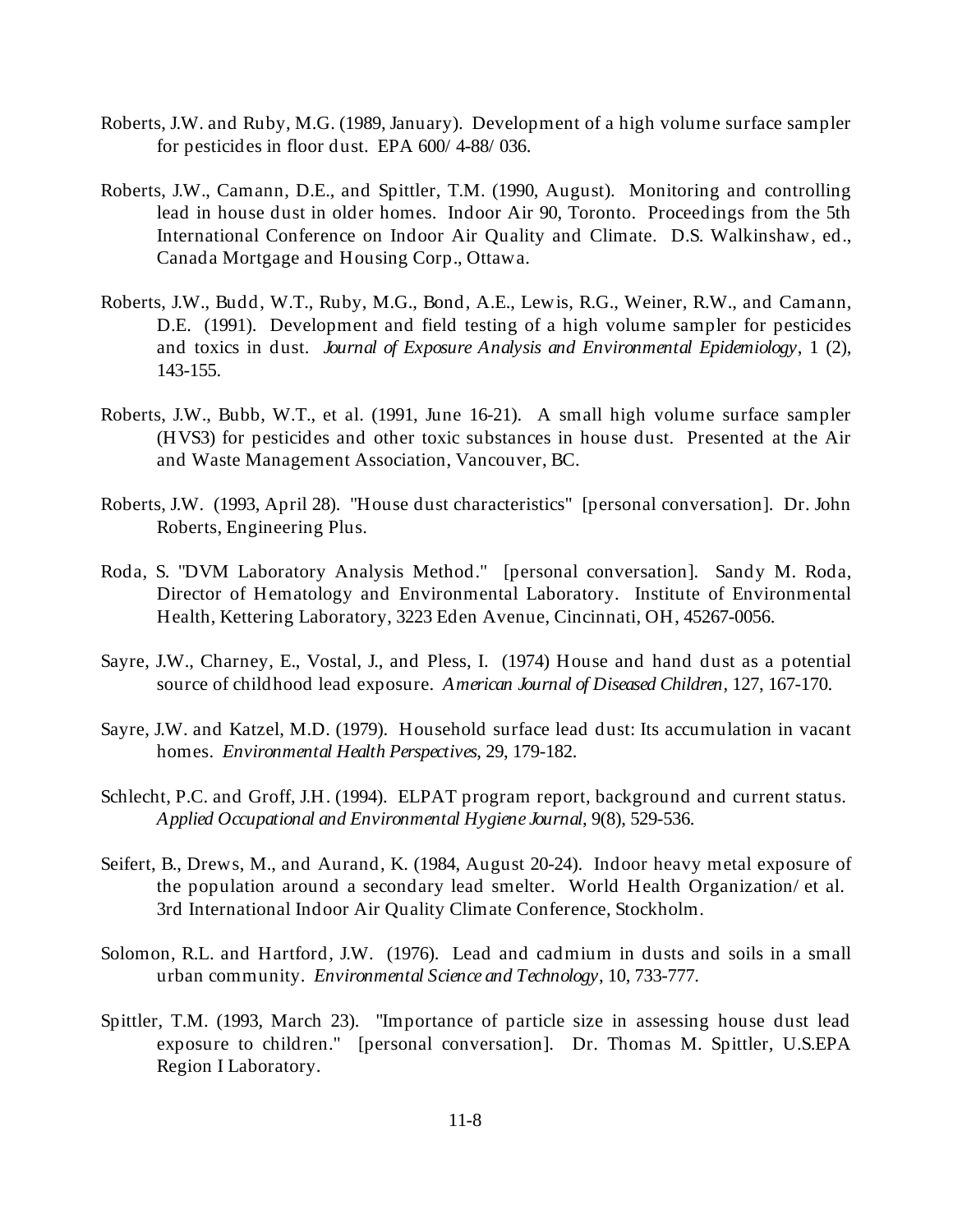- Spittler, T.M. (1993, March 23). "Home owners' vacuum cleaners as a screening tool for lead dust." [personal conversation]. Dr Thomas M. Spittler, U.S. EPA Region I Laboratory.
- Stark, A.D., Quah, R.F., Meigs, J.W., and DeLouise, E.R. (1982). The relationship of environmental lead to blood-lead levels in children. *Environmental Research*, 27, 372- 383.
- Stern, A.H., Freeman, N.C.G., Pleban, P., Boesch, R.R., Wainman, T., Howell, T., Shupack, S.I., Johnson, B.B., and Lioy, P.J. (1992). Residential exposure to chromium waste -- urine biological monitoring in conjunction with environmental exposure monitoring. *Environmental Research*, 58, 147-162.
- Sussell, A. (1993, April 6). "Georgia Tech's Wipe Sampling Method." [personal conversation]. Aaron Sussell, Industrial Hygienist (Group Leader), National Institute for Occupational Safety and Health, Hazard Evaluation and Technical Assistance Branch, Cincinnati, OH.
- Sussell, A., et al. (1993, May). NIOSH Health Hazard Evaluation Report. HETA 92-095-2317. Ohio University, Athens, OH.
- Thornton, I., Davies, D.J.A., and Quinn, M.J. (1990). Lead exposure in young children from dust and soil in the United Kingdom. *Environmental Health Perspectives*, 89, 55-60.
- United States Department of Housing and Urban Development. (1990, December 7). Comprehensive and workable plan for the abatement of lead-based paint in privately owned housing: a report to congress. Washington, DC.
- United States Department of Housing and Urban Development. (1990). Lead-based paint: interim guidelines for hazard identification and abatement in public and Indian housing. Washington, DC. Appendix A.
- United States Department of Housing and Urban Development. (1995, June). Guidelines for the evaluation and control of lead-based paint hazards in housing. Washington, DC: U.S. Department of Housing and Urban Development.
- United States Environmental Protection Agency (1989, January). Project summary: Development of a high volume surface sampler for pesticides in floor dust, by J.W. Roberts and M.G. Ruby. EPA/ 600/ s4-88/ 036.
- United States Environmental Protection Agency. (1991, May). Three-city soil-lead demonstration project. Midterm Project Update. Appendix A.